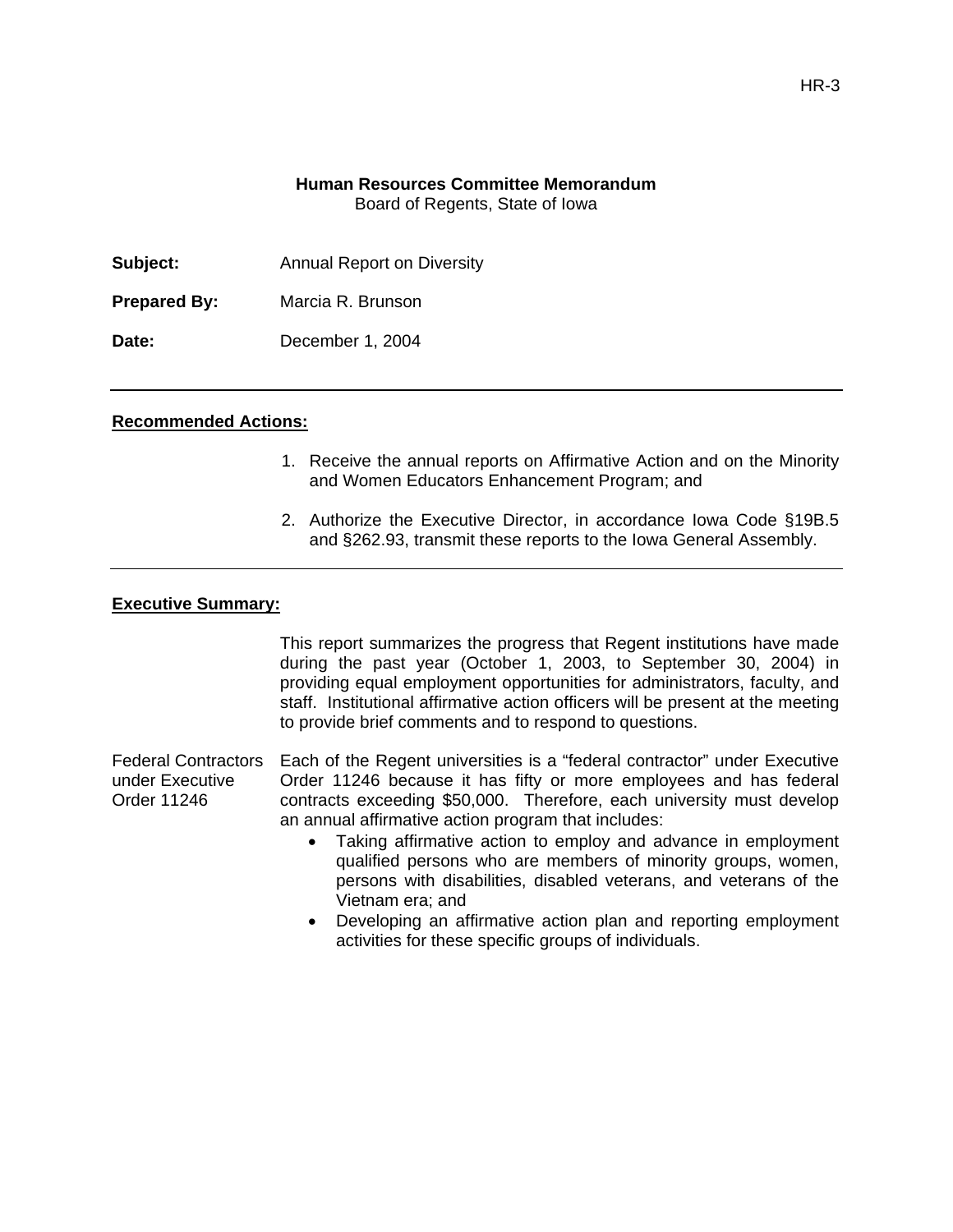| Detailed<br>institutional reports<br>are included as<br>attachments | Each institutional report provides extensive detail about the types of<br>programming and support available on the campus, and the progress<br>made over the past year in enhancing the diversity of the institution. Due<br>to the breadth of the institutional reports, they are included as<br>attachments to this memorandum.<br>As illustrated by these detailed reports, each institution offers a broad                                                                                                                                                                               |              |
|---------------------------------------------------------------------|----------------------------------------------------------------------------------------------------------------------------------------------------------------------------------------------------------------------------------------------------------------------------------------------------------------------------------------------------------------------------------------------------------------------------------------------------------------------------------------------------------------------------------------------------------------------------------------------|--------------|
|                                                                     | spectrum of services related to its efforts to ensure equal employment<br>opportunity and to obtain the educational benefits that flow from having a<br>diverse campus community.                                                                                                                                                                                                                                                                                                                                                                                                            |              |
| The challenge of<br>achieving diversity<br>in Iowa                  | To put the diversity activities of the institutions into perspective, it may be<br>useful to consider some of the lowa demographic data from Census<br>2000. The total population of Iowa is approximately 2.9 million people,<br>and women comprise 50.9 % of that population. The minority population<br>of lowa comprises approximately 6.5% of the total, which breaks down as<br>follows:                                                                                                                                                                                               |              |
|                                                                     | African American:<br>٠                                                                                                                                                                                                                                                                                                                                                                                                                                                                                                                                                                       | 2.1%         |
|                                                                     | Asian:<br>٠<br>American Indian/Alaska Native:<br>$\bullet$                                                                                                                                                                                                                                                                                                                                                                                                                                                                                                                                   | 1.3%<br>0.3% |
|                                                                     | Latino:<br>$\bullet$                                                                                                                                                                                                                                                                                                                                                                                                                                                                                                                                                                         | 2.8%         |
|                                                                     | Given these demographics, students entering Regent institutions who<br>have spent their entire youth in lowa often lack the benefit of personal<br>interaction with people from different races and cultures (when compared<br>to students from states with a more diverse population).<br>increasing the overall diversity of Iowa's Regent institution workforce will<br>benefit students also as they prepare to enter the workforce of our global<br>economy.                                                                                                                            | Likewise,    |
|                                                                     | The Supreme Court's 2003 landmark decision regarding Michigan's<br>affirmative action cases reaffirmed the benefits of diversity in higher<br>education.                                                                                                                                                                                                                                                                                                                                                                                                                                     |              |
| Comparison of FY<br>2004 to FY 2003                                 | Attachment A (beginning on page 7) summarizes the workforce data for<br>each institution as well as the total workforce for all Regent institutions for<br>this year and last year. In addition to showing the total number of<br>employees for the institution, each table shows the number of employees<br>in each "Primary Occupational Activity" (e.g., "Skilled Crafts" or "Faculty:<br>Tenure Track"). The percentage of female and minority employees in<br>each of these workgroups is also indicated. A red underlined number<br>indicates that a decline since last year's report. |              |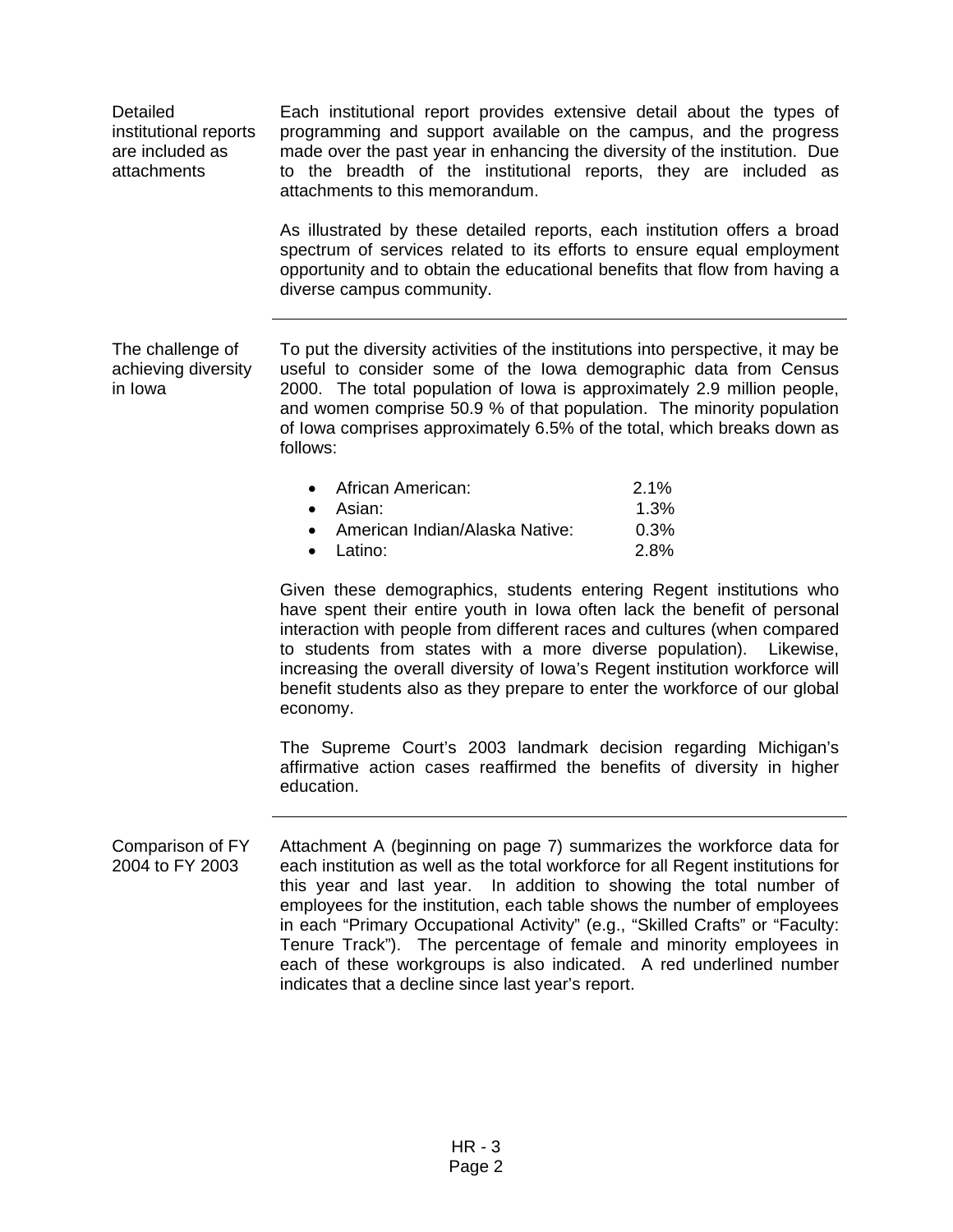The count for each workgroup includes permanent employees, both fulltime and part-time, who work at least 50% time.

 Faculty at the special schools is listed as "non-tenure" because, although they are on a continuing contract, this arrangement is not "tenure" as that term traditionally is used in higher education.

 The following text notes some points of interest from the data provided by each institution.

 However, whether one is reviewing the detailed institutional reports or the summary tables, it is important to keep in mind that changes in workforce statistics over the course of the past year may appear to be insignificant because they are so small - - rarely more than one or two percent. However, the significance of any one change must be assessed against the size of the group in which the change occurs. For example, when there are only a handful of minority employees in a particular workgroup, the gain or loss of even a single one can be significant.

Total Regent **Workforce** In terms of its overall workforce, the Regents institutions experienced slight increases (less than half of one percent) in the number of minorities and women in the workforce. A decrease was noted in the number of female tenure track faculty. The number of minority tenure track faculty increased. The number women employees in the Executive group increased by 3%.

University of Iowa The number of minority and female tenure track faculty at the University of Iowa increased by 1%. The number of women tenure track faculty decreased slightly. In its institutional report, the University noted that during the past year it hired 1,054 female and 188 minority employees. It did, however, experience decline in women employed in the tenure track faculty group, secretarial group, and the skilled crafts work group. The University's full report is included as Attachment H following page 29.

Iowa State **University** Iowa State increased the number of minorities in its workforce slightly, and increased the number of minority tenure track faculty by six (0.7%). The number of minorities in the professional and scientific group also increased slightly (0.8%). There was an increase in the number of women in the executive group, from 82 (29.7%) to 88 (31.5%). The University's full report is included as Attachment I.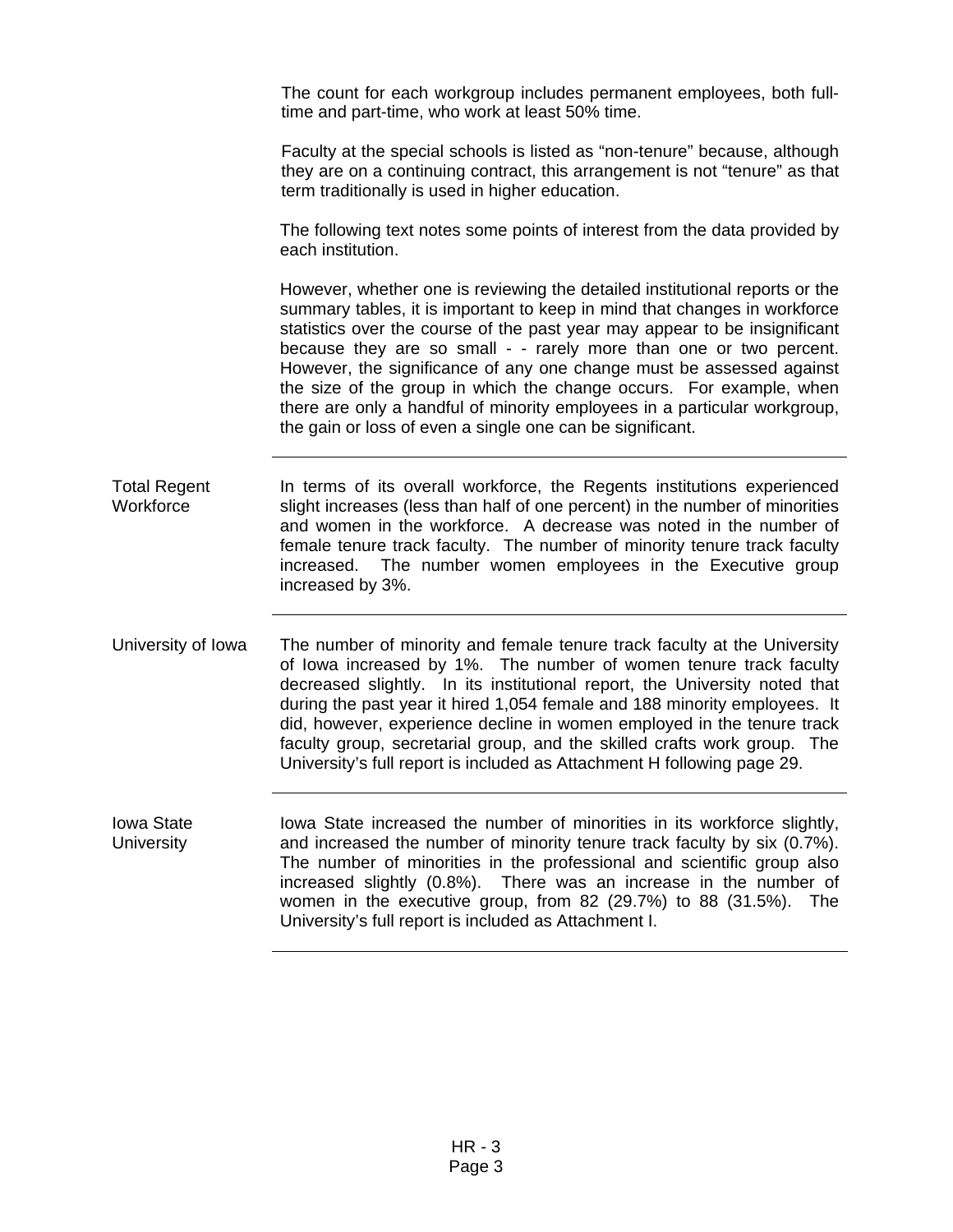University of Northern Iowa UNI saw a decline in total workforce during the reporting period. The number of women and minorities in the workforce declined but gained slightly in relative proportion. The decline in overall workforce most likely contributed to the decline in women and/or minorities in the various workgroups. The University's full report is included as Attachment J. Special Schools Due to the highly specialized nature of the skills required of many of the employees at the special schools (e.g., sign language, or special education certification), it is extremely challenging for those institutions to recruit a diverse workforce. Yet the value of learning about different people and cultures is no less important to secondary school students who have disabilities, since they, too, will grow and transition into adult life in their communities. Continued efforts in this area will help provide these students with the educational benefits that arise from being part of a diverse environment. Iowa School for the Deaf As a school for deaf and hard of hearing children, ISD considers it important to have deaf and hard of hearing employees on its workforce. The number of deaf and hard of hearing employees decreased slightly to 18.0% from 18.2%. It also met its goal of hiring a female minority in the technical area; however, another female minority resigned during the year. ISD's full report is included as Attachment K. Iowa Braille and Sight Saving **School** Despite being a strong proponent of the educational benefits of diversity, IBSSS continues to experience difficulty in attracting minority candidates to its openings. It reports that there are few minority candidates graduating in higher education programs in vision and orientation and mobility, thus it is difficult to obtain a diverse pool of qualified candidates for its positions. On a more positive note, over 70% of its workforce is women, and three of the 17 teachers of the visually impaired are blind or visually impaired. IBSSS's full report is included as Attachment L. Comparison Tables and Charts Attachment B (beginning on page 13) portrays five and ten year trends in the workforce data for each institution and the Regents overall workforce. It is interesting to note that over the past ten years, women have made great progress in virtually every workgroup. While minorities have made good progress in joining the ranks of tenure track faculty, that progress has been slower in the executive and professional/scientific workgroups. This progress merits a closer look, given that the overall size of those workgroups has increased over the years. Likewise, even though the size of the service/maintenance workgroup has steadily declined over the past decade, the number of minority employees in that group has steadily increased.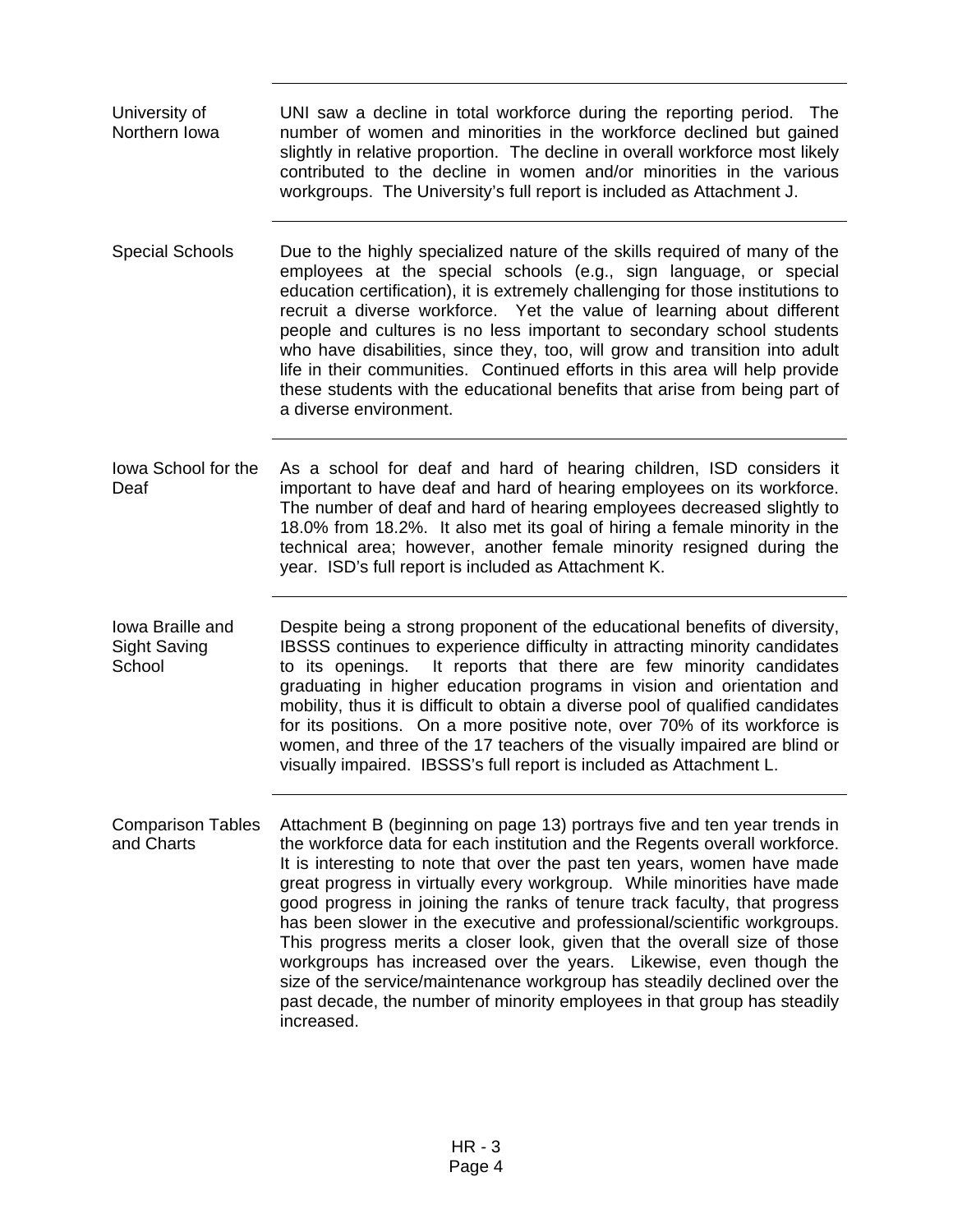Charts included as Attachment C beginning on page 19 reflects this five and ten year trend data. Continued vigilance and assessment of the reasons for these trends will ensure equal opportunity is available for all Regent employees.

| Minority and<br>Women's<br><b>Educators</b><br>Enhancement<br>Program | lowa Code §262.81 requires that the Board of Regents establish a<br>program to recruit minority and women educators to faculty positions in<br>universities under the Board's control. The program embraces the<br>legislative intent that "failure to include minority representation at the<br>faculty level at state universities contributes to cultural, racial, and ethnic<br>isolation of minority students and does not reflect the realities of a<br>multicultural and diverse society." The statute further states that the<br>Board's enhancement program shall include, but is not limited to, the<br>creation of faculty positions in all areas of academic pursuit. |
|-----------------------------------------------------------------------|-----------------------------------------------------------------------------------------------------------------------------------------------------------------------------------------------------------------------------------------------------------------------------------------------------------------------------------------------------------------------------------------------------------------------------------------------------------------------------------------------------------------------------------------------------------------------------------------------------------------------------------------------------------------------------------|
|                                                                       | During FY 2004, the three Regent universities addressed this obligation<br>in a variety of ways. Their individual reports are attached to this<br>memorandum.                                                                                                                                                                                                                                                                                                                                                                                                                                                                                                                     |
|                                                                       | The universities appear to be utilizing funds in ways that suit the unique<br>needs of each institution supporting the statutory requirement. A variety<br>of programs have been developed to improve the campus climate for<br>diversity for minority and women faculty.                                                                                                                                                                                                                                                                                                                                                                                                         |
| University of Iowa                                                    | The Associate Provost for Diversity reported that during FY 2004, the<br>University provided funding totaling \$605,488 through its Faculty Diversity<br>Opportunities Program to support 34 minority and women faculty or post-<br>doctoral fellows. It has committed \$874,961, an increase of 44.5%, in FY<br>2005 to the program. See Attachment E beginning on page 22.                                                                                                                                                                                                                                                                                                      |
| <b>Iowa State</b><br><b>University</b>                                | To increase the number of minority and women educators on the faculty<br>of Iowa State University, a program to provide partial funding to support<br>the hiring of under-represented faculty was initiated in FY 1990 with<br>funding by the President through the Provost Office. The program<br>provided funding for faculty positions in the amount of \$210,800 for FY04.<br>Since inception, the program has provided \$2.2M in order to increase<br>diversity in the faculty at ISU. See Attachment F beginning on page 26.                                                                                                                                                |
| University of<br>Northern Iowa                                        | The University allocated \$48,000 to Minority and Women's Educators<br>Enhancement Program. These funds have been used to recruit and hire<br>a minority faculty member for the Political Science Department and to<br>support an academic administrator position in the Graduate College. See<br>Attachment G on page 29.                                                                                                                                                                                                                                                                                                                                                        |
|                                                                       | In compliance with lowa Code §262.93, the Minority and Women Faculty<br>Enhancement report will be submitted to the Iowa General Assembly.                                                                                                                                                                                                                                                                                                                                                                                                                                                                                                                                        |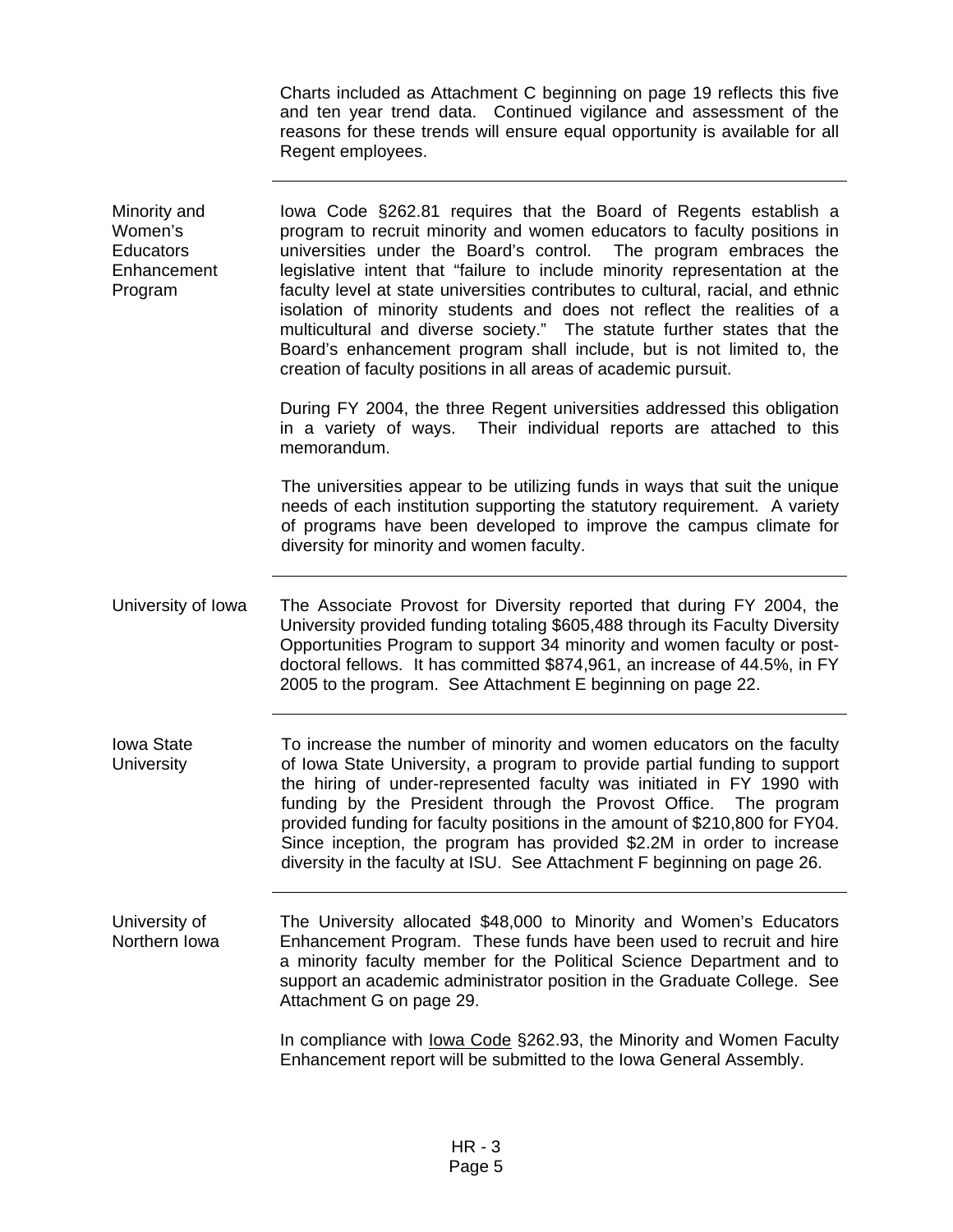Cost Reporting Requirement Iowa Code 19B.5, requires the Board of Regents "submit an annual report of the affirmative action, diversity, and multicultural accomplishments of the board and its institutions by January 31 of each year to the general assembly. The report shall include information identifying funding sources and itemized costs, including administrative costs, for these programs." That information is provided in Attachment D beginning on page 21. Expenditures by the universities in the last three years since this reporting requirement was added to the Iowa Code are detailed below:

|            | FY 2002 | FY 2003 | FY 2004 |
|------------|---------|---------|---------|
| <b>SUI</b> | 467.777 | 500,497 | 567,347 |
| <b>ISU</b> | 264,354 | 271,623 | 264,373 |
| UNI        | 259,888 | 204,486 | 213,878 |

Since the Iowa School for the Deaf and the Iowa Braille and Sight Saving School do not have offices that are dedicated to affirmative action activities, there are no funds to report for those institutions.

Acceptance of the reports is recommended.

| Attachment | Topic                                                         | Page |
|------------|---------------------------------------------------------------|------|
| Α          | Comparison FY 2003 to FY 2004                                 |      |
| В          | Five and Ten Year Trend Data                                  | 13   |
| С          | Charts – Five and Ten Year Trend Data                         | 19   |
| D          | <b>Affirmative Action Cost Reporting</b>                      | 21   |
| Е          | SUI Minority and Women's Educators Enhancement Program Report | 22   |
| F          | ISU Minority and Women's Educators Enhancement Program Report | 26   |
| G          | UNI Minority and Women's Educators Enhancement Program Report | 29   |
| н          | University of Iowa Diversity Report                           |      |
|            | <b>Iowa State University Diversity Report</b>                 |      |
| J          | University of Northern Iowa Diversity Report                  |      |
| K          | Iowa School for the Deaf Diversity Report                     |      |
|            | Iowa Braille and Sight Saving School Diversity Report         |      |

#### Index to Attachments

H:(hr/Human Resources Committee)1204\_HR03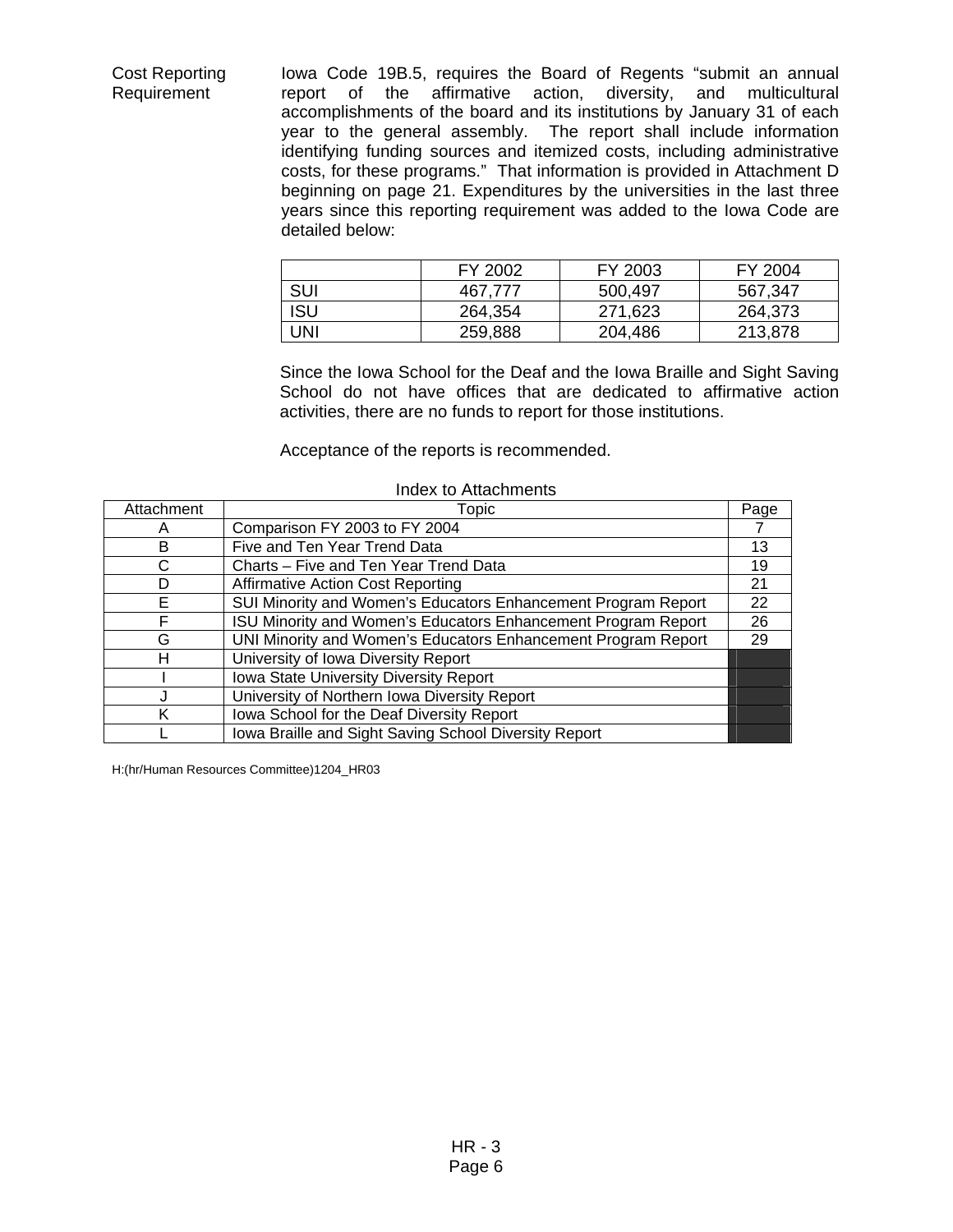Total Workforce for Regent Institutions as of September 30, 2004

| Population:<br>lowa | Percentage | <b>Vorkforce</b><br>Regent<br>Total | Administrative<br>Managerial<br>Executive | <b>Tenure Track</b><br>Faculty: | Non-tenure<br>Faculty: | Professional<br>Scientific | Clerical                 | Secretarial   Technical/<br>Paraprofl | Skilled Crafts        | Maintenance<br>Service/ |
|---------------------|------------|-------------------------------------|-------------------------------------------|---------------------------------|------------------------|----------------------------|--------------------------|---------------------------------------|-----------------------|-------------------------|
| million<br>ი<br>23  | 100%       | 22,525                              | 713                                       | 3,320                           | 1,074                  | 9,186                      | 4,120                    | $\frac{101}{2}$                       | <u>767</u>            | 2.644                   |
| Minority            | 6.5%       | (9.0%)<br>2,036                     | $(7.4\%)$<br>53                           | $(15.4\%)$<br>512               | (11.8%)<br>127         | (8.8%)<br>807              | $\frac{146}{(3.5\%)}$    | (4.9%)<br>34                          | 30<br>(3.9%)          | $\frac{327}{(12.4\%)}$  |
| Female              | 50.9%      | (58.0%)<br>13,070                   | $(33.1\%)$<br>236                         | $(29.2\%)$<br>$\frac{6}{2}$     | $(52.6\%)$<br>565      | 5,787<br>(63.0%)           | $\frac{3,600}{(87.4\%)}$ | (61.6%)<br>432                        | 50<br>(6.5%)<br>0.5%) | $1,430$<br>$(54.1%)$    |

Workforce data from September 30, 2003

HR - 3<br>Page 7

| Maintenance<br>Service/                   | 2,645  | $(12.4\%)$<br>329 | (53.3%)<br>1,410   |  |
|-------------------------------------------|--------|-------------------|--------------------|--|
| Skilled Crafts                            | 795    | (3.9%)<br>31      | (7.3%)<br>58       |  |
| Technical/<br>Paraprofl                   | 709    | (3.7%)<br>26      | $(60.5\%)$<br>429  |  |
| Secretarial<br>Clerical                   | 4,207  | $(3.6\%)$<br>150  | (87.5%)<br>3,683   |  |
| Professional<br>Scientific<br>∞<br>∶      | 8,993  | 773<br>(8.6%)     | 62.5%)<br>5,622    |  |
| Non-tenure<br>Faculty:                    | 1,034  | (12.3%)<br>127    | (52.0%)<br>538     |  |
| Faculty:<br>Tenure<br>Track               | 3,409  | $(14.4\%)$<br>492 | $1,014$<br>(29.7%) |  |
| Executive<br>Administrative<br>Managerial | 699    | (7.6%)<br>53      | 215<br>(30.8%)     |  |
| Total<br>Regent<br>Norkforce              | 22,491 | $(8.8\%)$         | 12,969<br>(57.7%)  |  |
|                                           |        |                   |                    |  |
|                                           |        |                   |                    |  |
|                                           |        | Ainority          | Female             |  |

(Red underlined data indicates a decline from 2003.)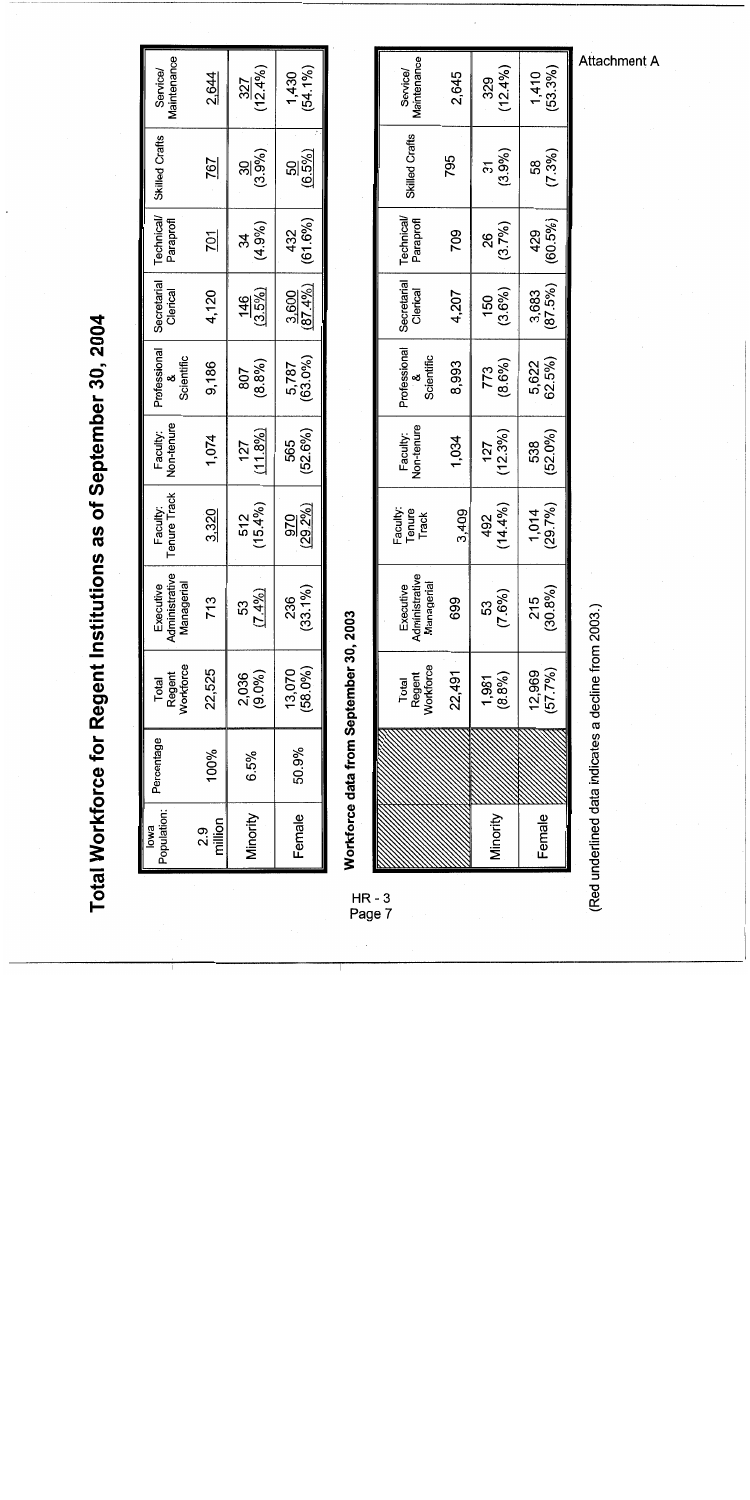University of lowa Workforce as of September 30, 2004

| <b>Maintenance</b><br>Service/            | 1,769                    | 244<br>13.8%)               | (53.7%<br>950                 |
|-------------------------------------------|--------------------------|-----------------------------|-------------------------------|
| Skilled<br>Crafts                         | $\frac{394}{4}$          | (5.6%)<br>$\approx$         | (9.1%)<br><u>කු</u>           |
| Technical/<br>Paraprofl.                  | 472                      | (4.7%)<br>$\approx$         | (61.9%<br>$\frac{29}{2}$      |
| Secretarial<br>Clerical                   | 2,676                    | (3.4%)<br>ञ                 | 2.276<br>(85.1%)              |
| Professional<br>Scientific<br>×<br>>      | 6,467                    | (6.6%)<br>427               | 69.5%)<br>4,495               |
| Faculty:<br>Non-<br>tenure                | 537                      | $(14.2\%)$<br>76            | (44.3%)<br>$\frac{28}{2}$     |
| Faculty:<br>Tenure<br>Track               | 1,557                    | (14.6%)<br>227              | $(27.4\%)$<br>$\frac{427}{2}$ |
| Administrative<br>Managerial<br>Executive | 327                      | $\mathcal{S}^{\circ}$<br>Γ. | .5%<br><u>යු</u>              |
| SUI Total<br>Workforce                    | 14,199                   | $1,132$<br>$(8.0%)$         | 8,830<br>(62.2%)              |
| Percentage                                | 100%                     | 6.5%                        | 50.9%                         |
| Population<br>lowa                        | million<br><u>ი</u><br>ა | Vinority                    | Female                        |

Workforce Data from September 30, 2003

| HR -<br>3<br>Page 8 |                                                      |                        |                                             |                             |                            | Professional     |                         | Technical     |                   | <b>Service/</b> |
|---------------------|------------------------------------------------------|------------------------|---------------------------------------------|-----------------------------|----------------------------|------------------|-------------------------|---------------|-------------------|-----------------|
|                     |                                                      | SUI Total<br>Workforce | Executive<br>Administrative<br>  Managerial | Faculty:<br>Tenure<br>Track | Faculty:<br>Non-<br>tenure | &<br>Scientific  | Secretarial<br>Clerical | Paraprofl.    | Skilled<br>Crafts | Maintenance     |
|                     |                                                      | 14,014                 | 315<br>31                                   | 1,561                       | 534                        | 6,273            | 2,713                   | 480           | 409               | 1,729           |
|                     |                                                      | 1,084                  | <u>ير</u>                                   | 212                         | 76                         | 408              | 3                       | $\frac{5}{1}$ | $\approx$         | 237             |
|                     | Minority                                             | (7.7%)                 | (6.7%)                                      | (13.6%)                     | (14.2)                     | $(6.5\%)$        | (3.4%)                  | (3.1%)        | (5.4%)            | (13.7%)         |
|                     | Female                                               | 8,666                  | 701                                         | 433                         | 245                        | 4,334<br>(69.1%) | 2,313                   | 294           | $\frac{1}{2}$     | 906             |
|                     |                                                      | (61.8%)                | $(32.1\%)$                                  | (27.7%)                     | (45.9%)                    |                  | $(85.3\%)$              | (61.3%)       | (9.8%)            | (52.4%)         |
|                     | (Red underlined data indicates a decline from 2003.) |                        |                                             |                             |                            |                  |                         |               |                   |                 |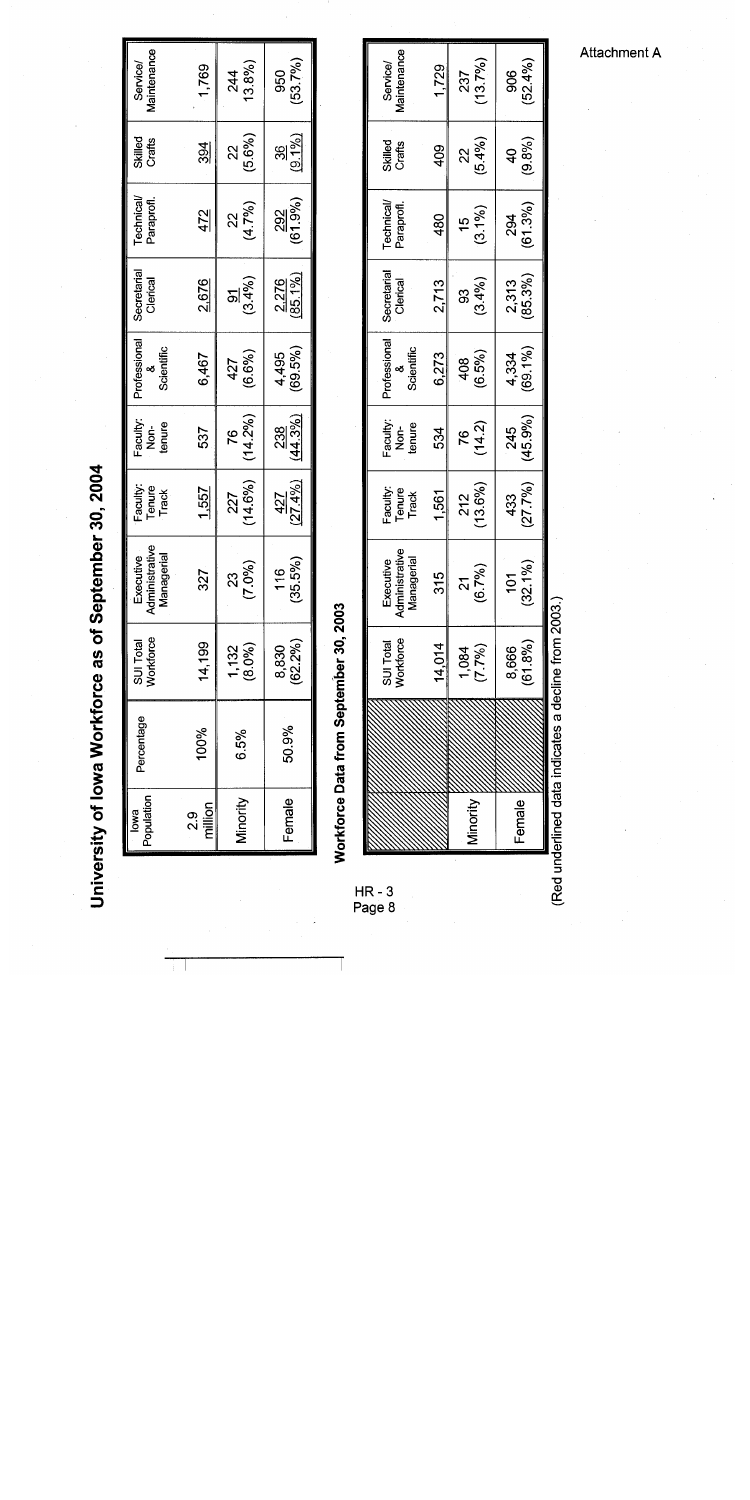lowa State University Workforce as of September 30, 2004

| Population<br>lowa | Percentage | ISU Total<br>Workforce   | dministrativ<br><b>Aanagerial</b><br>Executive | Faculty:<br>Tenure<br>Track | Faculty:<br>Non-<br>tenure | Professional<br>&<br>Scientific | Secretarial<br>Clerical  | Technical/<br>Paraprofi. | Skilled<br>Crafts                             | <b>Aaintenance</b><br>Service |
|--------------------|------------|--------------------------|------------------------------------------------|-----------------------------|----------------------------|---------------------------------|--------------------------|--------------------------|-----------------------------------------------|-------------------------------|
| 2.9 million        | 100%       | 6,170                    | 279                                            | 1,230                       | $\frac{31}{4}$             | 2,166                           | 1,139                    | $\frac{147}{2}$          | ସ୍ଥା                                          | 604                           |
| Minority           | 6.5%       | $(11.5\%)$<br>710        | <u>ଅ</u><br>ଓ.୦%)                              | $^{218}_{(17.7%)}$          | $(13.4\%)$                 | (15.4%)<br>333                  | $\frac{40}{(3.5\%)}$     | (3.4%)                   | (1.7%)                                        | $\frac{42}{(7.0\%)}$          |
| Female             | 50.9%      | $\frac{3.024}{(49.0\%)}$ | (31.5%)<br>æ                                   | (26.7%)<br>329              | $(54.1\%)$<br>170          | $(45.5\%)$<br>986               | $\frac{1,029}{(90.3\%)}$ | $(52.4\%)$               | (3.4%)<br>$\stackrel{\circ}{\phantom{\circ}}$ | 335<br>(55.5%)                |

Workforce data from September 30, 2003

HR - 3<br>Page 9

| Maintenance<br><b>Service/</b>           | 639   | 51                | (8.0%)    | 353                | 55.2%                |
|------------------------------------------|-------|-------------------|-----------|--------------------|----------------------|
| Skilled<br>Crafts                        | 303   |                   | (1.7%)    | $\frac{3}{2}$      |                      |
| Technical<br>Paraprofi.                  | 153   |                   | $(2.6\%)$ | 80                 | $(52.3\%)$ $(4.3\%)$ |
| Secretarial<br>Clerical                  | 1,176 | 42                | (3.6%)    | 1,063              | (90.4%)              |
| Professional<br>Scientific<br>×          | 2,159 | $(14.6\%)$<br>316 |           | 978                | (45.3%)              |
| Faculty:<br>Non-<br>tenure               | 322   | 43                | (13.4%)   | 168                | $(52.2\%)$           |
| Faculty:<br>Tenure<br>Track              | 1,247 | 212               | (17.0%    | 327                | $(26.2\%)$           |
| dministrative<br>Managerial<br>Executive | 276   | 8g                | (9.4%)    | $\frac{2}{3}$      | (29.7%)              |
| ISU Total<br>Workforce                   | 6,275 | 699<br>(11.1%)    |           | $3,064$<br>(48.8%) |                      |
|                                          |       |                   |           |                    |                      |
|                                          |       |                   |           |                    |                      |
|                                          |       |                   |           |                    |                      |
|                                          |       |                   |           |                    |                      |
|                                          |       | Minority          |           | Female             |                      |

(Red underlined data indicates a decline from 2003.)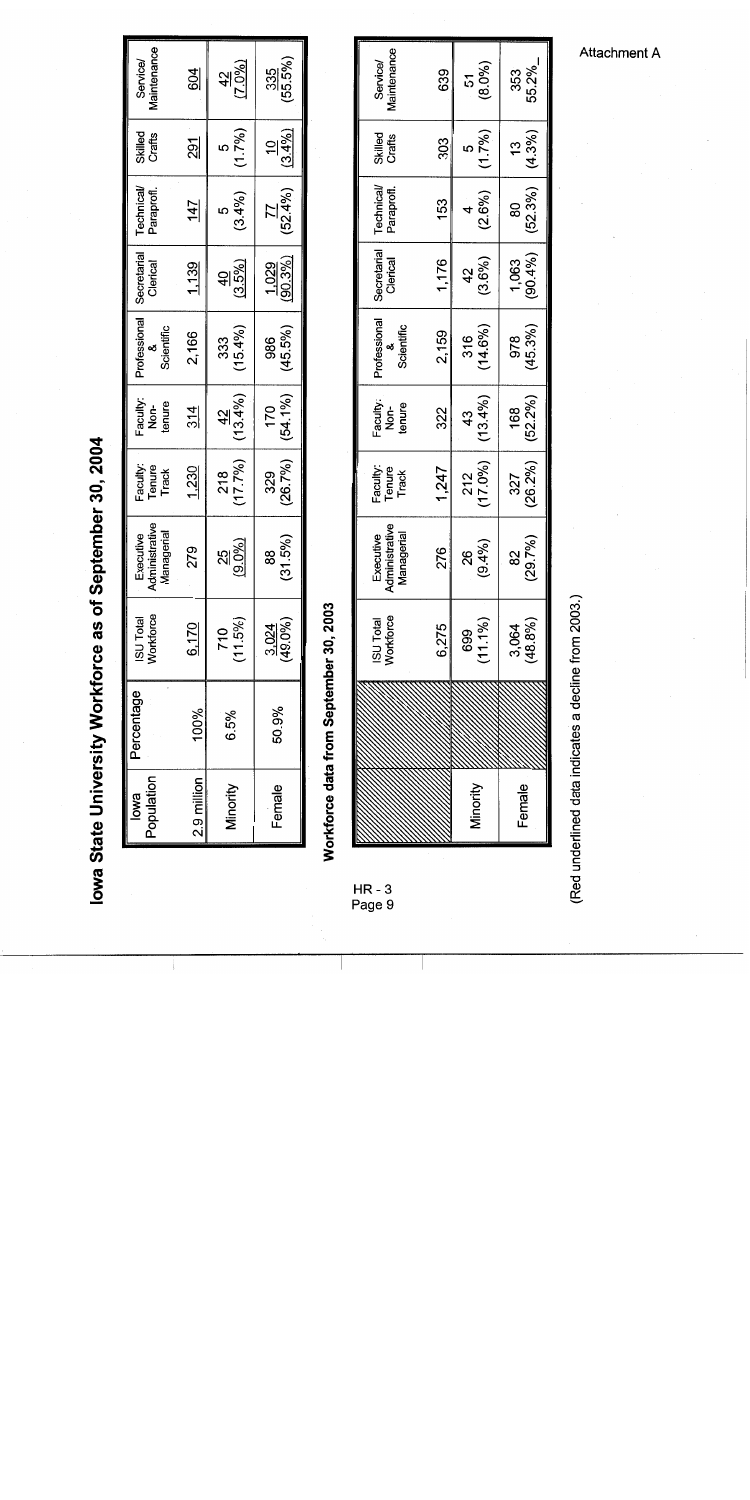University of Northern lowa Workforce as of September 30, 2004

| Population<br>lowa | Percentage | UNI Total<br>Workforce | Administrative<br>Managerial<br>Executive | Faculty:<br>Tenure<br>Track   | Faculty:<br>Non-<br>tenure | hofessional<br>Scientific | Secretarial I<br>  Clerical | Technical/<br>Paraprofi. | Skilled<br>Crafts | Service/<br>Maintenance |
|--------------------|------------|------------------------|-------------------------------------------|-------------------------------|----------------------------|---------------------------|-----------------------------|--------------------------|-------------------|-------------------------|
| 2.9 million        | 100%       | 1,908                  | 3                                         | 533                           | 142                        | 509                       | 294                         | $\overline{\mathcal{Z}}$ | 76                | 232                     |
| Minority           | 6.5%       | $\frac{185}{(9.7%)}$   | (5.1%)                                    | $(12.6\%)$<br>$\overline{67}$ | 6.3%                       | $\frac{46}{9.0\%}$        | 4.8%)<br>$\dot{4}$          | 20.8%)                   | (3.9%)            | $(15.5\%)$<br>శి        |
| Female             | 50.9%      | $\frac{1034}{(54.2%)}$ | 28.6%<br>జ<br>$\widetilde{\omega}$        | 214<br>(40.2%)                | (66.2%<br>g<br>2           | 272<br>(53.4%)            | 284<br>(96.6%)              | (41.7%)<br>$\frac{1}{2}$ | (5.3%)            | <u>128</u><br>(55.2%)   |

Workforce data from September 30, 2003

(Red underlined data indicates a decline from 2003.)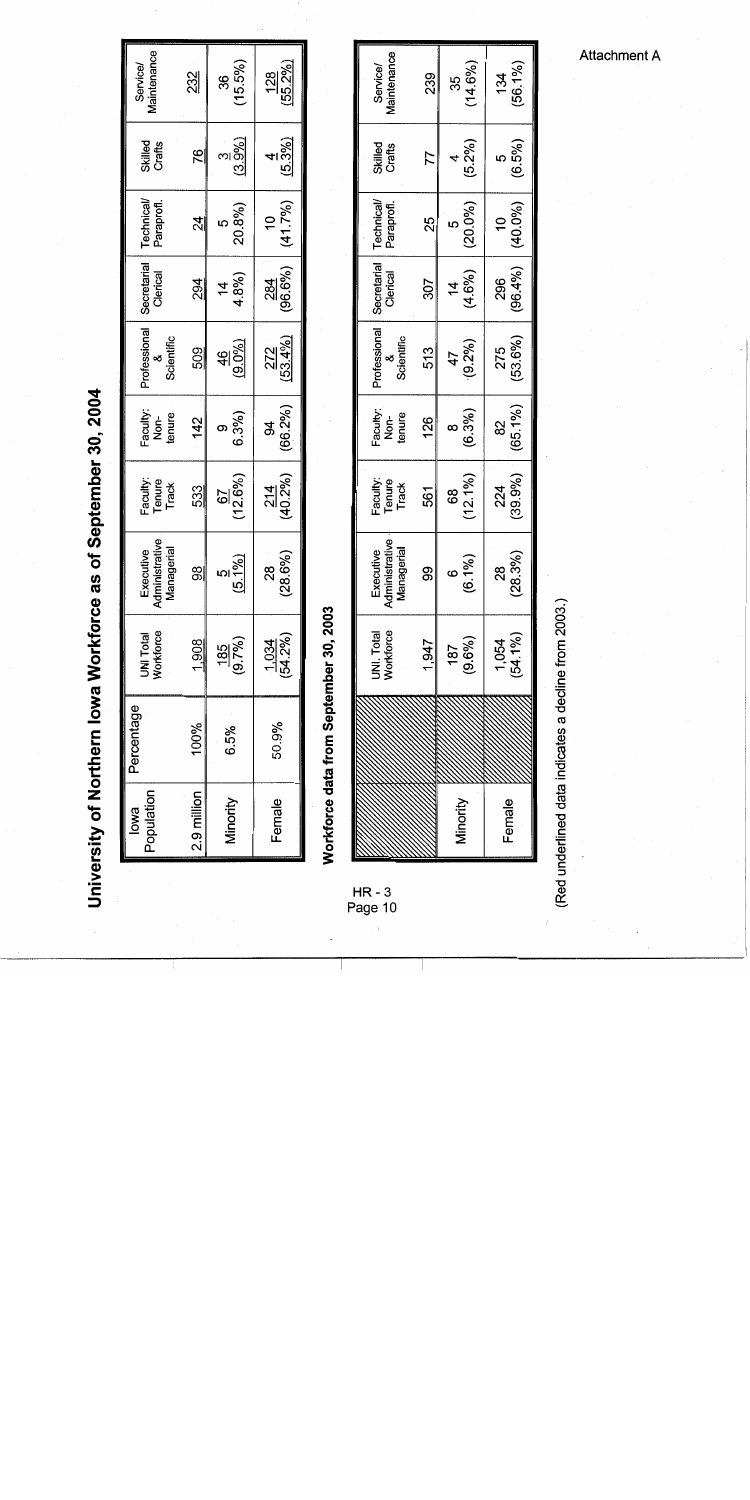lowa School for the Deaf Workforce as of September 30, 2004

|             | Percentage | ISD Total<br>Workforce | Executive<br>  Administrative<br>  Managerial | Faculty:<br>Tenure<br>Track | Faculty:<br>Non-<br>tenure   | Professional<br>&<br>Scientific | Secretarial<br>Clerical | Technical/<br>Paraprofl. | Skilled<br>Crafts | <b>Aaintenance</b><br>Service/ |
|-------------|------------|------------------------|-----------------------------------------------|-----------------------------|------------------------------|---------------------------------|-------------------------|--------------------------|-------------------|--------------------------------|
| 2.9 million | 100%       | 139                    |                                               | <b>RIA</b>                  | $\frac{4}{4}$                | 36                              |                         | 8                        |                   | $\frac{6}{1}$                  |
| Viinority   | 6.5%       | (5.8%)<br>œΙ           |                                               | ⋚                           |                              | (2.8%)                          | (25.0%)                 | $(7.7\%)$                |                   | $(21.1\%$                      |
| Female      | 50.9%      | $\frac{101}{(72.7\%)}$ | (25.0%)                                       | ⋚                           | $(84.1\%)$<br>$\frac{27}{3}$ | (80.6%)<br>ସ୍ତ୍ରା               | $(100.0\%)$ (84.6%)     | ี<br>2                   |                   | $(42.1\%)$<br>∝                |

Workforce data from September 30, 2003

| Maintenance<br><b>Service/</b>                  | 20             | $(25.0\%)$<br><sub>ယ</sub> | (40.0%<br>$\infty$  |
|-------------------------------------------------|----------------|----------------------------|---------------------|
| Skilled<br>Crafts                               | œ              |                            |                     |
| Technical<br>Paraprofl.                         | $\overline{2}$ | $(9.1\%)$                  | <u>ო</u>            |
| Secretarial<br>Clencal                          |                | (25.0%)                    | $(100.0\%)$ (81.8%) |
| Professional<br>Scientific                      | $\frac{40}{5}$ | (5.0%)<br>$\sim$           | $(75.0\%)$<br>ခွ    |
| Faculty:<br>Non-<br>tenure                      | 52             |                            | (82.7%)<br>43       |
| Faculty:<br>Tenure<br>Track                     | <b>RIA)</b>    | $\leq$                     | ⋚                   |
| Iministrative<br><b>Aanagerial</b><br>Executive |                |                            | 25.05%)             |
| ISD Total<br>Workforce                          | 148            | (6.8%)                     | 104<br>70.3%)       |
|                                                 |                |                            |                     |
|                                                 |                | linority                   | <b>Hemale</b>       |

(Red underlined data indicates a decline from 2003.)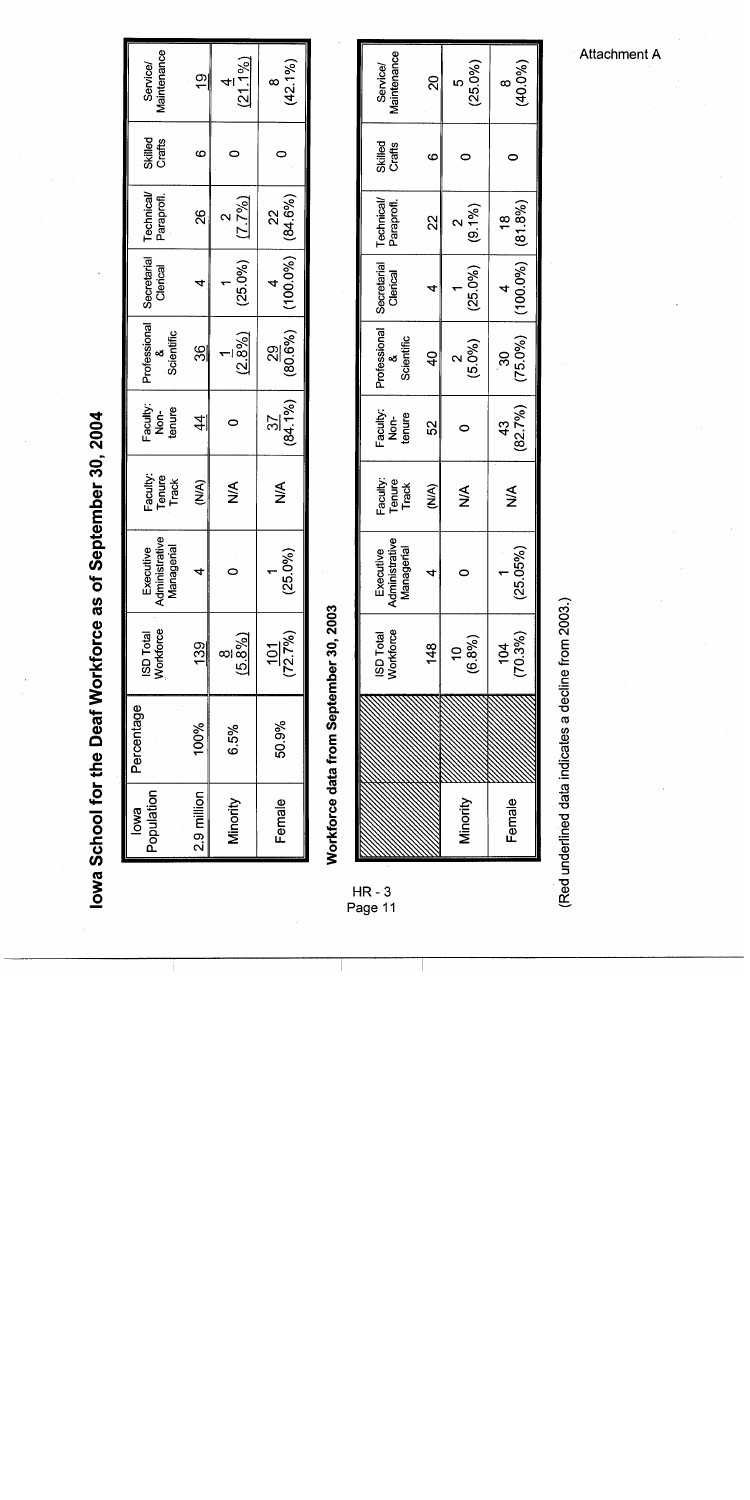lowa Braille and Sight Saving School Workforce as of September 30, 2004

| (5.0%)<br>ನ                                  | 31<br>32                        |                         | <u> LO</u><br>œ                 | ଞ୍ଜା<br>$\frac{2}{3}$      | (N/A)<br>≸<br>≸             | <sub>လ</sub>                              | (0.9%)<br>109<br><u>ಹ</u>     | 50.9%<br>100%<br>6.5% | 2.9 million<br>Minority<br>Female |
|----------------------------------------------|---------------------------------|-------------------------|---------------------------------|----------------------------|-----------------------------|-------------------------------------------|-------------------------------|-----------------------|-----------------------------------|
|                                              |                                 |                         |                                 |                            |                             |                                           |                               |                       |                                   |
| Maintenance<br>Service/<br>Skilled<br>Crafts | <b>Technical/</b><br>Paraprofl. | Secretarial<br>Clerical | Professional<br>Scientific<br>∞ | Faculty:<br>Non-<br>tenure | Faculty:<br>Tenure<br>Track | Executive<br>Administrative<br>Managerial | 1 IBSSS<br>Total<br>Workforce | Percent<br>age        | Population<br>lowa                |

Workforce data from September 30, 2003

| Maintenance<br>Service/                   | $\frac{8}{1}$  | $(5.6\%)$ | $(50.0\%)$<br>$\sigma$       |
|-------------------------------------------|----------------|-----------|------------------------------|
| Skilled<br>Crafts                         |                |           |                              |
| Technical<br>Paraprofl.                   | 29             |           | $(93.1\%)$<br>27             |
| Secretarial<br>Clerical                   |                |           | $(100.0\%)$                  |
| Professional<br>&<br>Scientific           | $\alpha$       |           | $(62.5\%)$                   |
| Faculty:<br>Non-tenure                    | $\overline{4}$ |           | (75.0%)<br>ခ္တ               |
| Faculty:<br>Tenure<br>Track               | (NA)           | ≸         | ≸                            |
| Executive<br>Administrative<br>Managerial | ıΩ             |           | $(60.0\%)$<br>$\mathfrak{S}$ |
| <b>IBSSS</b><br>Total<br>Morkforce        | 107            | (0.9%)    | $(75.7\%)$<br>ಹ<br>ಹ         |
|                                           |                |           |                              |
|                                           |                | Minority  | Female                       |

(Red underlined data indicates a decline from 2003.)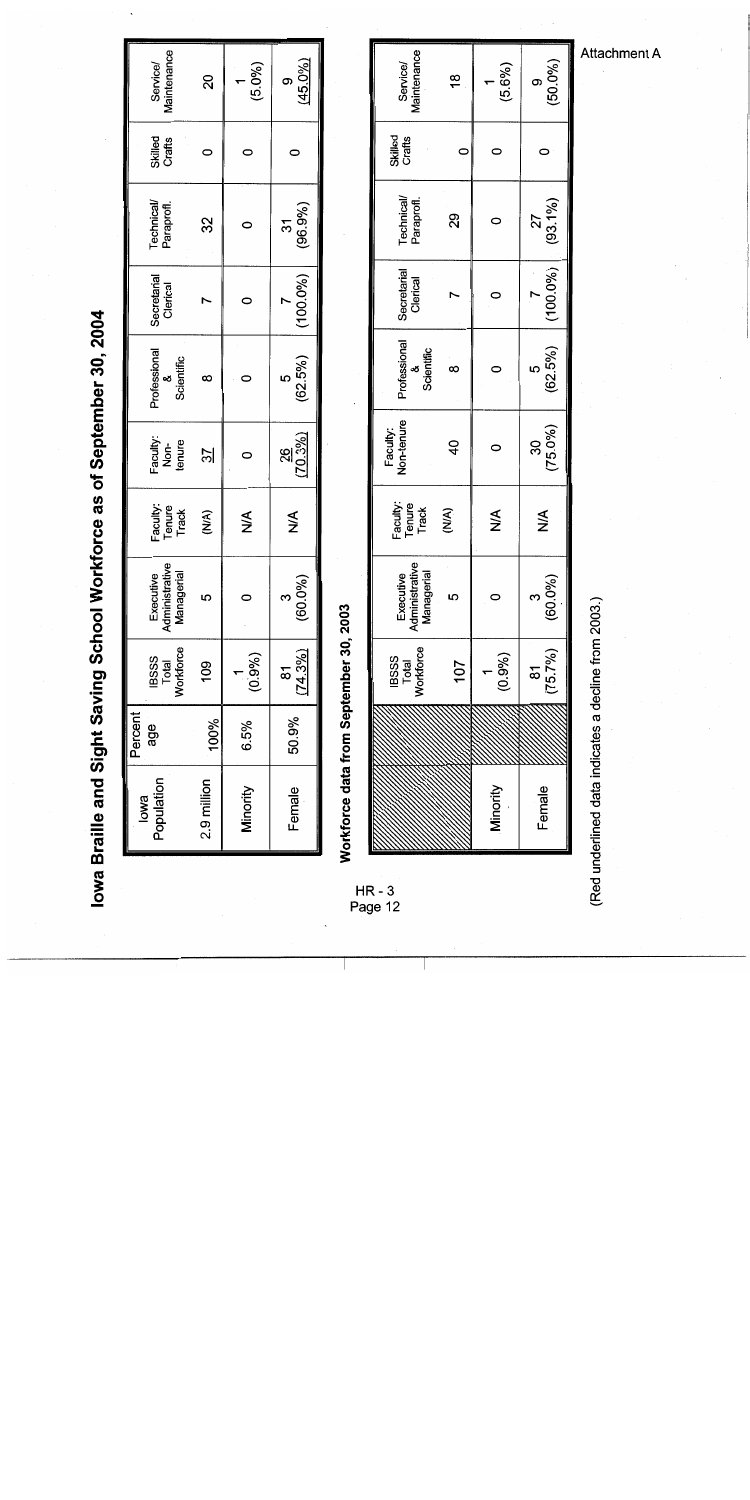|                                          |                 |        |                           |                |                   |                        | TOTAL -- REGENT INSTITUTIONS |                    |         |                      |                        |               |                    |          |                   |
|------------------------------------------|-----------------|--------|---------------------------|----------------|-------------------|------------------------|------------------------------|--------------------|---------|----------------------|------------------------|---------------|--------------------|----------|-------------------|
|                                          |                 | Septer | nber 30, 1994             |                |                   |                        |                              | September 30, 1999 |         |                      |                        |               | September 30, 2004 |          |                   |
| POA GROUP                                | Fotal Workforce | Female | <b>IstoT</b> to $\approx$ | <b>VinoniM</b> | lstoT to $\infty$ | <b>Total Workforce</b> | <b>Female</b>                | lstoT to $\%$      | VinoniM | <b>IstoT</b> to $\%$ | <b>Total Workforce</b> | <b>Female</b> | lstoT to &         | Winority | lstoT to $\infty$ |
| Executive / Administrative<br>Managerial | 646             | 169    | 26.2%                     | 45             | 7.0%              | 687                    | 196                          | 28.5%              | 49      | 7.1%                 | 713                    | 236           | 33.1%              | S3       | 7.4%              |
| Faculty: Tenure Track                    | 3,489           | 826    | 23.7%                     | 383            | 11.0%             | 3,388                  | 343                          | 27.8%              | 431     | 12.7%                | 3,320                  | 970           | 29.2%              | 512      | 15.4%             |
| Faculty: Non-Tenure Track                | 748             | 393    | 52.5%                     | 107            | 14.3%             | $\frac{3}{4}$          | 480                          | 51.0%              | 127     | 13.5%                | 1,074                  | 565           | 52.6%              | 127      | 11.8%             |
| Professional and Scientific              | 7,556           | 4,723  | 62.5%                     | 516            | 6.8%              | 8,022                  | 4,926                        | 61.4%              | 599     | 7.5%                 | 9,186                  | 5,787         | 63.0%              | 208      | 8.8%              |
| Secretarial/Clerical                     | 4,210           | 3,731  | 88.6%                     | 117            | 2.8%              | 4,334                  | 3,812                        | 88.0%              | 138     | 3.2%                 | 4,120                  | 3,600         | 87.4%              | 146      | 3.5%              |
| Technical/Paraprofessional               | 896             | 545    | 60.8%                     | 29             | 3.2%              | 760                    | 472                          | 62.1%              | వి      | 3.9%                 | 701                    | 432           | 61.6%              | z        | 4.9%              |
| Skilled Crafts                           | 863             | 8      | 7.0%                      | 27             | 3.1%              | 839                    | 55                           | 6.6%               | 24      | 2.9%                 | 767                    | 8             | 6.5%               | ఇ        | 3.9%              |
| Service/Maintenance                      | 2,785           | 1,482  | 53.2%                     | 227            | 8.2%              | 2,550                  | 1,391                        | 54.5%              | 289     | 11.3%                | 2,644                  | 1,430         | 54.1%              | 327      | 12.4%             |
| <b>TOTALS</b>                            | 21,193          | 11,929 | 56.3%                     | 1,451          | 6.8%              | 21,521                 | 12,275                       | 57.0%              | 1,687   | 7.8%                 | 22,525                 | 13,070        | 58.0%              | 2,036    | 9.0%              |

HR - 3<br>Page 13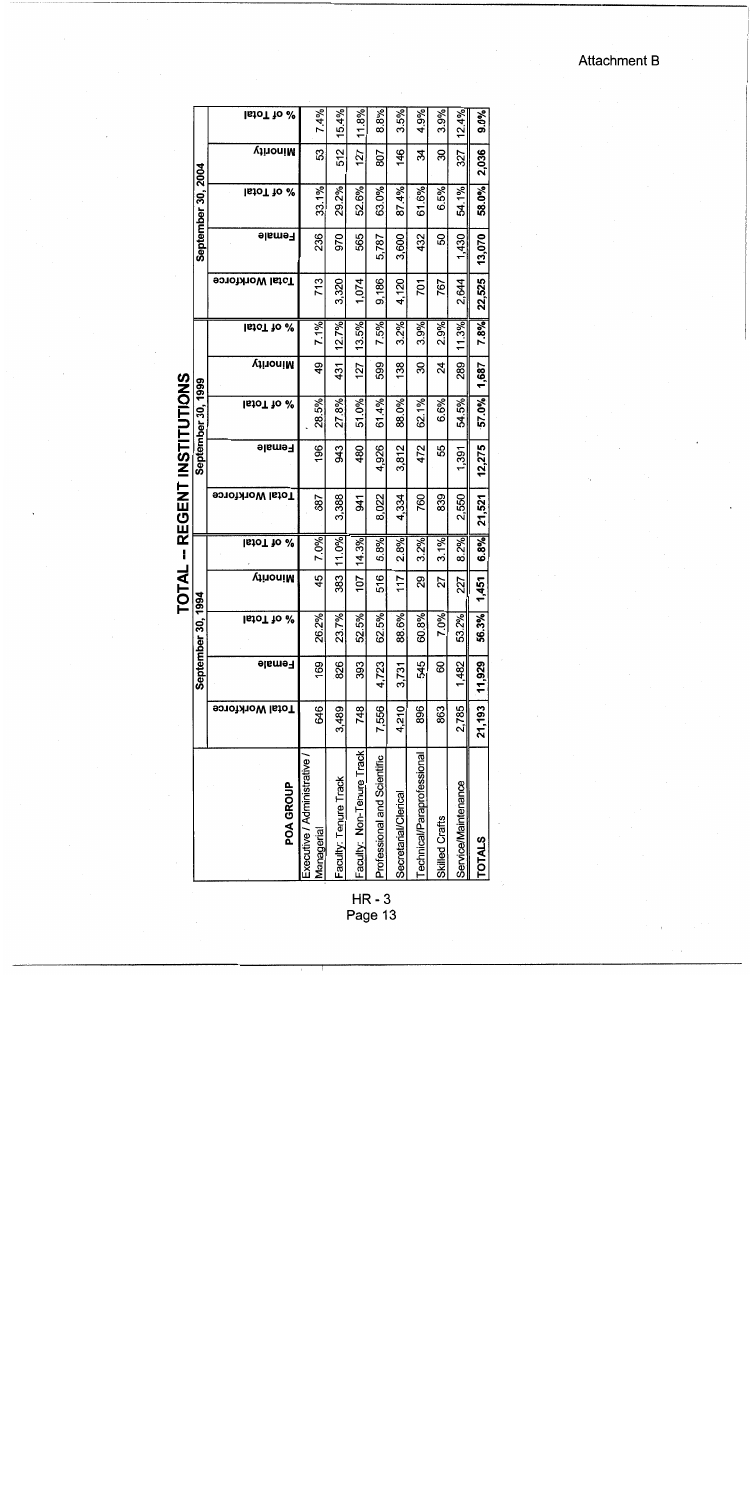|                    | <b>IstoT</b> to $\%$   | 7.0%                                     | 14.6%                 | 14.2%                     | 6.6%                        | 3.4%                 | 4.7%                       | 5.6%           | 13.8%               | 8.0%          |
|--------------------|------------------------|------------------------------------------|-----------------------|---------------------------|-----------------------------|----------------------|----------------------------|----------------|---------------------|---------------|
|                    | <b>VinoniM</b>         | 23                                       | 227                   | 76                        | 427                         | ଚ                    | 22                         | ನ              | 244                 | 1,132         |
| September 30, 2004 | <b>IstoT</b> to $\%$   | 35.5%                                    | 27.4%                 | 44.3%                     | 69.5%                       | 85.1%                | 61.9%                      | 9.1%           | 53.7%               | 62.2%         |
|                    | Female                 | 116                                      | 427                   | 238                       | 4,495                       | 2.276                | 292                        | 36             | 950                 | 8,830         |
|                    | Fotal Workforce        | 327                                      | 1,557                 | 537                       | 6,467                       | 2,676                | 472                        | 394            | 1,769               | 14,199        |
|                    | IstoT to<br>%          | 7.4%                                     | 12.2%                 | 18.6%                     | 5.6%                        | 2.8%                 | 4.2%                       | 2.6%           | 11.6%               | 6.9%          |
|                    | <b>VinoniM</b>         | 24                                       | 189                   | \$                        | 313                         | 76                   | 21                         | 71             | $\frac{8}{2}$       | 913           |
| September 30, 1999 | <b>IstoT</b> to $\%$   | 29.7%                                    | 26.6%                 | 42.8%                     | 68.4%                       | 85.4%                | 62.4%                      | 7.7%           | 53.6%               | 61.1%         |
|                    | Female                 | 84                                       | 41                    | 193                       | 3,823                       | 2,288                | 314                        | 33             | 914                 | 8,060         |
|                    | <b>Fotal Workforce</b> | 283                                      | 1,544                 | $45^{\circ}$              | 5,586                       | 2,680                | 503                        | 429            | 1,706               | 13,182        |
|                    | <b>IstoT</b> to $\%$   | .4%<br>Z                                 | 11.4%                 | 23.6%                     | 4.6%                        | 2.4%                 | 3.3%                       | 2.6%           | 7.0%                | 5.8%          |
| 1994               | VinoniM                | ຊ                                        | 189                   | 76                        | 238                         | 86                   | ë                          | 57             | 130                 | 750           |
| September 30,      | lstoT<br>%             | 26.6%                                    | 22.2%                 | 43.2%                     | 69.9%                       | 85.9%                | 63.6%                      | 8.6%           | 53.6%               | ڃ<br>60.9°    |
|                    | Female                 | 72                                       | 368                   | 139                       | 3,620                       | 2,332                | 363                        | 39             | 993                 | 7,926         |
|                    | Fotal Workforce        | 271                                      | 1,660                 | 322                       | 5,177                       | 2,715                | 571                        | 456            | 1,851               | 13,023        |
|                    | POA GROUP              | Executive / Administrative<br>Managerial | Faculty: Tenure Track | Faculty: Non-Tenure Track | Professional and Scientific | Secretarial/Clerical | Technical/Paraprofessional | Skilled Crafts | Service/Maintenance | <b>TOTALS</b> |

UNIVERSITY OF IOWA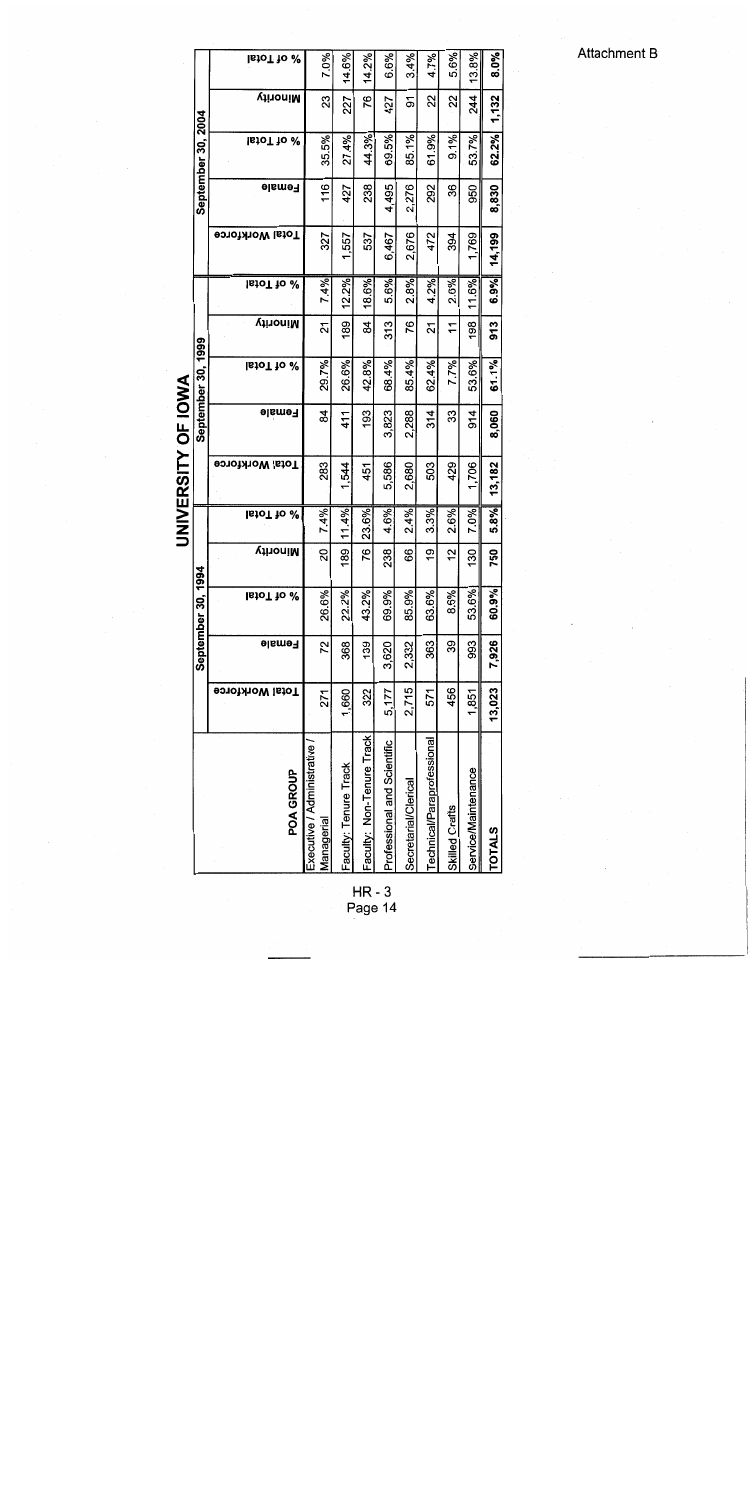|                    | <b>StoT</b> to $\%$       | 9.0%                                     | 17.7%                 | 13.4%                    | 15.4%                       | 3.5%                 | 3.4%                      | 1.7%           | 7.0%                | 11.5%                            |
|--------------------|---------------------------|------------------------------------------|-----------------------|--------------------------|-----------------------------|----------------------|---------------------------|----------------|---------------------|----------------------------------|
|                    | <b>Winonity</b>           | 25                                       | 218                   | $\frac{2}{3}$            | 333                         | $\overline{6}$       | 5                         | 5              | 42                  | 710                              |
| September 30, 2004 | % of Total                | 31.5%                                    | 26.7%                 | 54.1%                    | 45.5%                       | 90.3%                | 52.4%                     | 3.4%           | 55.5%               | 49.0%                            |
|                    | <b>Female</b>             | 88                                       | 329                   | 170                      | 986                         | .029                 | 77                        | Ş              | 335                 | 3,024                            |
|                    | <b>Fotal Workforce</b>    | 279                                      | 1,230                 | $\frac{314}{5}$          | 2,166                       | 1,139                | 147                       | 291            | 604                 | 6,170                            |
|                    | <b>StoT</b> to $\%$       | 7.5%                                     | 13.3%                 | 12.2%                    | 12.5%                       | 3.4%                 | 3.6%                      | 2.2%           | 7.2%                | 9.2%                             |
|                    | <b>Winority</b>           | ನಿ                                       | 171                   | 35                       | 243                         | 45                   | ဖ                         |                | $\mathbf{4}$        | 570                              |
| September 30, 1999 | <b>StoT</b> to $\sqrt{ }$ | 29.2%                                    | 24.2%                 | 51.4%                    | 43.6%                       | 90.8%                | 52.1%                     | 5.1%           | 57.2%               | 48.9%                            |
|                    | Female                    | 86                                       | 312                   | $rac{48}{1}$             | 28                          | 205                  | 88                        | $\frac{6}{1}$  | 324                 | 3,026                            |
|                    | <b>Total Workforce</b>    | 295                                      | 1,287                 | 288                      | 1,943                       | 1.327                | 169                       | $\frac{4}{3}$  | 566                 | 6,189                            |
|                    | lstoT to $\%$             | 5.4%                                     | 10.5%                 | 8.8%                     | 12.0%                       | 2.7%                 | 3.5%                      | 1.9%           | 7.3%                | 8.2%                             |
| 1994               | Minority                  | $\dot{4}$                                | $\frac{34}{5}$        | 23                       | 240                         | 32                   | ∞                         | ဖ              | $\frac{8}{3}$       | 505                              |
| September 30,      | lstoT t<br>%              | 26.0%                                    | 20.8%                 | 52.9%                    | 45.4%                       | 92.4%                | 45.9%                     | 5.1%           | 49.7%               | $\overline{\mathbf{x}}$<br>47.4° |
|                    | Female                    | 59                                       | 265                   | 138                      | 905                         | 1,112                | $\frac{6}{5}$             | $\frac{6}{5}$  | 326                 | 2,935                            |
|                    | <b>Fotal Workforce</b>    | 258                                      | 1,274                 | 261                      | 1,995                       | 1,204                | 231                       | 314            | 656                 | 6,193                            |
|                    | POA GROUP                 | Executive / Administrative<br>Aanagerial | Faculty: Tenure Track | aculty: Non-Tenure Track | Professional and Scientific | Secretarial/Clerical | echnical/Paraprofessional | Skilled Crafts | Service/Maintenance | <b>TOTALS</b>                    |

IOWA STATE UNIVERSITY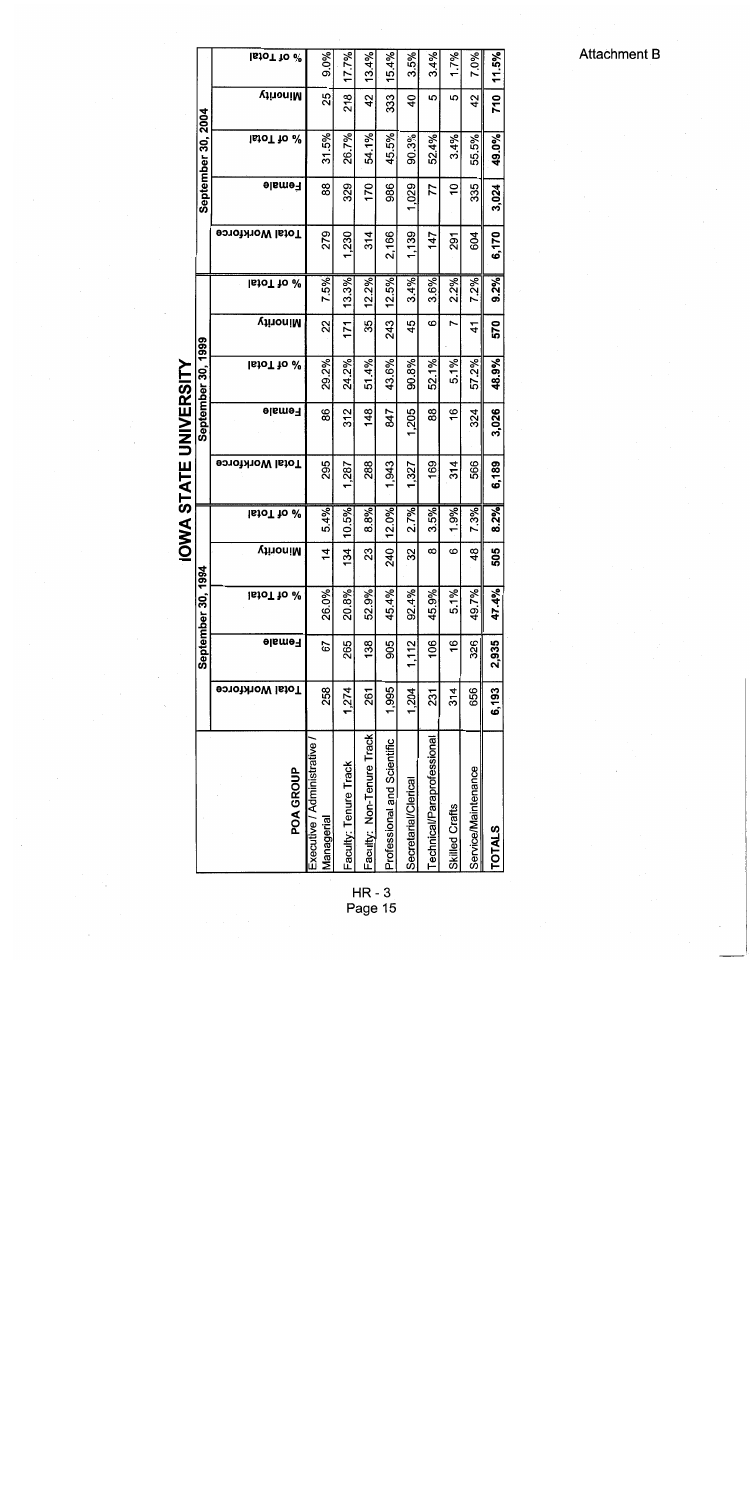|                                          |                 |        | September 30                   | 1,1994          |               |                  |                | September 30, 1999       |                 |            |                 |        | September 30, 2004 |                 |               |
|------------------------------------------|-----------------|--------|--------------------------------|-----------------|---------------|------------------|----------------|--------------------------|-----------------|------------|-----------------|--------|--------------------|-----------------|---------------|
| POA GROUP                                | Fotal Workforce | Female | lstoT to &                     | <b>Winority</b> | lstoT to $\%$ | Fotal Workforce  | Female         | <b>IstoT</b> to $\infty$ | <b>Winority</b> | lstoT to & | Fotal Workforce | Female | lstoT to &         | <b>Winority</b> | lstoT to $\%$ |
| Executive / Administrative<br>Managerial | 108             | 28     | $\frac{5}{6}$<br>25.9          | $\mathbf{r}$    | 10.2%         | $\overline{101}$ | $\overline{2}$ | 23.8%                    | ဖ               | 5.9%       | 88              | 28     | 28.6%              | 5               | 5.1%          |
| Faculty: Tenure Track                    | 555             | 193    | $\frac{8}{5}$<br>34.8          | 60              | 10.8%         | 557              | 220            | 39.5%                    | 71              | 12.7%      | 533             | 214    | 40.2%              | 59              | 12.6%         |
| Faculty: Non-Tenure Track                | 77              | 49     | $\frac{8}{3}$<br>63.6          | $^{\circ}$      | 10.4%         | 105              | යි             | 60.0%                    | $^{\circ}$      | 7.6%       | 142             | क्र    | 66.2%              | Φ               | 6.3%          |
| Professional and Scientific              | 360             | 178    | ೩<br>49.4                      | 38              | 10.6%         | 451              | 227            | 50.3%                    | 4               | 9.1%       | 509             | 272    | 53.4%              | 46              | 9.0%          |
| Secretarial/Clerical                     | 278             | 274    | ೫<br>98.6                      | $\frac{8}{2}$   | 6.5%          | 310              | 302            | 97.4%                    | $\frac{6}{5}$   | 5.2%       | 294             | 284    | 96.6%              | 4               | 4.8%          |
| Technical/Paraprofessional               | $\frac{8}{2}$   | თ      | 50.0%                          | 2               | 11.1%         | र्द              | 2              | 50.0%                    | 2               | 8.3%       | 24              | Ś      | 41.7%              | 5               | 20.8%         |
| Skilled Crafts                           | 87              | 4      | 80 <sub>6</sub><br>$rac{6}{4}$ | Φ               | 10.3%         | 89               | စ              | 6.7%                     | ဖ               | 6.7%       | 76              | 4      | 5.3%               | ო               | 3.9%          |
| Service/Maintenance                      | 246             | 148    | 60.2%                          | $\frac{48}{5}$  | 19.5%         | 248              | 138            | 55.6%                    | 45              | 18.1%      | 232             | 128    | 55.2%              | 36              | 15.5%         |
| <b>TOTALS</b>                            | 1,729           | 883    | ৡ<br><b>211</b>                | 194             | 11.2%         | 1,885            | 992            | 52.6%                    | 195             | 10.3%      | 1,908           | 1,034  | 54.2%              | 185             | 9.7%          |
|                                          |                 |        |                                |                 |               |                  |                |                          |                 |            |                 |        |                    |                 |               |

UNIVERSITY OF NORTHERN IOWA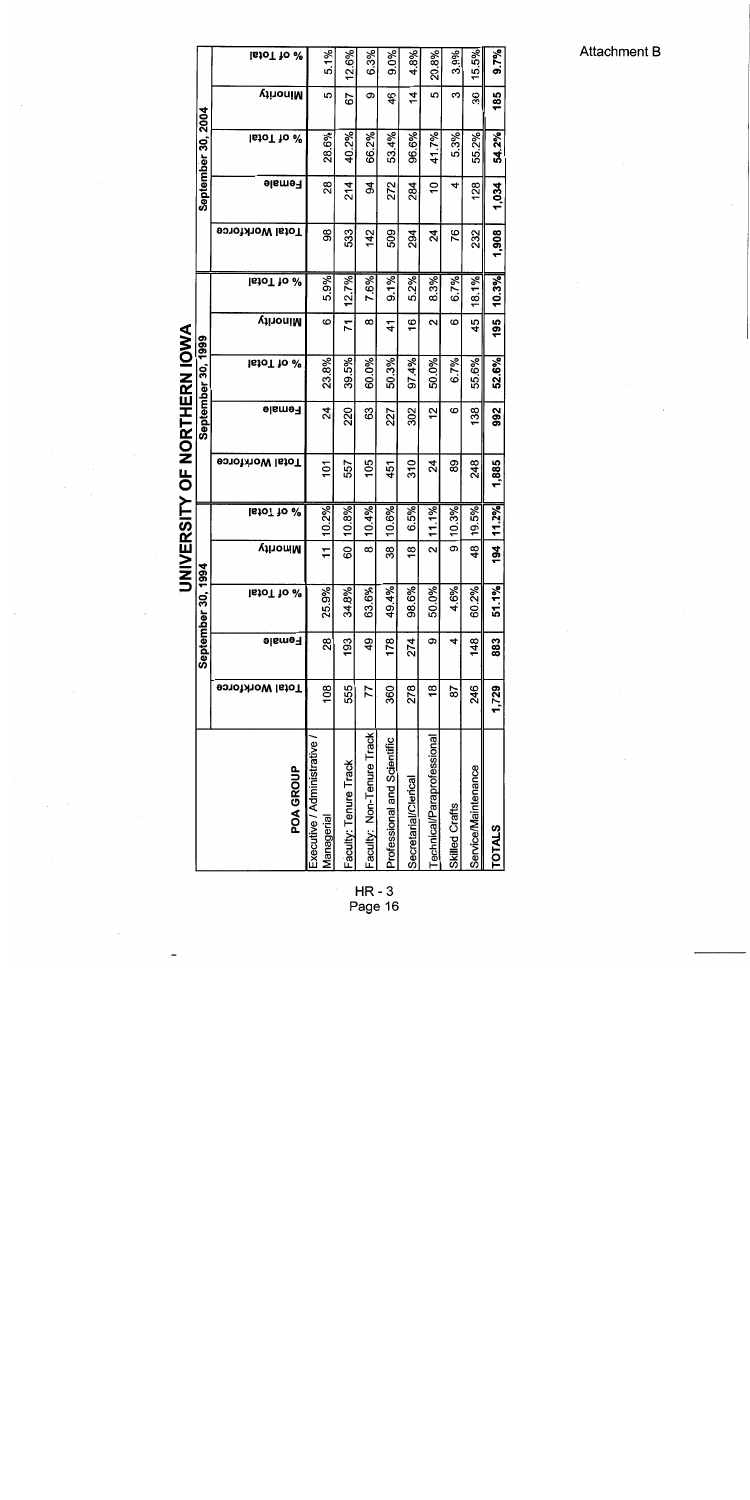|                    | <b>IstoT</b> to $\infty$   | 0.0%                                     |                       | 0.0%                      | 2.8%                        | 25.0%                | 7.7%                              | 0.0%           | 21.1%               | 5.8%           |
|--------------------|----------------------------|------------------------------------------|-----------------------|---------------------------|-----------------------------|----------------------|-----------------------------------|----------------|---------------------|----------------|
|                    | Minority                   | ı                                        |                       | ,                         |                             |                      | $\mathbf{\Omega}$                 | ı              | 4                   | ထ              |
| September 30, 2004 | % of Total                 | 25.0%                                    |                       | 84.1%                     | 80.6%                       | 100.0%               | 84.6%                             | 0.0%           | 42.1%               | 72.7%          |
|                    | <b>Female</b>              | ↽                                        |                       | ಸ                         | 29                          | 4                    | 22                                | ı              | $\infty$            | $\overline{5}$ |
|                    | <b>Total Workforce</b>     | 4                                        |                       | 4                         | 36                          | 4                    | 26                                | ဖ              | ღ<br>ლ              | $\frac{39}{2}$ |
|                    | lstoT to $\infty$          | 0.0%                                     |                       | 0.0%                      | 5.9%                        | 12.5%                | 3.4%                              | 0.0%           | 26.3%               | 5.5%           |
|                    | <b>Winonity</b>            | $\blacksquare$                           |                       | ı                         | $\scriptstyle\mathtt{N}$    |                      |                                   | ı              | 5                   | ၈              |
| September 30, 1999 | <b>IstoT</b> to $\sqrt{ }$ | 0.0%                                     |                       | 78.1%                     | 70.6%                       | $100.0\%$            | 82.8%                             | $0.0\%$        | 42.1%               | 69.1%          |
|                    | <b>Female</b>              | ı                                        |                       | ິສ                        | 24                          | $\infty$             | 24                                |                | ∞                   | 114            |
|                    | <b>Fotal Workforce</b>     | 4                                        |                       | S,                        | ≭                           | $^{\circ}$           | 8                                 |                | \$                  | 165            |
|                    | lstoT to $\%$              | 0.0%                                     |                       | 0.0%                      | 0.0%                        | 14.3%                | 0.0%                              | 0.0%           | 5.3%                | 1.3%           |
| 1994               | <b>Winonity</b>            |                                          |                       | ۱                         | ı                           |                      | ı                                 | ٠              |                     | ุ              |
|                    | lstoT to<br>70             | 0.0%                                     |                       | 72.4%                     | 81.8%                       | 100.0%               | 85.3%                             | 16.7%          | 42.1%               | ے<br>69.5%     |
| September 30,      | <b>Female</b>              |                                          |                       | $\frac{2}{3}$             | $\frac{8}{1}$               | N                    | 8                                 |                | $\infty$            | 105            |
|                    | <b>Fotal Workforce</b>     | ю                                        |                       | 58                        | 22                          |                      | న                                 | ဖ              | ი<br>1              | 151            |
|                    | POA GROUP                  | Executive / Administrative<br>Managerial | Faculty: Tenure Track | Faculty: Non-Tenure Track | Professional and Scientific | Secretarial/Clerical | <b>Technical/Paraprofessional</b> | Skilled Crafts | Service/Maintenance | <b>TOTALS</b>  |

**IOWA SCHOOL FOR THE DEAF**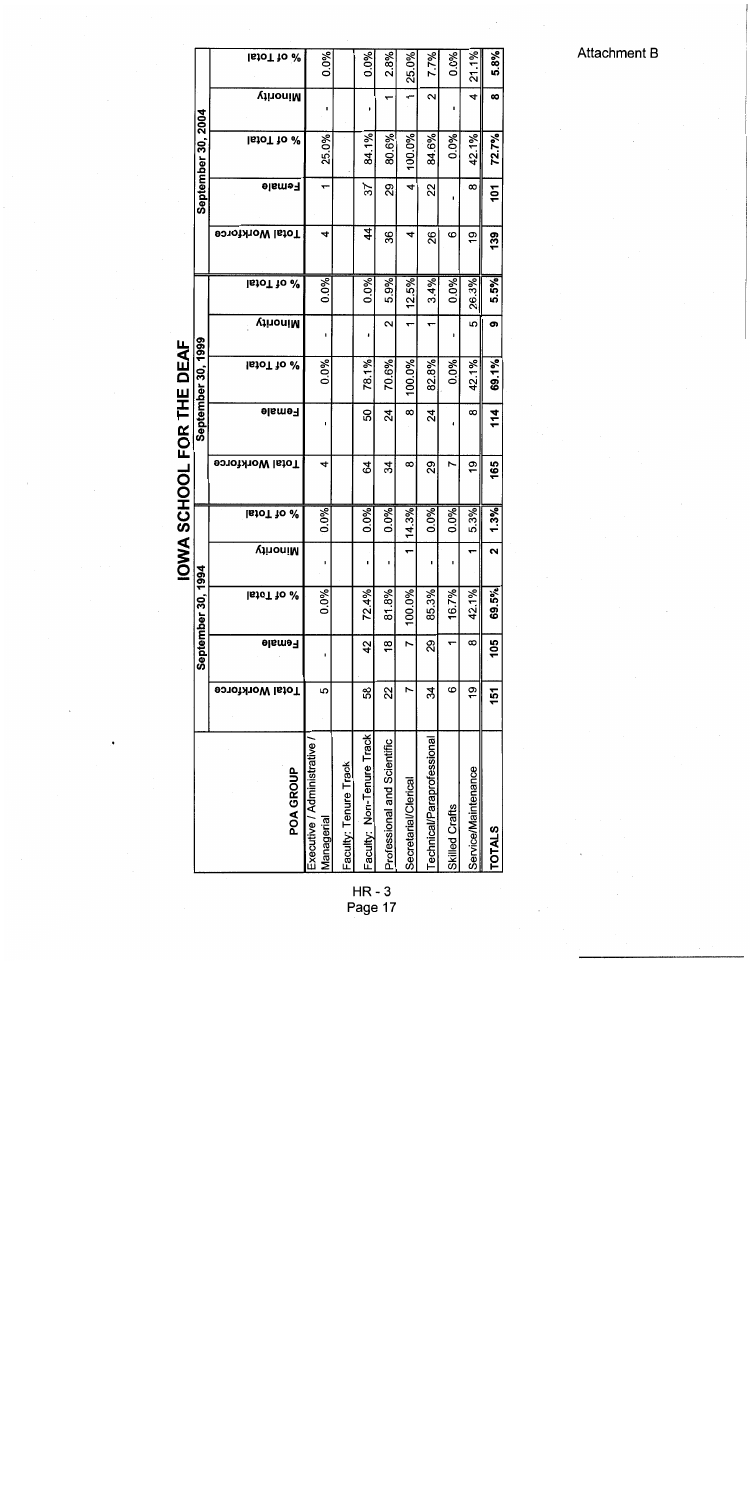|                    | <b>IstoT</b> to $\%$ | 0.0%                                            |                       | 0.0%                      | 0.0%                        | 0.0%                 | 0.0%                       |                | 5.0%                | 0.9%            |
|--------------------|----------------------|-------------------------------------------------|-----------------------|---------------------------|-----------------------------|----------------------|----------------------------|----------------|---------------------|-----------------|
|                    | <b>VinoniM</b>       | ı                                               |                       | ı                         | ï                           | ı                    | ı                          |                |                     |                 |
| September 30, 2004 | lstoT to $\%$        | 60.0%                                           |                       | 70.3%                     | 62.5%                       | 100.0%               | 96.9%                      |                | 45.0%               | 74.3%           |
|                    | Female               | ω                                               |                       | 26                        | 5                           | r                    | స్                         | ı              | တ                   | ౚ               |
|                    | Fotal Workforce      | <u>က</u>                                        |                       | 22                        | ∞                           | Ņ                    | 32                         |                | ຊ                   | ខ្ល             |
|                    | <b>StoT</b> to $\%$  | 0.0%                                            |                       | 0.0%                      | 0.0%                        | 0.0%                 | 0.0%                       |                | 0.0%                | 0.0%            |
|                    | VinoniM              | ı                                               |                       | ı                         | ı                           | ı                    | ı                          | ı              | ı                   | ٠               |
| September 30, 1999 | <b>IstoT</b> to $\%$ | 50.0%                                           |                       | 78.8%                     | 62.5%                       | 100.0%               | 97.1%                      |                | 63.6%               | 83.0%           |
|                    | <b>Female</b>        | 2                                               |                       | 26                        | 5                           | တ                    | ≵                          |                | ٣                   | 33              |
|                    | Fotal Workforce      | 4                                               |                       | 33                        | $^{\circ}$                  | တ                    | 35                         |                | 7                   | $\frac{8}{100}$ |
|                    | <b>IstoT</b> to $\%$ | 0.0%                                            |                       | 0.0%                      | 0.0%                        | 0.0%                 | 0.0%                       |                | 0.0%                | 0.0%            |
| 1994               | <b>VinoniM</b>       |                                                 |                       | ۱                         | ٠                           | ٠                    | ۱                          |                | ۱                   |                 |
| September 30,      | lstoT to<br>%        | 50.0%                                           |                       | 83.3%                     | 100.0%                      | 100.0%               | 90.5%                      |                | 53.8%               | ە<br>82.5%      |
|                    | Female               | $\sim$                                          |                       | 25                        | $\sim$                      | $\circ$              | 38                         |                | r                   | 80              |
|                    | Fotal Workforce      | 4                                               |                       | 30                        | $\sim$                      | ဖ                    | 42                         |                | 13                  | 56              |
|                    | POA GROUP            | Executive / Administrative<br><b>Managerial</b> | Faculty: Tenure Track | Faculty: Non-Tenure Track | Professional and Scientific | Secretarial/Clerical | Fechnical/Paraprofessional | Skilled Crafts | Service/Maintenance | <b>TOTALS</b>   |

**IOWA BRAILLE AND SIGHT SAVING SCHOOL**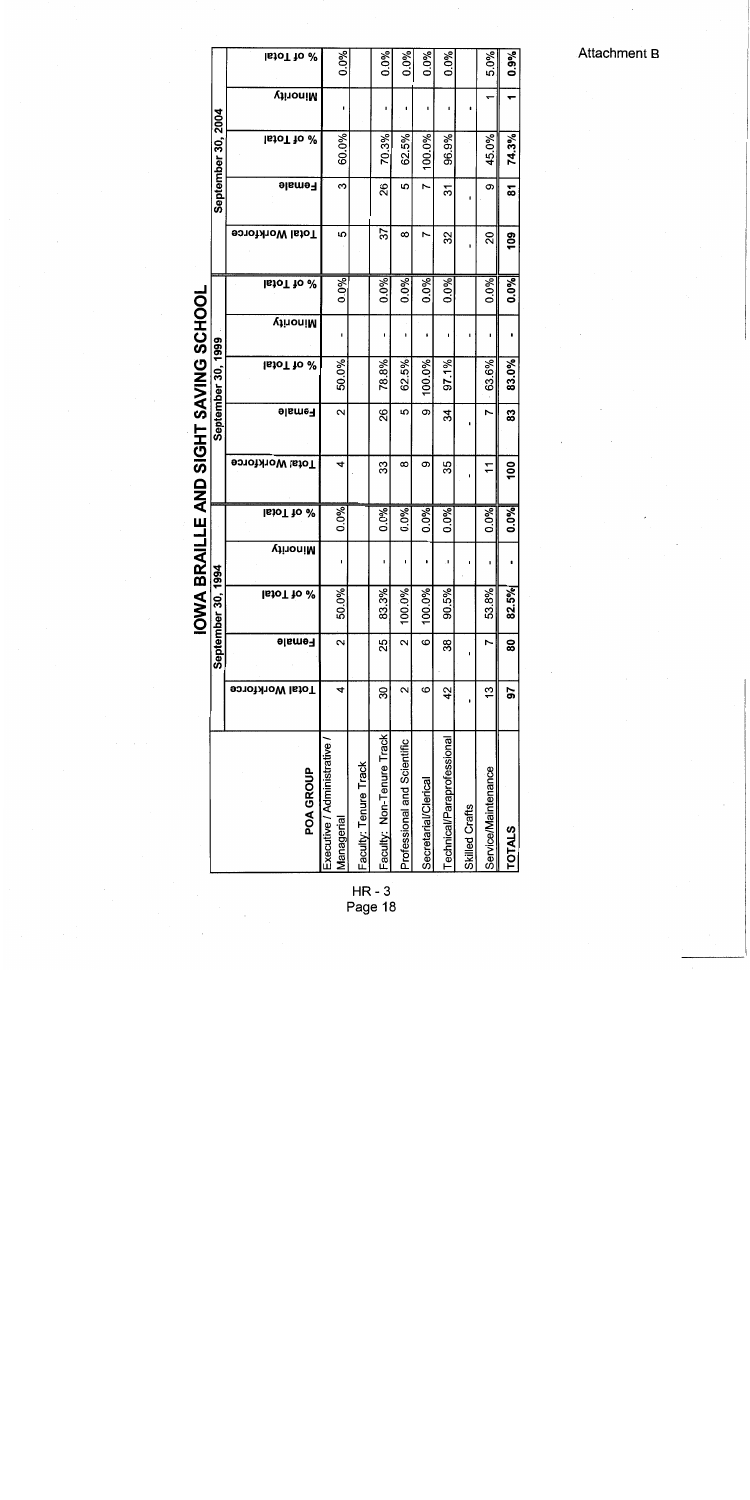



 $HR - 3$ Page 19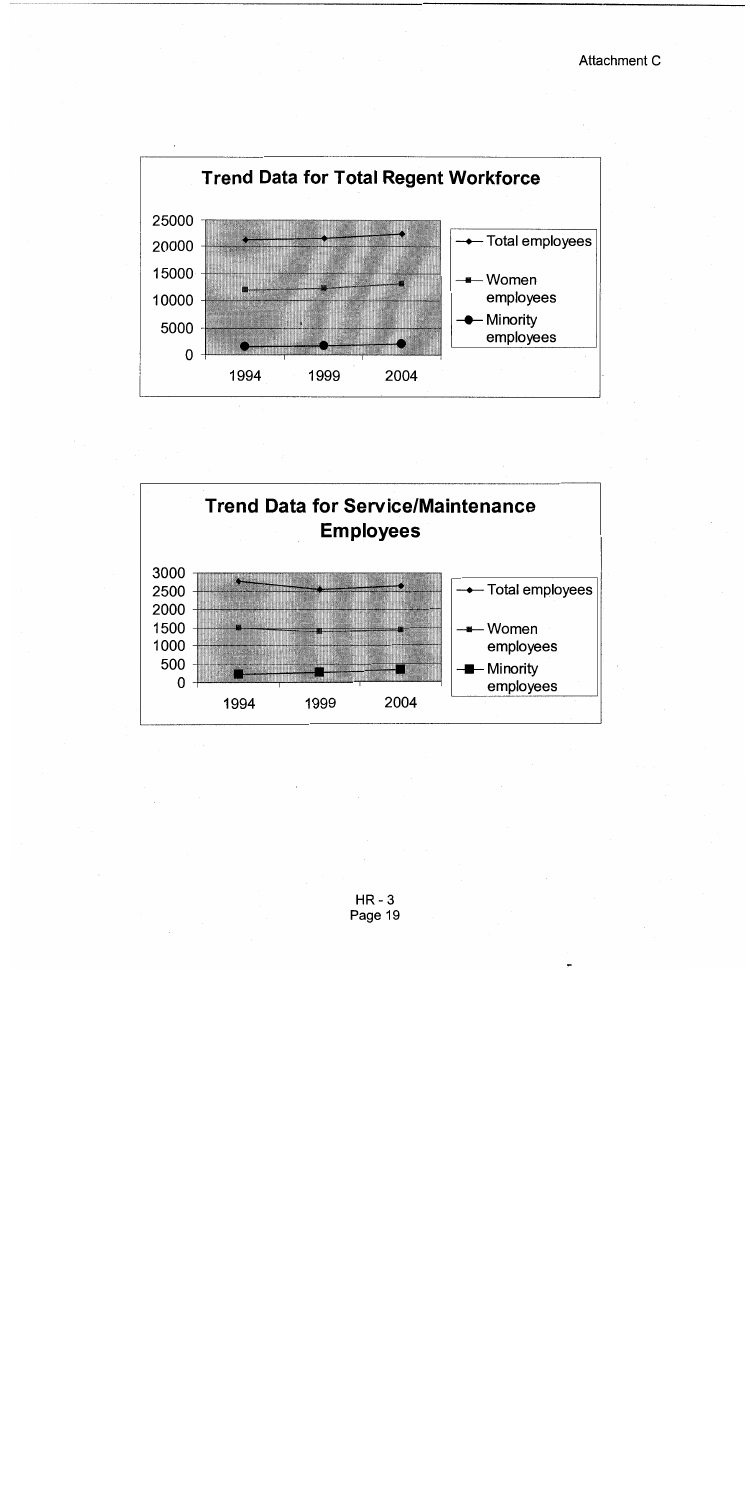



 $HR - 3$ Page 20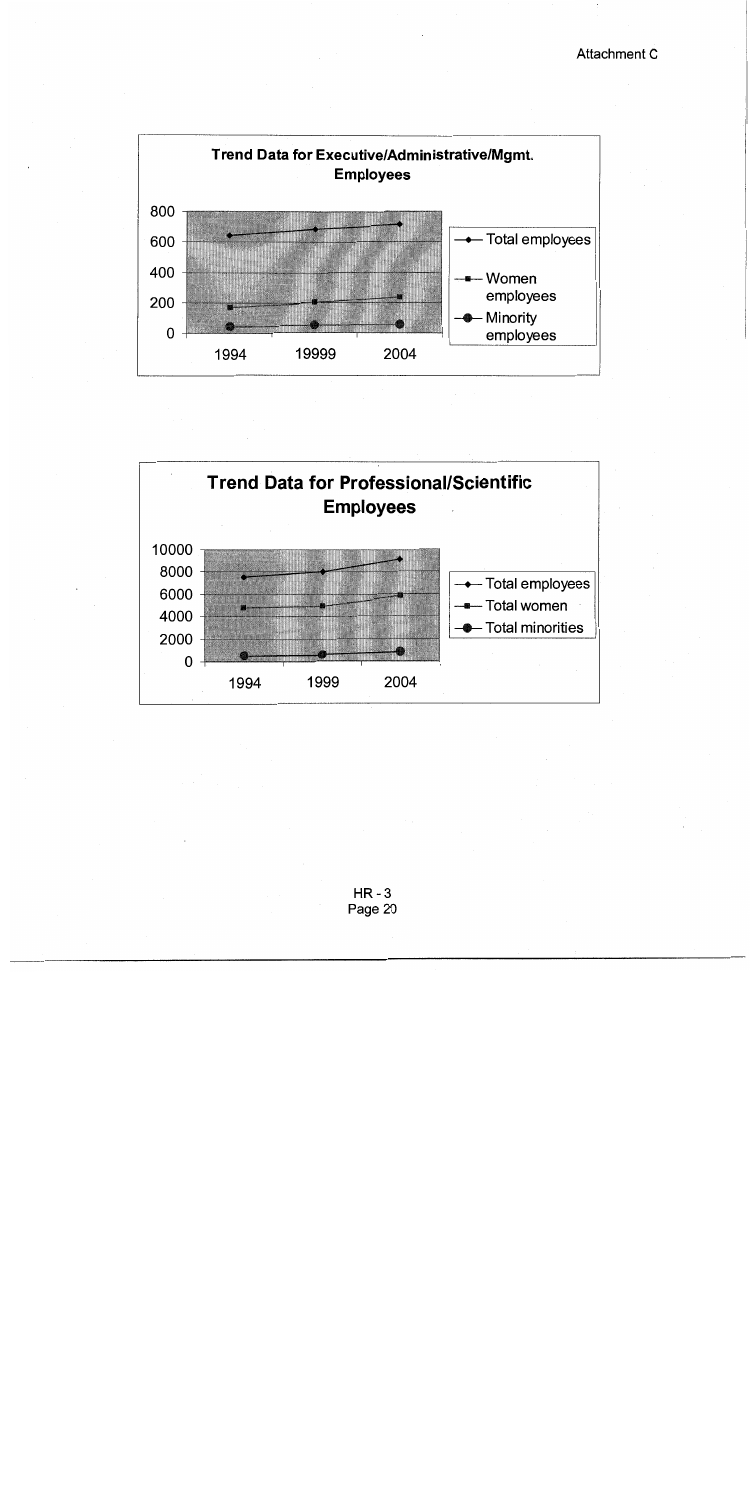### AFFIRMATIVE ACTION BUDGETS FY 2004

|                                       | <b>SUI Office of Equal</b><br><b>Opportunity and Diversity</b> | <b>ISU Office of Equal</b><br><b>Opportunity and Diversity</b> | <b>UNI Office of Compliance</b><br>and Equity Management | <b>Regent Total</b> |
|---------------------------------------|----------------------------------------------------------------|----------------------------------------------------------------|----------------------------------------------------------|---------------------|
| <b>REVENUES</b>                       |                                                                |                                                                |                                                          |                     |
| <b>STATE APPROPRIATIONS</b>           |                                                                |                                                                |                                                          |                     |
| <b>General Fund</b>                   | \$566,349                                                      | \$264,373                                                      | \$213,878                                                | \$1,044,600         |
| <b>TOTAL REVENUES</b>                 | \$566,349                                                      | \$264,373                                                      | \$213,878                                                | \$1,044,600         |
| <b>EXPENDITURES</b>                   |                                                                |                                                                |                                                          |                     |
| Fac. & Inst. Off. Salaries            |                                                                | \$155,771                                                      |                                                          | \$155,771           |
| Prof. & Sci. Staff Salaries           | \$412,591                                                      | \$29,399                                                       | \$150,890                                                | \$592,880           |
| <b>General Service Staff Salaries</b> | \$43,283                                                       |                                                                | \$49,880                                                 | \$93,163            |
| <b>Hourly Wages</b>                   | \$19,210                                                       |                                                                |                                                          | \$19,210            |
| Subtotal - Salaries                   | \$475,084                                                      | \$185,170                                                      | \$200,770                                                | \$861,024           |
| Prof. And Scientific Supplies         | \$92,263                                                       | \$79,203                                                       | \$13,108                                                 | \$184,574           |
| Subtotal                              | \$92,263                                                       | \$79,203                                                       | \$13,108                                                 | \$184,574           |
| <b>TOTAL EXPENDITURES</b>             | \$567,347                                                      | \$264,373                                                      | \$213,878                                                | \$1,045,598         |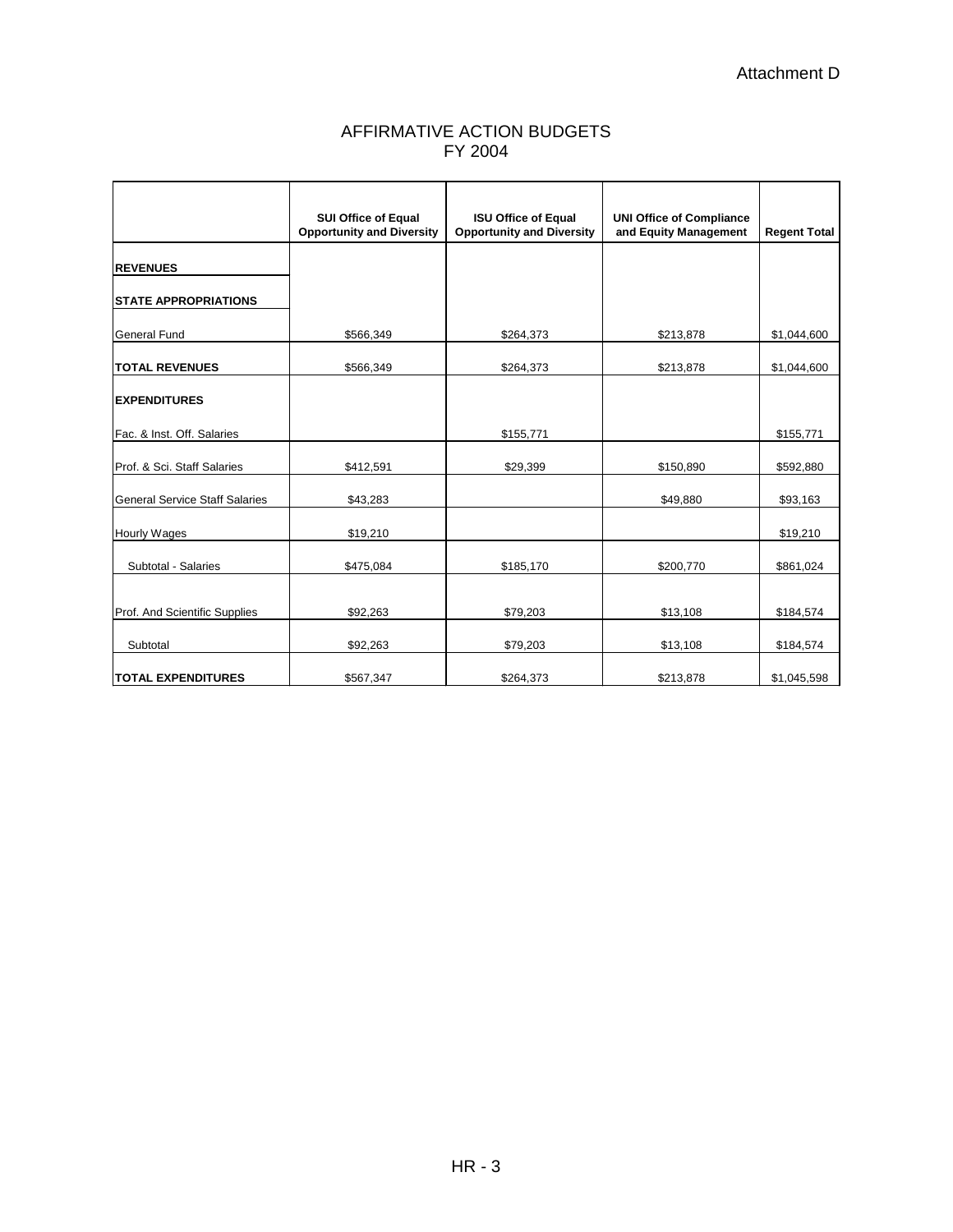# **MINORITY AND WOMEN EDUCATORS ENHANCEMENT PROGRAM**

**The University of Iowa** 

**Annual Report** 

**2003-2004** 

 **BOARD OF REGENTS STATE of IOWA** 

Prepared by Marcella David Interim Associate Provost for Diversity Office of the Provost The University of Iowa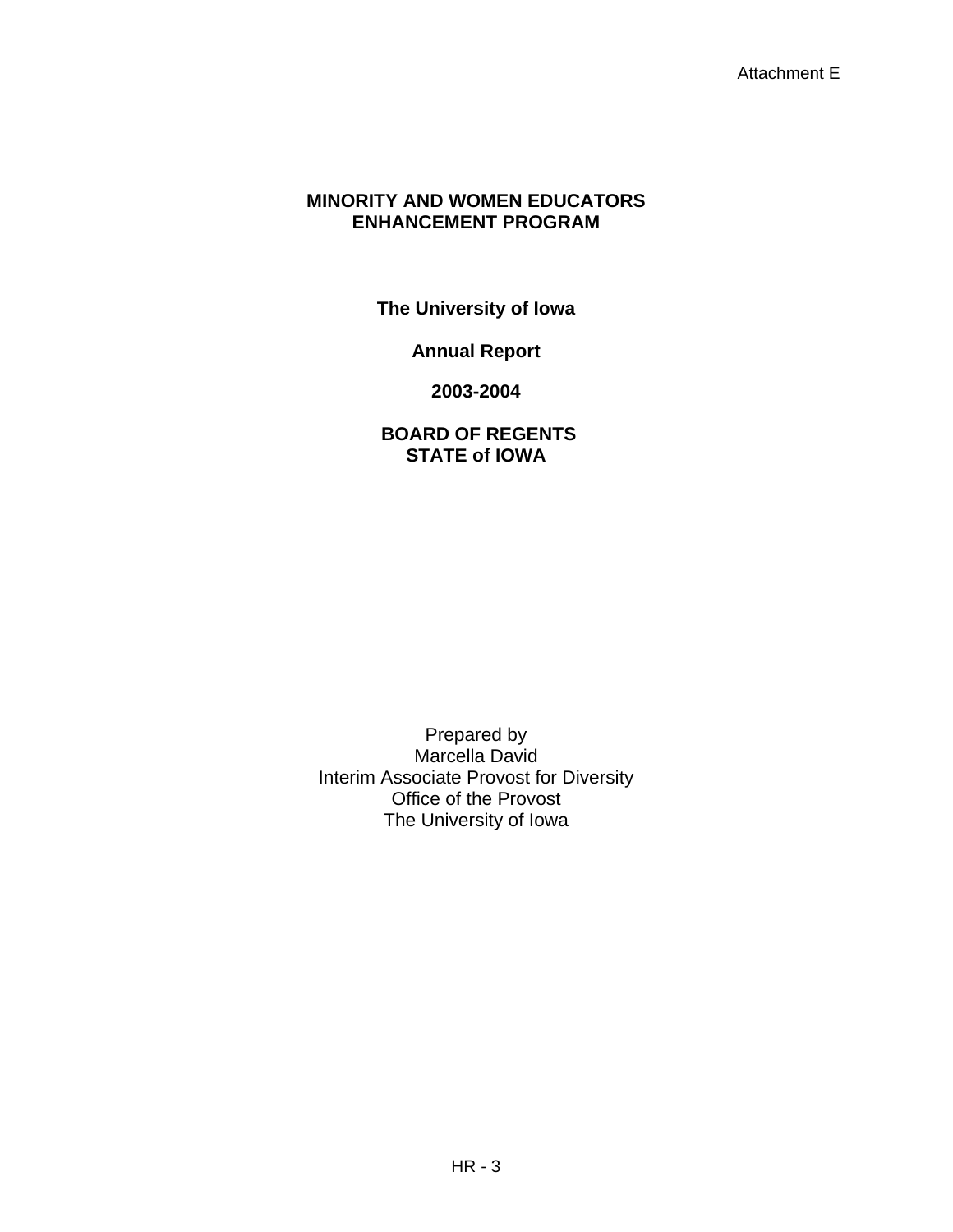# **MINORITY AND WOMEN EDUCATORS**

# **ENHANCEMENT PROGRAM**

#### **University of Iowa 2003-2004**

#### **Faculty Diversity Opportunity Program (FDOP)**

At the University of Iowa, the Office of the Provost has established a program to enhance collegiate efforts to recruit and retain minority faculty. This program, called the Faculty Diversity Opportunities Program (FDOP), is administered by the Associate Provost for Diversity, who works with collegiate Deans to identify potential faculty hires that add to the diversity of the UI faculty. FDOP resources are used to support part of the first several years, typically one to three years, of the newly recruited faculty member's tenure at the University. In some years, FDOP resources have been committed towards support the scholarly development of postdoctoral fellows; occasionally FDOP funds are used to support efforts to retain faculty already at the UI. After the period of joint support, the college provides all of the resources for the faculty members' development and tenure. FDOP was established in 1999, expanding on previous similar initiatives. Since 1999, FDOP has been used to support 79 diversity hiring and retention efforts.

For the current fiscal year, 2004-2005, the Office of the Provost is providing FDOP funding totaling **\$874,961** for partial salaries and other resources for a total of **30** faculty and **4** postdoctoral fellows. These positions are in the Colleges of Business, Dentistry, Education, Engineering, Law, Liberal Arts and Sciences, Medicine, Nursing, and Public Health. Sixteen of these appointments are new, and eighteen are continuing.

The amount committed for 2004-2005 represents a 44.5% increase in the funds committed by the Office of the Provost for FDOP in 2003-2004.

The Faculty Diversity Opportunities Program has proven to be an important incentive to colleges and departments to identify and recruit faculty from underrepresented communities and has contributed significantly to the increased representation of faculty from underrepresented communities in the five year period ending 2004.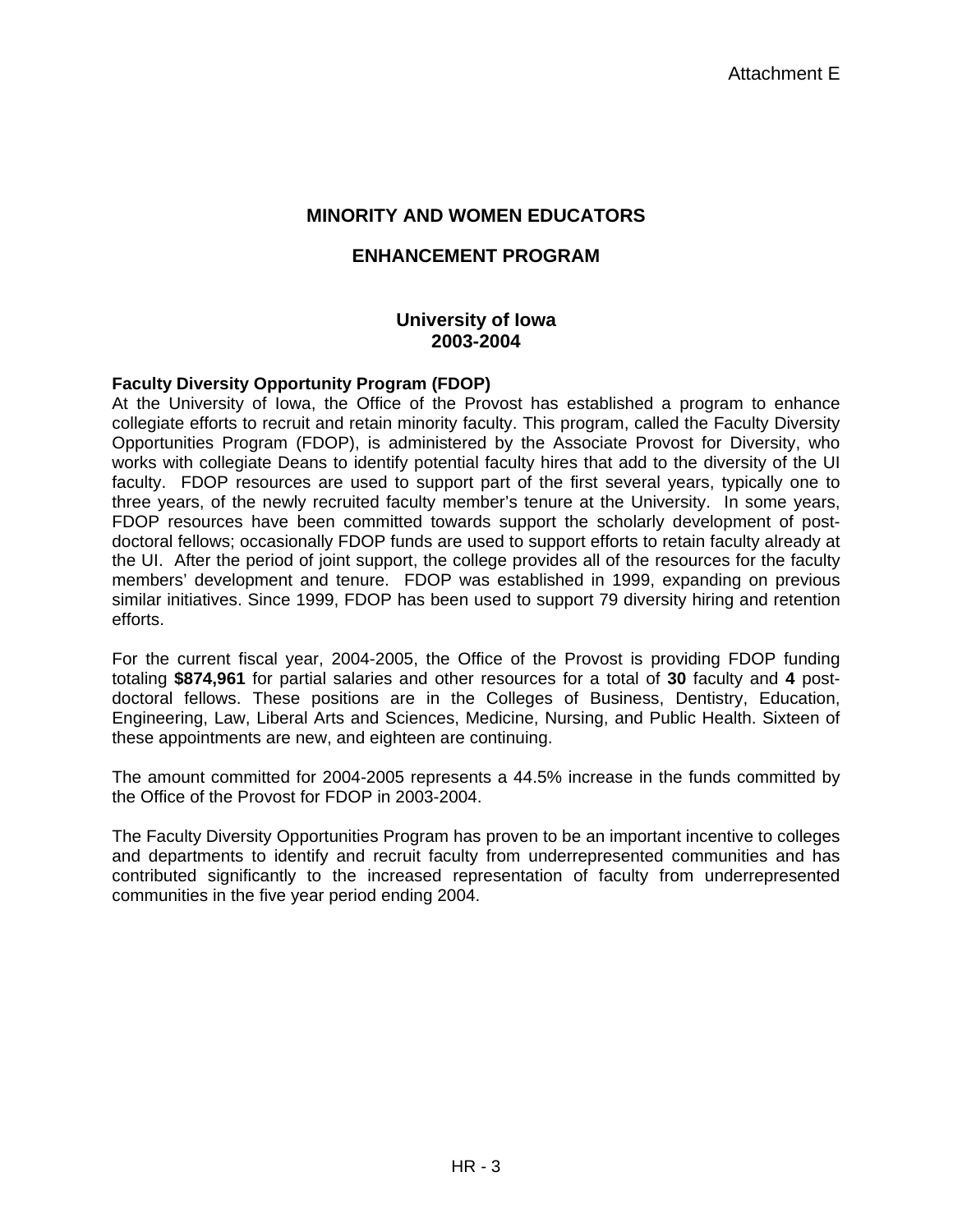### **Collegiate Diversity Group**

The Office of the Provost has organized the Colleges, through the Deans, to address diversity issues, including recruitment and retention of underrepresented minorities and women faculty. The purpose of the Collegiate Diversity Group is to share information, assess the status of and concerns arising from the colleges' diversity efforts, identify and develop resources for collegiate diversity, and bring to the attention of the Deans those issues in need of policy development or resolution across colleges. The Associate Provost for Diversity assists the Group in organizing and developing agenda for the meetings, and the Offices of Affirmative Action and the General Counsel serve as resources to the Group. The Chair of the University's Committee on Diversity serves as an *ex officio* member. Meetings of the Collegiate Diversity Group have focused on undergraduate and graduate/professional student outreach and recruitment, admissions, and financial aid issues. Issues of faculty recruitment, mentoring, and retention have been addressed with the participation of the Mentoring Group, supported by the Associate Provost for Faculty Personnel and Development. Consideration of diversity issues in the collegiate academic environment, curricula, and programming are assisted by the Associate Deans for Academic Programs, convened by the Associate Provost for Undergraduate Education.

#### **Minority Faculty Orientation and Mentoring**

The Provost, through the Associate Provost for Diversity, is a sponsor of the orientation program for new faculty, which begins the faculty mentoring program. The faculty mentoring program teams new faculty with senior faculty in their respective departments to assist in the new faculty member's career development in teaching, scholarship and research, and committee service. New minority faculty members are also encouraged to become part of the University community through associations with other faculty across the University, with campus social life, and with student activities and organizations. The Associate Provost for Diversity provides support for several faculty and staff affinity groups, including the African-American Council, the Council on the Status of Latinos, the Council on the Status of Women, and the UI LBGT Association.

#### **Diversity Scholars, Visitors, and Faculty Exchanges**

The Provost, through the Associate Provost for Diversity, provides financial support for efforts to bring underrepresented minority persons as visiting faculty and speakers to campus to present seminars and lectures, and to participate in collaborative scholarly work and research with University faculty. The Provost also provides assistance to UI minority faculty members to enable them to pursue their scholarship and faculty responsibilities through collaborations with other institutions and individuals.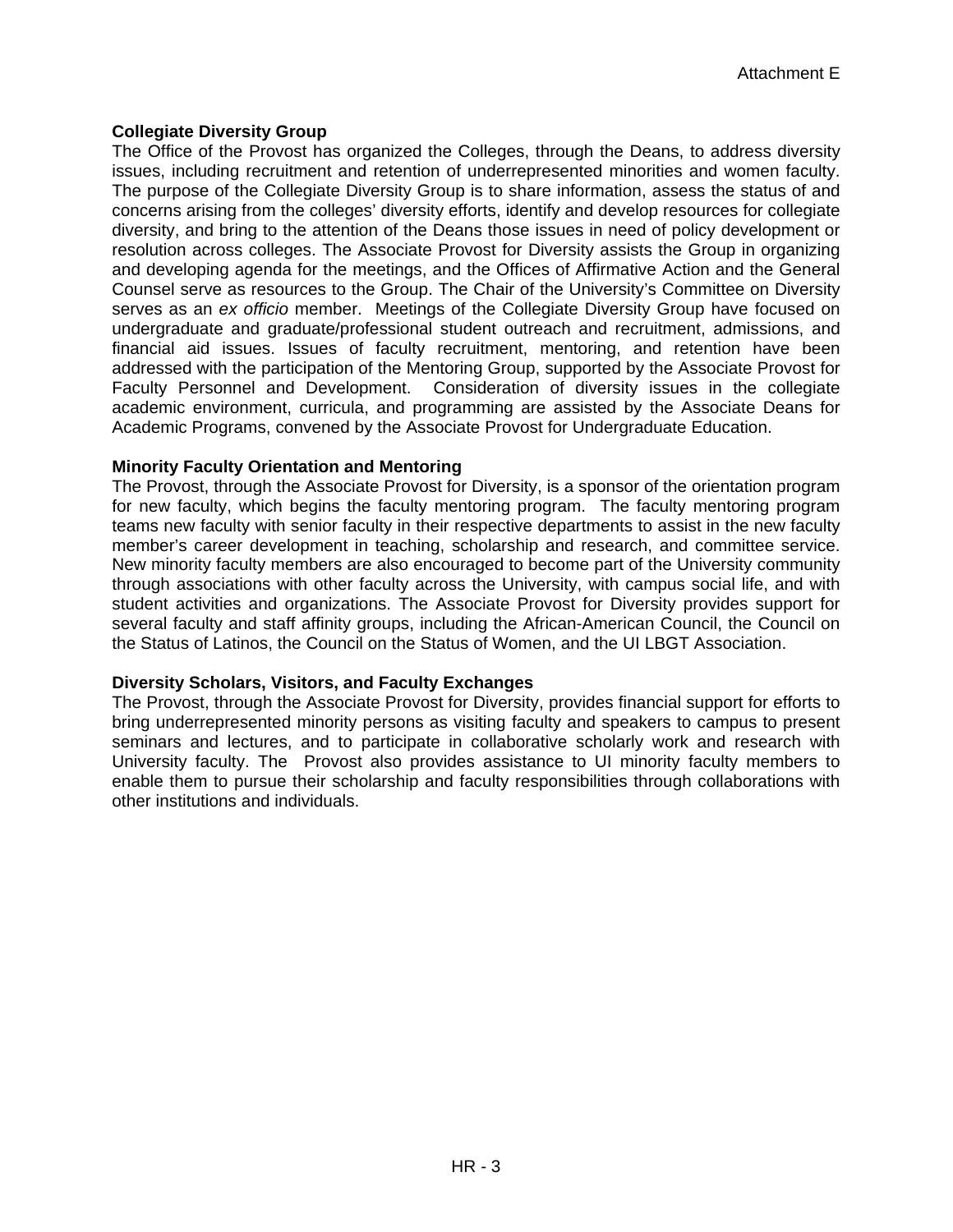#### **Workshops/Programs on Diversity**

The Provost, through the Associate Provost for Diversity, regularly supports events that enhance dialog and sensitivity about diversity issues. The Associate Provost for Diversity continues to work with the Office of Equal Opportunity and Diversity and the UI Diversity Committee to conduct university, collegiate and departmental faculty and staff workshops and other programming designed to enhance the University's recruitment and retention of underrepresented minority and women faculty.

#### **Dual Career Network**

In February of 1994, The University of Iowa established the Dual Career Network, a program designed to assist the spouses or partners of UI faculty recruits or, under certain circumstances, the spouses or partners of current UI faculty in locating employment opportunities. The services provided include: professional job search and career guidance for up to one year; resume writing assistance; advice on interviewing techniques; up-to-date resource information about local businesses; assistance with writing cover letters; access to job openings with local employers; letters of support written for University of Iowa employers; career counseling and guidance; guidance to appropriate resources for career exploration and planning; introduction to local groups to assist in networking attempts; current information about local hiring market and demographics, and social gatherings to meet other new people. The services of the Dual Career Network have been successfully used to recruit and retain diverse faculty hires.

#### **Women in Science and Engineering (WISE)**

The mission of the Women in Science and Engineering (WISE) Program is to expand and improve the educational and professional opportunities for women in all fields of science and technology by facilitating institutional and social change. The WISE program was established in August, 1994 with joint support from the offices of the Vice President for Research and the Provost. The WISE Program staff includes a faculty director, a program coordinator, a faculty consultant, a mentoring coordinator, and an advisory board. The WISE Program cooperates with science, technology, engineering, and mathematics (STEM) programs at The University of Iowa. The goals of WISE are to increase the participation, professional development, and advancement of women as students, faculty, and professional staff; monitor and promote a supportive environment for women to study and work; integrate the ideas, strengths, and approaches of women into research, teaching, and service; and inform the public of educational and career opportunities for women in scientific and technical fields.

#### **Developing Future Faculty**

The University of Iowa Graduate College annually conducts a Committee on Institutional Cooperation Summer Research Opportunities Program to recruit, support and assist minority individuals to pursue graduate studies and collegiate faculty careers, especially in the sciences and engineering fields. More than 25 individuals participate in these programs each year.

Through the College of Liberal Arts, the Graduate College, the Office of the Vice President for Research, and the Provost, the Iowa Biosciences Advantage program was established for undergraduate students in the biological and medical sciences. This program is aimed especially at minority and other underrepresented undergraduate students and provides them with the support and preparation to enter graduate programs and ultimately to pursue careers as faculty at higher education institutions.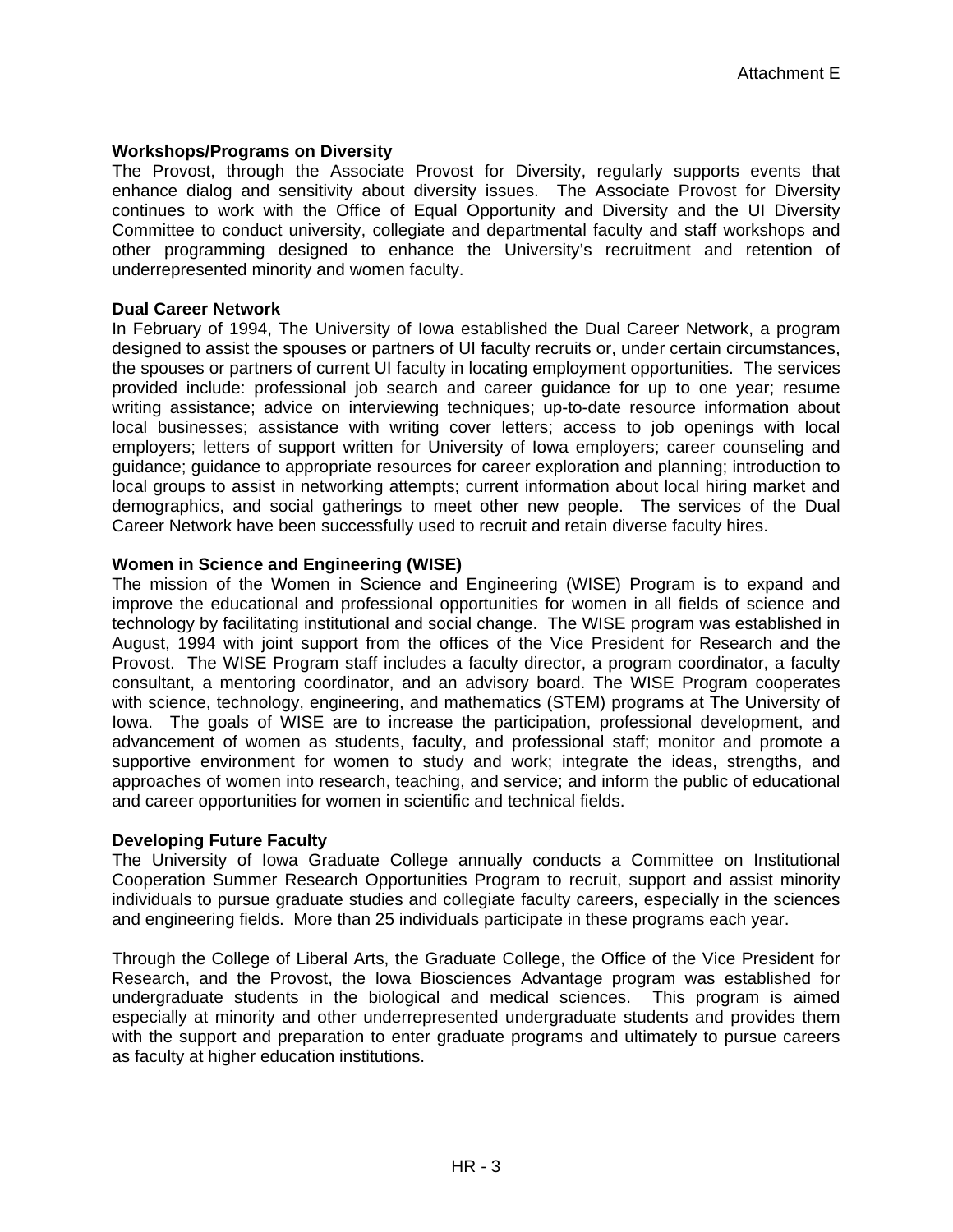### **Annual Report on Regents Minority and Women Educators Enhancement Program**

#### **Iowa State University November 2004**

Iowa State University supports several programs to cultivate the hiring, retention, and advancement of minority and women educators. Each of these programs is briefly described below.

- 1. In an effort to increase the sensitivity of supervisors to the needs of working parents, particularly for women who must balance career and family, Vice President for Academic Affairs and Provost Benjamin Allen distributed a letter to the university community in January 2004, encouraging administrators to use existing policies to support new parent employees. See: www.provost.iastate.edu/documents/
- 2. In November 2004, the Provost sent a seven-person team (faculty and administrators) to the "Keeping Our Faculties of Color" conference at the University of Minnesota as a "Diversity Leadership Team." This team will lead additional oncampus efforts to improve our efforts at retention and hiring. This is one of several follow-ups to the Taskforce Report on the Recruitment and Retention of Women and Minority Faculty (2003). Currently, the Faculty Senate is also discussing the taskforce report.
- 3. The Office of the Provost is working with a faculty team on preparation of an NSF ADVANCE Grant on "Institutional Transformation." These multi-year grants support changes in institutional and disciplinary cultures in STEM fields. The team held a retreat of STEM female faculty in Fall 2003 and has a second planned for January 2005.
- 4. The Provost annually supports a female faculty member in attending a national training workshop on leadership.
- 5. We are developing a new handbook on best practices in hiring, aimed at diversifying the interview pools and hires of faculty.
- 6. The Advisory Committee on Diversity, appointed by President Geoffroy in 2002, continues its work. A recent endeavor of the committee was the completion of a campus climate survey. The results of the survey will be used to determine how best to improve the climate and to further our diversity efforts.
- 7. To increase the number of minority and women educators on the faculty of Iowa State University, a program to provide partial funding to support the hiring of underrepresented faculty was initiated in FY89-90 with funding by the President through the Provost Office. The program provided funding for faculty positions in the amount of \$210,800 for FY04. Since inception, the program has provided \$2.2M in order to diversity the faculty at ISU.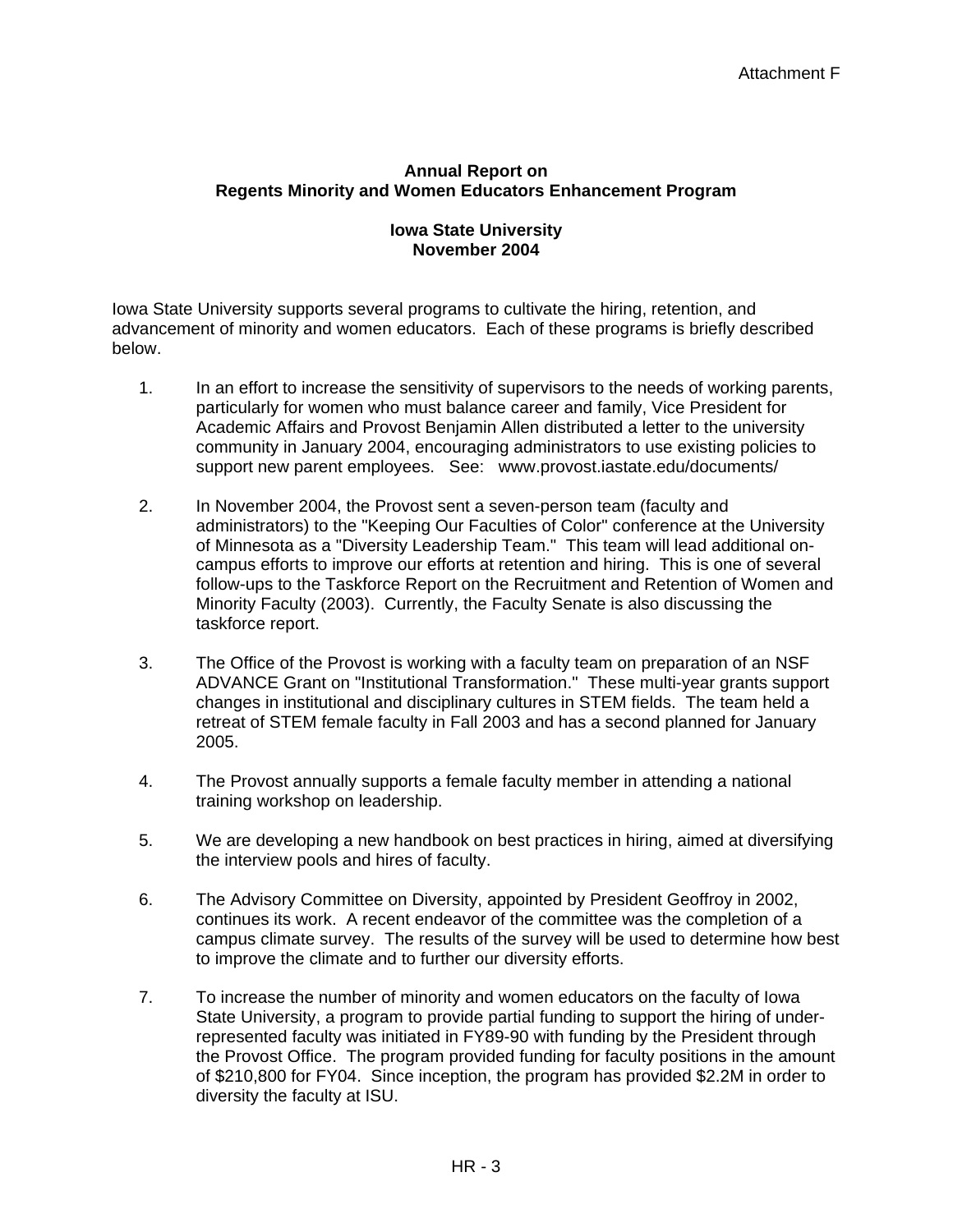- 8. The Provost Office also initiated a funding program entitled the "Academic Plan Pool" beginning in FY01. Under this program, the Provost evaluates and funds requests and proposals from departments and colleges for the purpose of accommodating a spouse or partner of an ISU employee or potential employee. A priority for the funding is the recruitment and retention of faculty and staff from under-represented groups. A total of \$510,700 was allocated to colleges and departments in FY04 for this program.
- 9. The Office of the Provost and the Office of Equal Opportunity and Diversity (OEOD) have implemented a process to further encourage diversification in hiring faculty. Departments now have their list of potential interviewees reviewed by the OEOD to ensure that the department is making appropriate use of the diversity of their search pool.
- 10. To assist new faculty in establishing firm roots within Iowa State University, a faculty mentoring program was initiated in fall 1992. The goal is to provide advice and counsel to junior faculty members as they "learn the ropes". In recognition of their mentoring efforts, each of the senior faculty members receive a \$500 stipend to support their professional development. Each year a questionnaire assessing the success of the program from the perspective of the participants is distributed to the faculty mentors and new faculty who were mentored during that year. They are asked to comment on the choice of the mentor, the kinds of activities that characterized the mentoring relationships, and any recommendations for improvement. In FY03, 57 faculty (12 women and 19 minorities) were mentored. During FY04, an additional 76 faculty members (19 women and 22 minorities) were mentored. The cost of the program for FY04 was \$41,500.
- 11. The Office of the Provost supported the establishment of a Women's Leadership Consortium in 2002. The consortium continues to bring together leaders of various women's programs on campus and to investigate strategies for increasing their visibility and impact on campus initiatives and programs.
- 12. The Margaret Sloss Women's Center provides programming and support systems for all women on campus. Though many programs are directed specifically for students, the emphasis on safety, health-related issues, and topics related to the role of women in society support and benefit all. The Center sponsors Women's Week, Women in Touch programs dedicated to workplace topics, and many regularly scheduled seminars/programs. Margaret Sloss House includes a library collection focussed on women's issues, meeting and relaxation areas, and a lactation facility for nursing mothers.
- 13. Child Care Resources, a unit of Human Resource Services, supports Iowa State University families by linking them with programs and services that can help meet their child care needs. The university child care consultant is available to assist families in accessing services available both on the campus and in the community.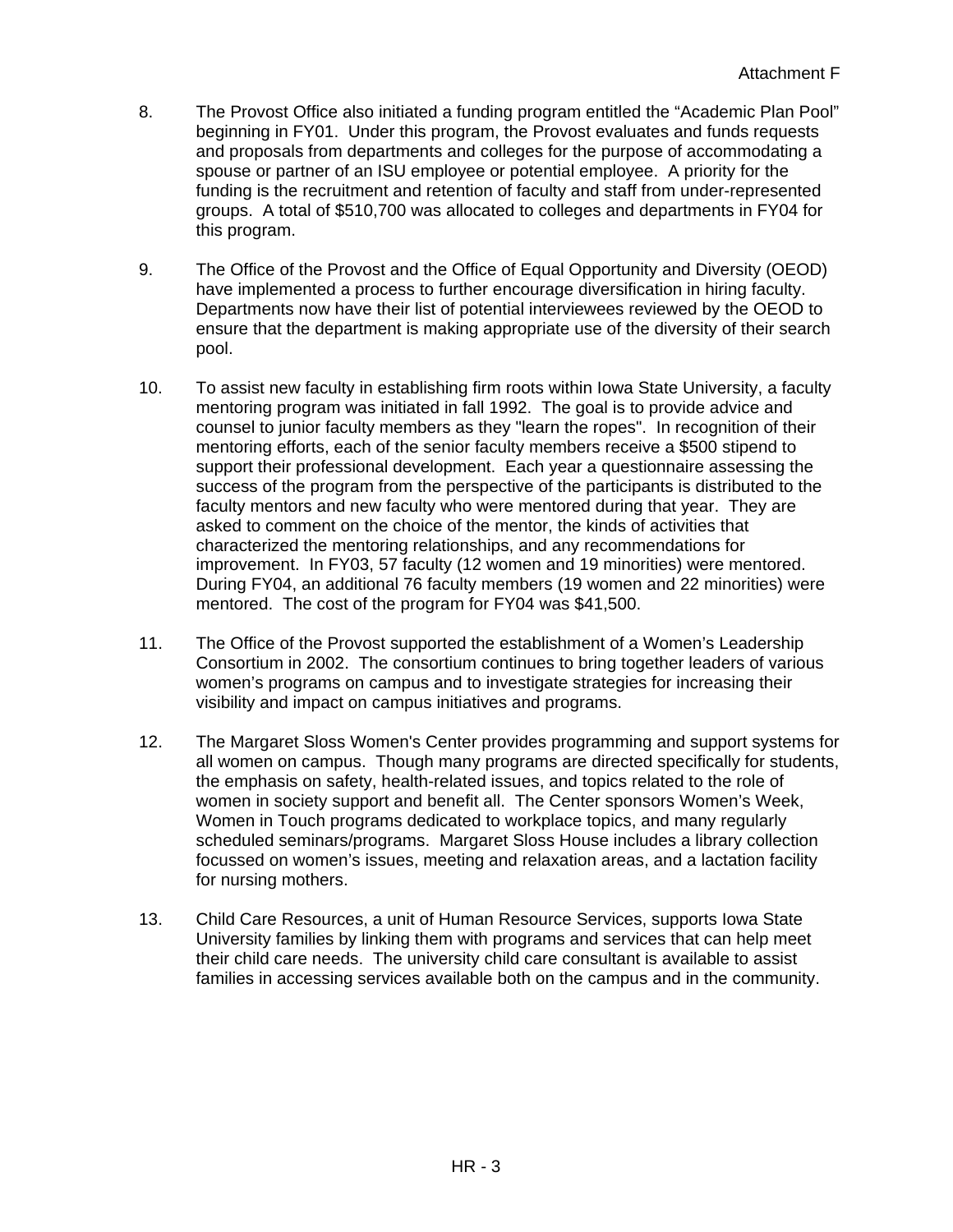The university supports two child care centers located on campus, University Community Childcare in Pammel Court and the University Child Care Center at Veterinary Medicine. The facility at Veterinary Medicine was opened in August 1997 and is fully utilized. These two child care centers provide as many as 180 slots for children birth through school age. Both centers have substantial waiting lists. In addition to these full-time programs, the university supports several other child care initiatives including a resource and referral service, care for mildly ill children, part-time child care for student families, and a family child care infant network.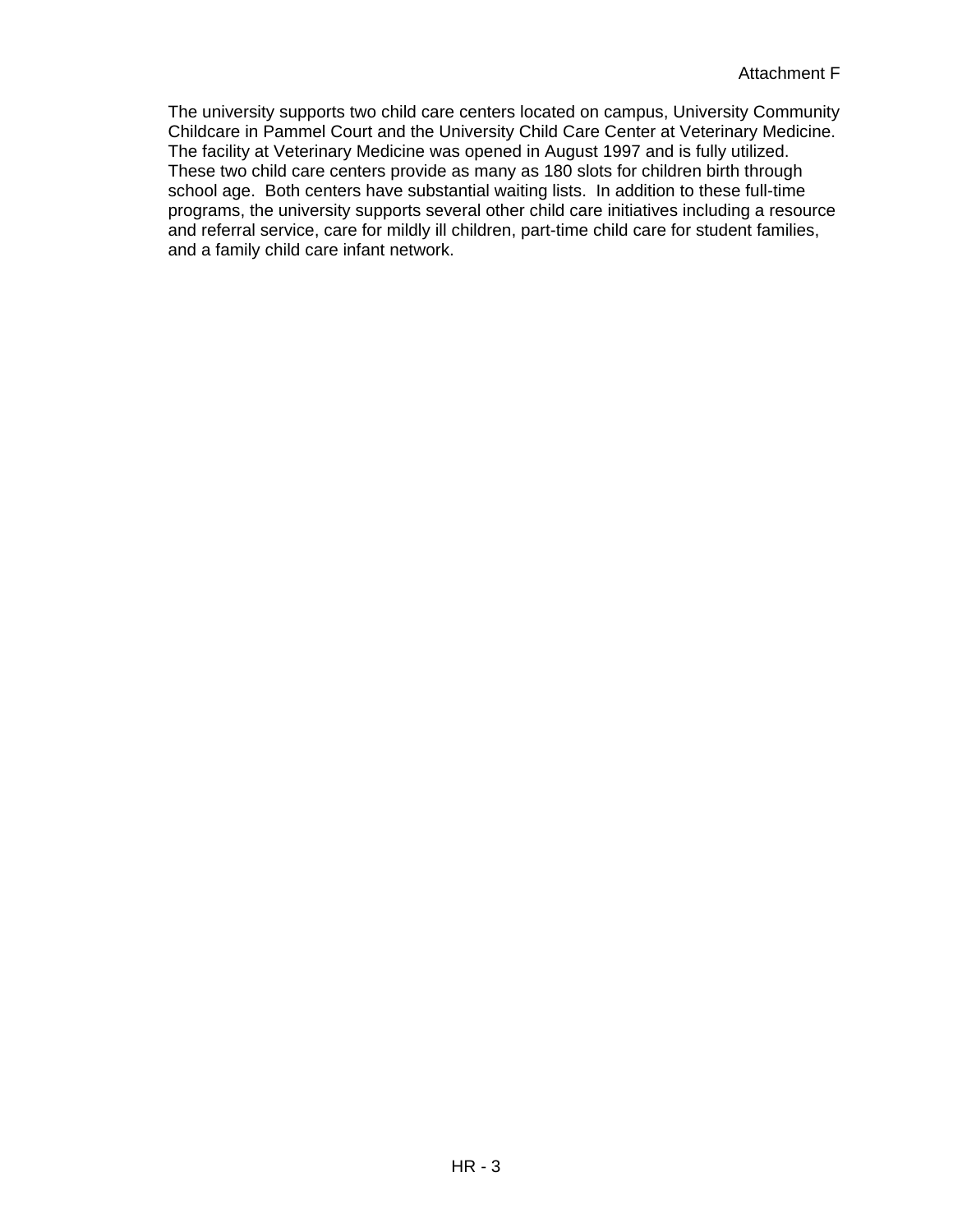# December 2004

TO: Board of Regents, State of Iowa

- FROM: University of Northern Iowa
- RE: Minority and Women Educators Enhancement Program

Of the \$40,000 original budget, \$28,000 has been used since 1989 to recruit and hire a minority faculty member for the Political Science Department.

The balance of these funds (\$12,000) has been used since 1990 to recruit and hire an academic administrator as Associate Dean for the Graduate College. This individual retired from her position in July 2002. These funds (plus an additional \$8,000) will be reallocated to support this ongoing effort.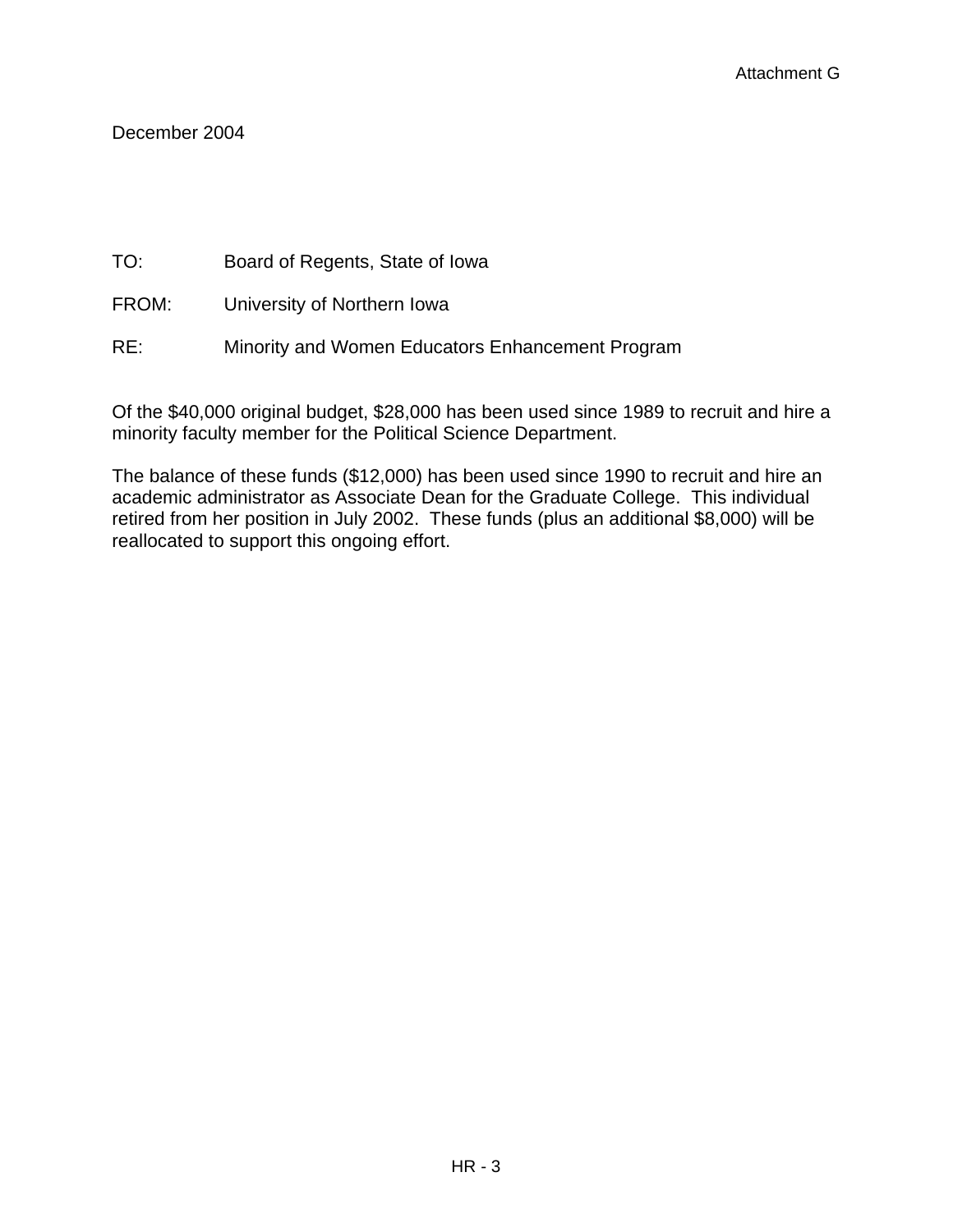

# **REPORT TO THE BOARD OF REGENTS STATE OF IOWA**

**Annual Equal Employment Opportunity and Affirmative Action Workforce Report November 2004** 

Submitted by Charlotte F. Westerhaus **Office of Equal Opportunity and Diversity**  Assistant to the President, and 202 Jessup Hall Director of Equal Opportunity and Diversity Iowa City, IA 52242-1316 diversity@uiowa.edu 319/335-0705 (Voice)

319/335-0697 (Text)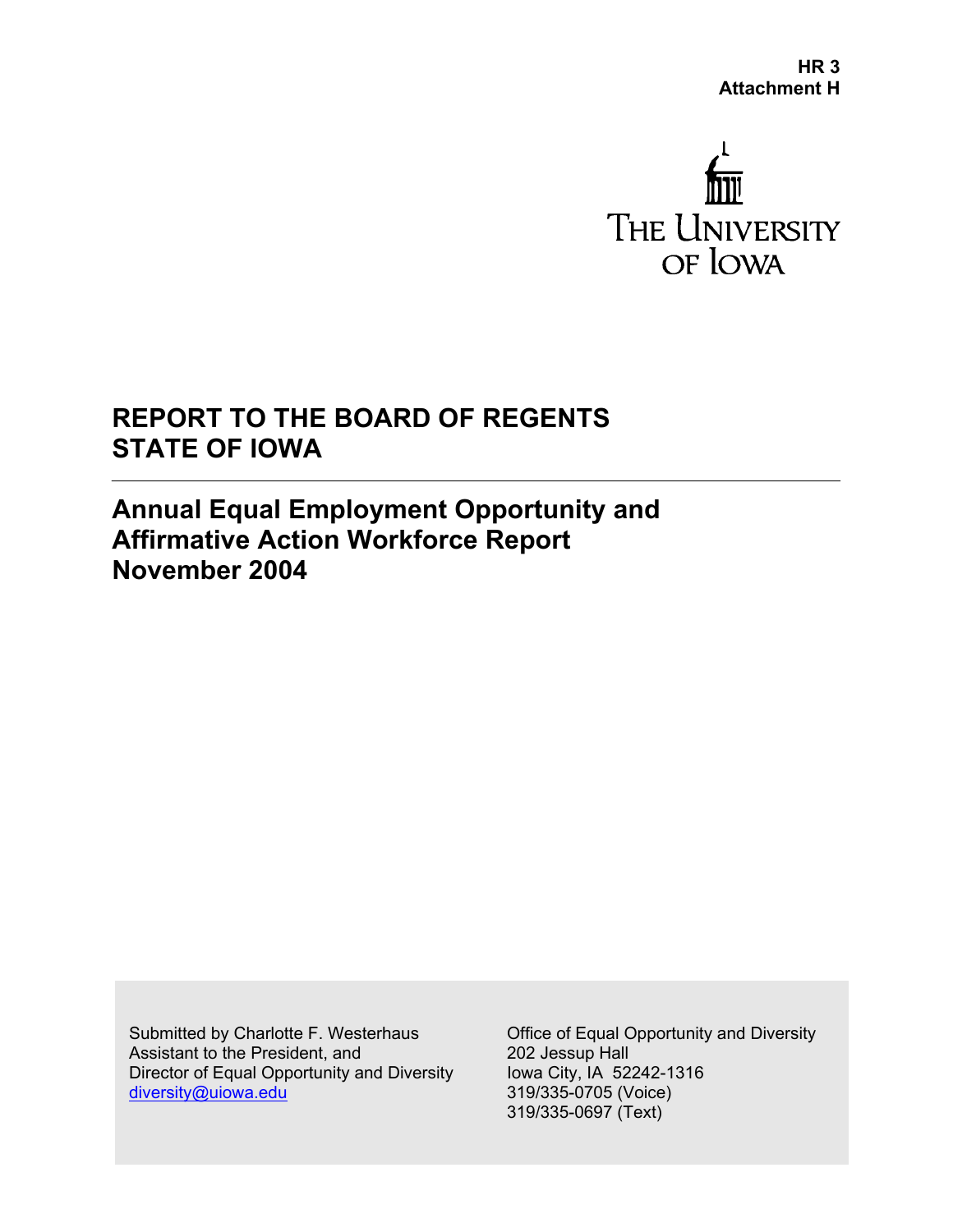# **TABLE OF CONTENTS**

| I.    |                                                                     |                                                                                |  |  |  |  |  |  |
|-------|---------------------------------------------------------------------|--------------------------------------------------------------------------------|--|--|--|--|--|--|
| Ш.    |                                                                     |                                                                                |  |  |  |  |  |  |
| Ш.    |                                                                     | One-Year Comparison of Major Workforce Categories: 2003 - 20045                |  |  |  |  |  |  |
|       | А.                                                                  |                                                                                |  |  |  |  |  |  |
|       | В.                                                                  | Strategic Planning Indicators: Target Employment Categories 8                  |  |  |  |  |  |  |
|       | C.                                                                  | Faculty and Staff by Gender, Race/Ethnicity, Disability and Veteran Status  12 |  |  |  |  |  |  |
|       | D.                                                                  | Tenured/Tenure Track Faculty by Gender and Race/Ethnicity  14                  |  |  |  |  |  |  |
|       | Е.                                                                  | Tenured/Tenure Track Faculty Promotion and Tenure Rates by Gender and Minority |  |  |  |  |  |  |
|       | F.                                                                  |                                                                                |  |  |  |  |  |  |
|       |                                                                     |                                                                                |  |  |  |  |  |  |
| IV.   |                                                                     |                                                                                |  |  |  |  |  |  |
|       | Α.                                                                  |                                                                                |  |  |  |  |  |  |
|       | B.                                                                  |                                                                                |  |  |  |  |  |  |
|       | C.                                                                  |                                                                                |  |  |  |  |  |  |
| V.    | Five-Year Comparison of Major Workforce Categories: 1999 - 2004  23 |                                                                                |  |  |  |  |  |  |
|       | Α.                                                                  |                                                                                |  |  |  |  |  |  |
|       | В.                                                                  | Faculty and Staff by Gender, Race/Ethnicity, Disability and Veteran Status  25 |  |  |  |  |  |  |
|       | C.                                                                  |                                                                                |  |  |  |  |  |  |
|       | D.                                                                  |                                                                                |  |  |  |  |  |  |
| VI.   |                                                                     | Ten-Year Comparison of Major Workforce Categories: 1994 - 2004 31              |  |  |  |  |  |  |
|       | Α.                                                                  | Faculty and Staff by POA Group, Gender, and Minority Status 31                 |  |  |  |  |  |  |
|       | B.                                                                  | Faculty and Staff by Gender, Race/Ethnicity, Disability and Veteran Status 33  |  |  |  |  |  |  |
|       | C.                                                                  | Tenured/Tenure Track Faculty by Gender and Race/Ethnicity 35                   |  |  |  |  |  |  |
|       | D.                                                                  |                                                                                |  |  |  |  |  |  |
| VII.  |                                                                     |                                                                                |  |  |  |  |  |  |
|       | А.                                                                  |                                                                                |  |  |  |  |  |  |
|       | В.                                                                  |                                                                                |  |  |  |  |  |  |
|       |                                                                     |                                                                                |  |  |  |  |  |  |
| VIII. |                                                                     |                                                                                |  |  |  |  |  |  |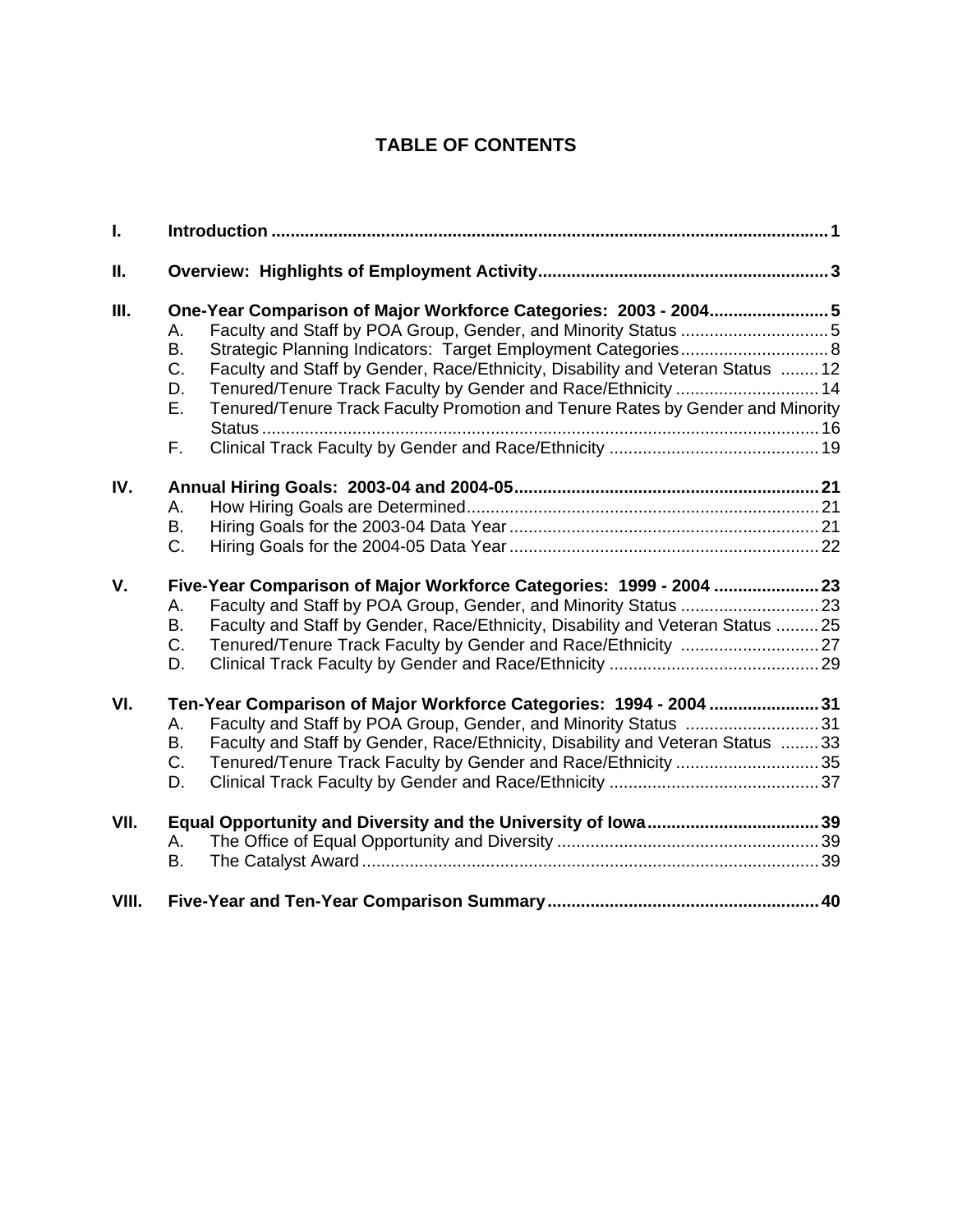# **Annual Equal Employment Opportunity and Affirmative Action Workforce Report November 2004**

# **I. INTRODUCTION**

The purpose of The University of Iowa's Affirmative Action Program is to reaffirm and ensure that the principle of equality of opportunity for all persons is applied to the recruitment, appointment, and promotion of persons in all employment classifications.

The 2004 Annual Equal Employment Opportunity and Affirmative Action Workforce Report presents highlights of employment activity at the University. The statistical information in this report is prepared from workforce data compiled according to Board of Regents guidelines, i.e., it includes all permanent, full-time, and part-time employees working 50 percent time or more on October 1 of the data year. Changes and activities are reported for Primary Occupational Activity groups (a grouping of several job classifications similar in content, salary, and opportunity), tenured/tenure track faculty, clinical track faculty, women, racial/ethnic minorities, individuals who have disabilities, and veterans.

This report also uses federal guidelines prescribed by the Office of Federal Contracts Compliance Programs. It is important to note that other University reports may use different data sources and definitions; thus, prudence should be used when comparing the data in this report to data in other workforce-related reports, such as the Integrated Postsecondary Educational Data System (IPEDS) Fall Staff Survey and reports produced by other University offices.<sup>1</sup>

Finally, please note that this report presents changes in the workforce composition differently than did previous annual reports.<sup>2</sup> Therefore, caution should be exercised in comparing this annual report to previous reports.

 $\overline{a}$ 

<sup>1</sup> As an example, this report includes deans, directors and departmental executive officers who hold faculty rank in the POA group for Executive, Administrative, and Managerial Staff, whereas in some workforce-related reports produced by the Office of the Provost these individuals may be included among the faculty.

In previous reports, changes over time were reported as the difference between the percentages observed in the two years; for example, if women represented 61.8 percent of the workforce one year and 62.2 percent the following year, the difference was reported as a change of 0.4 *percentage points* (i.e., 62.2 – 61.8). In this year's report, changes over time are reported as the percentage increase or decrease from the number of individuals observed in the first year; for example, if there were 8,666 women in the workforce one year and 8,830 the following year, the difference of 164 individuals is calculated as a percentage of the observation in the first year (i.e., 164 ÷ 8,666), a change of 1.9 *percent*.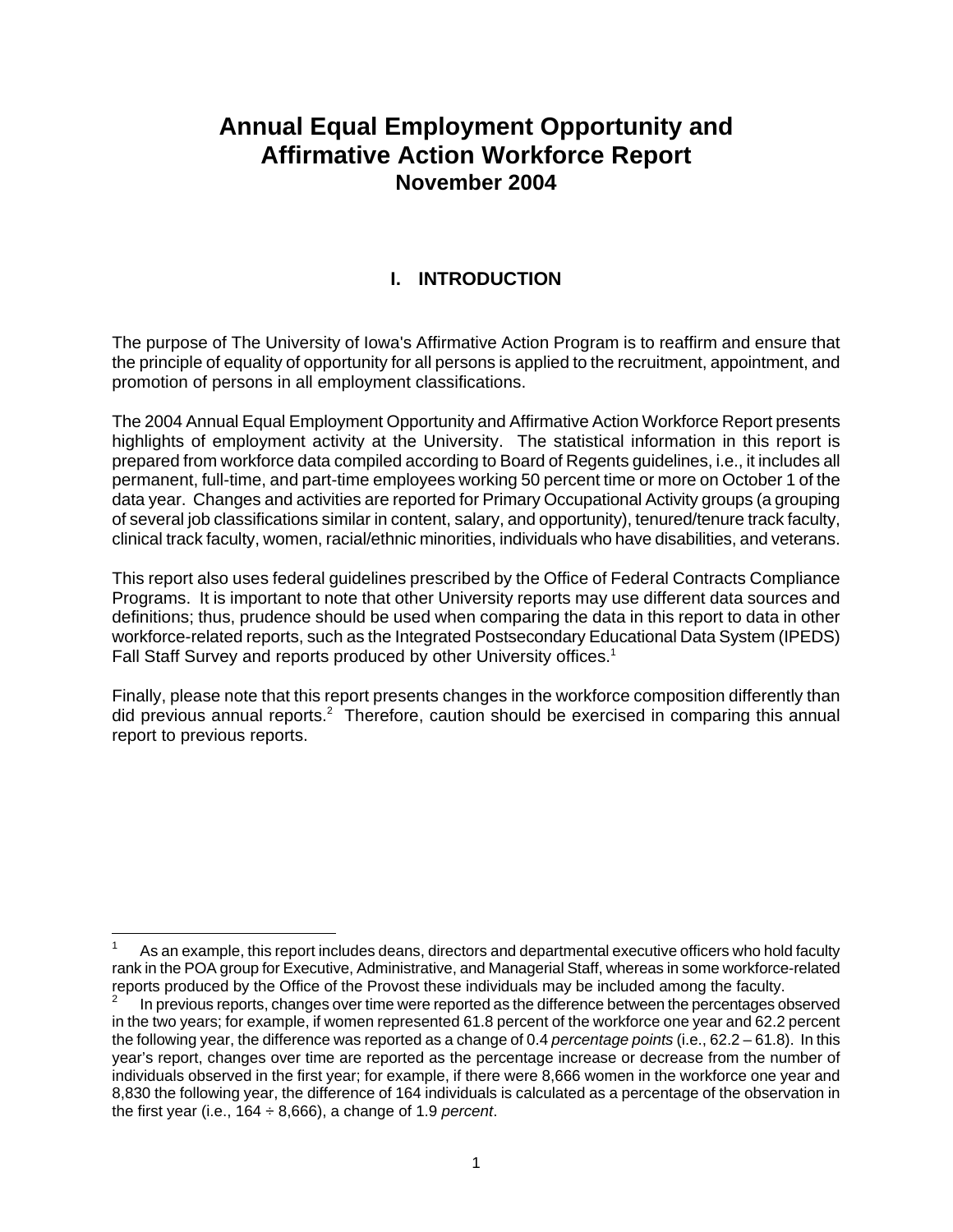# **II. OVERVIEW: HIGHLIGHTS OF EMPLOYMENT ACTIVITY**

- **One-Year Comparison of Workforce Categories.** Between October 1, 2003 and October 1, 2004, the University of Iowa workforce increased by 185 employees (1.3 percent), from 14,014 in 2003 to 14,199 in 2004.
	- o The faculty and staff increased by 164 women (1.9 percent).
	- o Minority representation increased by 48 individuals (4.4 percent).
	- o There was a decrease of 5 individuals (5.0 percent) who self-reported having disabilities.
	- o The number of self-identified Vietnam-era veterans decreased by 8 (2.2 percent).
	- $\circ$  The number of disabled veterans decreased by 2 (6.3 percent), and the number of other eligible veterans decreased by 6 (1.9 percent).
	- o There was a slight decrease in the number of tenured/tenure track faculty (net loss of 4 faculty or 0.3 percent). The number of female tenure track faculty decreased by 6 (1.4 percent), while overall minority representation on the tenure track increased by 15 (7.1 percent).
	- o The campus unit with the largest net increase in staff was the University of Iowa Hospitals and Clinics, with a net gain of 252 staff (4.7 percent).
	- o During the 2003-2004 data year, the University hired/promoted 1,054 female and 188 minority employees overall. Despite the increased hiring, with all employment groups aggregated, the University is currently under-represented by 264 women (1.9 percent) and by 105 minorities (0.7 percent).<sup>3</sup>
- **Five-Year Comparison of Workforce Categories.** Between October 1, 1999 and October 1, 2004, the University of Iowa workforce increased by 1,017 employees (7.7 percent), from 13,182 in 1999 to 14,199 in 2004.
	- o The faculty and staff increased by 770 women (9.6 percent).
	- o Minority representation increased by 219 individuals (24 percent).
	- o The number of employees who self-reported having disabilities decreased by 27 (22 percent).
	- $\circ$  There was an increase of 161 individuals (83.0 percent) who self-identified as Vietnamera veterans.
	- o The number of disabled veterans increased by 12 (66.7 percent).
	- $\circ$  There was a net increase of 13 tenured/tenure track faculty (0.8 percent). The number of female tenure track faculty increased by 16 (3.9 percent), and the number of minority faculty increased by 38 (20.1 percent).

 $\mathsf 3$ The term "underrepresentation" is defined as "having fewer minorities or women in a particular job group or department than would reasonably be expected by their availability." For more information on the determination of underrepresentation, see Chapter IV of this report.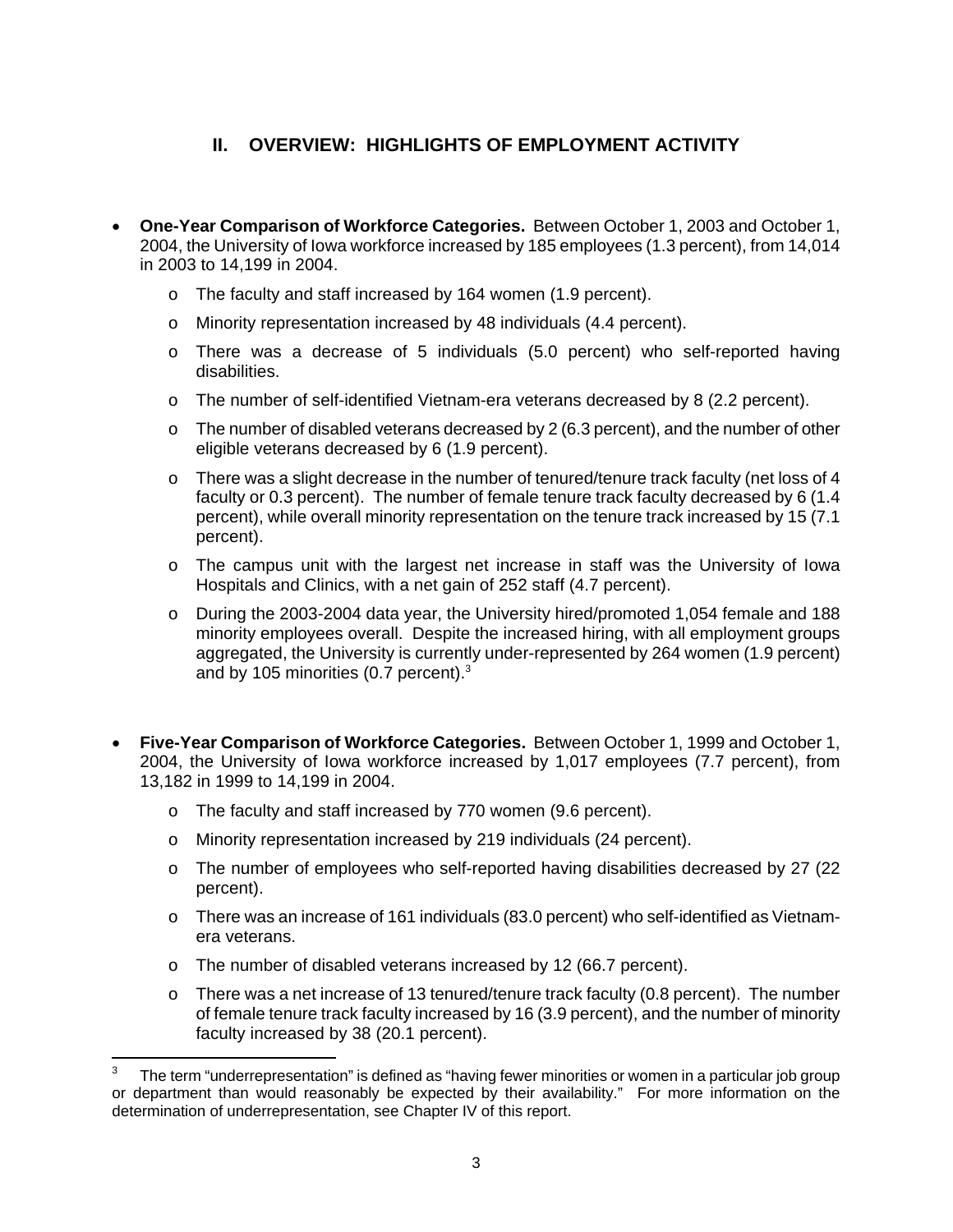- **Ten-Year Comparison of Workforce Categories.** Between October 1, 1994 and October 1, 2004, the University of Iowa workforce increased by 1,176 employees (9.0 percent), from 13,023 to 14,199.
	- o The faculty and staff increased by 904 women (11.4 percent).
	- o Minority representation increased by 382 individuals (50.9percent).
	- o There was a decrease of 21 individuals (17.9 percent) who self-reported having disabilities.
	- o The number of self-identified Vietnam-era veterans more than doubled, with an increase of 179 individuals (101.7 percent). The number of disabled veterans increased by 13 (76.5 percent).
	- o There was a net decrease of 103 tenured/tenure track faculty (6.2 percent). The number of female tenure track faculty increased by 59 (16.0 percent), and minority representation increased by 38 (20.1 percent).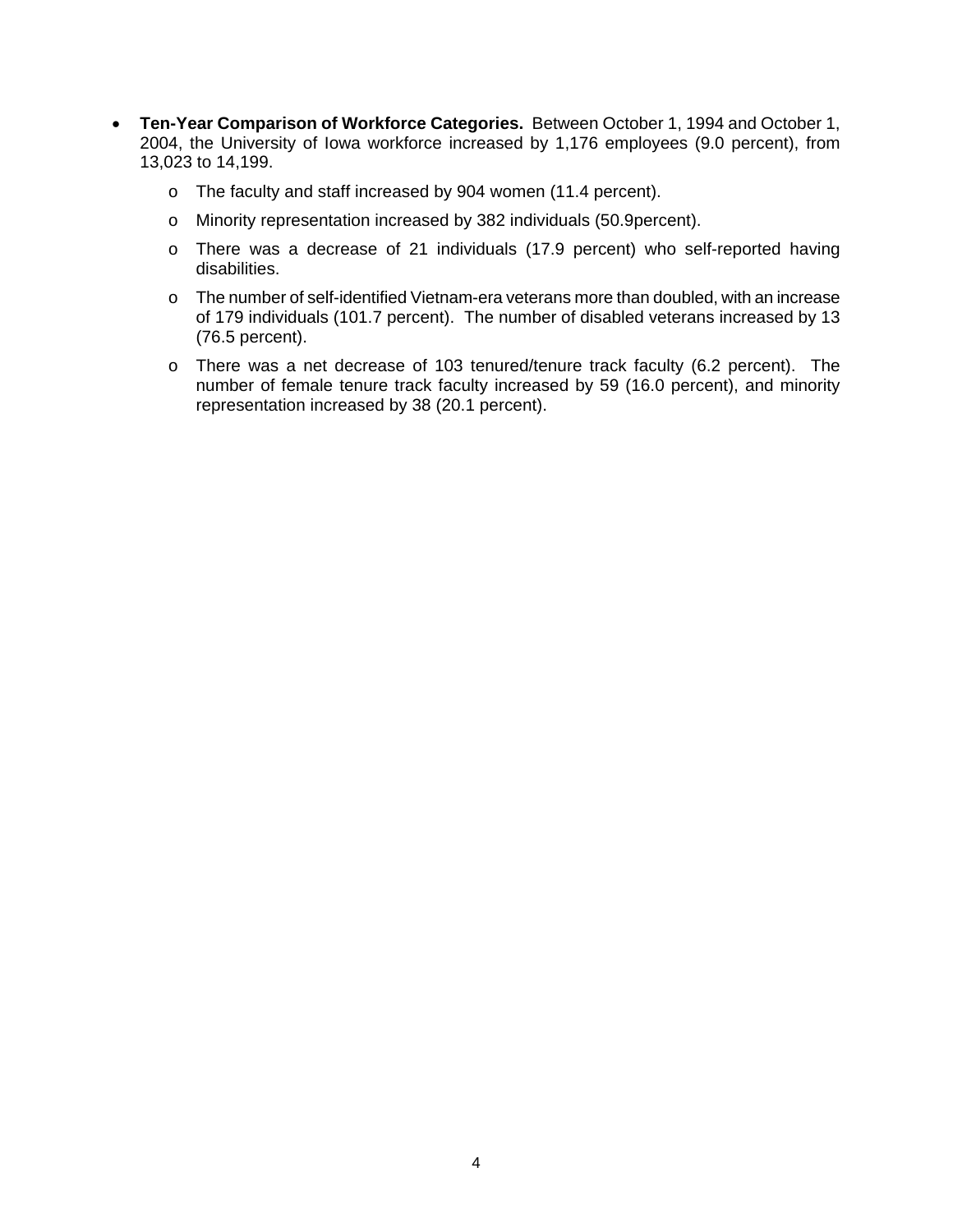# **III. ONE-YEAR COMPARISON OF MAJOR WORKFORCE CATEGORIES: 2003 - 2004**

#### **A. Faculty and Staff by Primary Occupational Activity Group, Gender, and Minority Status, 2003 – 2004**

The University of Iowa workforce increased by 185 employees (1 percent) during the 2003-04 data year, from 14,014 in 2003 to 14,199 in 2004. For analytical purposes, job titles have been categorized into Primary Occupational Activity (POA) groups based on job content, salary, and opportunities. The POA group with the greatest proportional increase was Executive, Administrative, and Managerial Staff, while the largest net increase in number of employees occurred among Professional and Scientific Staff. The largest proportional decrease was among Skilled Crafts Staff, and the largest net decrease was among Secretarial and Clerical Staff.

The number of women in the workforce increased by 164 (2 percent), with the largest proportional increase in Executive, Administrative, and Managerial Staff and the largest net increase in Professional and Scientific Staff. The number of minorities increased by 4 percent overall, with the largest proportional increase in Technical and Paraprofessional Staff and the largest net increase in Professional and Scientific Staff.

The following table and charts compare the composition of the University's workforce on October 1, 2003 to that on October 1, 2004 by POA group, gender, and minority status. Note that actual workforce gains and losses are detailed in Table II.

|                  |                                                            |              | 2003           |                   | 2004  |                |                   | <b>Net Change</b> |                   |                   |  |
|------------------|------------------------------------------------------------|--------------|----------------|-------------------|-------|----------------|-------------------|-------------------|-------------------|-------------------|--|
| <b>POA Group</b> |                                                            | <b>Total</b> | Women          | <b>Minorities</b> | Total | Women          | <b>Minorities</b> | <b>Total</b>      | Women             | <b>Minorities</b> |  |
| $\overline{1}$   | Executive,<br>Administrative, &<br><b>Managerial Staff</b> | 315          | 101<br>32.1%   | 21<br>6.7%        | 327   | 116<br>35.5%   | 23<br>7.0%        | $+12$<br>$+3.8%$  | $+15$<br>$+14.9%$ | $+2$<br>$+9.5%$   |  |
|                  | 2 Tenured/Tenure<br><b>Track Faculty</b>                   | 1,561        | 433<br>27.7%   | 212<br>13.6%      | 1,557 | 427<br>27.4%   | 227<br>14.6%      | - 4<br>$-0.3\%$   | - 6<br>$-1.4%$    | + 15<br>$+7.1%$   |  |
|                  | 3 Non-Tenure<br><b>Track Faculty</b>                       | 534          | 245<br>45.9%   | 76<br>14.2%       | 537   | 238<br>44.3%   | 76<br>14.2%       | $+3$<br>$+0.6%$   | $-7$<br>$-2.9%$   | 0                 |  |
|                  | 4 Professional &<br><b>Scientific Staff</b>                | 6,273        | 4,334<br>69.1% | 408<br>6.5%       | 6,467 | 4,495<br>69.5% | 427<br>6.6%       | + 194<br>$+3.1%$  | $+161$<br>$+3.7%$ | $+19$<br>$+4.7%$  |  |
|                  | 5 Secretarial and<br><b>Clerical Staff</b>                 | 2,713        | 2,313<br>85.3% | 93<br>3.4%        | 2,676 | 2,276<br>85.1% | 91<br>3.4%        | $-37$<br>- 1.4%   | $-37$<br>$-1.6%$  | $-2$<br>$-2.2%$   |  |
|                  | 6 Technical and<br>Paraprofessional<br>Staff               | 480          | 294<br>61.3%   | 15<br>3.1%        | 472   | 292<br>61.9%   | 22<br>4.7%        | - 8<br>- 1.7%     | $-2$<br>$-0.7%$   | $+7$<br>$+46.7%$  |  |
|                  | 7 Skilled Crafts<br>Staff                                  | 409          | 40<br>9.8%     | 22<br>5.4%        | 394   | 36<br>9.1%     | 22<br>5.6%        | - 15<br>$-3.7\%$  | - 4<br>$-10.0\%$  | 0                 |  |
|                  | 8 Service and<br>Maintenance<br>Staff                      | 1,729        | 906<br>52.4%   | 237<br>13.7%      | 1,769 | 950<br>53.7%   | 244<br>13.8%      | $+40$<br>$+2.3%$  | $+44$<br>$+4.9%$  | $+7$<br>$+3.0%$   |  |

**Table I Faculty and Staff by Primary Occupational Activity Group, Gender, and Minority Status October 1, 2003 – October 1, 2004**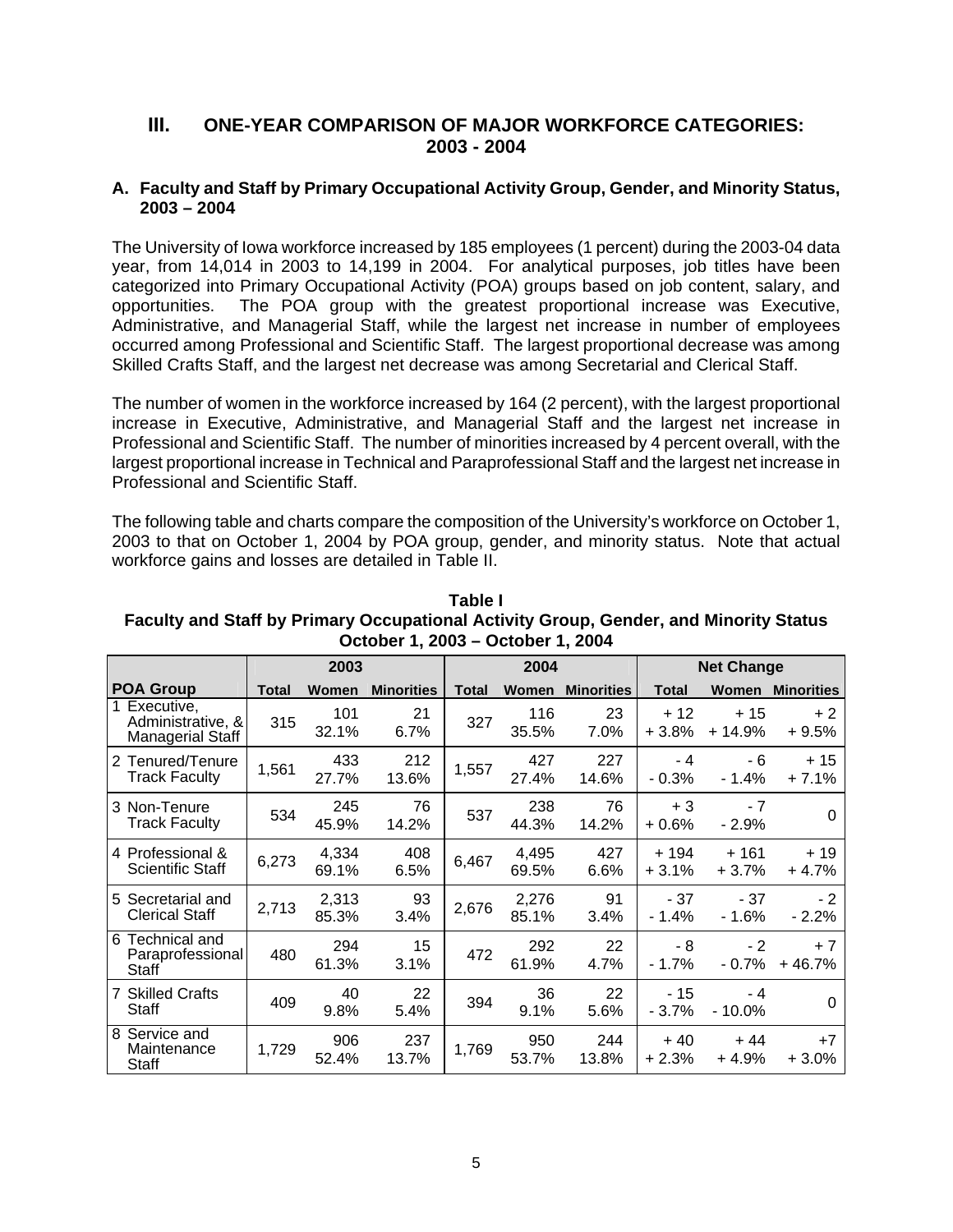| Total | 14,014 |  |  |  |  |  |  | $\begin{array}{ccccccccc}\n 8,666 & & 1,084 & 14,199 & & 8,830 & & 1,132 & +185 & +164 \\ 61.8\% & & 7.7\% & & 14,199 & & 62.2\% & & 8.0\% & +1.3\% & +1.9\% & +1.1\end{array}$<br>$62.2\%$ $8.0\%$ + 1.3% + 1.9% + 4.4% | + 48 |
|-------|--------|--|--|--|--|--|--|--------------------------------------------------------------------------------------------------------------------------------------------------------------------------------------------------------------------------|------|
|-------|--------|--|--|--|--|--|--|--------------------------------------------------------------------------------------------------------------------------------------------------------------------------------------------------------------------------|------|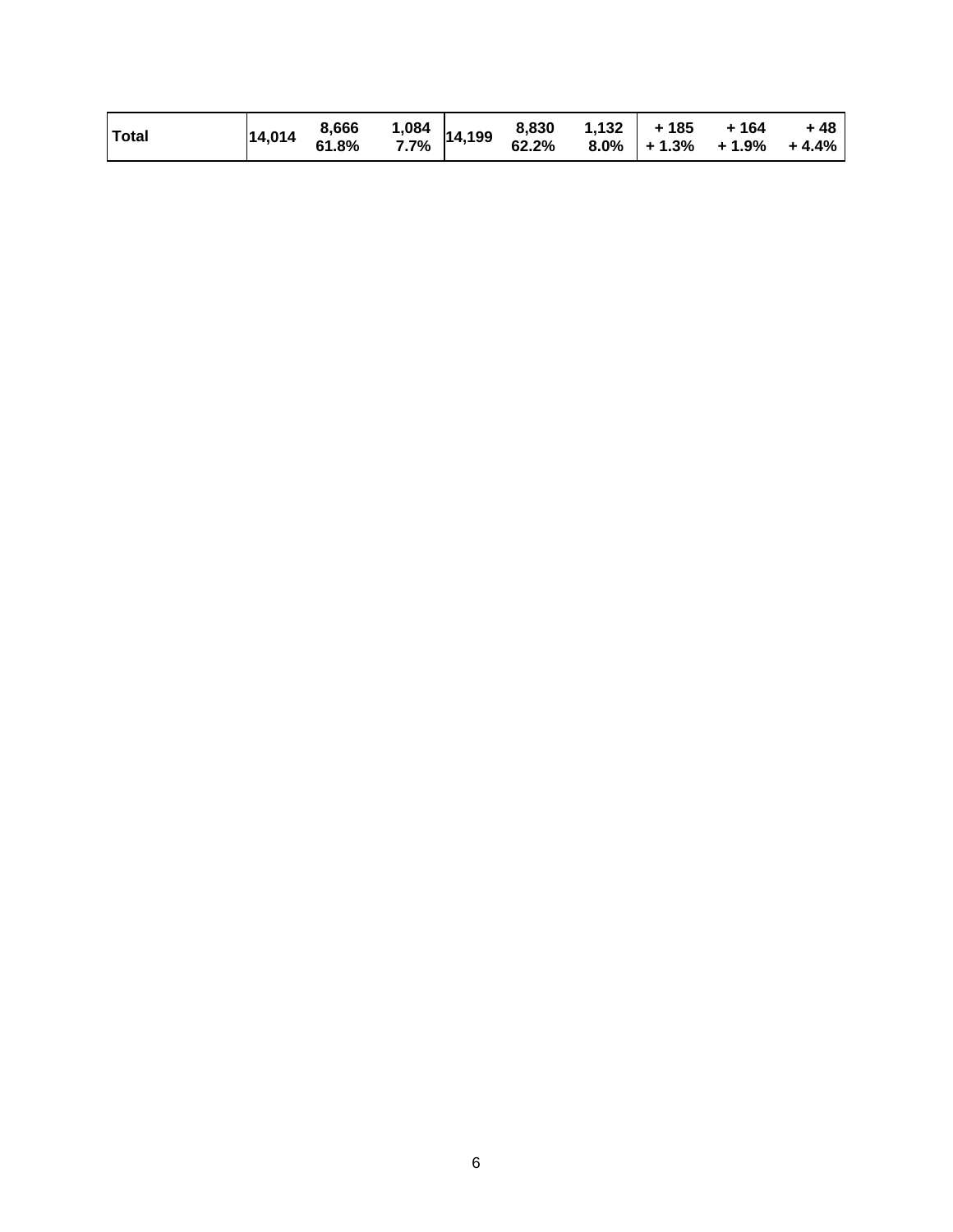

**Figure 1 Female Faculty and Staff by Primary Occupational Activity Group October 1, 2003 – October 1, 2004**

**Figure 2 Minority Faculty and Staff by Primary Occupational Activity Group October 1, 2003 – October 1, 2004**

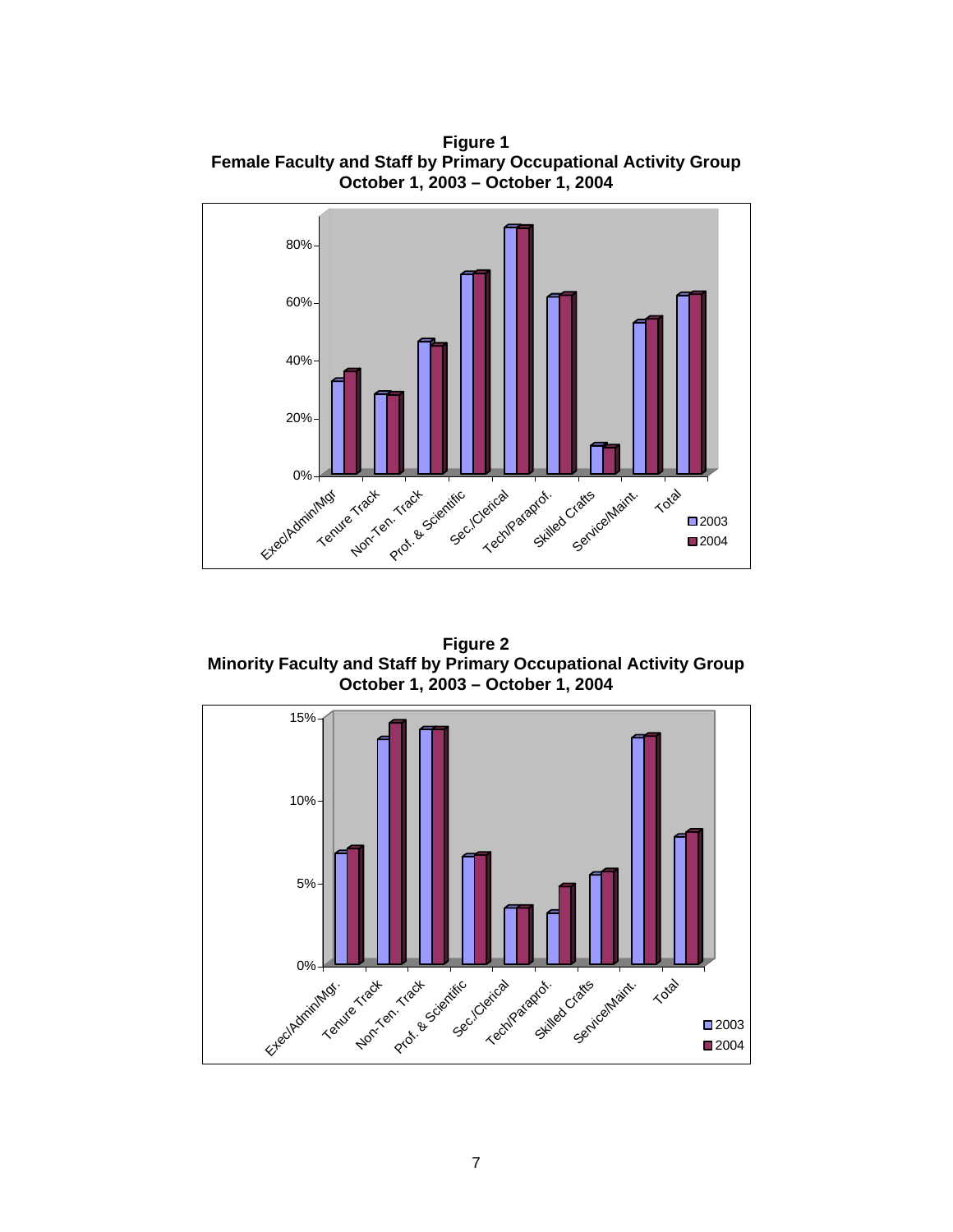The following table details for each Primary Occupational Activity group: 1) gains (the number of hires/promotions); 2) losses (the number of resignations/terminations); and 3) the net increase or decrease in the workforce. These changes are presented for the overall workforce and for women and minorities specifically.

Some of the gains and losses of faculty and staff within the major POA groups are a result of promotions, transfers, reclassifications, or demotions across POA groups, which result in gains in one major POA group with a corresponding loss in another major POA group. Only a portion of these actions result in net losses of faculty and staff to the University as a whole.

|                |                                                              | Gains        |       |                   | <b>Losses</b> |       |                   | <b>Net Change</b> |              |                   |
|----------------|--------------------------------------------------------------|--------------|-------|-------------------|---------------|-------|-------------------|-------------------|--------------|-------------------|
|                | <b>POA Group</b>                                             | <b>Total</b> | Women | <b>Minorities</b> | <b>Total</b>  | Women | <b>Minorities</b> | <b>Total</b>      | <b>Women</b> | <b>Minorities</b> |
|                | 1 Executive,<br>Administrative, &<br><b>Managerial Staff</b> | 68           | 33    | 5                 | 56            | 18    | 3                 | + 12              | $+15$        | $+2$              |
| $\overline{2}$ | Tenured/Tenure<br><b>Track Faculty</b>                       | 112          | 34    | 26                | 116           | 40    | 10                | - 4               | - 6          | $+15$             |
| 3              | Non-Tenure<br><b>Track Faculty</b>                           | 96           | 37    | 23                | 93            | 44    | 24                | $+3$              | $-7$         | $\Omega$          |
|                | 4 Professional &<br><b>Scientific Staff</b>                  | 790          | 570   | 80                | 596           | 409   | 61                | $+194$            | $+161$       | $+19$             |
| 5              | Secretarial and<br><b>Clerical Staff</b>                     | 195          | 156   | 8                 | 232           | 193   | $\overline{7}$    | $-37$             | $-37$        | $-2$              |
| 6              | Technical and<br>Paraprofessional<br>Staff                   | 40           | 24    | 8                 | 48            | 26    | 1                 | - 8               | $-2$         | $+7$              |
| 7              | <b>Skilled Crafts</b><br>Staff                               | 16           | 1     | $\mathbf 0$       | 31            | 5     | $\mathbf 0$       | $-15$             | $-4$         | 0                 |
| 8              | Service and<br>Maintenance<br>Staff                          | 307          | 199   | 38                | 267           | 155   | 32                | $+40$             | $+44$        | $+7$              |
|                | <b>Total</b>                                                 | 1,624        | 1,054 | 188               | 1,439         | 890   | 138               | $+185$            | $+164$       | $+48$             |

**Table II Workforce Gains and Losses by Primary Occupational Activity Group, Gender, and Minority Status, October 1, 2003 – October 1, 2004**

The unit on campus with the largest net increase in staff over the past year was the University of Iowa Hospitals and Clinics with a net gain of 252 staff (5 percent), from 5,343 in 2003 to 5,595 in 2004. This increase is attributable to several factors, including:

- Greater recruitment success in filling long-standing vacancies in Nursing
- Volume growth in ambulatory care clinics
- Expansion of the number of beds in critical care areas with a corresponding increase in staffing, including nurses, nursing assistants, respiratory care therapists, and custodians
- The addition of a job classification to perform phlebotomy work as part of a process improvement
- The addition of patient account representatives to address new business office processes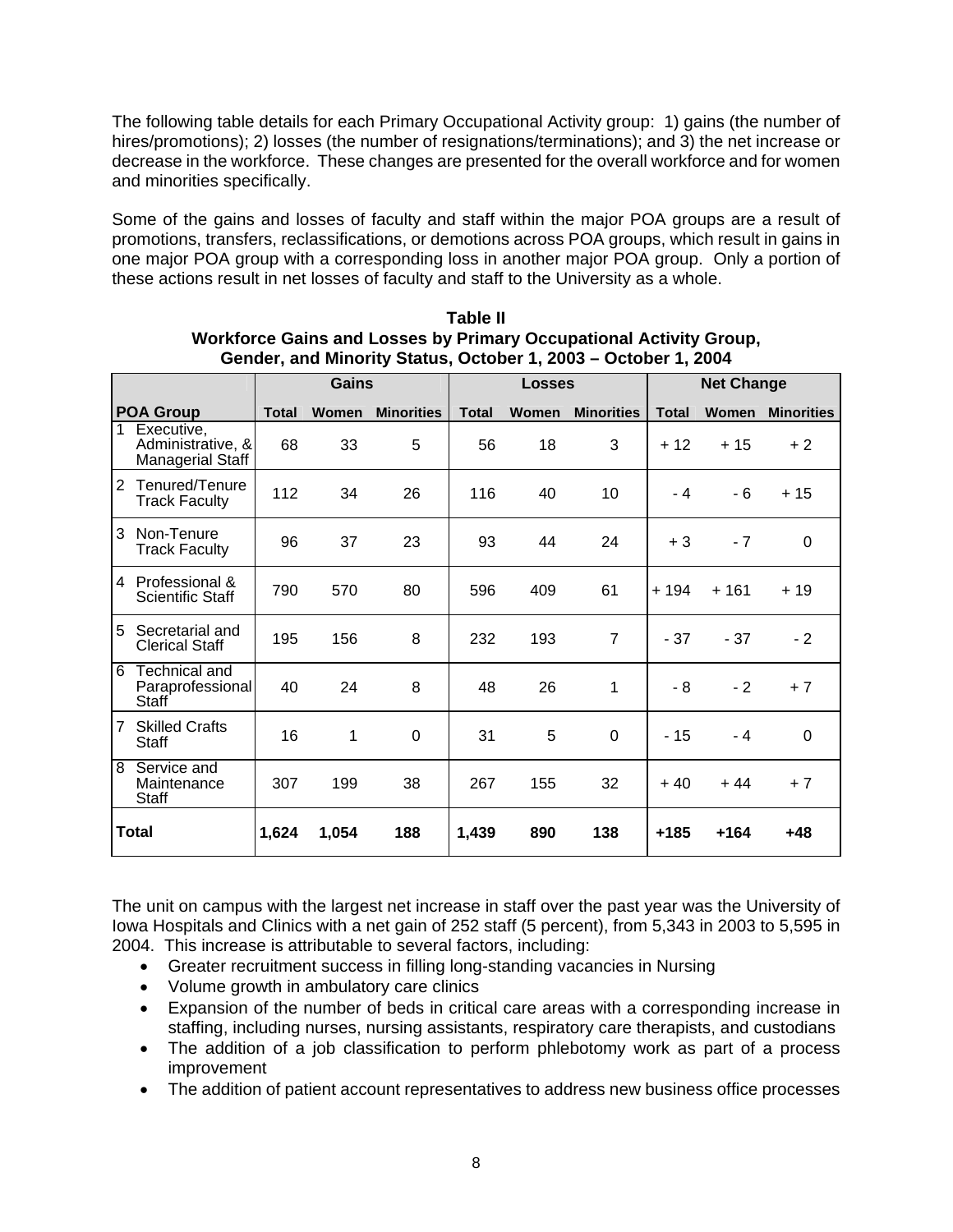The campus unit with the largest net decrease in staff was the Office of the Vice President for Finance and Operations, with a net loss of 36 staff since October 1, 2003.

#### **B. Strategic Planning Indicators: Target Employment Categories**

The University has identified employment categories where further work is needed to achieve a diverse faculty and staff and has established specific targets for representation of women and minorities in these workforce categories by Fiscal Year 2005. The targeted employment categories include two workforce areas for women and four for minorities.

In the past year, the University has made gains towards its targets in five of these six categories. In three of the categories, the current representation of women and/or minorities meets or exceeds the target.

The following table and charts identify these targeted categories and the progress made toward achieving the representation targets.

| Category                   | FY 2004 * | FY 2005 *    | <b>Target</b> | <b>Target</b><br><b>Met</b> |  |  |  |  |  |
|----------------------------|-----------|--------------|---------------|-----------------------------|--|--|--|--|--|
| <b>WOMEN</b>               |           |              |               |                             |  |  |  |  |  |
| Executive, Administrative, |           | Increased to |               |                             |  |  |  |  |  |
| and Managerial Staff       | 32.1 %    | 35.5%        | 32.0%         | Yes                         |  |  |  |  |  |
| Tenured/Tenure Track       |           | Decreased to |               |                             |  |  |  |  |  |
| Faculty                    | 27.7 %    | 27.4 %       | 30.0%         | No.                         |  |  |  |  |  |
| <b>MINORITIES</b>          |           |              |               |                             |  |  |  |  |  |
| Executive, Administrative, |           | Increased to |               |                             |  |  |  |  |  |
| and Managerial Staff       | 6.7%      | 7.0%         | 8.0%          | No.                         |  |  |  |  |  |
| Tenured/Tenure Track       |           | Increased to |               |                             |  |  |  |  |  |
| Faculty                    | 13.6 %    | 14.6 %       | 14.5%         | <b>Yes</b>                  |  |  |  |  |  |
| Professional & Scientific  |           | Increased to |               |                             |  |  |  |  |  |
| Staff                      | 6.5%      | 6.6%         | 7.5%          | No.                         |  |  |  |  |  |
|                            |           | Increased to |               |                             |  |  |  |  |  |
| <b>Merit Staff</b>         | 6.9%      | 7.1%         | 7.0%          | Yes                         |  |  |  |  |  |

#### **Table III Progress Towards Strategic Planning Indicators of Gender and Racial/Ethnic Diversity Among Faculty and Staff**

\* The data snapshot for these indicators is taken each year on October 1, using data prepared by the Office of Equal Opportunity and Diversity.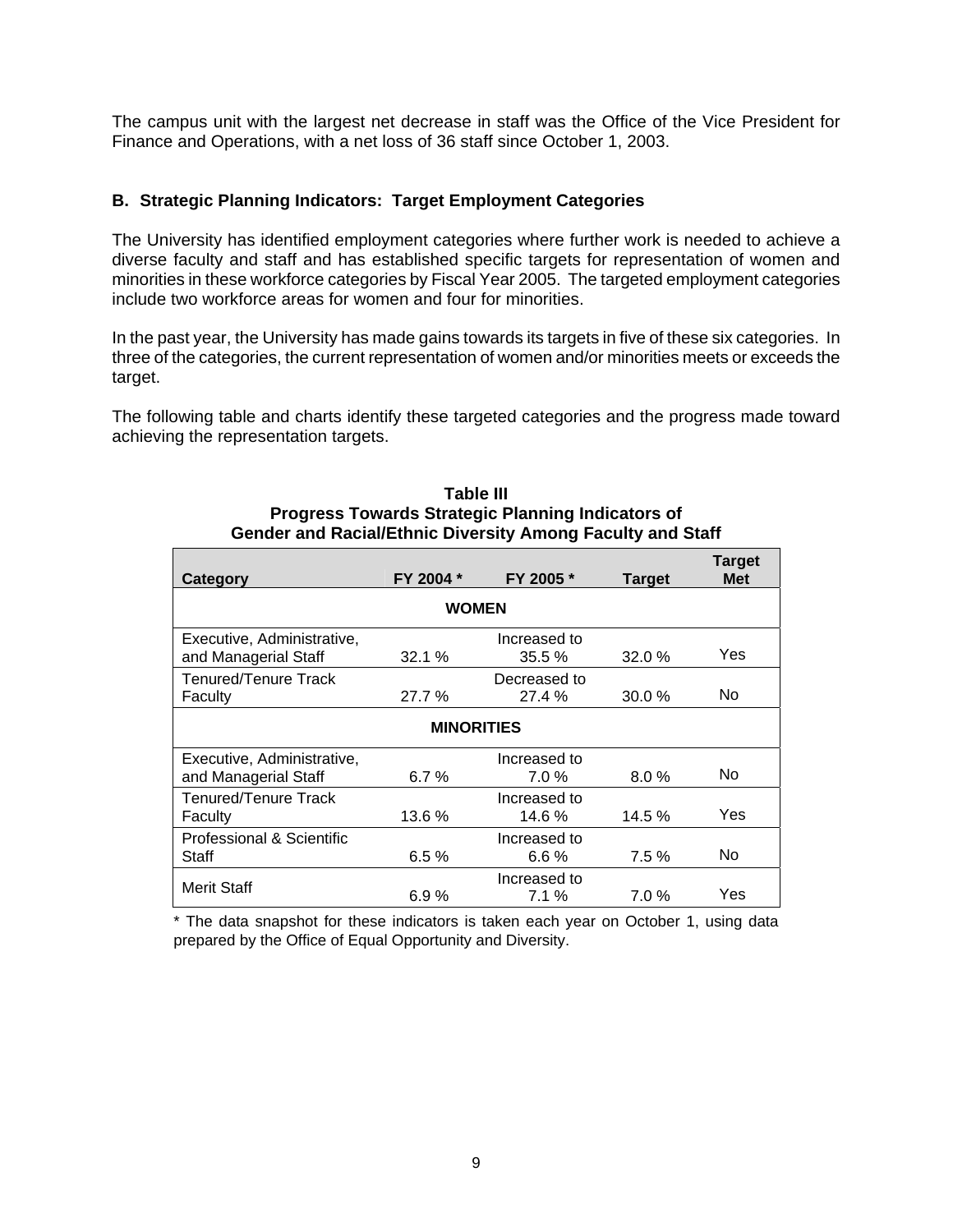**Figure 3 Female Executive, Administrative, and Managerial Staff Strategic Indicators, 2000 – 2004** 



**Figure 4 Female Tenured/Tenure Track Faculty Strategic Indicators, 2000 – 2004** 

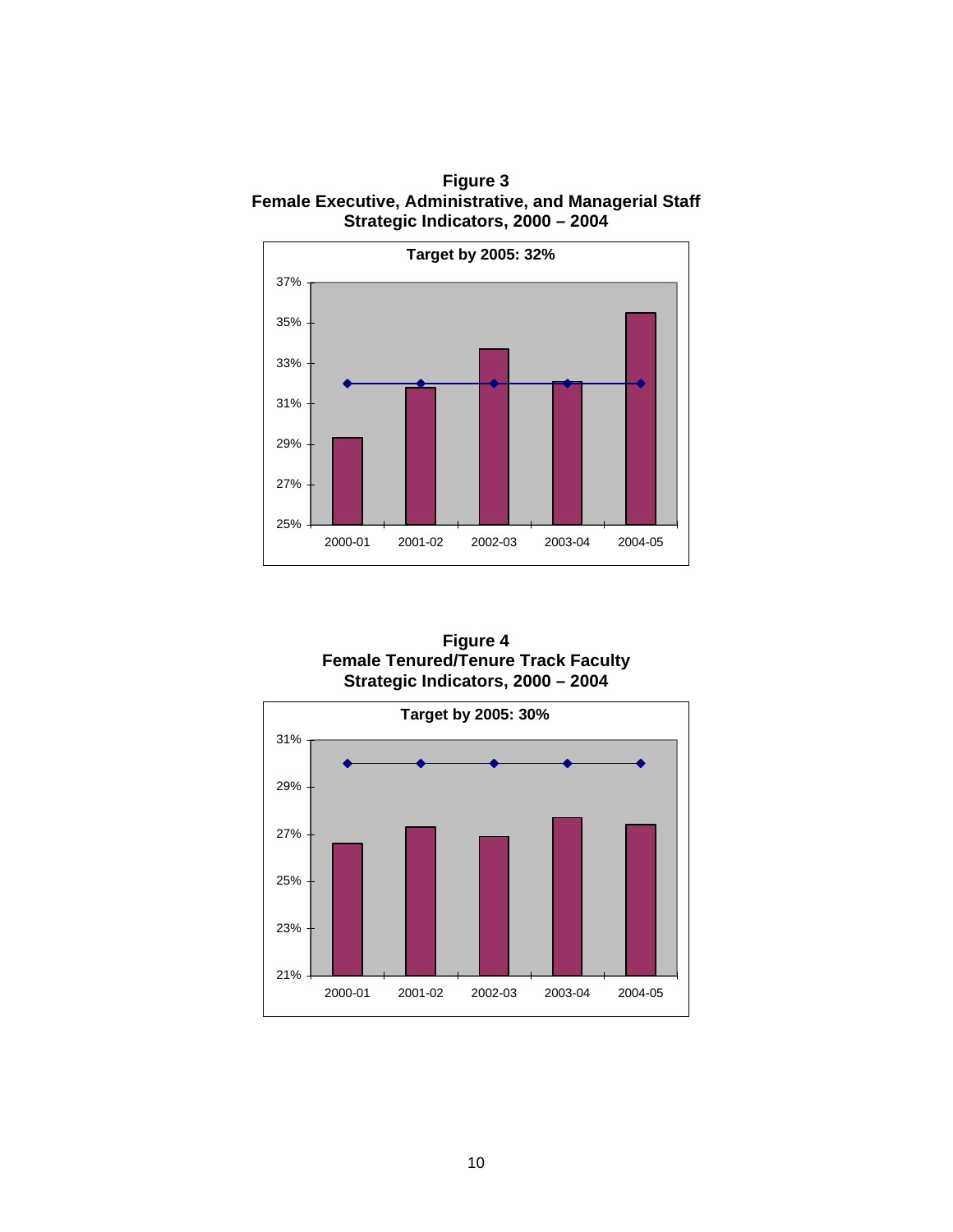**Figure 5 Minority Executive, Administrative, and Managerial Staff Strategic Indicators, 2000 – 2004** 



**Figure 6 Minority Tenured/Tenure Track Faculty Strategic Indicators, 2000 – 2004** 

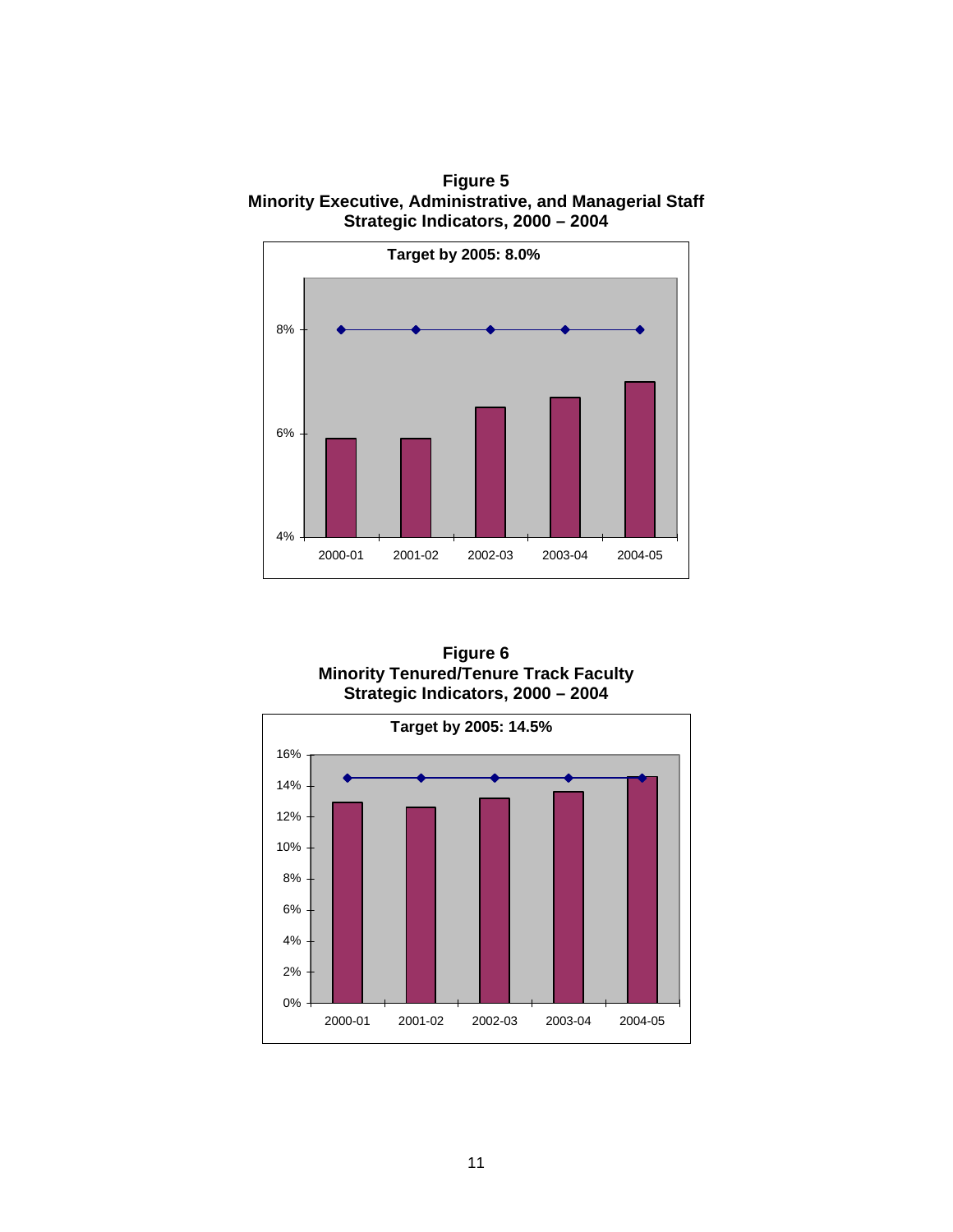**Figure 7 Minority Professional and Scientific Staff Strategic Indicators, 2000 – 2004** 



**Figure 8 Minority Merit Staff Strategic Indicators, 2000 – 2004** 

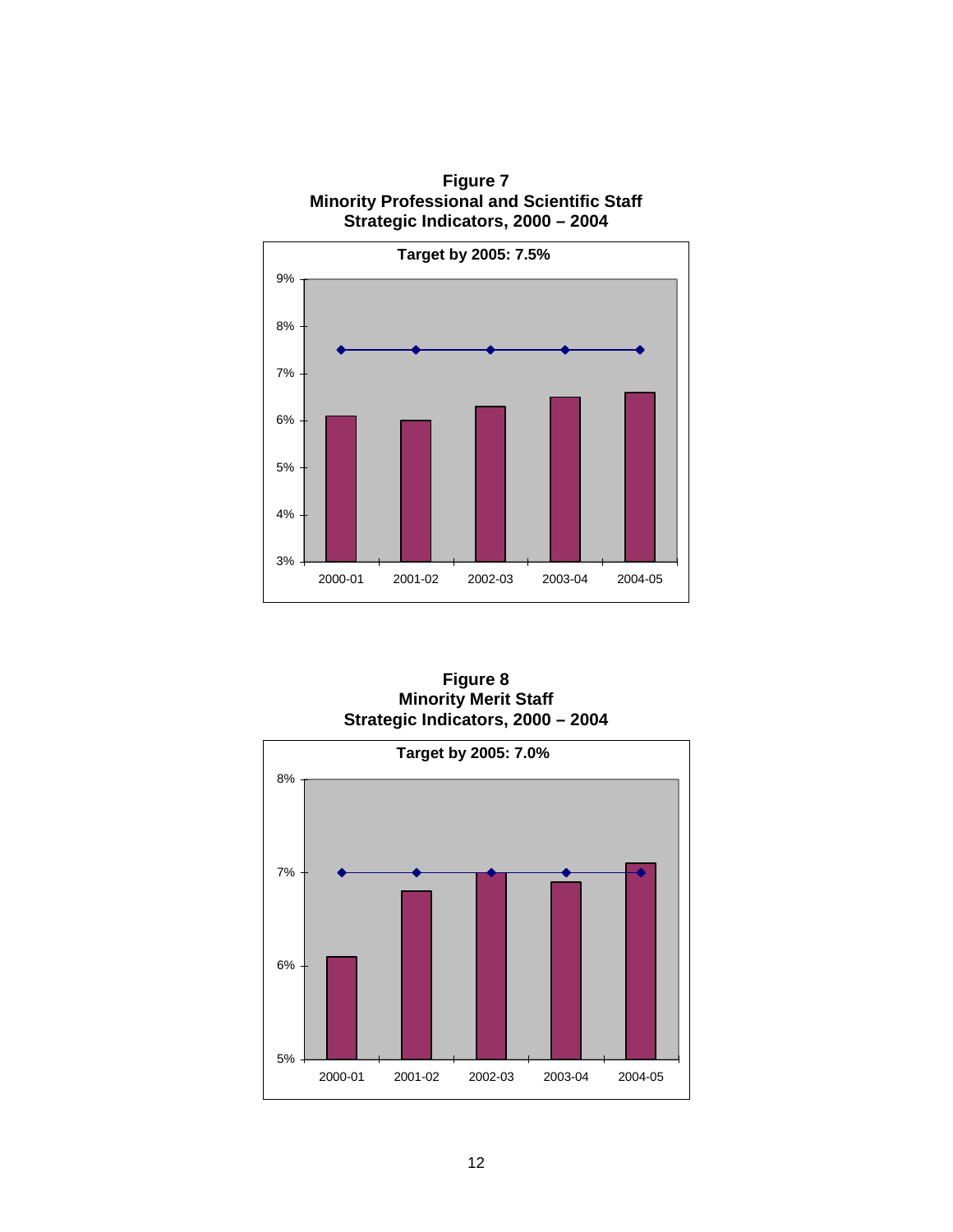## **C. Faculty and Staff by Gender, Race/Ethnicity, Disability, and Veteran Status, 2003 – 2004**

The following table and charts indicate the number of female and minority faculty and staff by gender and racial/ethnic group on October 1, 2003 and October 1, 2004. Race/ethnicity is selfreported by the employee to the University at the time of appointment; this personal data may be updated and/or corrected by the employee at any time.

| October 1, 2003 - October 1, 2004 |                                           |                   |                                   |                                             |                                       |                     |                           |  |  |  |
|-----------------------------------|-------------------------------------------|-------------------|-----------------------------------|---------------------------------------------|---------------------------------------|---------------------|---------------------------|--|--|--|
| Year                              | <b>Total</b><br><b>Faculty</b><br>& Staff | Women             | <b>Total</b><br><b>Minorities</b> | Asian/<br><b>Pacific</b><br><b>Islander</b> | African-<br>American/<br><b>Black</b> | Hispanic/<br>Latino | <b>Native</b><br>American |  |  |  |
| 2003                              | 14,014                                    | 8,666<br>61.8%    | 1.084<br>$7.7\%$                  | 528<br>3.8%                                 | 273<br>1.9%                           | 214<br>1.5%         | 69<br>0.5%                |  |  |  |
| 2004                              | 14,199                                    | 8,830<br>62.2 %   | 1,132<br>8.0%                     | 559<br>3.9%                                 | 283<br>2.0%                           | 222<br>$1.6\%$      | 68<br>0.5%                |  |  |  |
| Net<br>Change                     | + 185<br>$+1.3%$                          | $+164$<br>$+1.9%$ | $+48$<br>$+4.4%$                  | $+31$<br>$+5.9%$                            | $+10$<br>$+3.7%$                      | $+8$<br>$+3.7%$     | - 1<br>$-1.4%$            |  |  |  |

**Table IV Faculty and Staff by Gender and Race/Ethnicity**

**Figure 9 Faculty and Staff by Gender October 1, 2003 – October 1, 2004**

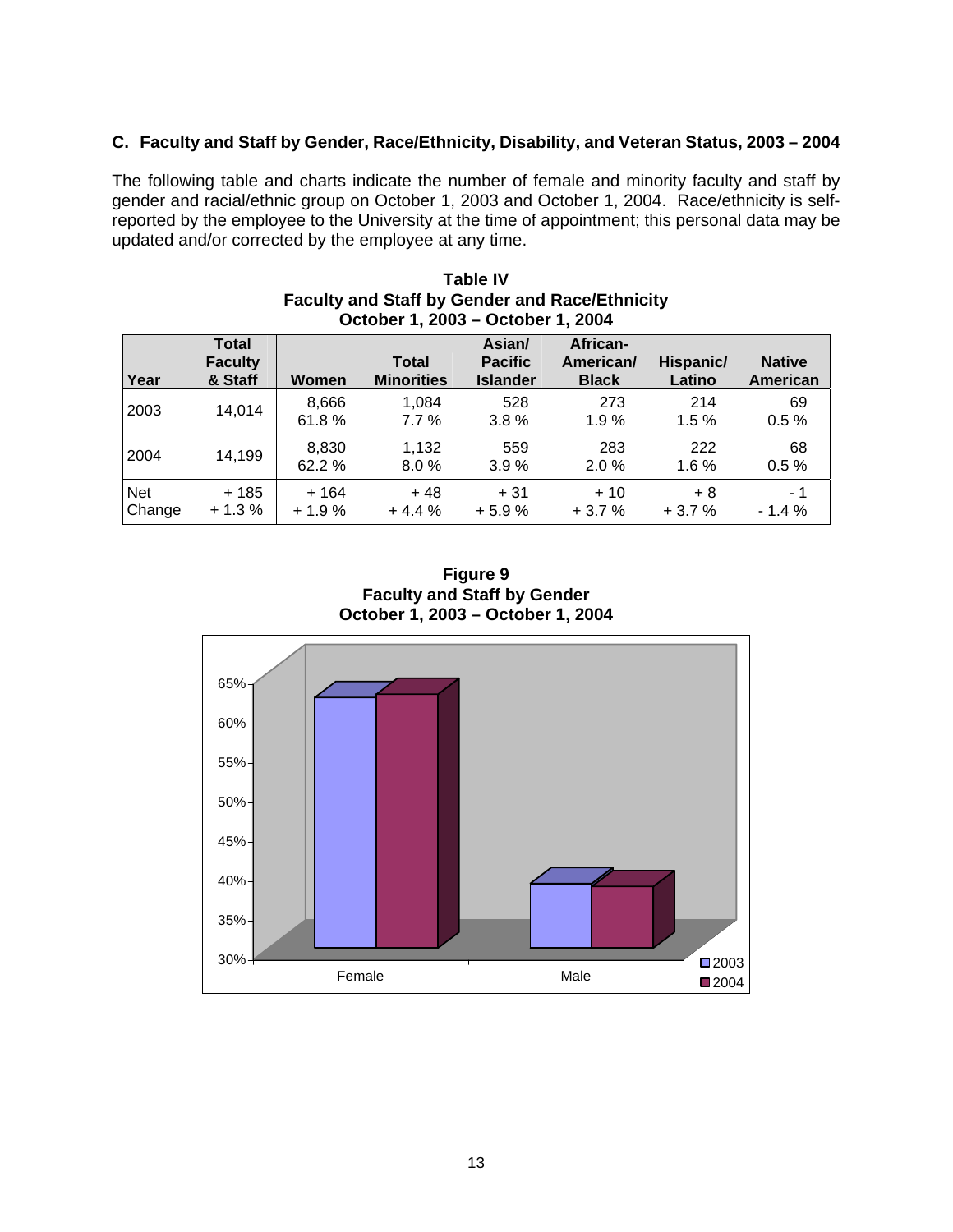

Employees self-report disability and veteran status to the University at the time of appointment, and may update or correct this information at any time. The number of faculty and staff who reported having a disability decreased by 5 individuals (5 percent) over the past year. The number of faculty and staff who self-identified as veterans decreased slightly (by 1.9 percent to 6.3 percent) in each category of veterans.

The following table and charts indicate the number of faculty and staff who self-reported disabilities and the number of Vietnam-era veterans, disabled veterans, and other eligible veterans in 2003 and 2004.

|                      | OCTODER 1, 2003 – OCTODER 1, 2004         |                                                                  |                                    |                             |                                             |  |  |  |  |  |  |
|----------------------|-------------------------------------------|------------------------------------------------------------------|------------------------------------|-----------------------------|---------------------------------------------|--|--|--|--|--|--|
| Year                 | <b>Total</b><br><b>Faculty</b><br>& Staff | <b>Faculty &amp;</b><br><b>Staff with</b><br><b>Disabilities</b> | Vietnam-<br>Era<br><b>Veterans</b> | <b>Disabled</b><br>Veterans | Other<br><b>Eligible</b><br><b>Veterans</b> |  |  |  |  |  |  |
| 2003                 | 14,014                                    | 101<br>0.7%                                                      | 363<br>2.6%                        | 32<br>0.2%                  | 313<br>2.2%                                 |  |  |  |  |  |  |
| 2004                 | 14,199                                    | 96<br>0.7%                                                       | 355<br>2.5%                        | 30<br>0.2%                  | 307<br>2.2%                                 |  |  |  |  |  |  |
| <b>Net</b><br>Change | + 185<br>$+1.3%$                          | - 5<br>$-5.0%$                                                   | - 8<br>$-2.2%$                     | $-2$<br>$-6.3%$             | - 6<br>$-1.9%$                              |  |  |  |  |  |  |

**Table V Faculty and Staff by Disability and Veteran Status October 1, 2003 – October 1, 2004**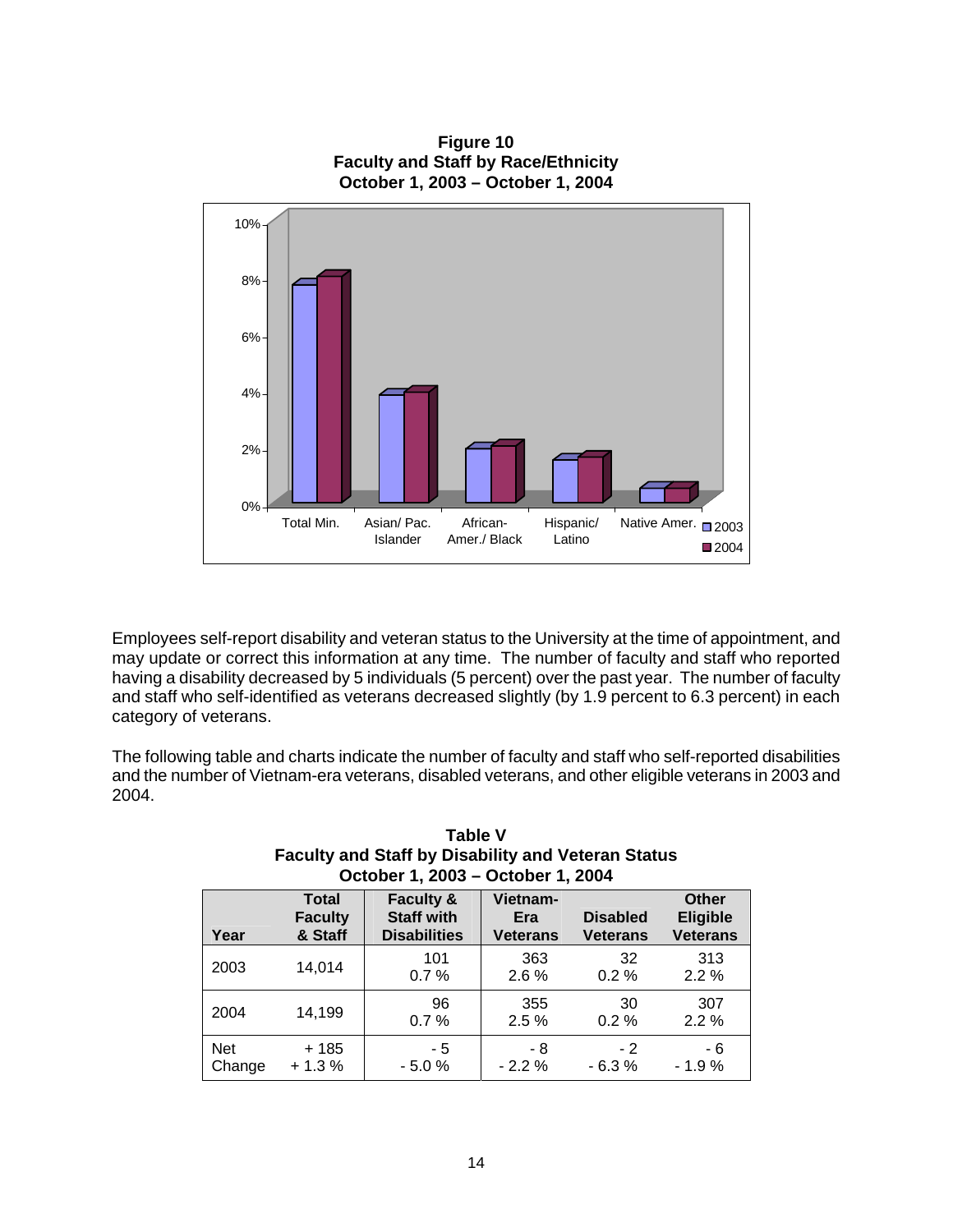

# **Figure 11 Faculty and Staff by Disability and Veteran Status**

# **D. Tenured/Tenure Track Faculty by Gender and Race/Ethnicity, 2003 – 2004**

The number of tenured/tenure track faculty has decreased slightly (by 4 individuals) in the last year. The number of female tenured/tenure track faculty decreased by 6, while overall minority representation increased by 15 (7 percent). Gains in minority tenured/tenure track faculty occurred among Asian/Pacific Islanders and Native Americans. The number of African-American/Black and Hispanic/Latino tenured/tenure track faculty remained the same.

The following table and charts present the gender and race/ethnicity of tenured/ tenure track faculty in 2003 and 2004.

| Year                 | Tenured/<br><b>Tenure Track</b><br><b>Faculty</b> | Women          | <b>Total</b><br><b>Minorities</b> | Asian/<br><b>Pacific</b><br><b>Islander</b> | African-<br>American/<br><b>Black</b> | Hispanic/<br>Latino | <b>Native</b><br>American |
|----------------------|---------------------------------------------------|----------------|-----------------------------------|---------------------------------------------|---------------------------------------|---------------------|---------------------------|
| 2003                 | 1,561                                             | 433<br>27.7 %  | 212<br>13.6 %                     | 134<br>8.6%                                 | 32<br>2.0%                            | 42<br>2.7%          | 4<br>0.3%                 |
| 2004                 | 1,557                                             | 427<br>27.4 %  | 227<br>14.6 %                     | 148<br>9.5%                                 | 32<br>2.1%                            | 42<br>2.7%          | 5<br>0.3%                 |
| <b>Net</b><br>Change | $-4$<br>$-0.3%$                                   | - 6<br>$-1.4%$ | $+15$<br>$+7.1%$                  | $+14$<br>$+10.4%$                           | 0                                     | 0                   | $+1$<br>$+25.0%$          |

#### **Table VI Tenured/Tenure Track Faculty by Gender and Race/Ethnicity October 1, 2003 – October 1, 2004**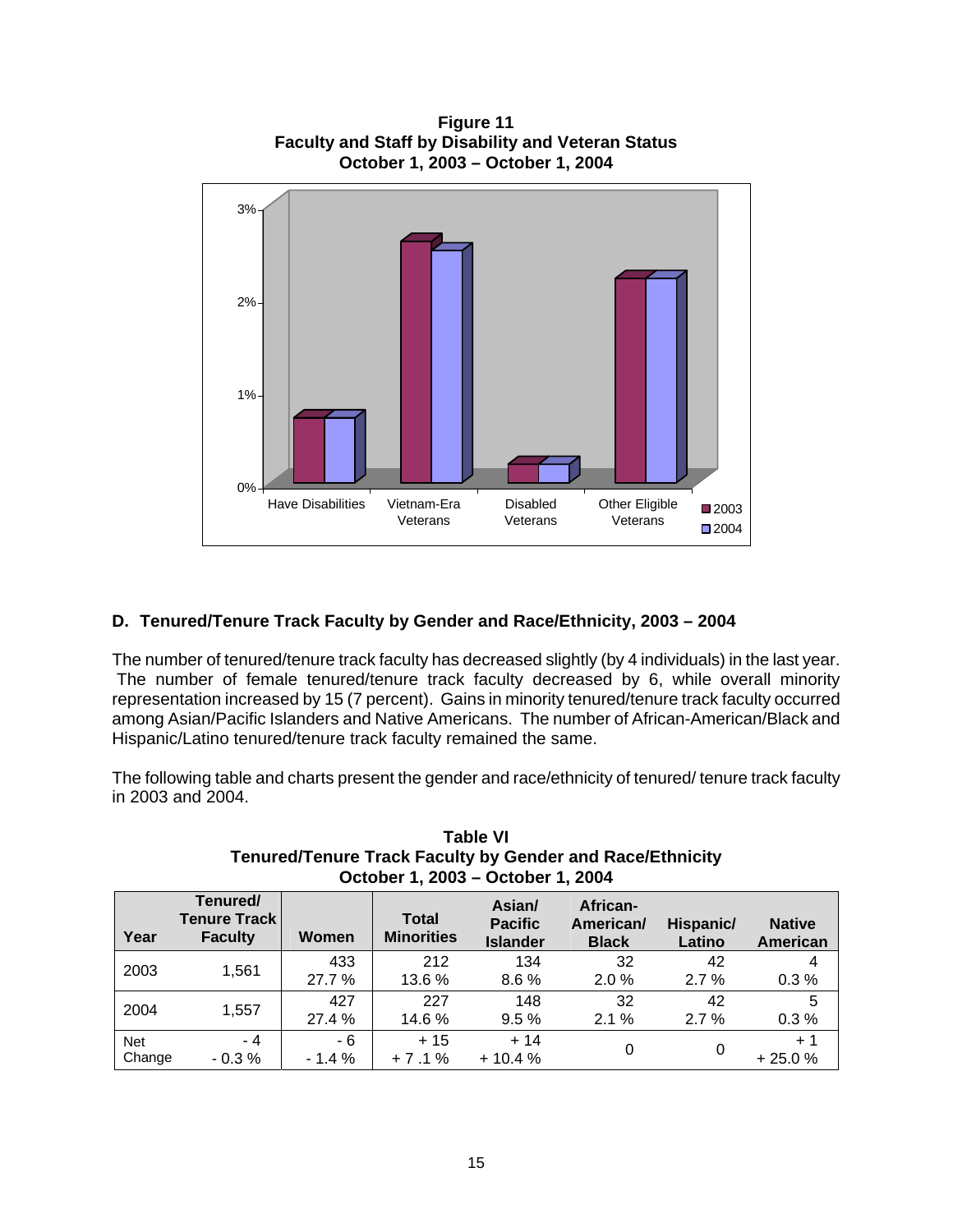

**Figure 12 Tenured/Tenure Track Faculty by Gender** 

**Figure 13 Tenured/Tenure Track Faculty by Race/Ethnicity October 1, 2003 – October 1, 2004** 

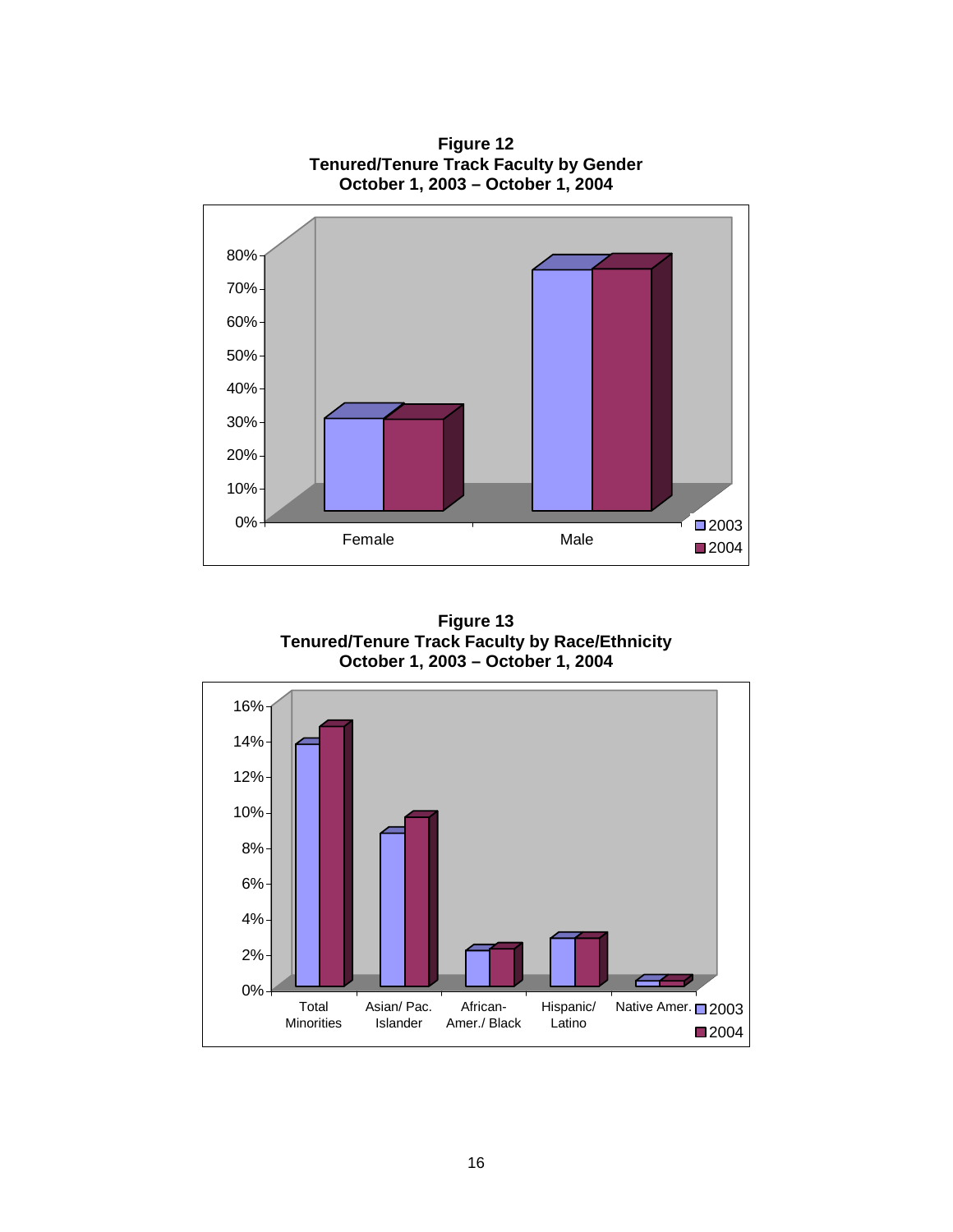#### **E. Tenured/Tenure Track Faculty Promotion and Tenure Rates by Gender and Minority Status, 2003 - 2004**

A total of 79 tenure track faculty were granted promotions effective Academic Year 2004-05, of whom 24 were women. This rate of promotion (30 percent) exceeds the percentage of women on the tenure track faculty, now at 27 percent. Minorities received 9 of the 79 promotions (11 percent); this representation is slightly lower than the representation of minorities on the tenure track faculty (15 percent).

Forty-seven tenure track faculty members were granted tenure effective Academic Year 2004-05, of whom 14 (30 percent) were women. As of October 2004, women represented 36 percent of the untenured faculty on the tenure track. Among the 47 tenure track faculty members who received tenure, six (13 percent) were members of minority groups. As of October 2004, minorities represented 21 percent of the untenured faculty on the tenure track.

The rate of promotion and tenure for women and minority faculty in recent years continues to be relatively comparable to their representation on the tenure track. It should be noted, however, that the percentage of women and minorities who are eligible for tenure and/or promotion review varies from year to year, and, in some years, may be lower or higher than their representation among the untenured faculty on the tenure track as a whole.

The following table and charts illustrate the rates of tenure and promotion for tenure track faculty.

| Table VII                                                                            |  |  |  |  |  |  |  |
|--------------------------------------------------------------------------------------|--|--|--|--|--|--|--|
| Tenured/Tenure Track Faculty Promotions & Tenure Rates by Gender and Minority Status |  |  |  |  |  |  |  |
| <b>Effective 2004-05 Academic Year</b>                                               |  |  |  |  |  |  |  |

|                                                                               | <b>Total</b> | Women   | <b>Minorities</b> |
|-------------------------------------------------------------------------------|--------------|---------|-------------------|
| <b>PROMOTIONS</b>                                                             |              |         |                   |
| Number on Tenure Track                                                        | 1,557        | 427     | 227               |
| Percentage of Total on Tenure Track                                           |              | 27.4 %  | 14.6 %            |
| <b>Sought Promotions</b>                                                      | 80           | 24      | 9                 |
| Percentage of All Faculty Who Sought Promotions ( $n = 80$ )                  |              | 30.0%   | 11.3 %            |
| Percentage of Subgroup (Total, Women, or Minorities)                          | 5.1%         | 5.6 %   | 4.0 %             |
| <b>Granted Promotions</b>                                                     | 79           | 24      | 9                 |
| Percentage of All Faculty Who Were Granted Promotions<br>$(n = 79)$           |              | 30.4%   | 11.4%             |
| Percentage of Subgroup (Total, Women, or Minorities)<br>Who Sought Promotions | 98.8%        | $100\%$ | 100 %             |
| <b>TENURE</b>                                                                 |              |         |                   |
| Number of Untenured Faculty on Tenure Track                                   | 419          | 152     | 87                |
| Percentage of Total Untenured on Tenure Track                                 |              | 36.3 %  | 20.8%             |
| Sought Tenure                                                                 | 47           | 14      | 6                 |
| Percentage of All Faculty Who Sought Tenure ( $n = 47$ )                      |              | 29.8%   | 12.8%             |
| Percentage of Subgroup (Total, Women, or Minorities)                          | 11.2%        | 9.2%    | 6.9%              |
| <b>Granted Tenure</b>                                                         | 47           | 14      | 6                 |
| Percentage of All Faculty Who Were Granted Tenure<br>$(n = 47)$               |              | 29.8%   | 12.8%             |
| Percentage of Subgroup (Total, Women, or Minorities)<br>Who Sought Tenure     | 100%         | 100%    | 100 %             |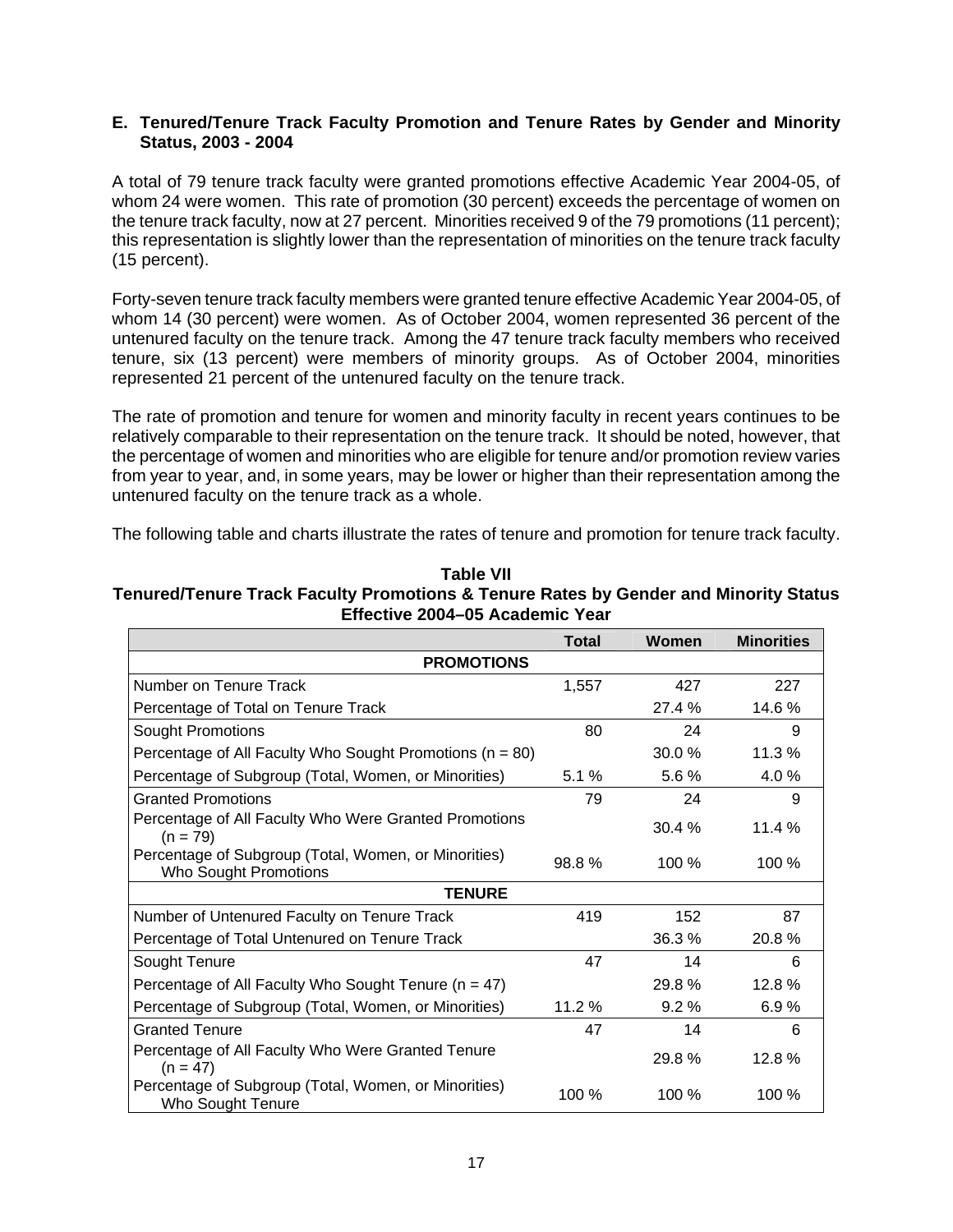

**Figure 15 Tenure Track Faculty Promotions by Minority Status Effective Academic Year 2004-05** 

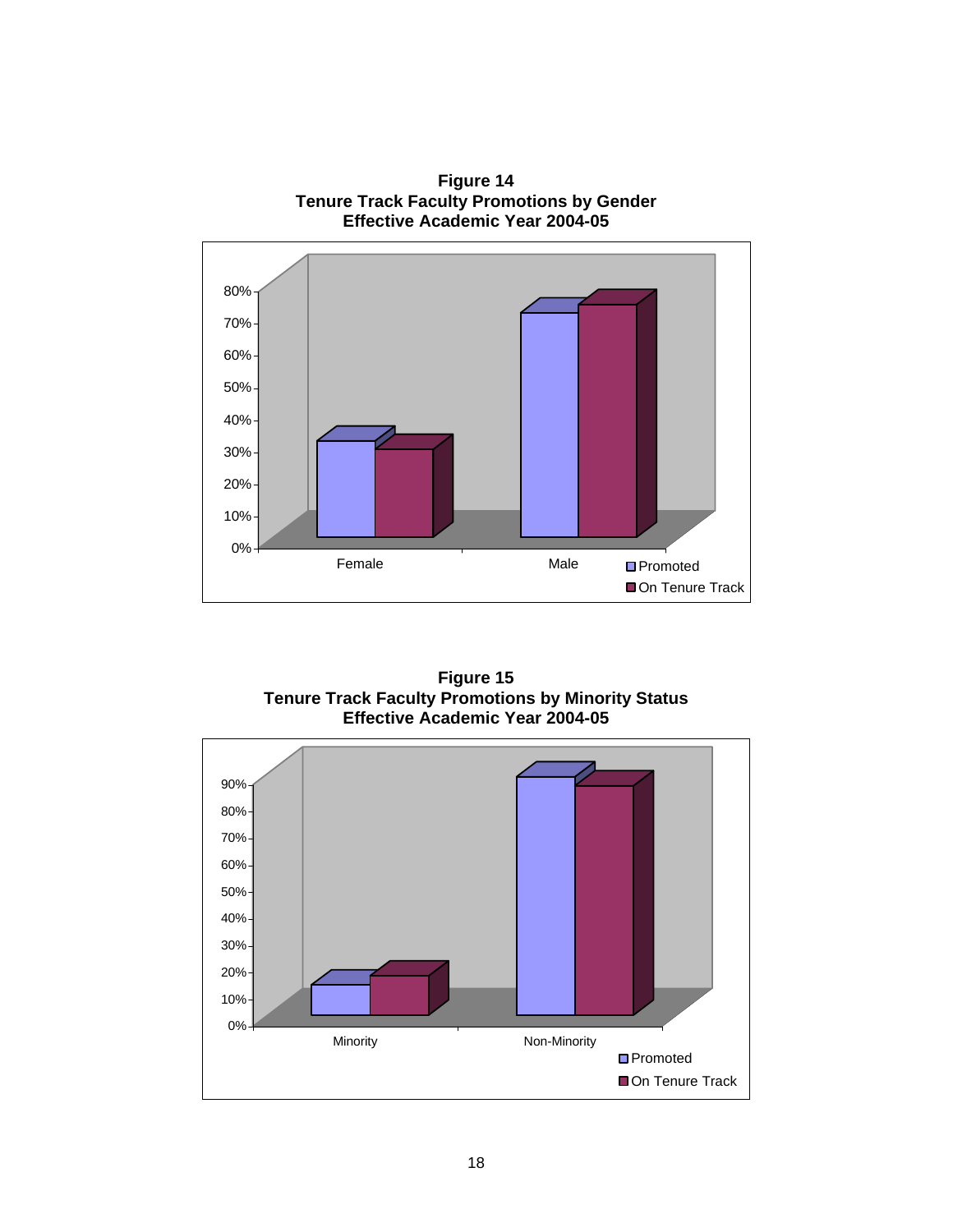**Figure 16 Tenure Decisions by Gender Effective Academic Year 2004-05** 



**Figure 17 Tenure Decisions by Minority Status Effective Academic Year 2004-05** 

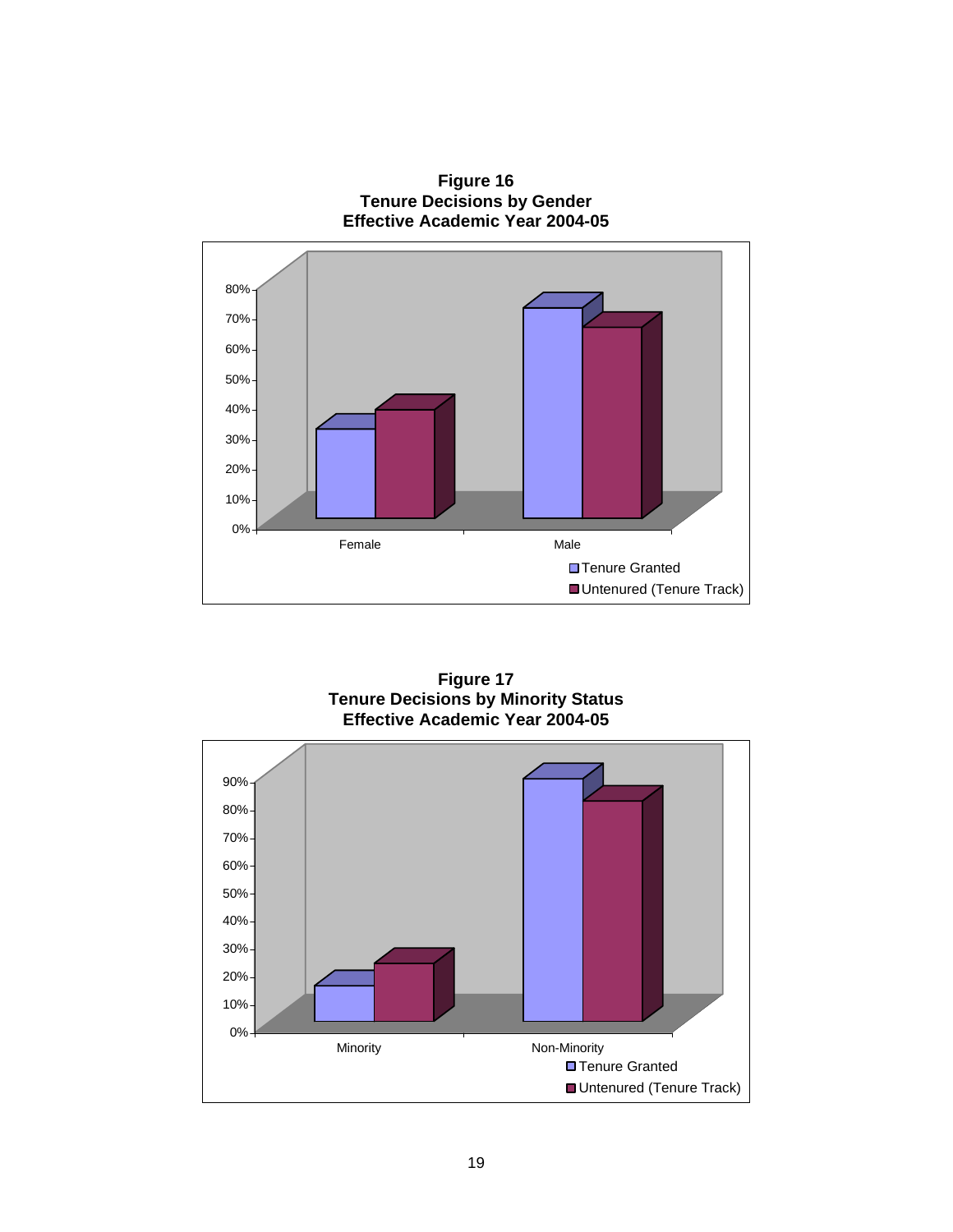#### **F. Clinical Track Faculty by Gender and Race/Ethnicity, 2003 – 2004**

The University experienced slight growth of the clinical track faculty during the data year, with a net increase of 8 faculty (2 percent). Faculty appointed to clinical track positions are included in POA Group 3, Non-Tenure Track Faculty.

The number of women on the clinical track decreased slightly by 3 individuals (2 percent), while the number of minorities track increased by 8 (22 percent).

The College of Medicine continues to employ the majority of the clinical track faculty (74 percent), followed by the College of Dentistry (7 percent), the College of Nursing (6 percent), and the College of Liberal Arts and Sciences (5 percent). The remaining 8 percent of clinical track faculty are employed in the Colleges of Public Health, Pharmacy, Education, or Business.

The following table and figures illustrate the growth of the clinical track over the last year and the representation of women and minorities on the clinical track.

| Year                 | <b>Clinical</b><br><b>Track</b><br><b>Faculty</b> | Women          | <b>Total</b><br><b>Minorities</b> | Asian/<br><b>Pacific</b><br><b>Islander</b> | African-<br>American/<br><b>Black</b> | Hispanic/<br>Latino | <b>Native</b><br>American |
|----------------------|---------------------------------------------------|----------------|-----------------------------------|---------------------------------------------|---------------------------------------|---------------------|---------------------------|
| 2003                 | 350                                               | 150<br>42.9%   | 37<br>10.6%                       | 22<br>6.3%                                  | 6<br>1.7%                             | 6<br>1.7%           | 3<br>0.9%                 |
| 2004                 | 358                                               | 147<br>41.1 %  | 45<br>12.6 %                      | 25<br>7.0%                                  | 9<br>2.5%                             | 2.2%                | 3<br>0.9%                 |
| <b>Net</b><br>Change | $+8$<br>$+2.3%$                                   | - 3<br>$-2.0%$ | $+8$<br>$+21.6%$                  | $+3$<br>$+13.6%$                            | $+3$<br>$+50.0%$                      | $+2$<br>$+3.3%$     | 0                         |

**Table VIII Clinical Track Faculty by Gender and Race/Ethnicity October 1, 2003 – October 1, 2004**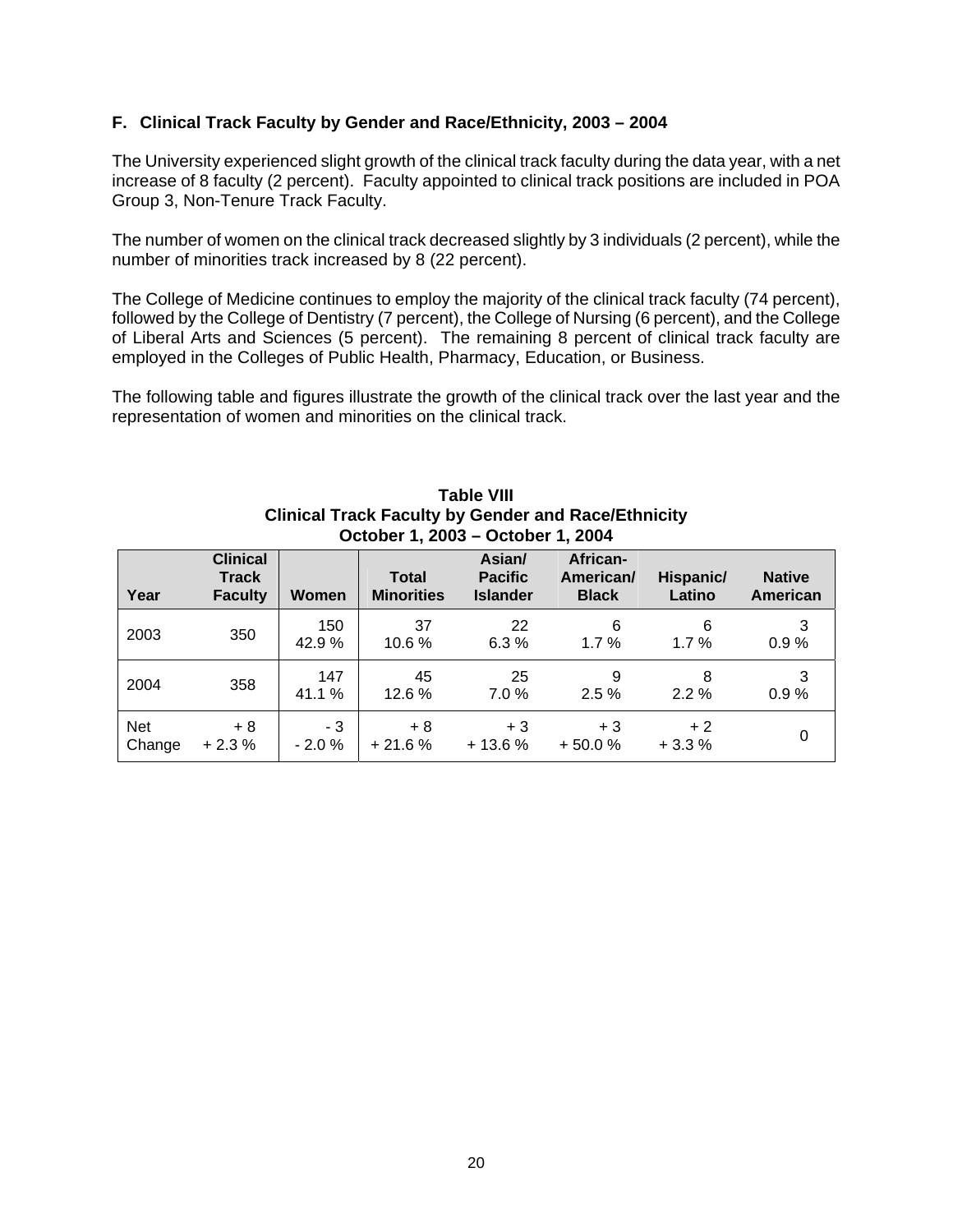

**Figure 19 Clinical Track Faculty by Race/Ethnicity October 1, 2003 – October 1, 2004** 

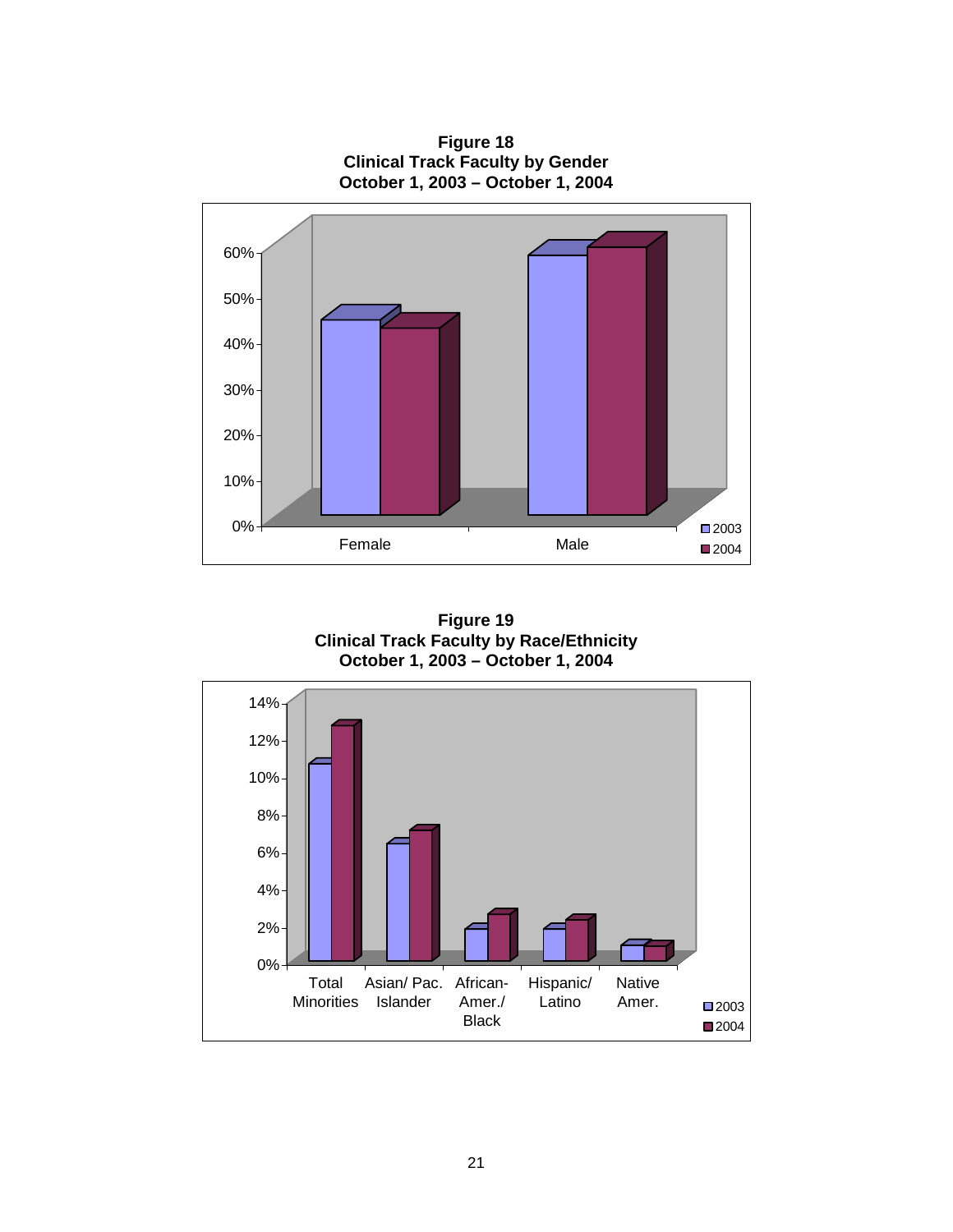# **IV. ANNUAL HIRING GOALS: 2003-04 AND 2004-05**

# **A. How Hiring Goals are Determined**

The term "underrepresentation" is defined as "having fewer minorities or women in a particular job group or department than would reasonably be expected by their availability." The Office of Equal Opportunity and Diversity conducts formal analyses of availability in order to estimate the number of qualified women and minorities available for employment in a given field or job group. The availability estimates are then compared to the actual rates of employment using a two standard deviations test of statistical significance to determine whether underrepresentation exists (i.e., the difference between the estimated availability and the actual workforce percentage meets or exceeds two standard deviations). Underrepresentation may be affected by several factors including new hires, promotions and transfers; loss of personnel; a change in the availability of women and minorities in the relevant job market; and/or a combination of factors.

The University of Iowa sets annual hiring goals when underrepresentation of women or minorities is detected within a department (for faculty) or job group (for staff). Goals are initially set at the beginning of the data year based on the level of underrepresentation, the estimated availability of women and minorities, and the anticipated upcoming hiring activity. At the close of the data year, the goals are adjusted to reflect the actual rate of hiring that occurred during the data year.

For the purposes of this report, the annual hiring goals are aggregated by major Primary Occupational Activity (POA) group. Underrepresentation may remain in individual job groups despite the fact that the aggregate goals for the major POA group were met or exceeded. For example, a department with numerous job groups may remain underrepresented for women in one particular job group, despite the fact that the overall hiring of women exceeded the cumulative hiring goal for women.

## **B. Hiring Goals for the 2003-04 Data Year**

As adjusted at the close of the 2003-04 data year, the annual hiring goals across all POA groups totaled 153 women and 13 minorities. The goals were compared to the number of women and minorities hired to determine whether the goals were met. During the 2003-04 data year, the University hired or promoted 1,054 women and 188 minority employees overall. Despite this increased hiring, varied degrees of underrepresentation of women and minorities remain in individual job groups within the majority of the POA groups. With all POA groups aggregated, the University is currently under-represented by 264 women (1.9%) and by 105 minorities (0.7%).

The following table indicates the hiring goals aggregated by POA group for 2003-04 and whether these goals were met.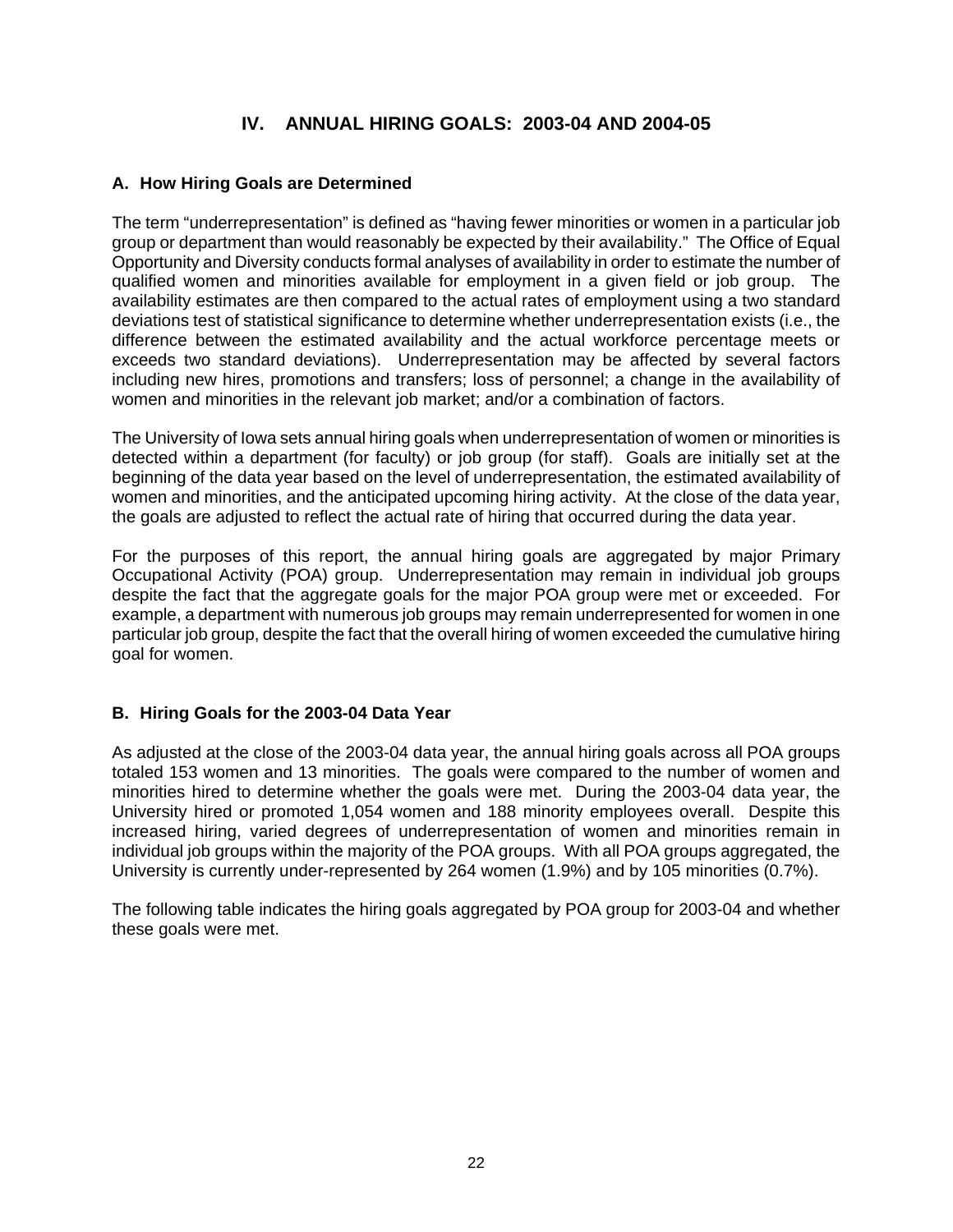|                |                                                    |                   | Women              |                    | <b>Minorities</b> |                    |                    |
|----------------|----------------------------------------------------|-------------------|--------------------|--------------------|-------------------|--------------------|--------------------|
|                | <b>POA Group</b>                                   | $'03-'04$<br>Goal | $'03-'04$<br>Gains | Goal<br><b>Met</b> | $'03-'04$<br>Goal | $'03-'04$<br>Gains | Goal<br><b>Met</b> |
| 1              | Executive, Administrative, and<br>Managerial Staff | 0                 | 33                 | n/a                | $\Omega$          | 5                  | n/a                |
| $\overline{2}$ | Tenured/Tenure Track<br>Faculty                    | 8                 | 34                 | Yes                |                   | 26                 | <b>Yes</b>         |
| 3              | Non-Tenure Track Faculty                           | 0                 | 37                 | n/a                | 0                 | 23                 | Yes                |
| 4              | Professional & Scientific Staff                    | 116               | 570                | Yes                | 12                | 80                 | Yes                |
| 5              | Secretarial and Clerical Staff                     | 2                 | 156                | Yes                | $\Omega$          | 8                  | n/a                |
| 6              | Technical and<br>Paraprofessional Staff            | 1                 | 24                 | Yes                | $\Omega$          | 8                  | n/a                |
| 7              | <b>Skilled Crafts Staff</b>                        | 1                 | 1                  | Yes                | 0                 | 0                  | n/a                |
| 8              | Service and Maintenance<br>Staff                   | 25                | 199                | Yes                | 0                 | 38                 | n/a                |
| Total          |                                                    | 153               | 1,054              | Yes                | 13                | 188                | Yes                |

## **Table IX Progress Toward Annual Hiring Goals Data Year 2003-04**

# **C. Hiring Goals for the 2004–05 Data Year**

The following table indicates the anticipated hiring goals for women and minorities for 2004-05.

| Data Year 2004-05 |                                                    |              |                   |  |  |  |  |  |  |
|-------------------|----------------------------------------------------|--------------|-------------------|--|--|--|--|--|--|
|                   |                                                    | Women        | <b>Minorities</b> |  |  |  |  |  |  |
|                   | <b>POA Group</b>                                   | '04-'05 Goal | '04-'05 Goal      |  |  |  |  |  |  |
| 1                 | Executive, Administrative,<br>and Managerial Staff | O            | O                 |  |  |  |  |  |  |
| 2                 | <b>Tenured/Tenure Track</b><br>Faculty             | 10           | O                 |  |  |  |  |  |  |
| 3                 | Non-Tenure Track Faculty                           | n            | O                 |  |  |  |  |  |  |
| 4                 | Professional & Scientific<br>Staff                 | 70           | 21                |  |  |  |  |  |  |
| 5                 | Secretarial and Clerical<br>Staff                  | 49           | 0                 |  |  |  |  |  |  |
| 6                 | <b>Technical and</b><br>Paraprofessional Staff     |              | 1                 |  |  |  |  |  |  |
| 7                 | <b>Skilled Crafts Staff</b>                        | O            | O                 |  |  |  |  |  |  |
| 8                 | Service and Maintenance<br>Staff                   | 39           | 0                 |  |  |  |  |  |  |
| Total             |                                                    | 169          | 22                |  |  |  |  |  |  |

**Table X Annual Hiring Goals for the Current Year**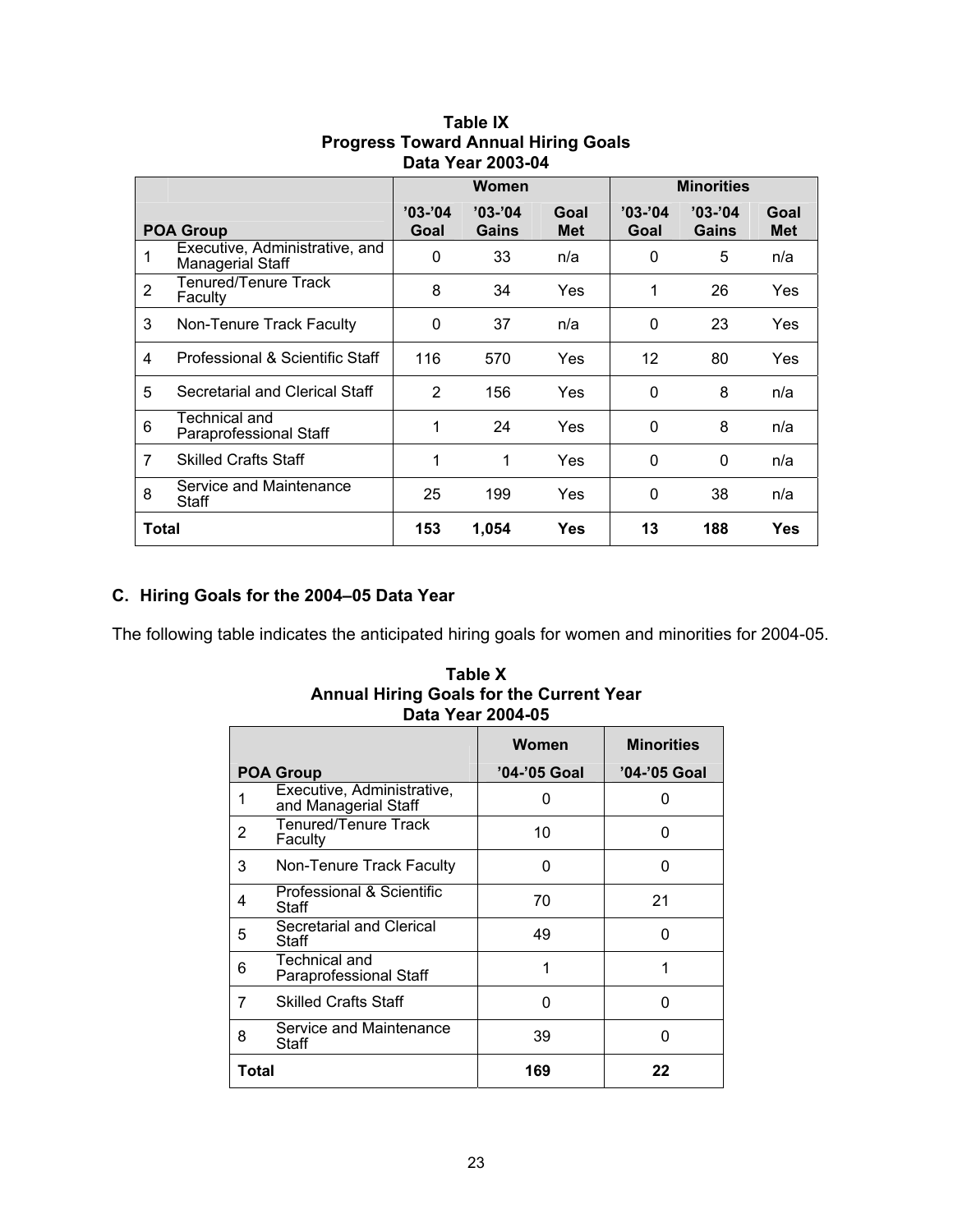# **V. FIVE-YEAR COMPARISON OF MAJOR WORKFORCE CATEGORIES: 1999 - 2004**

#### **A. Faculty and Staff by Primary Occupational Activity Group, Gender, and Minority Status, 1999 – 2004**

The University of Iowa workforce has increased by 1,017 employees (8 percent) over the last 5 years, from 13,182 in 1999 to 14,199 in 2004. The Primary Occupational Activity (POA) group with the largest proportional increase was Non-Tenure Track Faculty. There were also notable increases in Professional and Scientific Staff and Executive, Administrative, and Managerial Staff. The largest proportional and net decrease was among Skilled Crafts Staff.

The percentage of women in the workforce increased by 10 percent in the five-year period, with the largest proportional increases in Executive, Administrative, and Managerial Staff and Non-Tenure Track Faculty. Overall minority representation increased by 24 percent, with notable proportional and net gains in Skilled Crafts Staff, Professional and Scientific Staff, Service and Maintenance Staff, and Tenured/Tenure Track Faculty.

The following table and charts provide more details of the University's workforce on October 1, 1999 and on October 1, 2004.

|                                                              |              | 1999           |                   | 2004   |                |                   | <b>Net Change</b>  |                    |                             |
|--------------------------------------------------------------|--------------|----------------|-------------------|--------|----------------|-------------------|--------------------|--------------------|-----------------------------|
| <b>POA Group</b>                                             | <b>Total</b> | Women          | <b>Minorities</b> | Total  | Women          | <b>Minorities</b> | <b>Total</b>       | Women              | <b>Minorities</b>           |
| 1 Executive,<br>Administrative, &<br><b>Managerial Staff</b> | 283          | 84<br>29.7%    | 21<br>7.4%        | 327    | 116<br>35.5%   | 23<br>7.0%        | $+44$<br>$+16%$    | $+32$<br>$+38.1%$  | $+2$<br>$+9.5%$             |
| 2 Tenured/Tenure<br><b>Track Faculty</b>                     | 1,544        | 411<br>26.6%   | 189<br>12.2%      | 1,557  | 427<br>27.4%   | 227<br>14.6%      | $+13$<br>$+1\%$    | $+16$<br>$+3.9%$   | $+38$<br>$+20.1%$           |
| 3 Non-Tenure<br><b>Track Faculty</b>                         | 451          | 193<br>42.8%   | 84<br>18.6%       | 537    | 238<br>44.3%   | 76<br>14.2%       | $+86$<br>$+19%$    | $+45$<br>$+23.3%$  | - 8<br>$-9.5%$              |
| 4 Professional &<br><b>Scientific Staff</b>                  | 5,586        | 3,823<br>68.4% | 313<br>5.6%       | 6,467  | 4,495<br>69.5% | 427<br>6.6%       | + 881<br>+ 16%     | $+672$<br>$+17.6%$ | $+ 114$<br>$+36.4%$         |
| 5 Secretarial and<br><b>Clerical Staff</b>                   | 2,680        | 2,288<br>85.4% | 76<br>2.8%        | 2,676  | 2,276<br>85.1% | 91<br>3.4%        | - 4<br>$0\%$       | $-12$<br>$-0.5%$   | $+15$<br>$+19.7%$           |
| 6 Technical and<br>Paraprofessional<br><b>Staff</b>          | 503          | 314<br>62.4%   | 21<br>4.2%        | 472    | 292<br>61.9%   | 22<br>4.7%        | - 31<br>- 6%       | $-22$<br>$-7.0\%$  | $+1$<br>$+4.8%$             |
| 7 Skilled Crafts<br>Staff                                    | 429          | 33<br>7.7%     | 11<br>2.6%        | 394    | 36<br>9.1%     | 22<br>5.6%        | $-35$<br>- 8%      | $+3$               | $+11$<br>$+9.1\% + 100.0\%$ |
| 8 Service and<br>Maintenance<br>Staff                        | 1,706        | 914<br>53.6%   | 198<br>11.6%      | 1,769  | 950<br>53.7%   | 244<br>13.8%      | $+63$<br>$+4%$     | $+36$<br>$+3.9%$   | $+46$<br>$+32.2%$           |
| <b>Total</b>                                                 | 13,182       | 8,060<br>61.1% | 913<br>6.9%       | 14,199 | 8,830<br>62.2% | 1,132<br>8.0%     | + 1,017<br>$+7.7%$ | + 770<br>$+9.6%$   | + 219<br>$+24.0%$           |

**Table XI Faculty and Staff by Primary Occupational Activity Group, Gender, and Minority Status October 1, 1999 – October 1, 2004**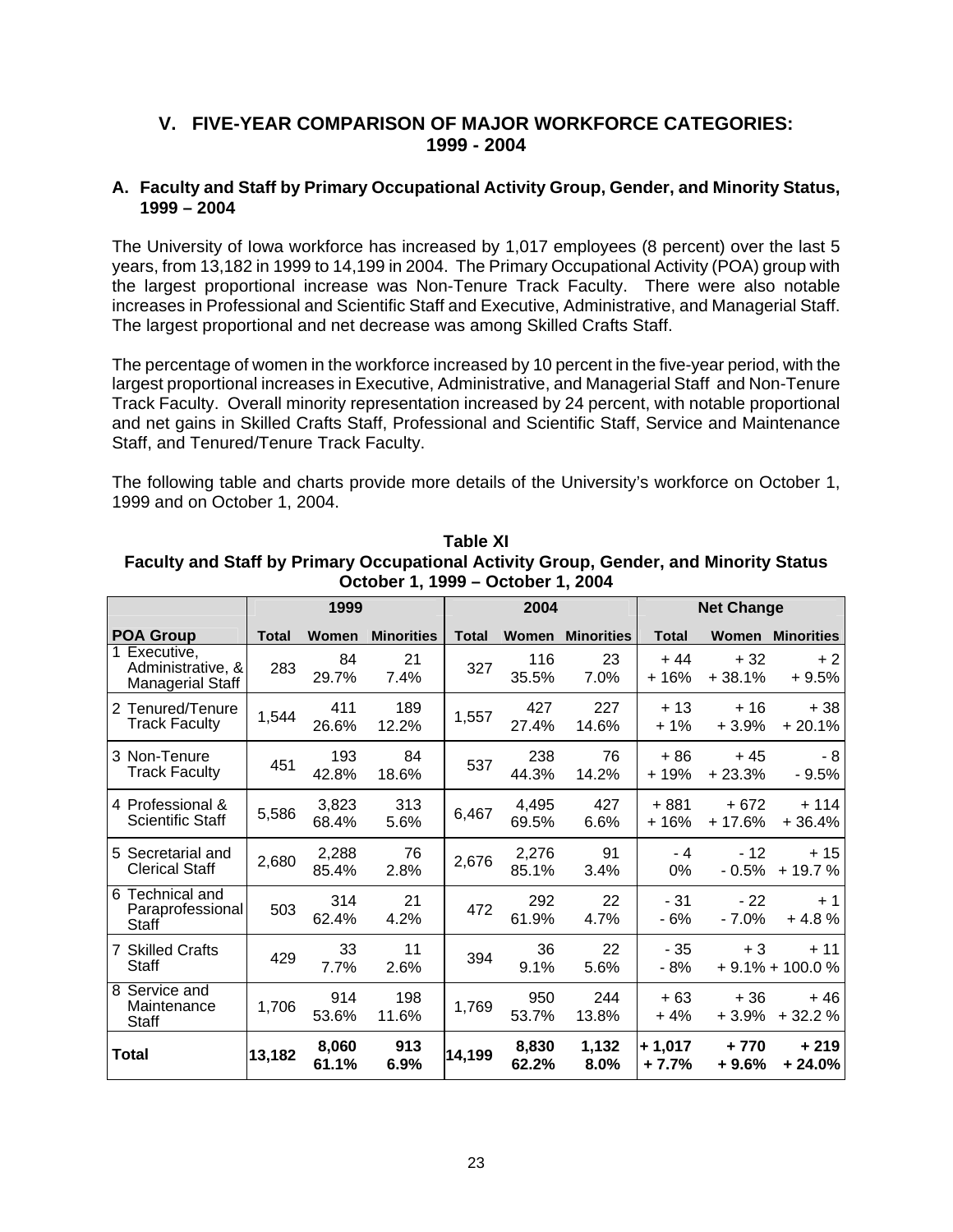

**Figure 20 Female Faculty and Staff by Primary Occupational Activity Group October 1, 1999 – October 1, 2004**

**Figure 21 Minority Faculty and Staff by Primary Occupational Activity Group October 1, 1999 – October 1, 2004**

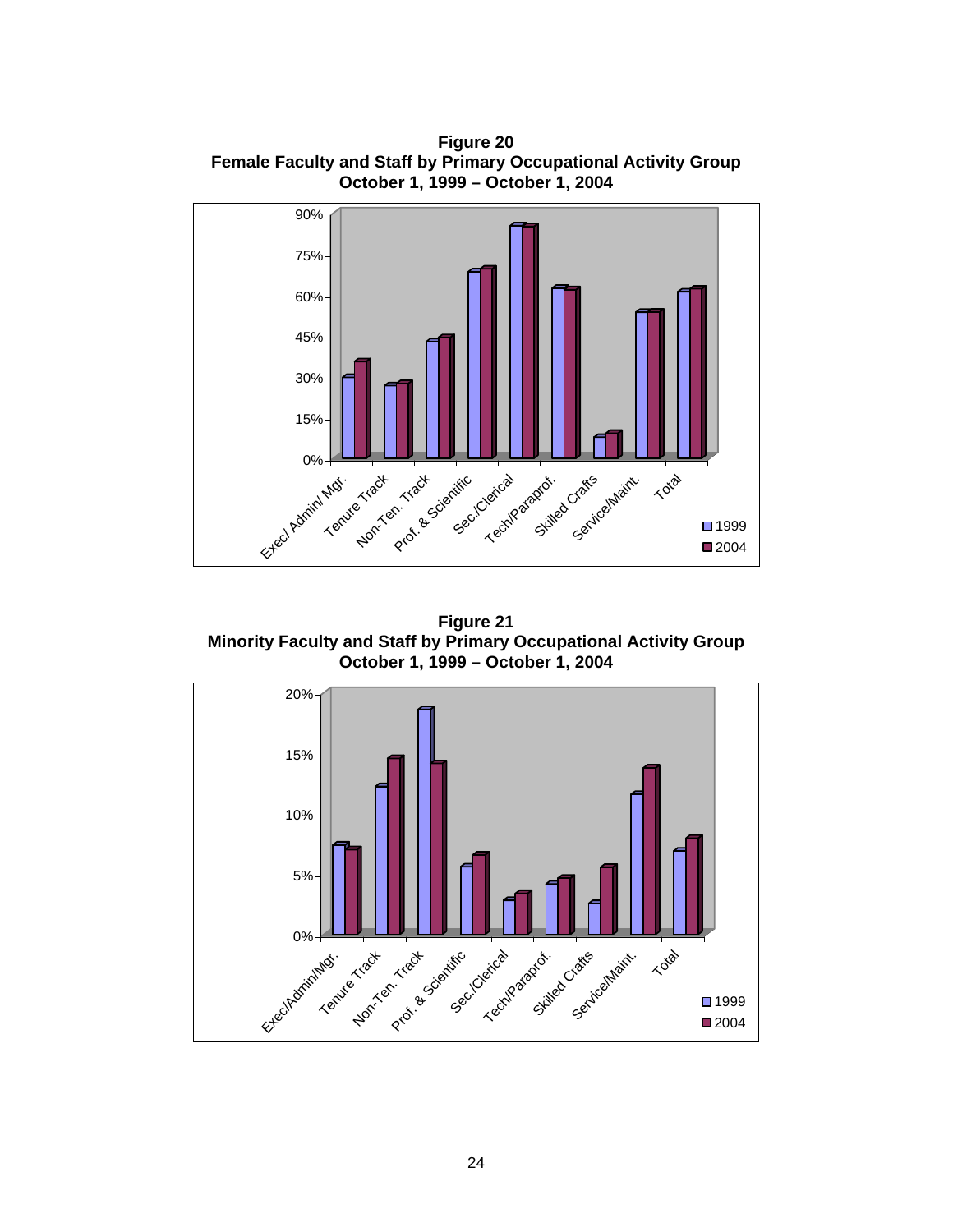# **B. Faculty and Staff by Gender, Race/Ethnicity, Disability, and Veteran Status, 1999 – 2004**

Between October 1, 1999 and October 1, 2004, the number of Asians/Pacific Islanders , African-Americans/Blacks, and Hispanics/Latinos on the University's faculty and staff increased by 22 to 38 percent, while the number of Native Americans decreased by 6 percent. The following table and charts present changes in the faculty and staff by gender and race/ethnicity from 1999 to 2004.

| October 1, 1999 - October 1, 2004 |                                    |                   |                                   |                                             |                                       |                     |                           |  |  |  |
|-----------------------------------|------------------------------------|-------------------|-----------------------------------|---------------------------------------------|---------------------------------------|---------------------|---------------------------|--|--|--|
| Year                              | Total<br><b>Faculty</b><br>& Staff | Women             | <b>Total</b><br><b>Minorities</b> | Asian/<br><b>Pacific</b><br><b>Islander</b> | African-<br>American/<br><b>Black</b> | Hispanic/<br>Latino | <b>Native</b><br>American |  |  |  |
| 1999                              | 13,182                             | 8,060<br>61.1 %   | 913<br>6.9%                       | 458<br>3.5%                                 | 222<br>1.7%                           | 161<br>$1.2 \%$     | 72<br>0.5%                |  |  |  |
| 2004                              | 14,199                             | 8,830<br>62.2 %   | 1,132<br>8.0%                     | 559<br>3.9%                                 | 283<br>$2.0\%$                        | 222<br>$1.6\%$      | 68<br>0.5%                |  |  |  |
| Net<br>Change                     | $+1.017$<br>$+7.7%$                | $+770$<br>$+9.6%$ | $+219$<br>$+24.0%$                | $+101$<br>$+22.1%$                          | $+61$<br>$+27.5%$                     | $+61$<br>$+37.9%$   | $-4$<br>$-5.6%$           |  |  |  |

**Table XII Faculty and Staff by Gender and Race/Ethnicity** 



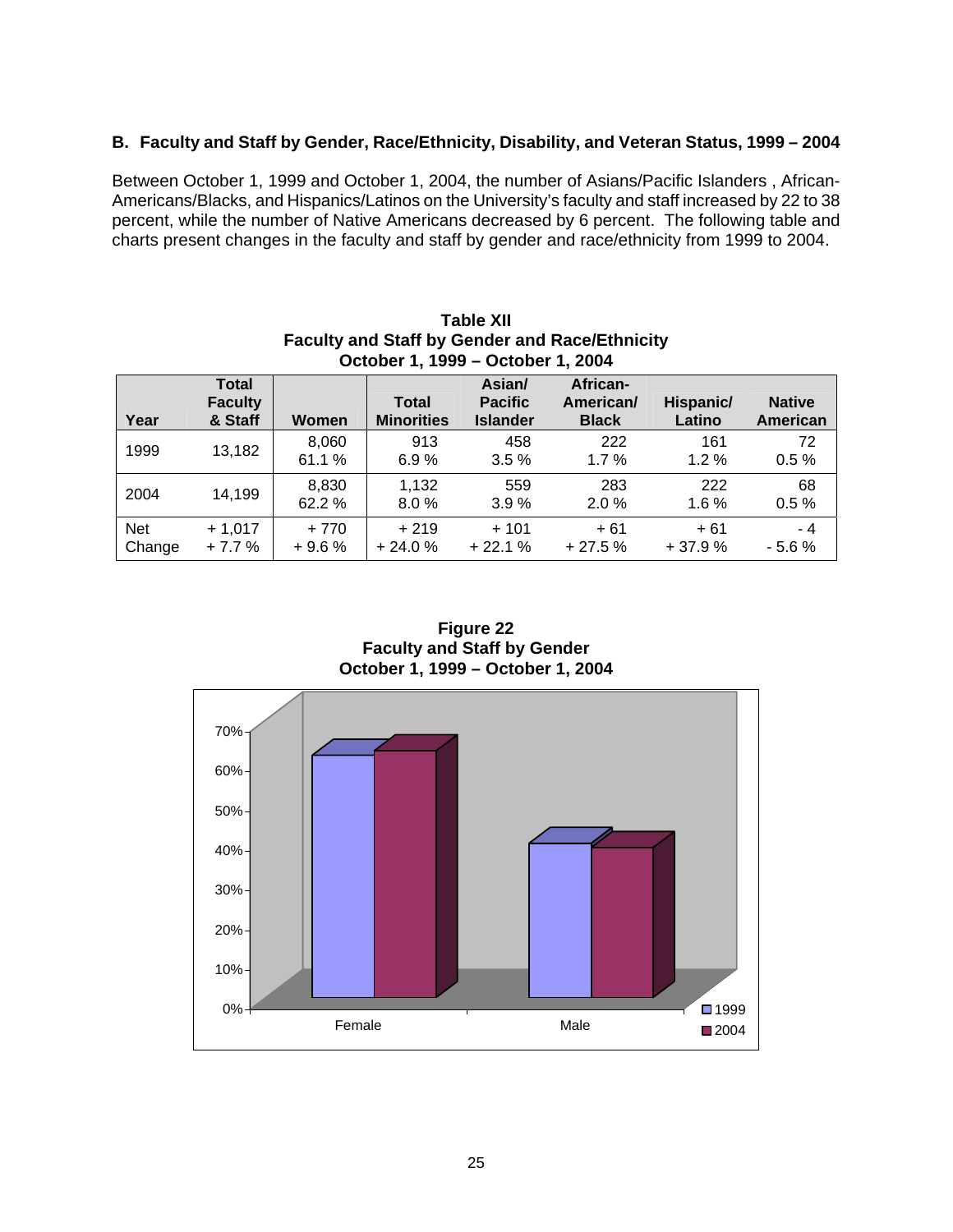**Figure 23 Faculty and Staff by Race/Ethnicity October 1, 1999 – October 1, 2004**



Employees self-report disability and veteran status to the University at the time of appointment, and may update or correct this information at any time. During the 5-year period, the number of faculty and staff who reported having a disability decreased from 123 to 96, a change of 22 percent. The number of faculty and staff who self-identified as Vietnam-era veterans increased markedly (161 individuals or 83 percent), and the number of disabled veterans also increased.

The following table and chart provide more details about the number of faculty and staff who reported having disabilities and the number of Vietnam-era veterans and disabled veterans in 1999 and in 2004.

|                      | October 1, 1999 - October 1, 2004         |                                                                  |                                    |                                    |                                                    |  |  |  |  |  |
|----------------------|-------------------------------------------|------------------------------------------------------------------|------------------------------------|------------------------------------|----------------------------------------------------|--|--|--|--|--|
| Year                 | <b>Total</b><br><b>Faculty</b><br>& Staff | <b>Faculty &amp;</b><br><b>Staff with</b><br><b>Disabilities</b> | Vietnam-<br>Era<br><b>Veterans</b> | <b>Disabled</b><br><b>Veterans</b> | <b>Other</b><br><b>Eligible</b><br><b>Veterans</b> |  |  |  |  |  |
| 1999                 | 13,138                                    | 123<br>0.1%                                                      | 194<br>1.5%                        | 18<br>0.1%                         | n/a                                                |  |  |  |  |  |
| 2004                 | 14,199                                    | 96<br>0.7%                                                       | 355<br>2.5%                        | 30<br>0.2%                         | 307<br>2.2%                                        |  |  |  |  |  |
| <b>Net</b><br>Change | $+1,017$<br>$+7.7%$                       | $-27$<br>$-22.0%$                                                | + 161<br>$+83.0%$                  | $+12$<br>$+66.7%$                  | n/a                                                |  |  |  |  |  |

| <b>Table XIII</b>                                                                              |
|------------------------------------------------------------------------------------------------|
| <b>Faculty and Staff by Disability and Veteran Status</b><br>October 1, 1999 – October 1, 2004 |
|                                                                                                |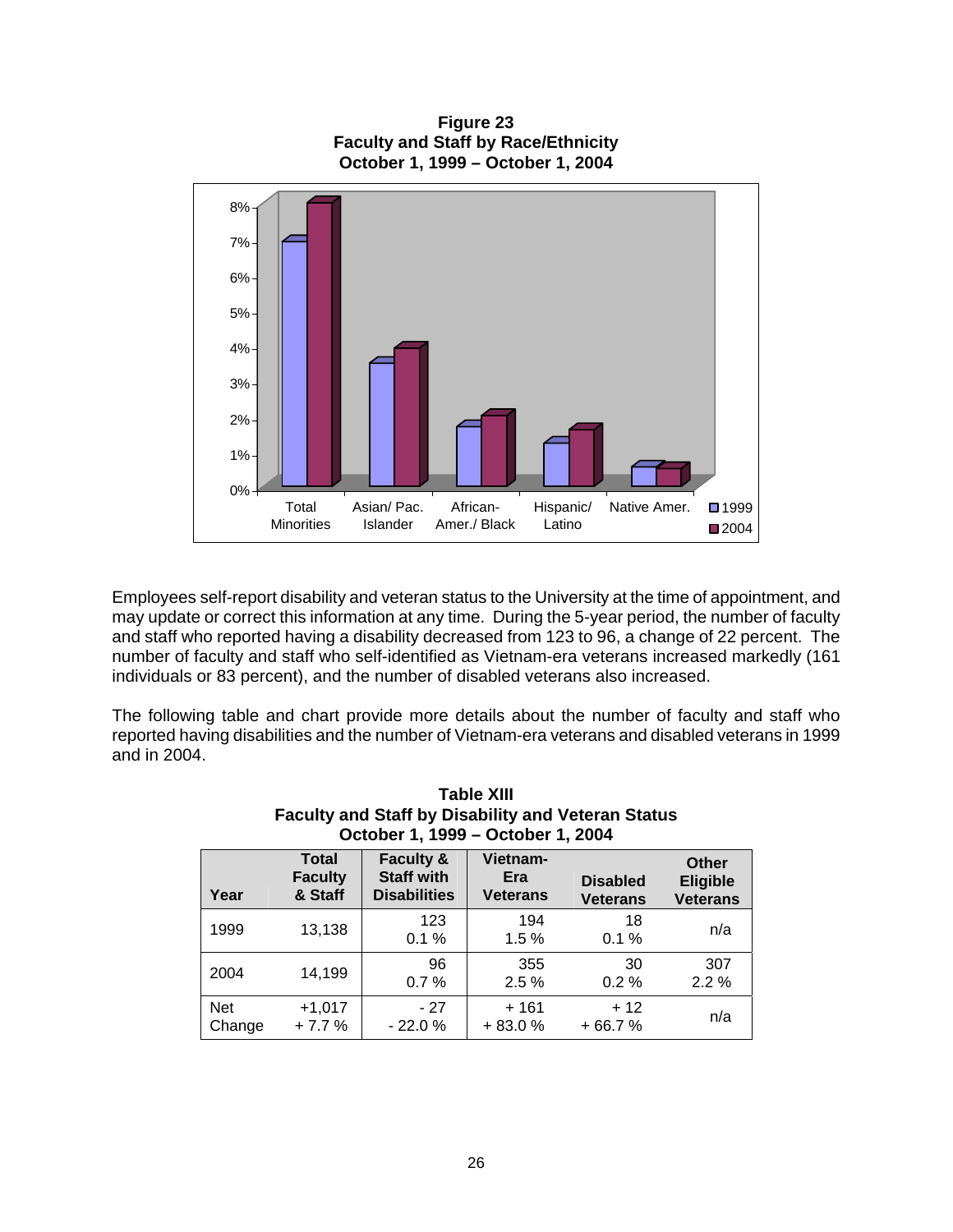

**Figure 24** 

# **C. Tenured/Tenure Track Faculty by Gender and Race/Ethnicity, 1999 - 2004**

The University has experienced a net increase of 13 tenured/tenure track faculty (1 percent) since October 1, 1999. During this five-year period, the number of female tenured/tenure track faculty increased by 16 (4 percent) and the number of minorities increased by 38 (20 percent). The largest gain in the minority tenure track faculty was among Asian/Pacific Islanders, with a net gain of 29 faculty (24 percent).

The following table and charts indicate the gender and racial/ethnic representation among the tenured/tenure track faculty in October 1999 and in October 2004.

|                      | October 1, 1999 - October 1, 2004                    |                  |                                   |                                             |                                       |                     |                           |  |  |  |
|----------------------|------------------------------------------------------|------------------|-----------------------------------|---------------------------------------------|---------------------------------------|---------------------|---------------------------|--|--|--|
| Year                 | Tenured/<br>Tenure<br><b>Track</b><br><b>Faculty</b> | Women            | <b>Total</b><br><b>Minorities</b> | Asian/<br><b>Pacific</b><br><b>Islander</b> | African-<br>American/<br><b>Black</b> | Hispanic/<br>Latino | <b>Native</b><br>American |  |  |  |
| 1999                 | 1,544                                                | 411<br>26.6%     | 189<br>12.2 %                     | 119<br>7.7%                                 | 27<br>1.7%                            | 38<br>2.5%          | 5<br>0.3%                 |  |  |  |
| 2004                 | 1,557                                                | 427<br>27.4 %    | 227<br>14.6 %                     | 148<br>9.5%                                 | 32<br>2.1%                            | 42<br>2.7%          | 5<br>0.3%                 |  |  |  |
| <b>Net</b><br>Change | $+13$<br>$+0.8%$                                     | $+16$<br>$+3.9%$ | $+38$<br>$+20.1%$                 | $+29$<br>$+24.4%$                           | $+5$<br>$+18.5%$                      | $+4$<br>$+10.5%$    | 0                         |  |  |  |

**Table XIV Tenured/Tenure Track Faculty by Gender and Race/Ethnicity**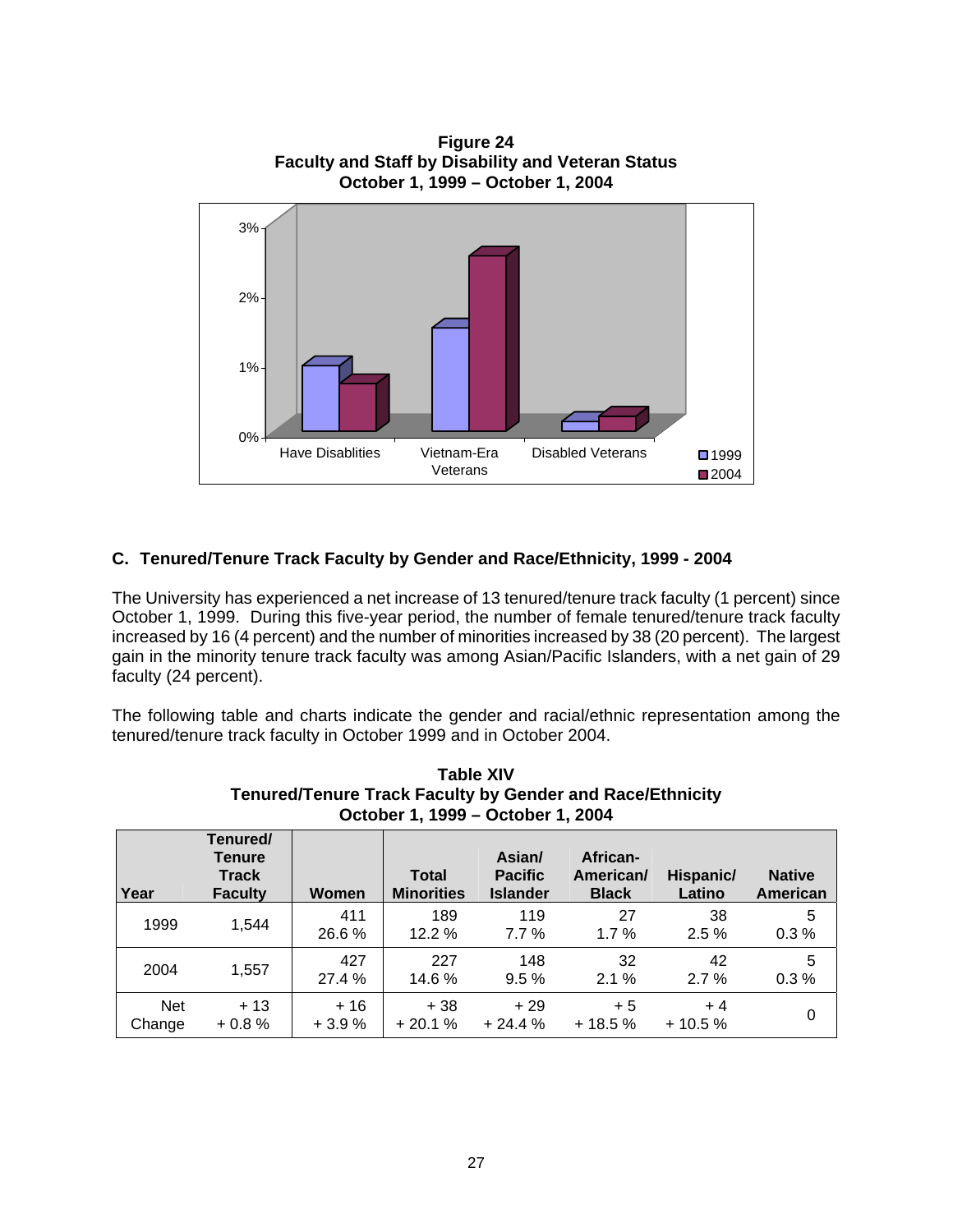

**Figure 26 Tenured/Tenure Track Faculty by Race/Ethnicity October 1, 1999 – October 1, 2004**

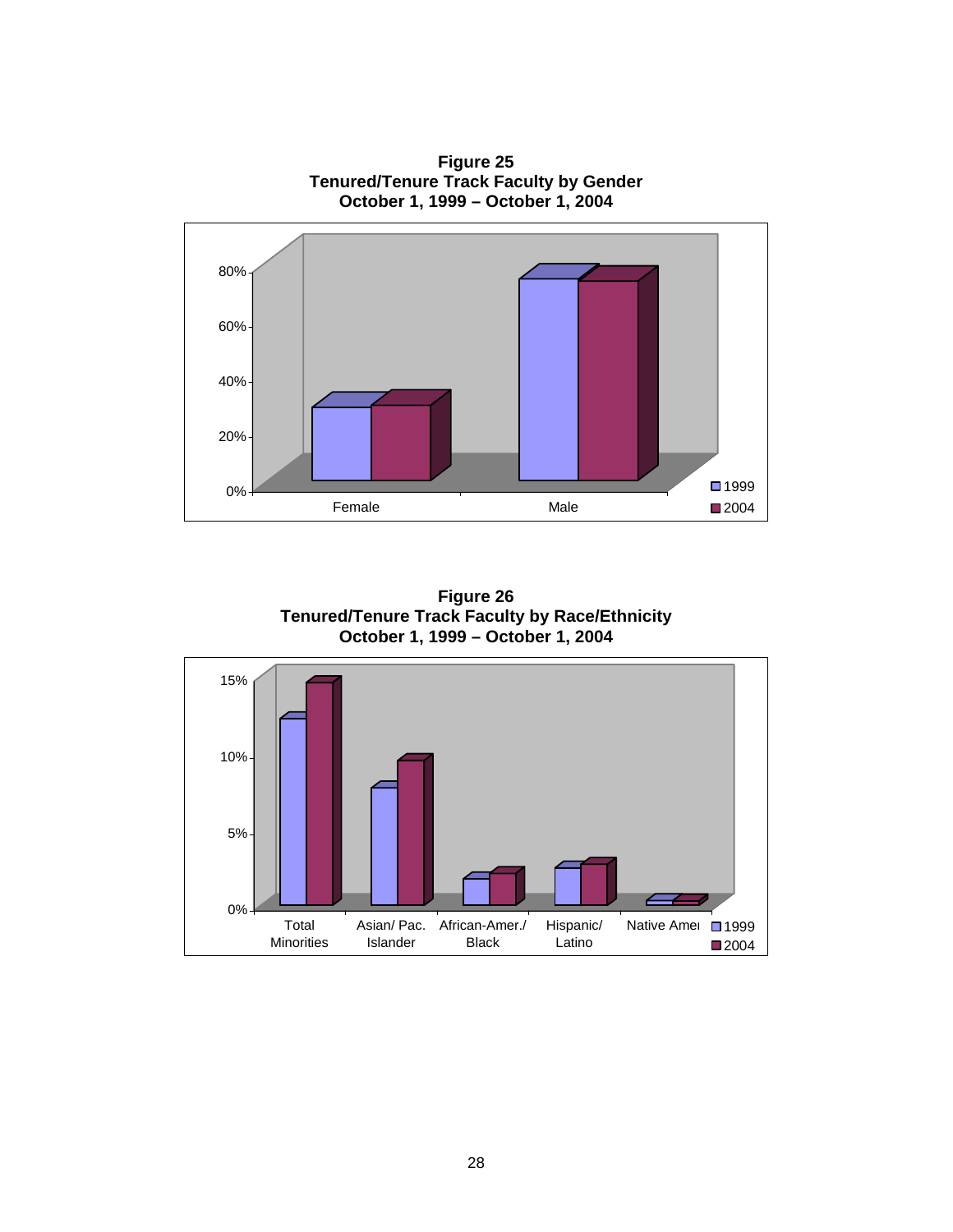# **D. Clinical Track Faculty by Gender and Race/Ethnicity, 1999 - 2004**

There has been significant growth over the last five years in the number of clinical track faculty. Faculty appointed to clinical track positions are included in POA Group 3, Non-Tenure Track Faculty. The growth in the number of non-tenure track faculty is directly related to the growth in the number of clinical track appointments.

The clinical track faculty increased from 202 in 1999 to 358 in 2004, an increase of 77 percent over the five-year period. The number of women on the clinical track has increased by 93 percent, and the number of minorities has more than doubled.

The table and charts on the following pages illustrate the growth of the clinical track over the last five years and the representation of women and minorities on the clinical track.

| Year       | <b>Clinical</b><br><b>Track</b><br><b>Faculty</b> | Women             | <b>Total</b><br><b>Minorities</b> | Asian/<br><b>Pacific</b><br><b>Islander</b> | African-<br>American/<br><b>Black</b> | Hispanic/<br>Latino | <b>Native</b><br>American |
|------------|---------------------------------------------------|-------------------|-----------------------------------|---------------------------------------------|---------------------------------------|---------------------|---------------------------|
| 1999       | 202                                               | 76<br>37.6%       | 22<br>10.9%                       | 13<br>6.4%                                  | 4<br>2.0%                             | 5<br>2.5%           | 0                         |
| 2004       | 358                                               | 147<br>41.1 %     | 45<br>12.6%                       | 25<br>7.0%                                  | 9<br>2.5%                             | 8<br>$2.2\%$        | 3<br>0.9%                 |
| <b>Net</b> | $+156$<br>Change $+77.2%$                         | $+71$<br>$+93.4%$ | $+23$<br>$+104.5%$                | $+12$<br>$+92.3%$                           | $+5$<br>$+125.0%$                     | $+3$<br>$+60.0%$    | $+3$<br>n/a               |

#### **Table XV Clinical Track Faculty by Gender and Race/Ethnicity October 1, 1999 – October 1, 2004**

**Figure 27 Clinical Track Faculty by Gender October 1, 1999 – October 1, 2004**

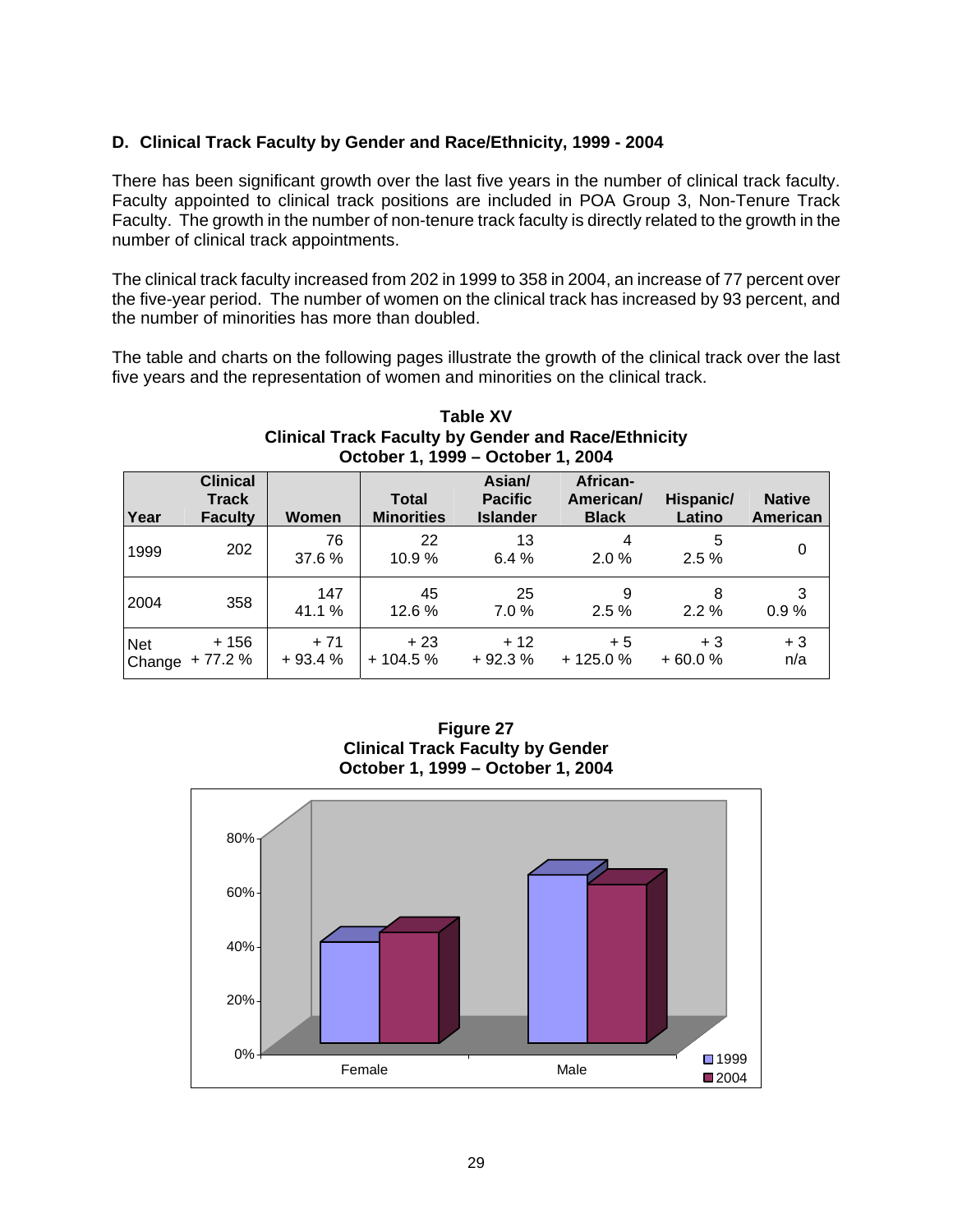

**Figure 28 Clinical Track Faculty by Race/Ethnicity**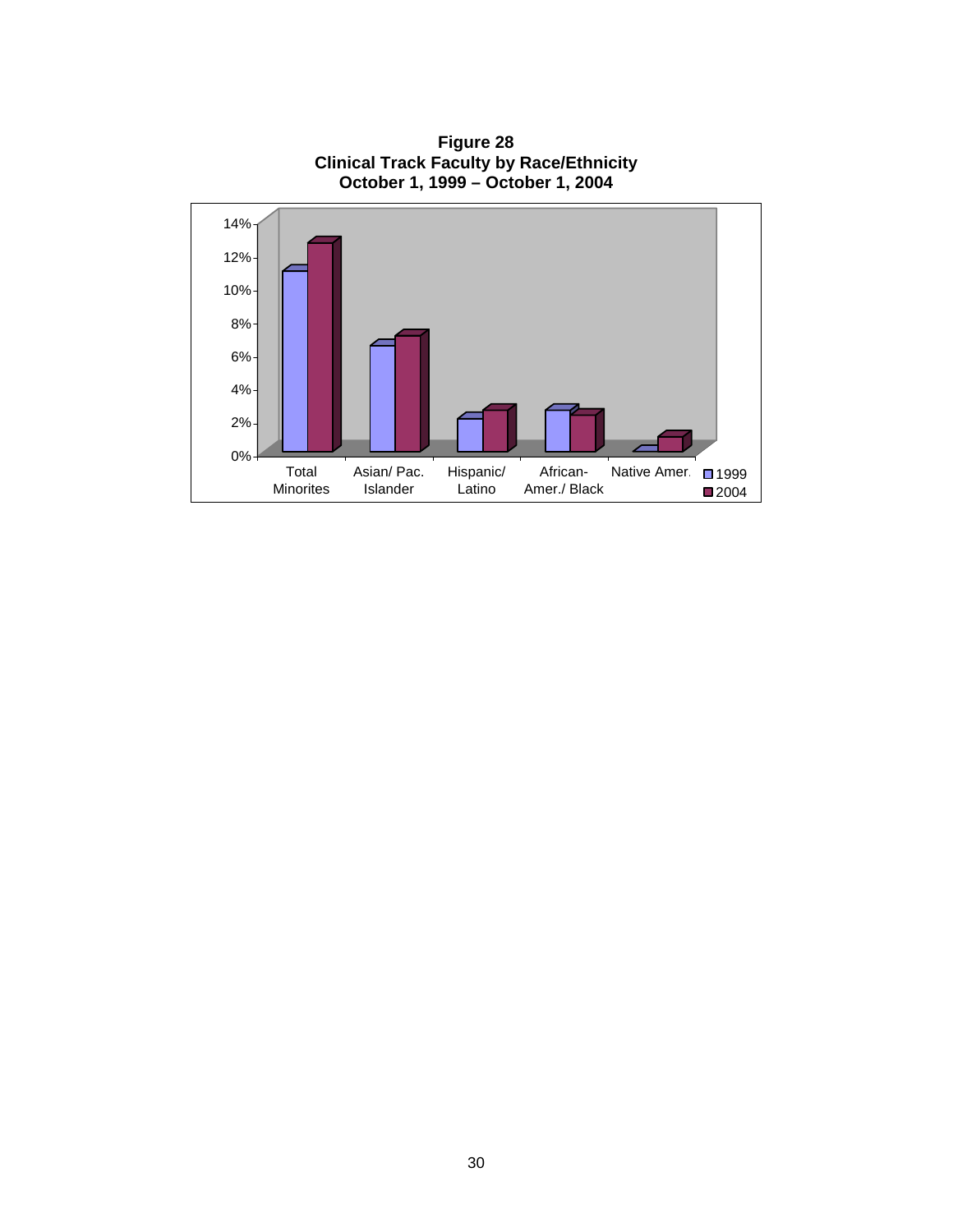# **VI. TEN-YEAR COMPARISON OF MAJOR WORKFORCE CATEGORIES: 1994 - 2004**

#### **A. Faculty and Staff by Primary Occupational Activity Group, Gender, and Minority Status, 1994 - 2004**

Over the last ten years, the University of Iowa workforce has increased in size by 9 percent, from 13,023 in 1994 to 14,199 in 2004. The Primary Occupational Activity (POA) group with the largest proportional increase was Non-Tenure Track Faculty (67 percent), while the group with the greatest decrease was Technical and Paraprofessional Staff (71 percent).

The number of women in the workforce has increased by 11 percent overall, with the largest proportional increases in Non-Tenure Track Faculty (71 percent) and Executive, Administrative, and Managerial Staff (61 percent). Minority representation in the workforce has increased by 51 percent overall. The largest increases among minorities were in Service and Maintenance Staff (88 percent), Skilled Crafts Staff (83 percent), and Professional and Scientific Staff (79 percent).

The following table and charts compare the University's workforce on October 1, 1994 to that on October 1, 2004 by POA group.

|                                                              | 1994         |                |                   | 2004         |                |                   | <b>Net Change</b>    |                    |                         |
|--------------------------------------------------------------|--------------|----------------|-------------------|--------------|----------------|-------------------|----------------------|--------------------|-------------------------|
| <b>POA Group</b>                                             | <b>Total</b> | Women          | <b>Minorities</b> | <b>Total</b> | Women          | <b>Minorities</b> | <b>Total</b>         |                    | <b>Women Minorities</b> |
| 1 Executive,<br>Administrative, &<br><b>Managerial Staff</b> | 271          | 72<br>26.6%    | 20<br>7.4%        | 327          | 116<br>35.5%   | 23<br>7.0%        | $+56$<br>$+20.7%$    | $+44$<br>$+61.1%$  | $+3$<br>$+15.0%$        |
| 2 Tenured/Tenure<br><b>Track Faculty</b>                     | 1,660        | 368<br>22.2%   | 189<br>11.4%      | 1,557        | 427<br>27.4%   | 227<br>14.6%      | $-103$<br>$-6.2%$    | $+59$<br>$+16.0%$  | $+38$<br>$+20.1%$       |
| 3 Non-Tenure<br><b>Track Faculty</b>                         | 322          | 139<br>43.2%   | 76<br>23.6%       | 537          | 238<br>44.3%   | 76<br>14.2%       | $+215$<br>$+66.8%$   | + 99<br>$+71.2%$   | 0                       |
| 4 Professional &<br><b>Scientific Staff</b>                  | 5,177        | 3,620<br>69.9% | 238<br>4.6%       | 6,467        | 4,495<br>69.5% | 427<br>6.6%       | $+1,290$<br>$+24.9%$ | $+875$<br>$+24.2%$ | $+189$<br>$+79.4%$      |
| 5 Secretarial and<br><b>Clerical Staff</b>                   | 2,715        | 2,332<br>85.9% | 66<br>2.4%        | 2,676        | 2,276<br>85.1% | 91<br>3.4%        | $-39$<br>- 1.4%      | - 56<br>$-2.4%$    | $+25$<br>$+37.9%$       |
| 6 Technical and<br>Paraprofessional<br>Staff                 | 571          | 363<br>63.6%   | 19<br>3.3%        | 472          | 292<br>61.9%   | 22<br>4.7%        | - 99<br>$-71.3%$     | $-71$<br>$-19.6%$  | $+3$<br>$+ 15.8%$       |
| 7 Skilled Crafts<br><b>Staff</b>                             | 456          | 39<br>8.6%     | 12<br>2.6%        | 394          | 36<br>9.1%     | 22<br>5.6%        | - 62<br>$-13.6%$     | - 3<br>$-7.7%$     | $+10$<br>$+83.3%$       |
| 8 Service and<br>Maintenance<br>Staff                        | 1,851        | 993<br>53.6%   | 130<br>7.0%       | 1,769        | 950<br>53.7%   | 244<br>13.8%      | - 82<br>- 4.4%       | $-43$<br>$-4.3%$   | $+ 114$<br>$+87.7%$     |
| <b>Total</b>                                                 | 13,023       | 7,926<br>60.9% | 750<br>5.8%       | 14,199       | 8,830<br>62.2% | 1,132<br>8.0%     | + 1,176<br>$+9.0%$   | $+904$<br>$+11.4%$ | $+382$<br>$+50.9%$      |

#### **Table XVI Faculty and Staff by POA Group, Gender, and Minority Status October 1, 1994 – October 1, 2004**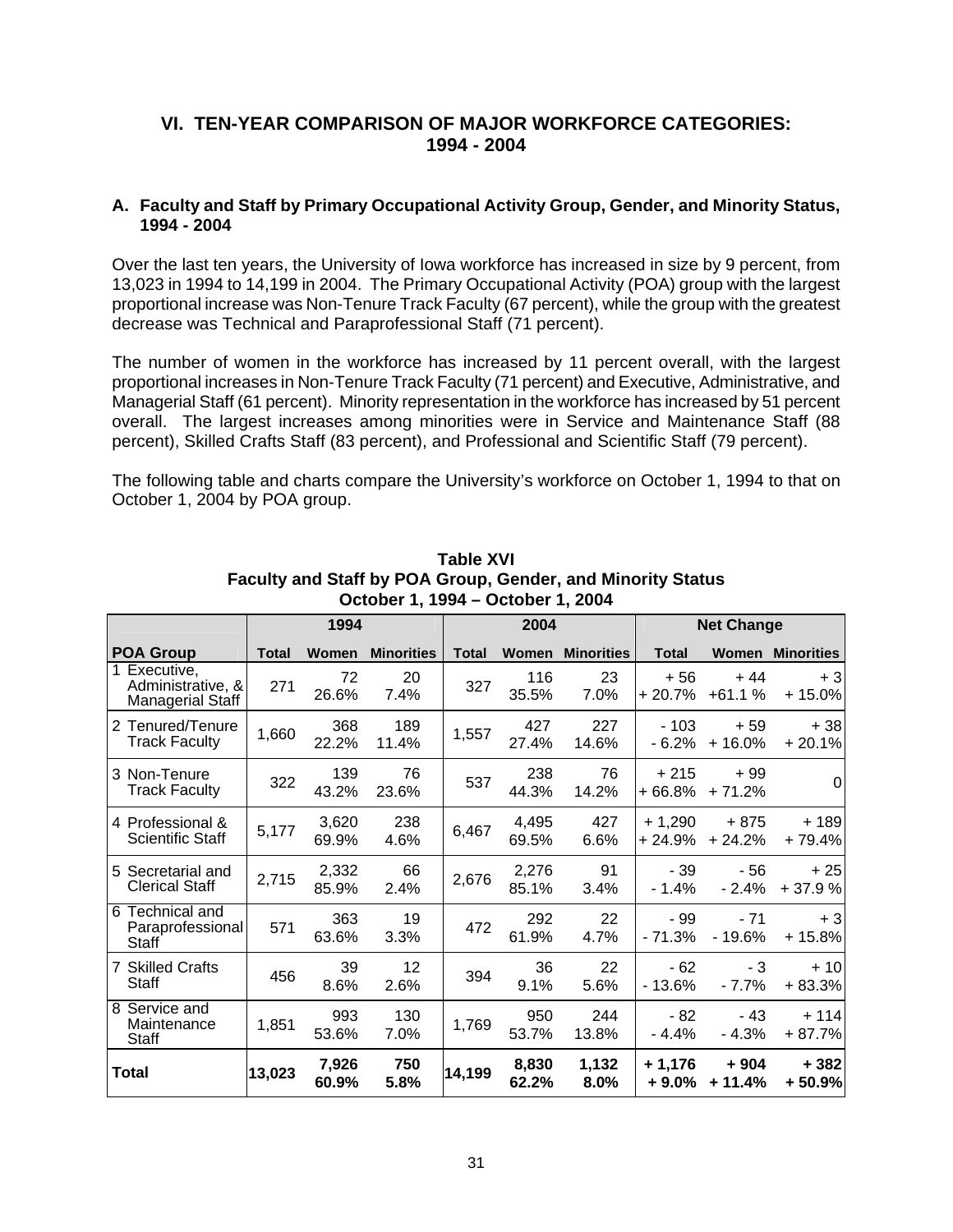

**Figure 30 Minority Faculty and Staff by POA Group October 1, 1994 – October 1, 2004**

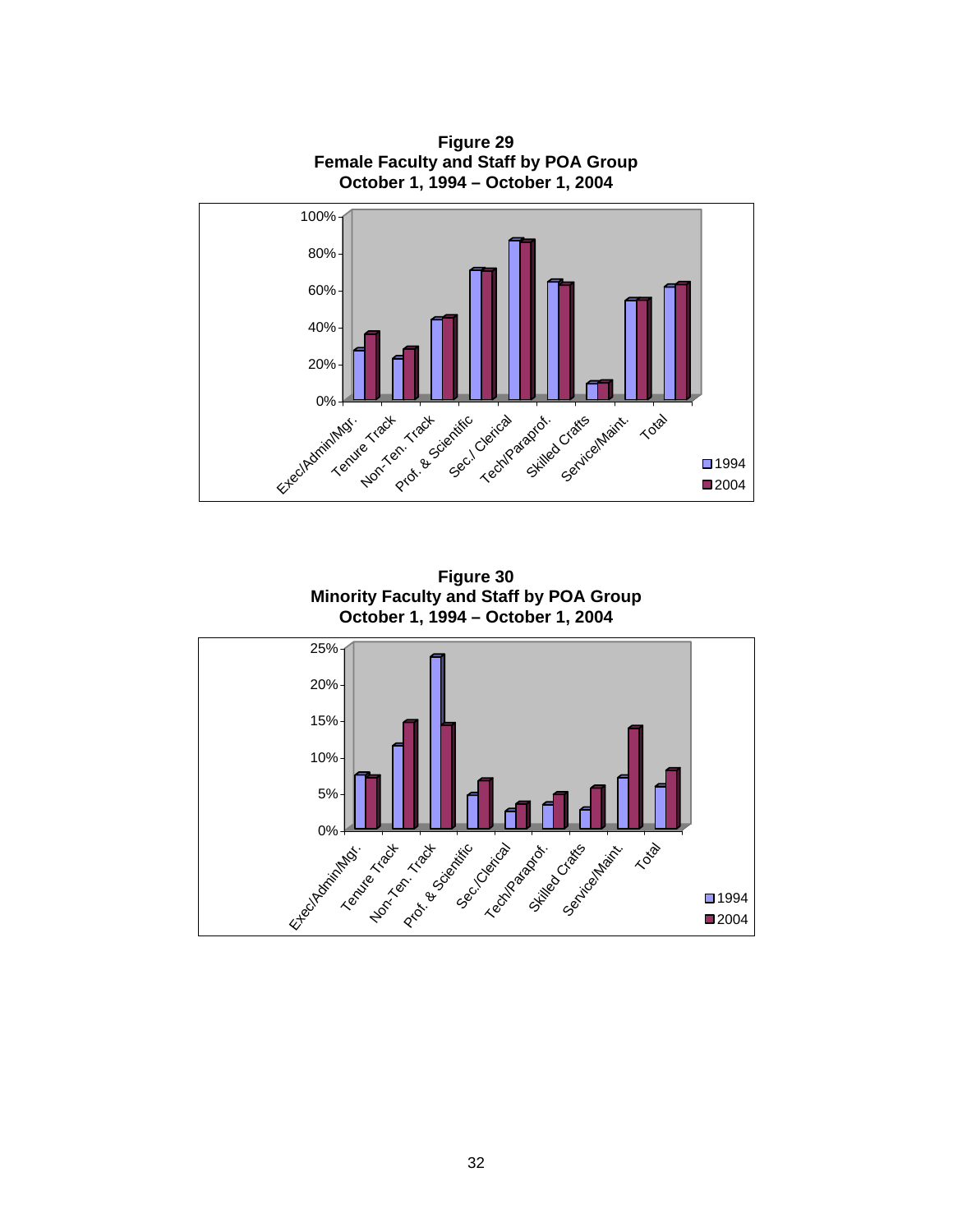# **B. Faculty and Staff by Gender, Race/Ethnicity, Disability, and Veteran Status, 1994 – 2004**

Since 1994, the representation of women and minorities in the University of Iowa workforce has increased. There has been an 11 percent increase in the number of women and a 51 percent increase in the number of minorities. The representation in each of the four minority racial/ethnic categories used has increased as well, with the largest increases among Hispanics/Latinos (68 percent) and African-Americans/Blacks (63 percent).

The following table and charts provide the number of female and minority faculty and staff by gender and race/ethnicity on October 1, 1994 and October 1, 2004.

|                      | October 1, 1994 - October 1, 2004                    |                    |                                   |                                             |                                       |                     |                           |  |  |
|----------------------|------------------------------------------------------|--------------------|-----------------------------------|---------------------------------------------|---------------------------------------|---------------------|---------------------------|--|--|
| Year                 | <b>Total</b><br><b>Faculty &amp;</b><br><b>Staff</b> | <b>Women</b>       | <b>Total</b><br><b>Minorities</b> | Asian/<br><b>Pacific</b><br><b>Islander</b> | African-<br>American/<br><b>Black</b> | Hispanic/<br>Latino | <b>Native</b><br>American |  |  |
| 1994                 | 13,023                                               | 7,926<br>60.9%     | 750<br>5.8%                       | 391<br>3.0%                                 | 174<br>$1.3\%$                        | 132<br>$1.0 \%$     | 53<br>$0.4\%$             |  |  |
| 2004                 | 14,199                                               | 8,830<br>62.2 %    | 1,132<br>8.0%                     | 559<br>3.9%                                 | 283<br>2.0%                           | 222<br>$1.6\%$      | 68<br>0.5%                |  |  |
| <b>Net</b><br>Change | $+1,176$<br>$+9.0%$                                  | $+904$<br>$+11.4%$ | + 382<br>$+50.9%$                 | $+168$<br>$+43.0%$                          | $+109$<br>$+62.6%$                    | $+90$<br>$+68.2%$   | + 15<br>$+28.3%$          |  |  |

**Table XVII Faculty and Staff by Gender and Race/Ethnicity** 

**Figure 31 Faculty and Staff by Gender October 1, 1994 – October 1, 2004**

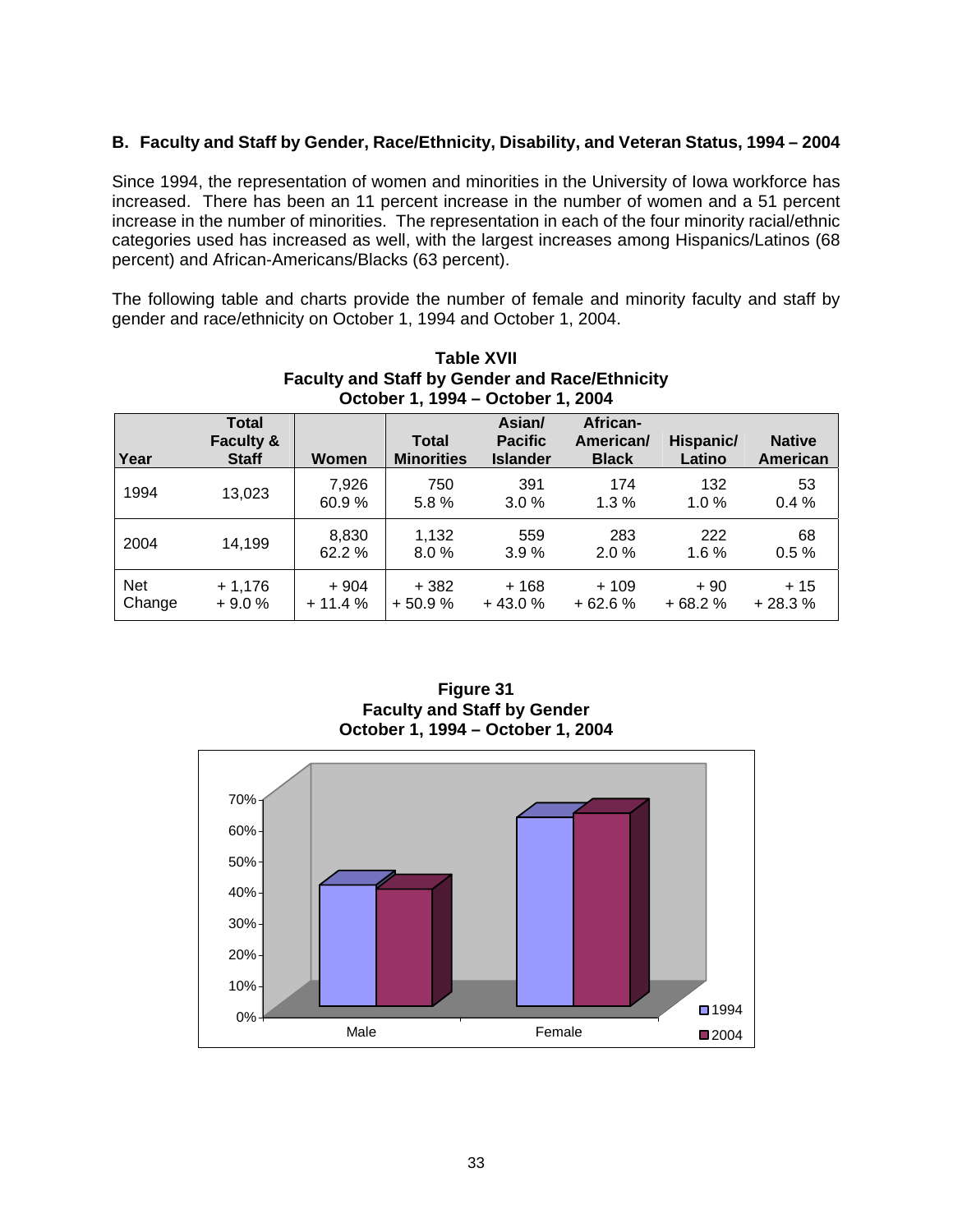

**Figure 32** 

Employees self-report disability and veteran status to the University at the time of appointment, and may update or correct this information at any time. Since 1994, the number of faculty and staff who reported having a disability has decreased by 18 percent (21 individuals). The number of faculty and staff who self-identified as Vietnam-era veterans more than doubled to 355 individuals, and the number of disabled veterans increased by 77 percent (13 individuals).

The following table and chart indicate the number of faculty and staff who reported having disabilities and the number of Vietnam-era veterans, disabled veterans, and other eligible veterans in October 1994 and in October 2004.

|               | Faculty and Staff by Disability and veteran Status<br>October 1, 1994 - October 1, 2004 |                                                                  |                                    |                                    |                                                    |  |  |  |  |
|---------------|-----------------------------------------------------------------------------------------|------------------------------------------------------------------|------------------------------------|------------------------------------|----------------------------------------------------|--|--|--|--|
| Year          | Total<br><b>Faculty</b><br>& Staff                                                      | <b>Faculty &amp;</b><br><b>Staff with</b><br><b>Disabilities</b> | Vietnam-<br>Era<br><b>Veterans</b> | <b>Disabled</b><br><b>Veterans</b> | <b>Other</b><br><b>Eligible</b><br><b>Veterans</b> |  |  |  |  |
| 1994          | 13,023                                                                                  | 117<br>0.9%                                                      | 176<br>1.35 %                      | 17<br>0.1%                         | n/a                                                |  |  |  |  |
| 2004          | 14,199                                                                                  | 96<br>0.7%                                                       | 355<br>2.5%                        | 30<br>$0.2 \%$                     | 307<br>2.2%                                        |  |  |  |  |
| Net<br>Change | $+1,176$<br>$+9.0%$                                                                     | $-21$<br>$-17.9%$                                                | $+179$<br>$+101.7%$                | $+13$<br>$+76.5%$                  | n/a                                                |  |  |  |  |

**Table XVIII Faculty and Staff by Disability and Veteran Status**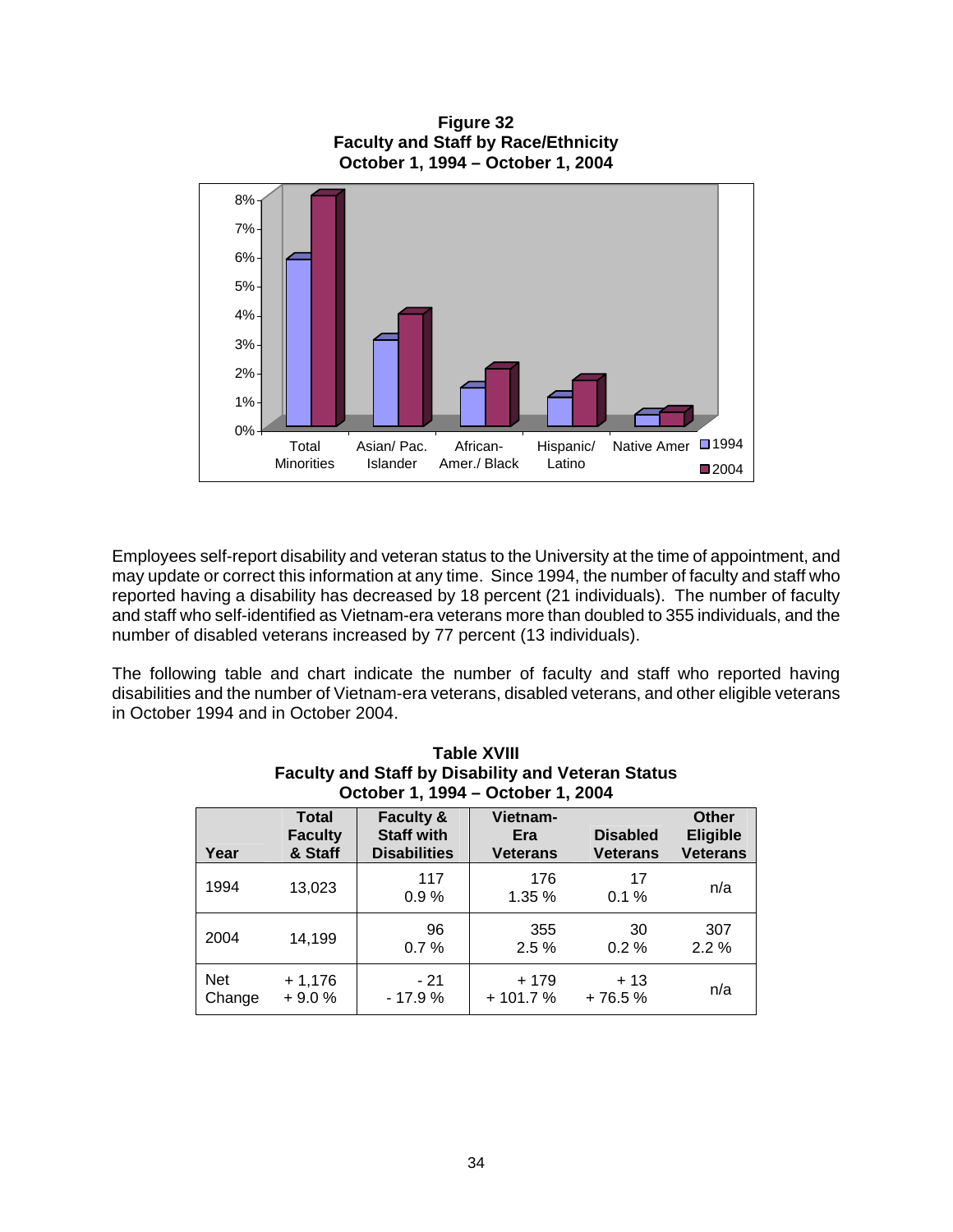

# **Figure 33**

# **C. Tenured/Tenure Track Faculty by Gender and Race/Ethnicity, 1994 – 2004**

The number of tenured/tenure track faculty decreased by 103 individuals (6 percent) over the tenyear period, from 1,660 in 1994 to 1,557 in 2004. However, the numbers of female and minority tenured/tenure track faculty increased over this time period, women by 16 percent and minorities by 20 percent. The largest increase in minority tenured/tenure track faculty occurred among Asians/Pacific Islanders, with an increase of 30 individuals (25 percent).

The following table and charts indicate the gender and racial/ethnic representation among the tenured/tenure track faculty in October 1994 and in October 2004.

|                      | <b>Tenured/Tenure Track Faculty by Gender and Race/Ethnicity</b><br>October 1, 1994 - October 1, 2004 |                   |                                   |                                             |                                       |                     |                           |  |  |  |
|----------------------|-------------------------------------------------------------------------------------------------------|-------------------|-----------------------------------|---------------------------------------------|---------------------------------------|---------------------|---------------------------|--|--|--|
| Year                 | Tenured/<br><b>Tenure</b><br><b>Track</b><br><b>Faculty</b>                                           | Women             | <b>Total</b><br><b>Minorities</b> | Asian/<br><b>Pacific</b><br><b>Islander</b> | African-<br>American/<br><b>Black</b> | Hispanic/<br>Latino | <b>Native</b><br>American |  |  |  |
| 1994                 | 1,660                                                                                                 | 368<br>22.2 %     | 189<br>11.4%                      | 118<br>7.1%                                 | 33<br>2.0%                            | 34<br>2.0%          | 4<br>0.2%                 |  |  |  |
| 2004                 | 1,557                                                                                                 | 427<br>27.4 %     | 227<br>14.6 %                     | 148<br>9.5%                                 | 32<br>2.1%                            | 42<br>2.7%          | 5<br>0.3%                 |  |  |  |
| <b>Net</b><br>Change | $-103$<br>$-6.2%$                                                                                     | $+59$<br>$+16.0%$ | $+38$<br>$+20.1%$                 | $+30$<br>$+25.4%$                           | - 1<br>$-3.0%$                        | $+8$<br>$+23.5%$    | $+1$<br>$+25.0%$          |  |  |  |

# **Table XIX**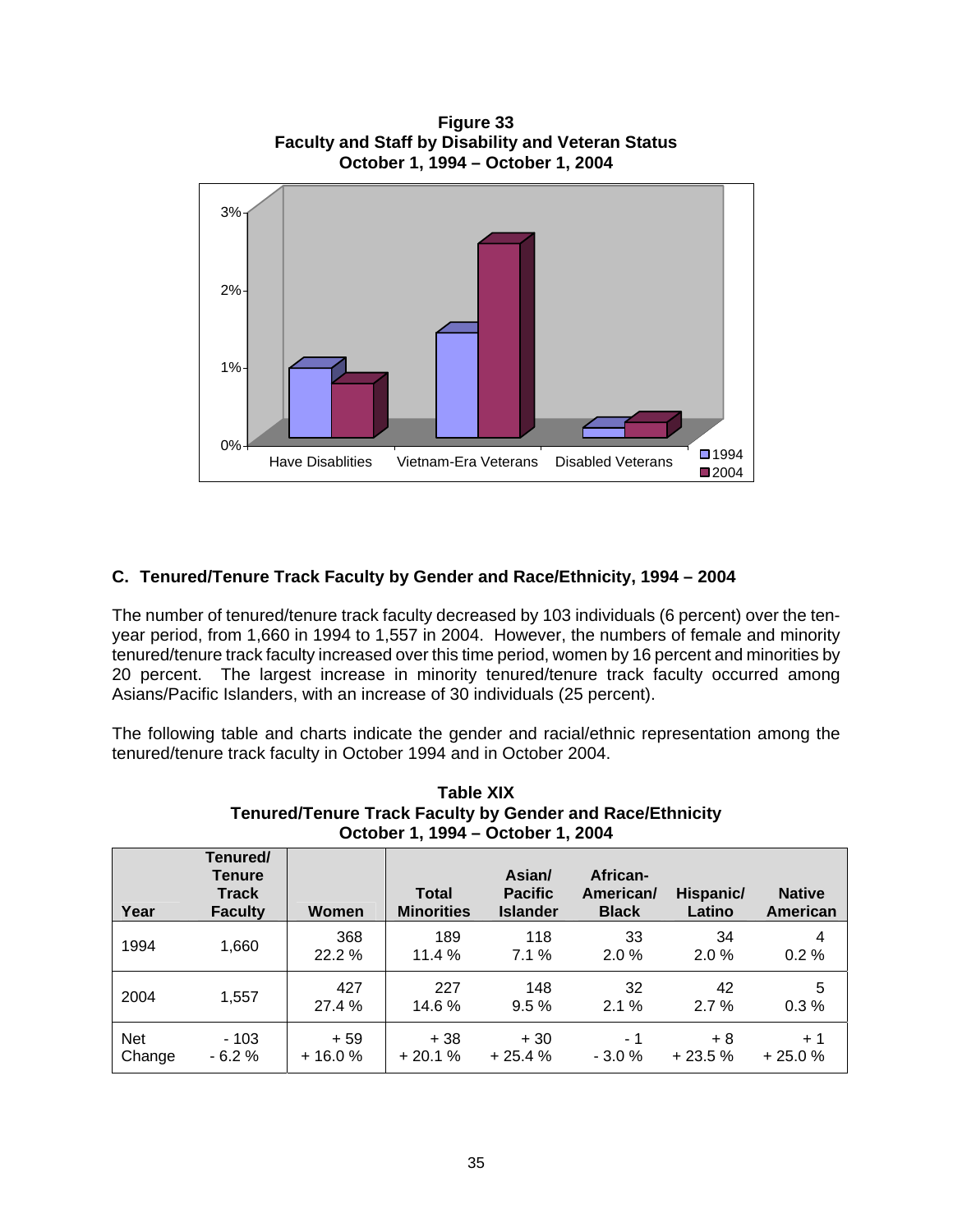

**Figure 35 Tenured/Tenure Track Faculty by Race/Ethnicity October 1, 1994 – October 1, 2004**

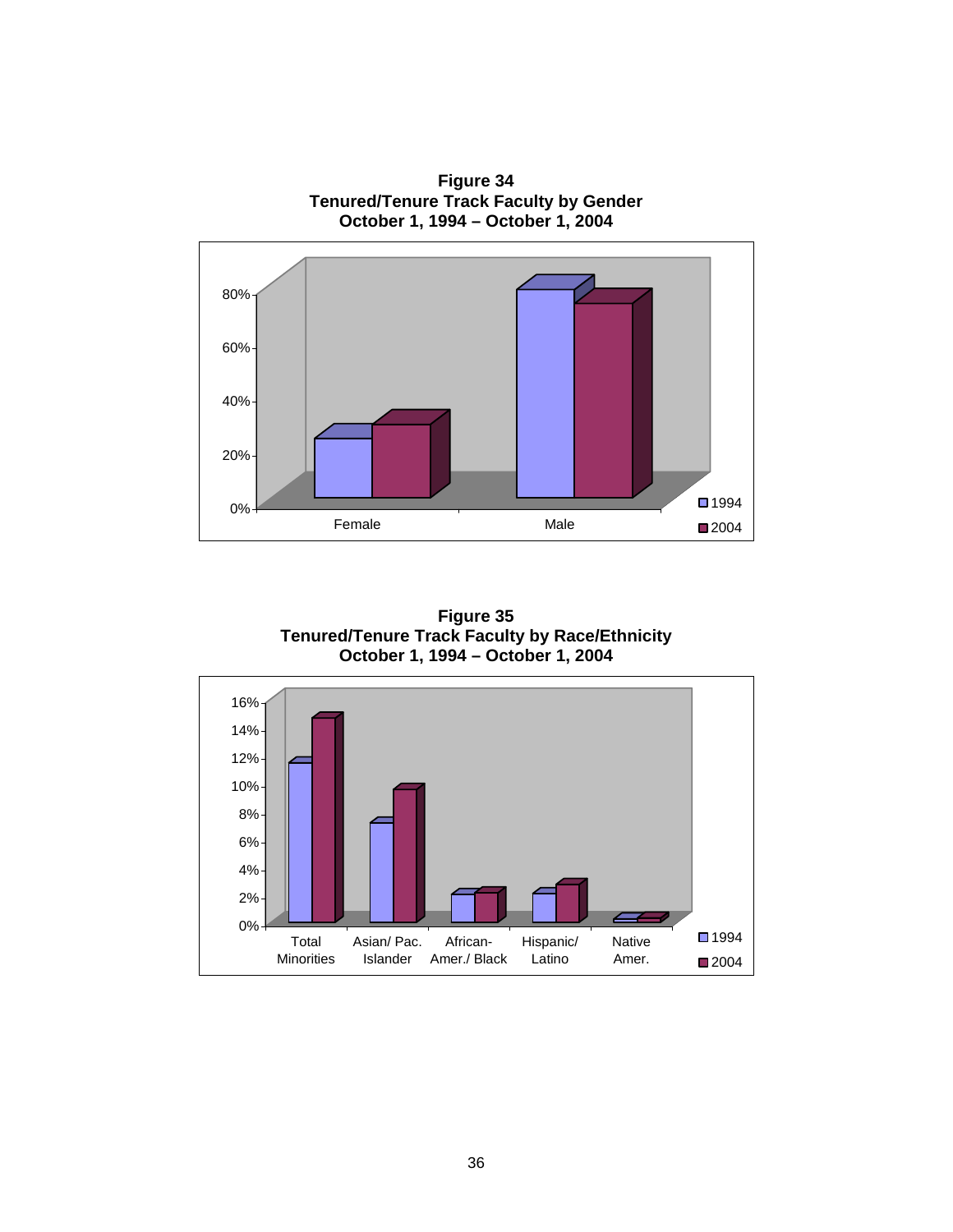# **D. Clinical Track Faculty by Gender and Race/Ethnicity, 1994 – 2004**

The clinical track faculty has increased nearly 18-fold in the last ten years, from 20 faculty in 1994 to 358 faculty in 2004. Faculty appointed to clinical track positions are counted among the Non-Tenure Track Faculty POA group. The growth in the number of non-tenure track faculty is directly related to the increased number of clinical track appointments.

Although the representation of women on the clinical track decreased from 50 percent to 41 percent during this time period, there was a significant net increase in the number of women (10 in 1994 to 147 in 2004). Minority representation increased from 1 individual (5 percent) in 1999 to 45 individuals (13 percent) in 2004.

The table and charts on the following pages illustrate the growth of the clinical track over the last ten years and the representation of women and minorities on the clinical track.

| Year                 | <b>Clinical</b><br><b>Track</b><br><b>Faculty</b> | Women                  | <b>Total</b><br><b>Minorities</b> | Asian/<br><b>Pacific</b><br><b>Islander</b> | African-<br>American/<br><b>Black</b> | Hispanic/<br>Latino | <b>Native</b><br>American |
|----------------------|---------------------------------------------------|------------------------|-----------------------------------|---------------------------------------------|---------------------------------------|---------------------|---------------------------|
| 1994                 | 20                                                | 10<br>50.0%            | 5.0%                              | 0                                           | 5.0%                                  | 0                   | 0                         |
| 2004                 | 358                                               | 147<br>41.1 %          | 45<br>12.6%                       | 25<br>7.0%                                  | 9<br>2.5%                             | 8<br>2.2%           | 3<br>0.9%                 |
| <b>Net</b><br>Change | $+338$<br>$+1,690.0\%$                            | $+137$<br>$+1,370.0\%$ | $+44$<br>$+4,400.0\%$             | $+25$<br>n/a                                | $+8$<br>$+800.0\%$                    | $+8$<br>n/a         | $+3$<br>n/a               |

**Table XX Clinical Track Faculty by Gender and Race/Ethnicity October 1, 1994 – October 1, 2004**

**Figure 36 Clinical Track Faculty by Gender October 1, 1994 – October 1, 2004**

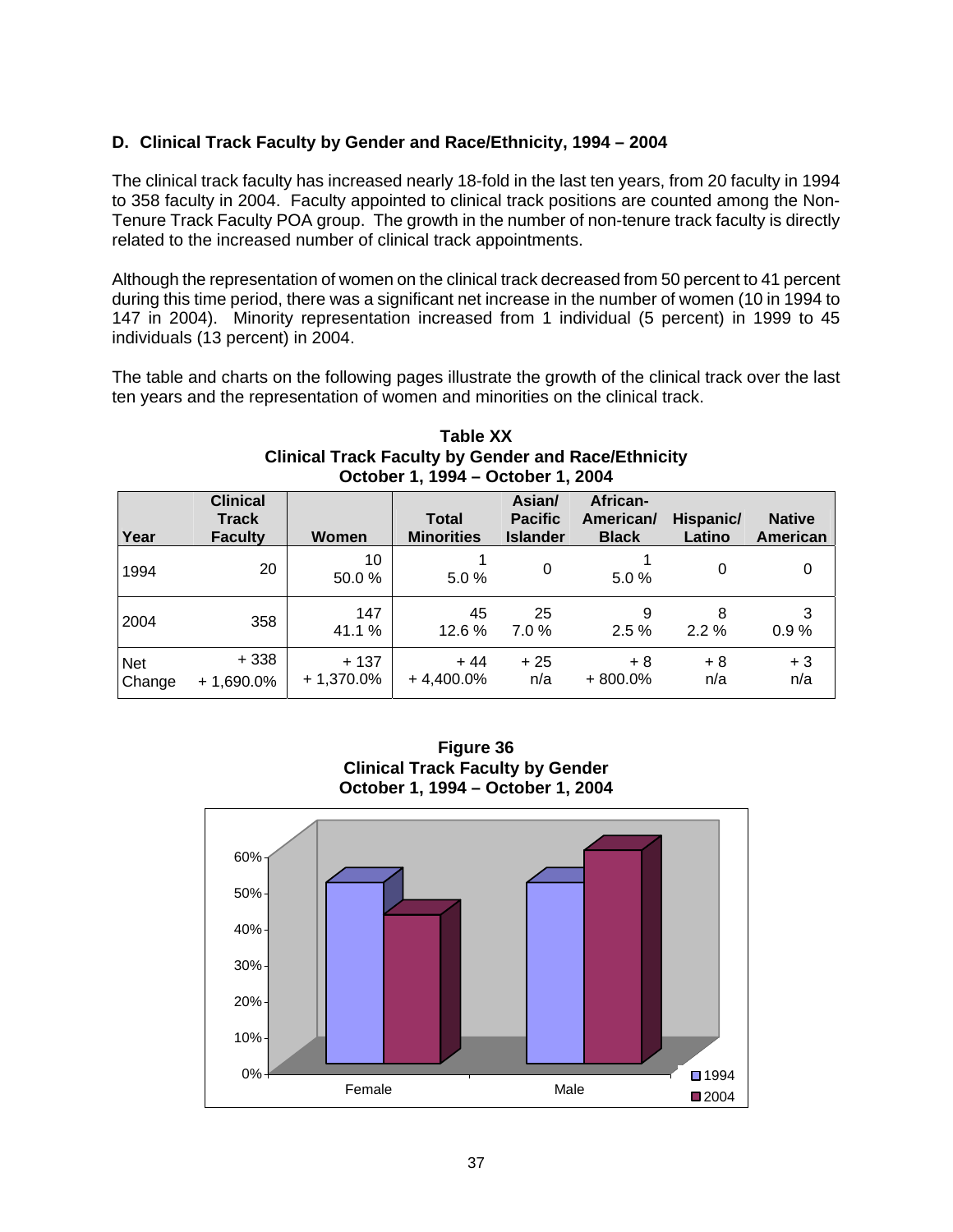

**Figure 37 Clinical Track Faculty by Race/Ethnicity October 1, 1994 – October 1, 2004**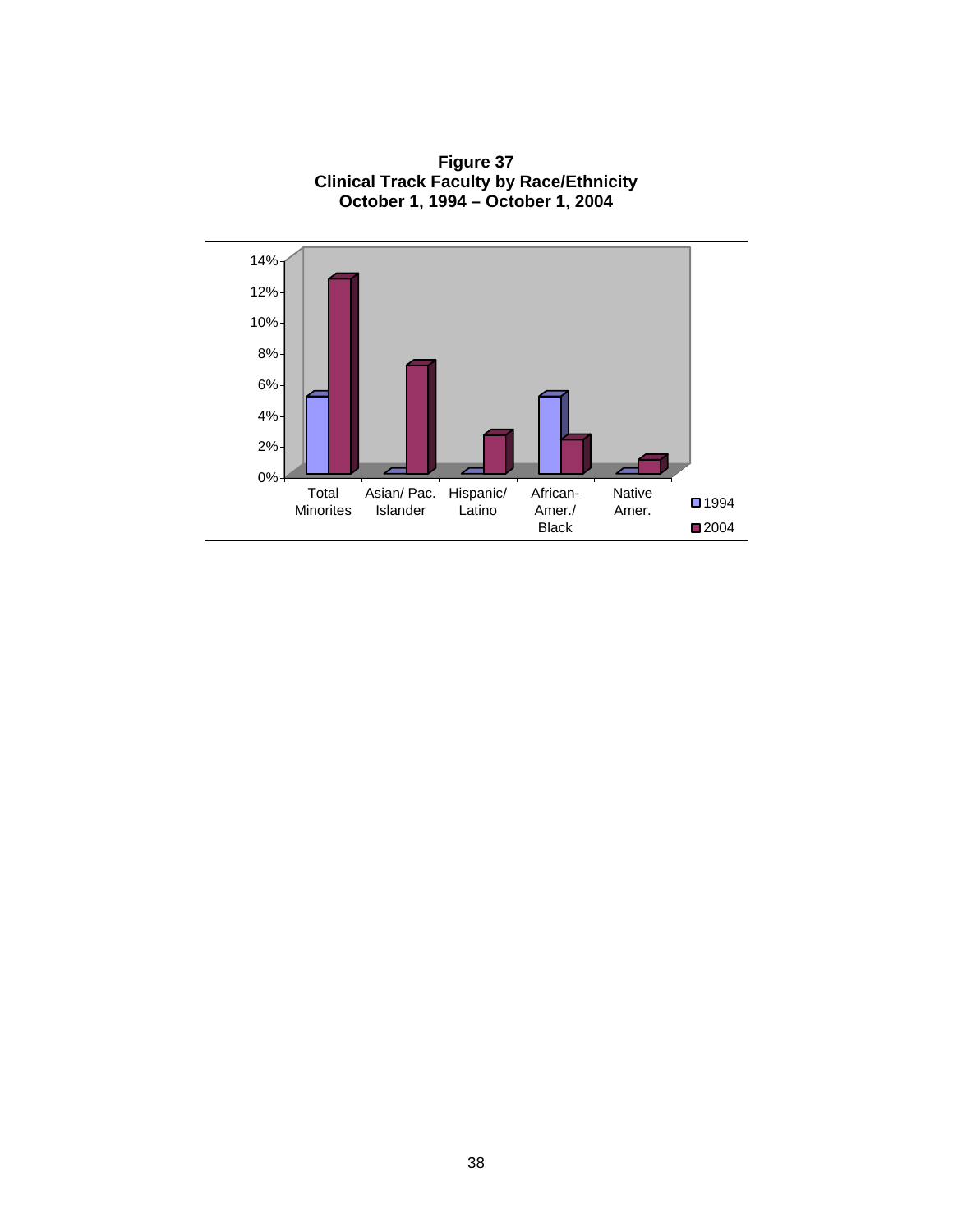# **VII. EQUAL OPPORTUNITY AND DIVERSITY AT THE UNIVERSITY OF IOWA**

# **A. The Office of Equal Opportunity and Diversity**

The University of Iowa continues its efforts to promote equal employment opportunity and affirmative action at the institution. On a basic level, the University encourages each department to recruit, appoint, and promote persons who meet its high standards of excellence and who contribute to the University's affirmative action mission.

The Office of Equal Opportunity and Diversity reports directly to the President of the University and is charged with the day-to-day implementation of affirmative action policies. The main responsibilities of the Office of Equal Opportunity and Diversity are to ensure compliance with federal and state equal employment opportunity/affirmative action requirements and to educate the University community about equal employment opportunity/affirmative action recruitment and hiring practices, as well as about diversity.

In connection with its compliance responsibilities, the Office of Equal Opportunity and Diversity is actively involved in reviewing the recruitment and hiring process for all faculty positions and for all Professional and Scientific staff positions (50% time or greater for a duration of one year or more). Throughout the review process, the staff evaluates all recruitment plans; conducts pre-interview audits to ensure that qualified women and minority candidates, as well as candidates protected against discrimination based on their age, disability, or veteran status, are fairly considered; and reviews the process used to select final candidates. Where underrepresentation of women and/or minorities occurs, the office works with search committees to ensure steps are taken to increase the number of women and minorities in the applicant pool, thereby increasing the likelihood of hires of qualified women and minorities.

# **B. The Catalyst Award**

The Office of Equal Opportunity and Diversity has been awarding distinctive and innovative contributions to diversity for the campus community since 1999. The annual Catalyst Award honors creative initiatives by faculty, staff, programs, departments, students, or student organizations to promote the development of an inclusive, diverse campus community. The criteria for the award are that 1) the nominee has developed an innovative program, policy, or activity to enhance diversity within the University; 2) the nominee's contributions have had a positive effect on building respect for diversity within the University community; or 3) the contribution is distinctive, above and beyond routine efforts. A monetary award is made to the selected recipients through the generous support of colleges and departments throughout the campus.

The recipients of the 2004 Catalyst Awards were:

- Program/Departmental Award Men in Nursing Taskforce, College of Nursing
- Individual Award Professor Victor Rodgers, College of Engineering<br>In Student Award Amber Keller, College of Medicine
- Student Award Amber Keller, College of Medicine
- Student Organization Award Indian Cultural Association

President David J. Skorton and former Congresswoman Sabrina Sojourner offered remarks at the reception. Sojourner, the first open lesbian to be elected to the United States Congress, is a nationally recognized educator on diversity, multiculturalism, and building bridges of understanding across differences.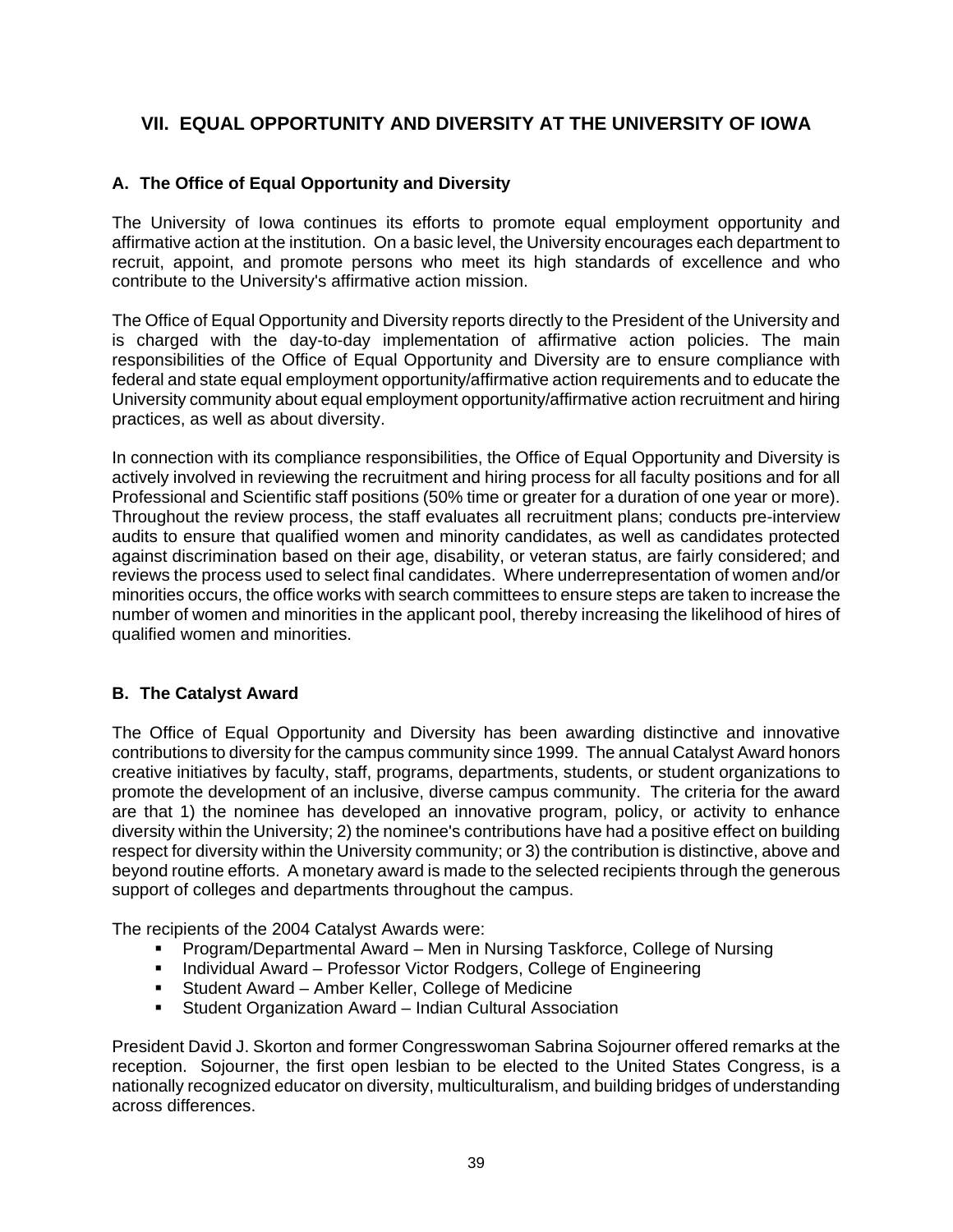# **Iowa State University Affirmative Action Progress Report 2003-2004**

# **Executive Summary**

The Supreme Court's 2003 landmark decision regarding Michigan's affirmative action cases reaffirmed that the benefits of diversity. These benefits are real, substantial, and worth pursuing vigorously. The challenge of implementing diversity and affirmative action institution- wide is one that Iowa State University has embraced. "As a University Community that values and appreciates diversity, we strive to uphold the highest levels of civility and tolerance. We are committed to building a community where diversity is welcomed and encouraged, and creating an environment where all people can thrive," stated Gregory Geoffroy, President in August of 2004. Iowa State University remains committed to the ideals of diversity, access, and affirmative action, and has prepared this Affirmative Action Progress Report to identify the progress made this past year.

The efforts made by Iowa State University in the area of diversity can be measured by the proportion of underrepresented faculty and staff as compared to the proportion of the state's underrepresented population. At Iowa State University, women make up 49% of the employee population and minorities make up 11.5% of the employee population. For the state of Iowa, women make up 50.9% of the population and minorities make up 6.1% of the population, according to the 2000 U.S. Census Bureau.

Iowa State University experienced a net decrease of 105 employees from October 1, 2003 to September 30, 2004. There was an increase in women in the Executive/Administrative/Managerial Faculty: Tenure/Tenure Track, Faculty: Non-Tenure Track and Professional & Scientific. There was an increase in minorities in the Faculty: Tenure/Tenure Track, Professional & Scientific and Technical/Paraprofessional groups. The minority totals in the Skilled Crafts group remained constant.

Another significant increase to be aware of were changes in the percentages of the total Primary Occupational Activity group that is made up of women and minorities. The percentages of women in the Executive/Administrative/Managerial, Faculty: Tenure/Tenure Track; Faculty: Non Tenure Track; Professional and Scientific, and Service/Maintenance groups increased from the year 2003. The percentages of minorities in the Faculty: Tenure/Tenure Track, Professional & Scientific, Technical/Paraprofessional, Faculty: Non-Tenure Track and Skilled Crafts stayed constant from 2003, and Service/Maintenance groups also increased from last year. The utilization and development of talented employees in every segment of the population speak loudly about ISU's commitment to affirmative action and diversity. As requested, the Five and Ten-Year Comparison is attached as Table 1.

The report is divided into four sections:

- The Executive Summary
- Program Data and Goals, describing efforts to increase and enhance diversity at the institution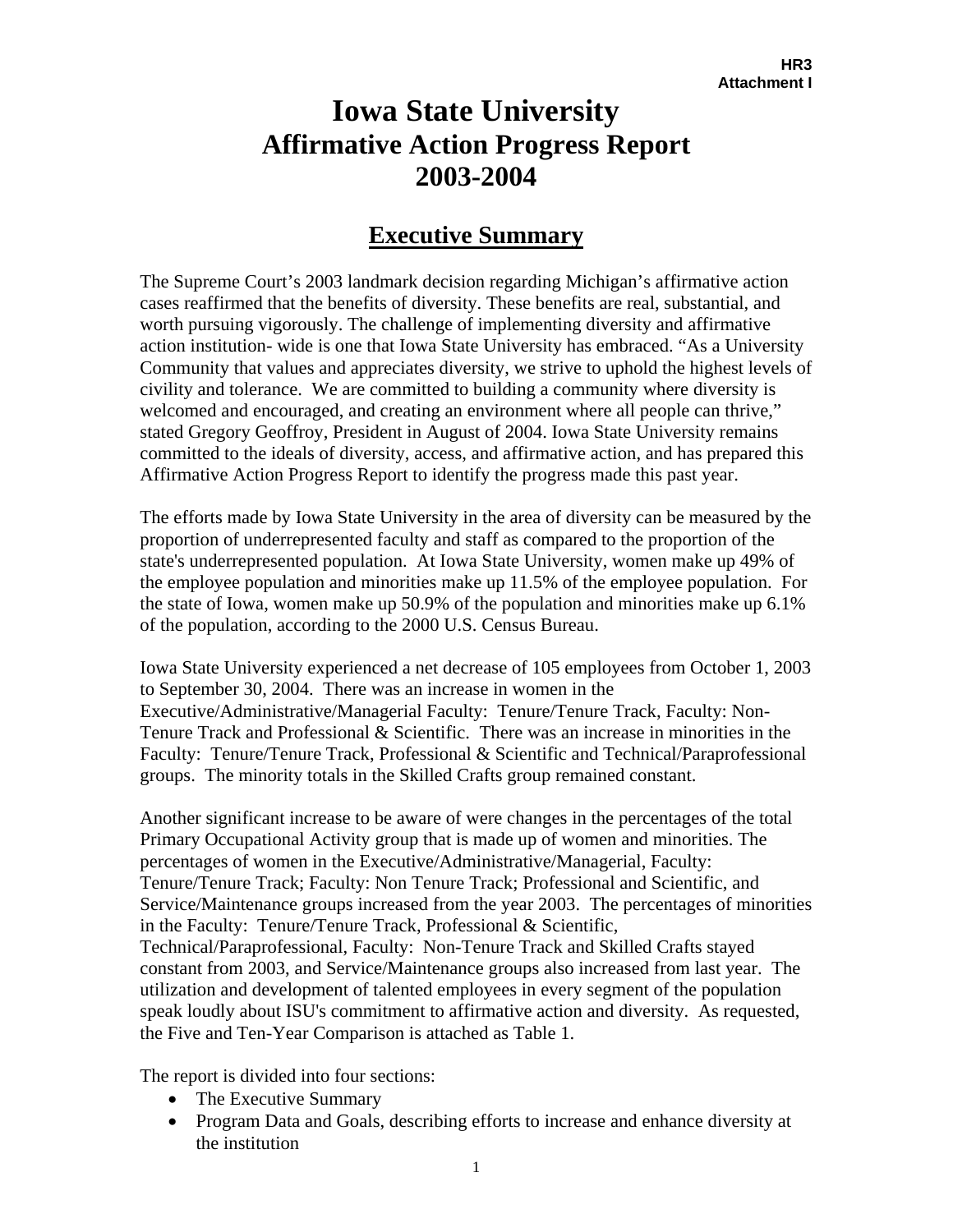- Programmatic Goals, reviewing progress in 2003-2004 and defining goals for the 2004-2005 year
- Statistical Data Analysis, presenting the statistics for the 2003-2004 year and comparing 1994, 1999, and 2004 statistics

# **Program Data and Goals**

Some programs that ISU is currently implementing or developing include the following:

## **President's Advisory Committee on Diversity (PACD)**

President Gregory Geoffroy appointed the President's Committee on Diversity to advise him on actions the university can take to increase diversity among the faculty, staff and students; elevate the importance of diversity issues on campus; and improve the campus climate for diversity. The committee, co-chaired by Mike Whiteford, dean of the College of Liberal Arts and Sciences, and Carla Espinoza, Assistant Vice President for Human Resource Services and Director of Equal Opportunity and Diversity, has been involved in coordinating the campus-wide Conversations on Diversity. The Committee has begun to develop action plans and methods for promoting diversity on campus and in the community, as well as working to develop a definition of diversity for Iowa State University. The committee has convened subcommittees on Student Retention, Campus Climate, and Community Relations to address the issues identified as significant challenges to diversity at Iowa State University. The Committee commissioned a campus- wide climate survey and will be guiding the work of an implementation committee to prioritize and direct the recommendations from the climate study.

## **Breaking Down the Barriers**

ISU has been actively involved with the Breaking Down the Barriers Committee in an effort to make Ames a more welcoming environment for women and minorities. The committee and its ISU representatives have discussed ways to overcome selected racial harassment issues that have occurred on campuses throughout the country and debated ways to improve the climate for equity on campus and in the community. The University also participated in the Families of Ames Celebrate Ethnicities festival through volunteerism, promotion, and planning.

## **Conversations on Diversity**

Initiated by President Geoffroy, the Iowa State University campus has participated in three Conversations on Diversity during the 2002-2003 academic year. Topics that were addressed in these Conversations included the Definition of Diversity (January 24, 2003), "What Diversity Means to Me" (February 28, 2003), and "Affirmative Action and the Supreme Court: What Does It Mean for ISU?" (April 9, 2003). Hundreds of interested students, faculty, staff, and community members attended these conversations – listening to speakers regarding the selected topics and then engaging in small-group discussions of the issues or question and answer sessions. Given the success of these Conversations in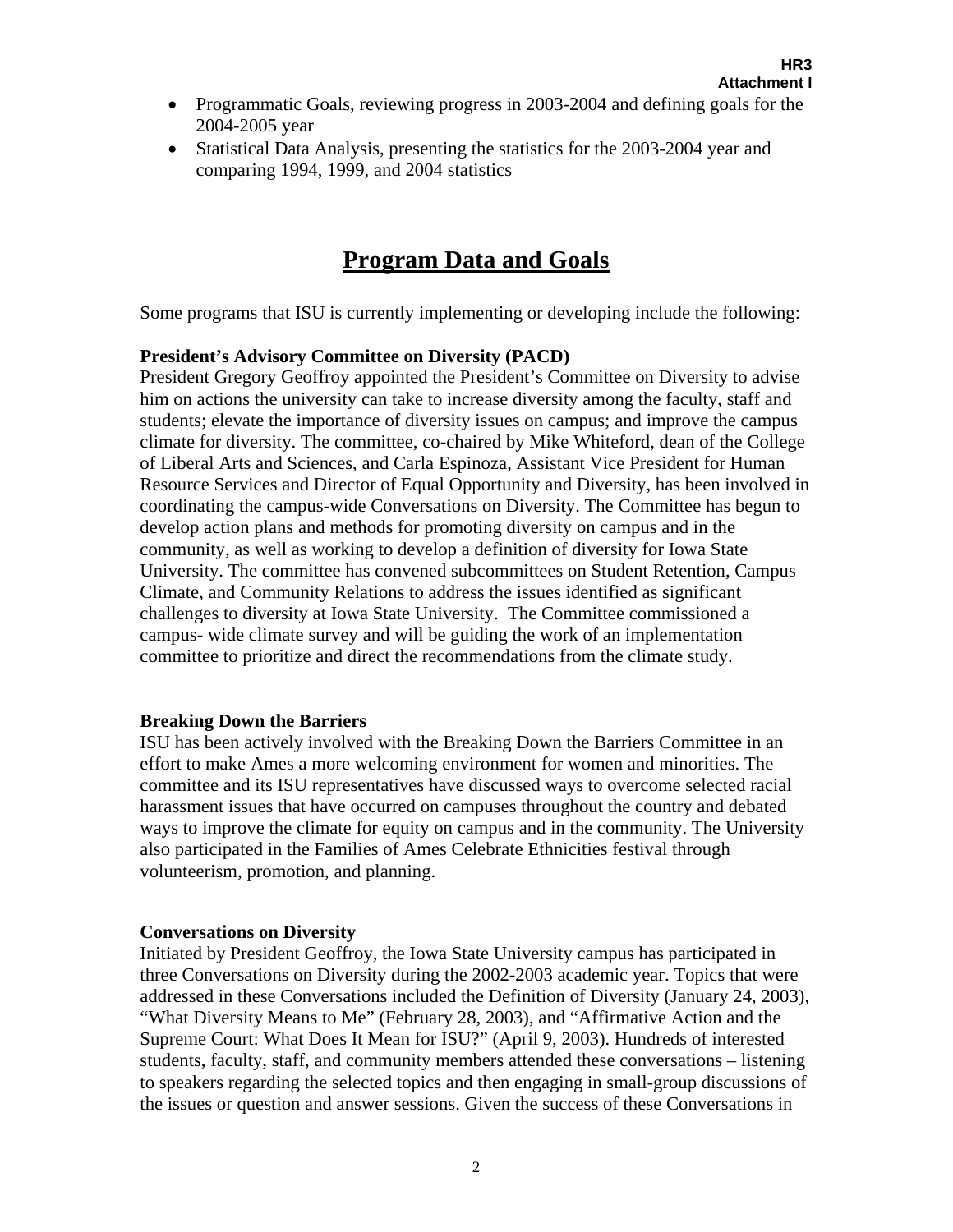promoting a dialogue, interest, and engagement with issues of diversity, future sessions are being planned.

# **Faculty Senate Committee on Women and Minorities**

The seven member subcommittee on Women and Minorities reviewed and endorsed the task force report for the Recruitment and Retention of Women and Minority Faculty during 2003-2003. As a result, two forums were held on tenure for newly hired women and minority faculty in April 2004. The first forum focused on tenure and scholarship and the second forum combined tenure, service, and work/family issues. The forum panels consisted of faculty and administrative personnel from across campus. Specifics follow:

- 1. **Women & Minority Committee members for the AY 2003-2004:** Lee Alekel (FCS), Leslie Bloom (ED), Carolyn Heising (ENG), Jamie Horwitz (DES), Stephanie Madon (LAS), Carl Mize (AGR), and Constance Post (LAS), Chair.
- 2. **Report on the Task Force for the Recruitment and Retention of Women and Minority Faculty.** The Faculty Senate Executive Board sent the task force report to FDAR, which in turn voted on November 13 to pass the report on to Women and Minority Committee for its review.
	- **Report a follow-up of previous concerns:** The Women and Minority Committee was pleased to receive the report of the task force chaired by Jackie Litt, given the concerns articulated in 02-03 by Women and Minority about retention (see Women & Minority minutes for October 18, 2002). Last year Women & Minority and WLC (Women's Leadership Consortium), of which Connie Post is a member, contributed to ISU's review of important benchmarks for the recruitment and retention of women spearheaded by Mark Chidister. Lee Alekel (FCS), a member of Women & Minority, served on Chidister's task force, which conducted a study of the Iowa State University Faculty by Gender and Race/Ethnicity.
	- Line-by-line review of report: Women & Minority devoted several lengthy meetings in 03-04 to a line-by-line analysis of the comprehensive report on November 21, December 12, and January 29. At the January 29 meeting, Women & Minority agreed that its response to the Report of the Task Force on the Recruitment and Retention of Women and Minority Faculty should include a motion to endorse and recommend together with comments gathered from Women & Minority meetings on 11/21 and 12/12. (See appendix below.
- 3. **Women & Minority Forums on Tenure.** Women & Minority held two forums on tenure for newly hired women and minority faculty in April 2004 and gratefully acknowledges the support of the Office of the Provost for these events.
	- The first forum, chaired by Lee Alekel and Jamie Horwitz, focused on tenure and scholarship and was held on Thursday, April 15 in 1155 Jischke. Additional panelists included Pam White, Interim Dean of FCS; Jane Davis (ENGL), recently tenured; and April Katz (DES), newly tenured.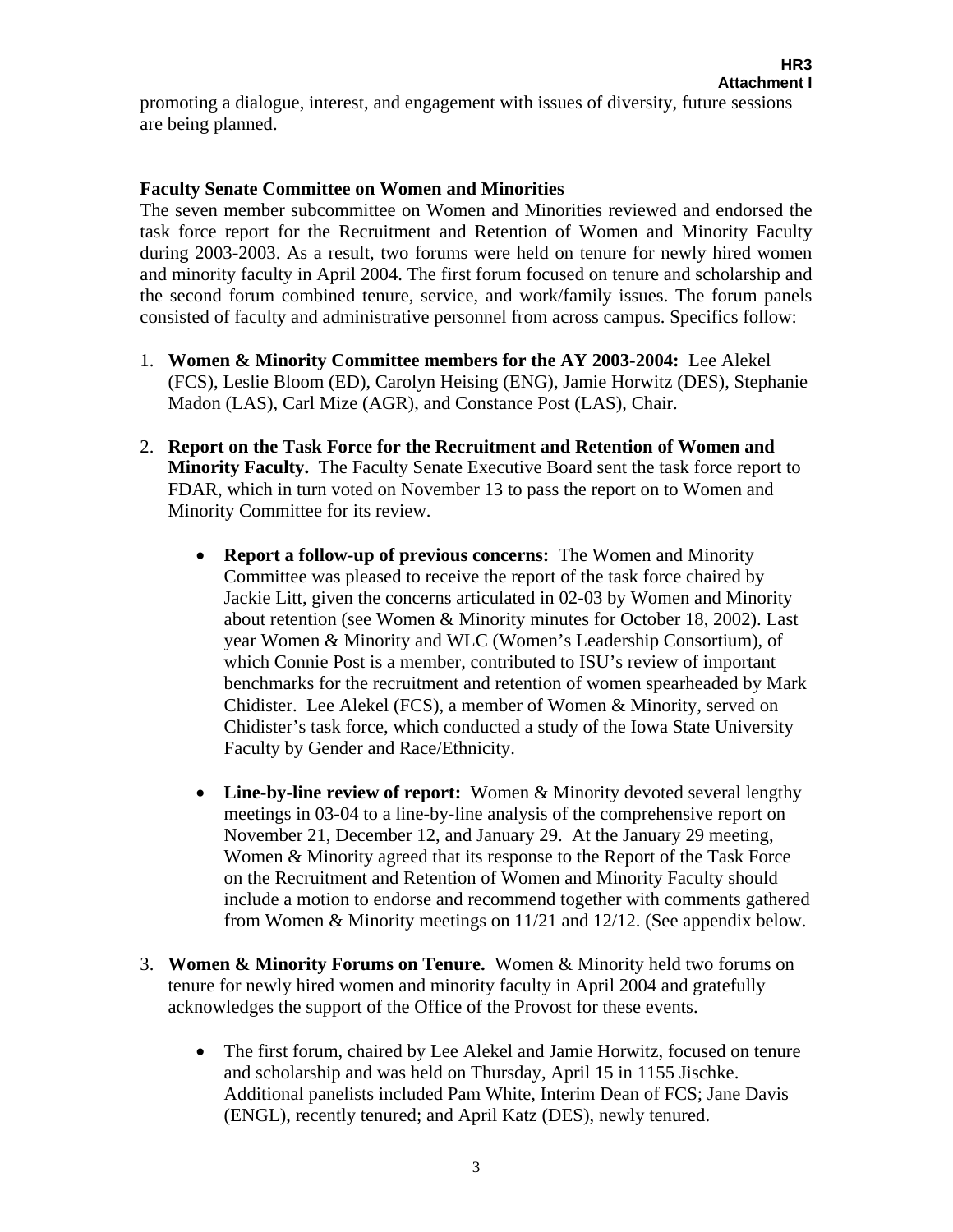- The second forum, held at noon on Thursday, April 22 in 1155 Jischke, combined tenure, service, and work/family issues. The tenure and service portion of the panel was organized by Leslie Bloom and Dan Zhu, and the tenure and work/family issues portion was organized by Carolyn Heising and Stephanie Madon. Susan Carlson, Associate Provost, was joined by panelists Dan Zhu, Carolyn Heising, and Stephanie Madon the day of the forum.
- 4. **Number of Women & Minority meetings:** Women & Minority met five times and held two tenure forums during the 03-04 AY. Numerous meetings were conducted electronically.

# **Hiring, Retention, and Advancement of Minority and Women Employees**

Iowa State University has initiated several programs in recent years to enhance the recruitment, hiring, retention, and advancement of minority and women employees. Special efforts and processes to promote and support diversity include**:** 

- A Diversity Outreach website is available to guide hiring departments in locating additional recruitment resources, which would have a significant audience of minority and female applicants.
- The Provost has expressed that one of the key goals of Iowa State University is development of a diverse faculty of the highest quality, and in support of that goal the Provost's Office has modified the Office of Equal Opportunity and Diversity's (EOD) involvement in hiring to allow for early intervention and consultation. The Office of Equal Opportunity and Diversity reviews candidates who are selected for campus interviews. We believe that with intensified recruitment efforts and this additional review, we are doing more to support departments in taking important measures to recruit and interview qualified members of underrepresented classes in their applicant pools. Indicators suggest that in a sampling of targeted searches, more applicants were selected for interview.
- The Office of Equal Opportunity and Diversity's ISU Diversity Webpage (http://www.public.iastate.edu/%7Eaao/eod/diversity.shtml ) is continually being updated to aid academic departments in reaching target audiences and advancing Iowa State University's commitment to diversity. Specifically, the webpage provides links to information for the recruitment and retention of qualified minorities and women:
	- (http://www.public.iastate.edu/~aao/Outreach/Outreach.html), for faculty recruitment resources
	- (http://www.public.iastate.edu/~hrs\_info/r%26e/outreach\_contents.shtml, for general recruitment resources
	- (http://www.public.iastate.edu/%7Eaap/DiversityPage1/DiversityResource .html), provides information for ISU organizations, services, and local stores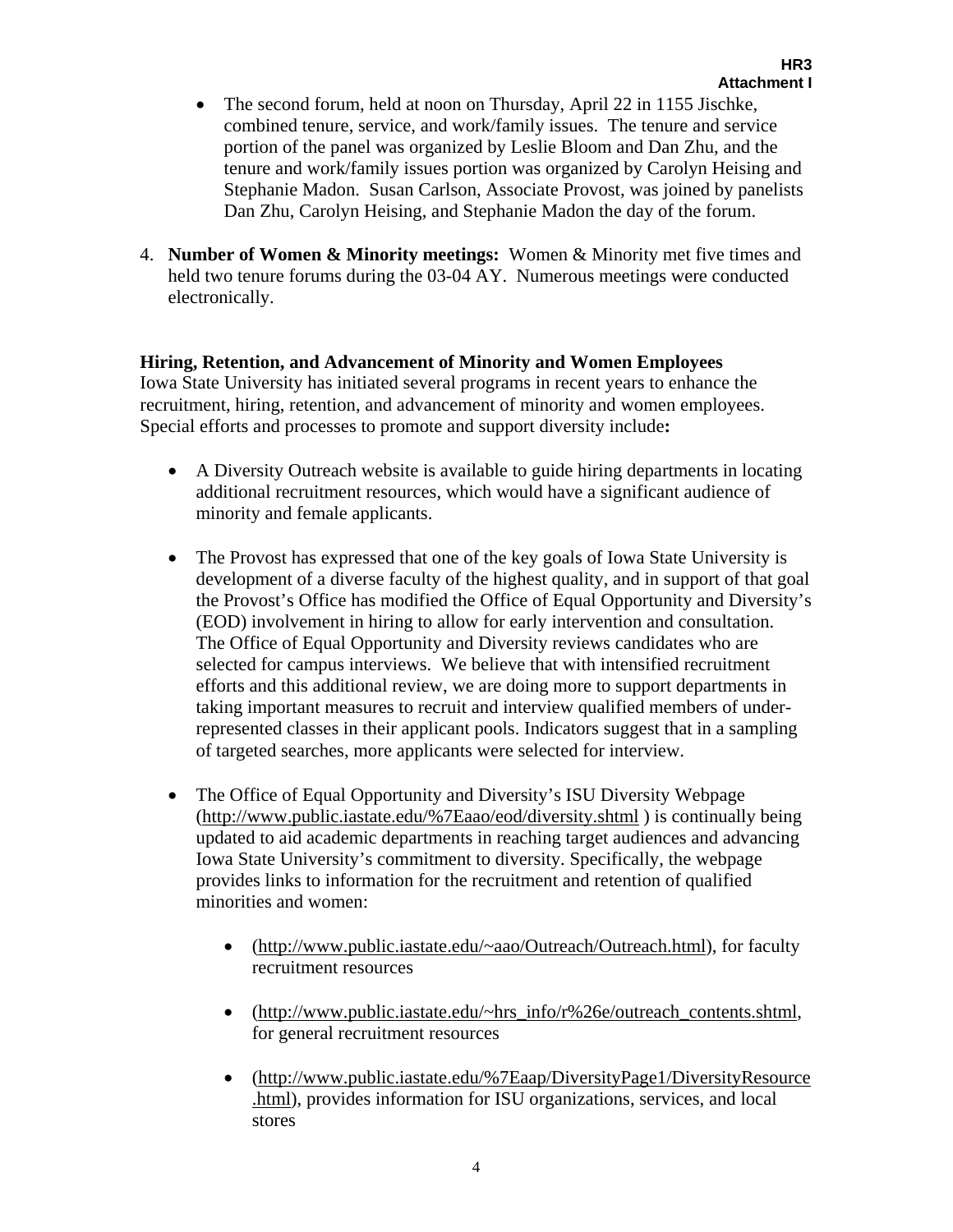- (http://www.public.iastate.edu/~aao/NewAmesWeb/ameswebsite4.htm), provides Ames community information including government, school, and community resources
- Child Care Administration is a unit of Human Resource Services*.* The Child Care Coordinator is responsible for developing, implementing, and promoting programs and services responsive to the child care needs of ISU students, faculty and staff. The university childcare coordinator is available to assist families in accessing services available both on the campus and in the community. The university supports two child care centers located on campus, including the Comfort Zone program that provides care for children suffering from routine childhood illnesses. An on-site nurse and child care professional provide care for children six months though twelve years of age. sliding fee scales are based on family income and available to those affiliated (student, faculty, staff) with Iowa State University as well as residents of Story County.

### **National Science Foundation Iowa Regents Alliance for Graduate Education and the Professoriate (IOWA AGEP)**

Iowa State continued to participate in two NSF grants that support diversity programs. The grants, "Alliance for Graduate Education and the Professoriate" (AGEP) and "The Alliance for the Production of African American PhD's in the Mathematical Sciences" (Alliance), are administered by Professor Kutzko at the University of Iowa. Iowa State and the University of Northern Iowa are included in these grants so it is Regents program. Under both grants we bring members of underrepresented groups to Iowa State and Iowa in the summer for a research experience. In the summer of 2004 there were 17 students doing research at Iowa State under these two programs. A similar number studied at Iowa. On July 27-28 a symposium was held at Iowa State at which all of the AGEP and Alliance students presented their work. Several faculty from the University of Iowa attended this event. These students are recruited at AMP Conferences (Alliance for Minority Participation). Iowa State sent students and faculty to AMP conferences in Texas, Louisiana, South Carolina and Florida last year. Similar trips are planned for 2004-2005. The Alliance Grant includes partnerships with four HBCU's (Florida A  $\&$ M, Alabama A & M, Benedict College and Jackson State). An annual meeting was held in Tallahassee in the spring of 2004 and was attended by faculty from Iowa, Iowa State and Northern Iowa.

In addition to providing research opportunities for summer research, the AGEP Grant continues the educational process by providing opportunities for graduate study. There are AGEP Fellowships available at all three Regents institutions. Students wanting to earn a MS first can start at Northern Iowa. They had four new students start this program in the fall of 2004. Those planning to go straight for the PhD start at Iowa State or Iowa. Iowa State supported six AGEP Fellows in 2003-2004 and six more in 2004-2005. The AGEP Grant provides money for student development in hopes of improving retention rates. The Fellowship money comes from the institution.

These grants have led to a very cooperative program among the Regents institutions. We hope that it will serve as a model for more cooperative efforts in the future.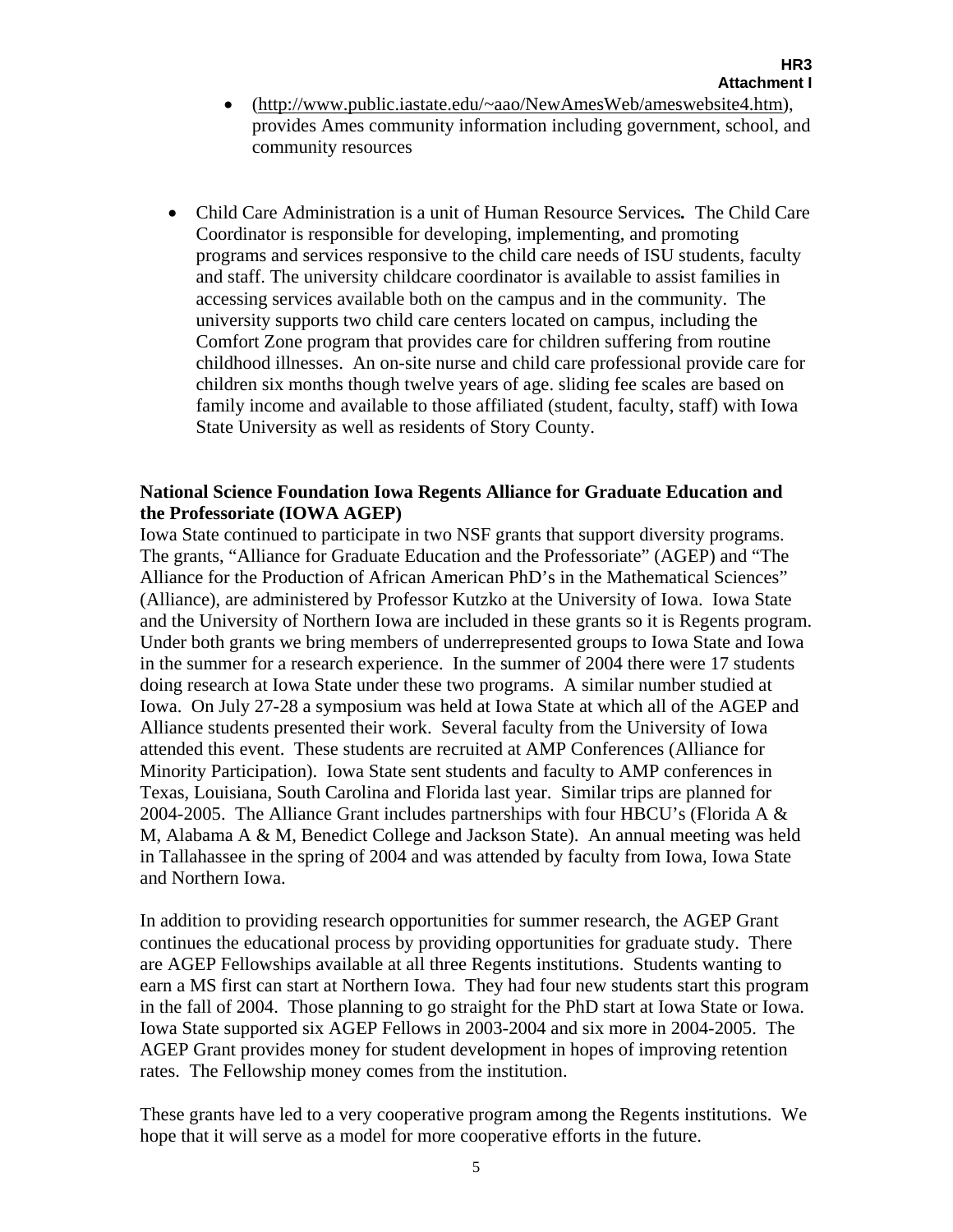# **NCORE/ISCORE Project**

The NCORE/ISCORE Project consists of six programs designed to educate on various aspects of Diversity.

### 1. **National Conference on Race and Ethnicity in Higher Education**

**(NCORE)**, held annually in June in select locations across the country, is the leading and most comprehensive national forum surrounding issues of race and ethnicity in higher education. Iowa State University student participants attend the conference in search of clarification concerning matters of race and ethnicity and the state of our communities. They return to our campus able to disseminate information relating to research, ideal models for change, perspectives on policy, theory and pedagogy, planning, programming, evaluation and assessment, and training and practice.

2. **Iowa State Conference on Race and Ethnicity** (ISCORE**)** is designed to model NCORE and supported by Iowa State University's long-standing commitment to diversity. By providing an opportunity for university-wide participation in a day of workshops, training, and discussion on parallel issues in race and ethnicity, ISCORE brings more salient ideas and concepts of the national conference to Iowa State University by:

- Developing and enhancing students, faculty, and staff awareness of racial and ethnic issues in higher education at ISU and around the country
- Promoting multiculturalism in the classroom and in American higher education.
- Supporting the university's ongoing efforts and making information regarding issues of race and ethnicity accessible to the ISU community
- Providing insights, viewpoints, skills, tools, and/or strategies offering solutions, implementation, and practical applications for use

3. **Race Awareness Workgroup** (R.A.W.) is a program that brings together students especially of Caucasian descent to engage in open and candid dialogue about racism and ethnic discrimination towards African American, Asian American, Native American, Latino American, and bi/multiracial students on a predominantly white campus such as Iowa State University. The program seeks to introduce students to biases on issues relating to race and racism and help them become change agents not only at Iowa State University but also in communities that they may join in the future.

4. **Minority Student Affairs Peer Leaders Program** is an initiative that provides an opportunity for African American, Asian American, Latin American, Native American, and bi/multiracial students to develop leadership skills through training workshops, activities, and part time employment. The program is open to sophomore, junior, and senior level undergraduate work-study eligible students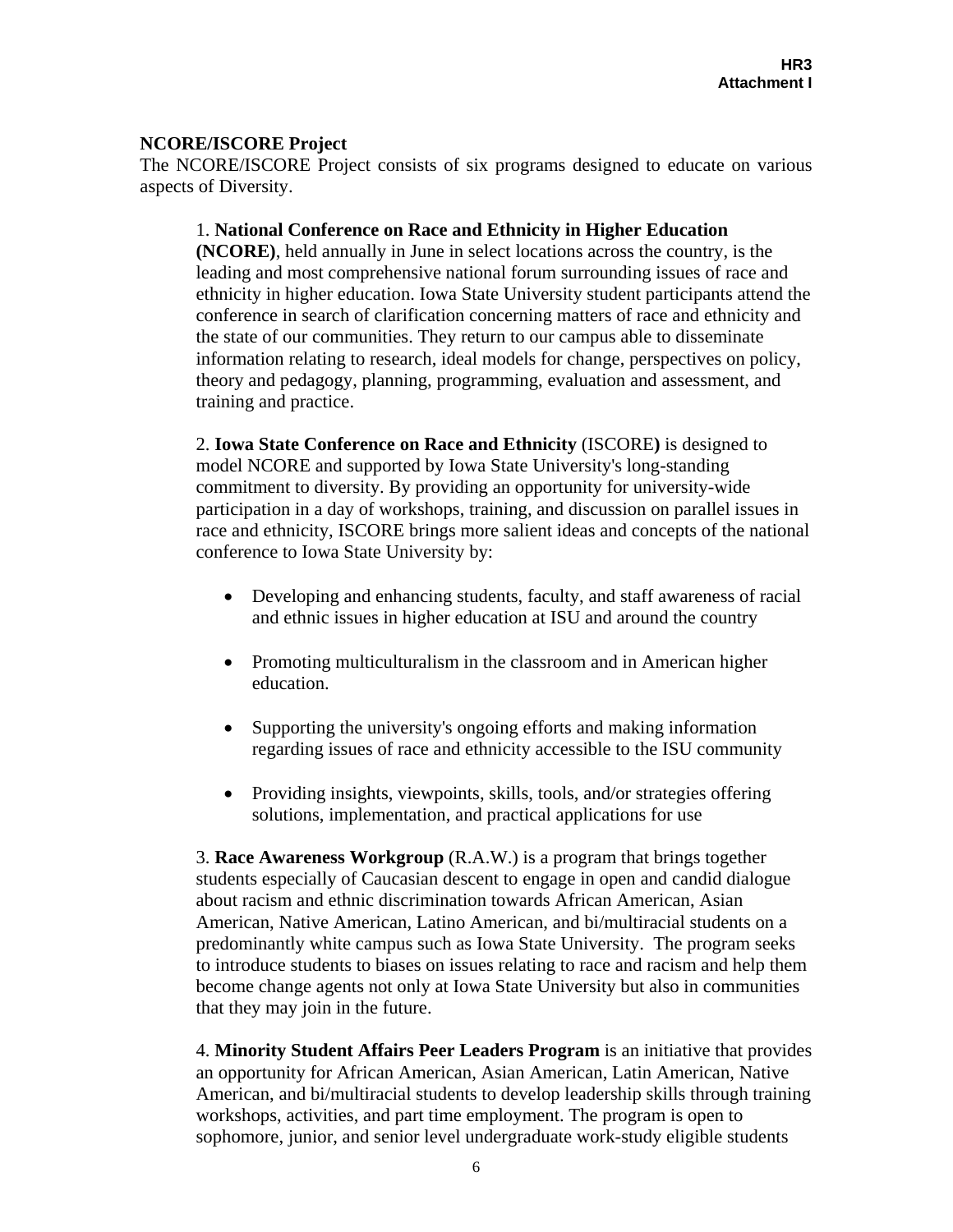who successfully complete the training and continue on to assist in the development and implementation of Minority Student Affairs programs and services. The Peer Leaders will serve as role models for incoming African American, Asian American, Latin American and Native American students and the ISU community. The principle behind the MSA Peer Leaders Program is that students relate particularly well to their upper level peers and are therefore more likely to excel both academically and as future community leaders.

5. **Student of Color Convocation** is the first calendar event at Iowa State University to welcome the new class of African American, Asian American, Native American, Latino American, and bi/multiracial students to the campus and Ames community. The program affords student of color the opportunity to make strong connections to resources and services that help:

- Initiate relationships and interactions between faculty/staff and other African American, Asian American, Native American, and Latino American students
- Share information about extra-curricular activities and student involvement (i.e. student organizations, intramurals, etc.)
- Discuss academic goals, social development and action plans towards African American, Asian American, Native American, and Latino American students "becoming their best"
- Exchange ideas with different individuals about the needs of African American, Asian American, Native American, and Latino American students
- Begin building strong networks across the campus for African American, Asian American, Native American, and Latino American students

6. **Multicultural Task Force** is a group of ISU faculty, staff, and students committed to raising awareness of multicultural issues. It was created in 1996 with support from the offices of the Provost and the Vice President for Student Affairs. The Multicultural Task Force is also a funding source for student-initiated projects and events that address multiculturalism at ISU.

### **Sexual, Racial, and Ethnic Harassment Policy Training**

Iowa State University is continuing its commitment to train students, faculty and staff about these very important policies. Iowa State University wants all ISU employees and students to live and work in a diverse and inclusive environment. ISU does not and will not tolerate unlawful discrimination or harassment.

ISU Human Resource Services Office has developed an on-line training for both of these policies and this training is available for all faculty, staff and students. New employees are trained on the policies in the orientation/acclimation session held each month and do not complete the online training. In the one-year period from October 1, 2003 through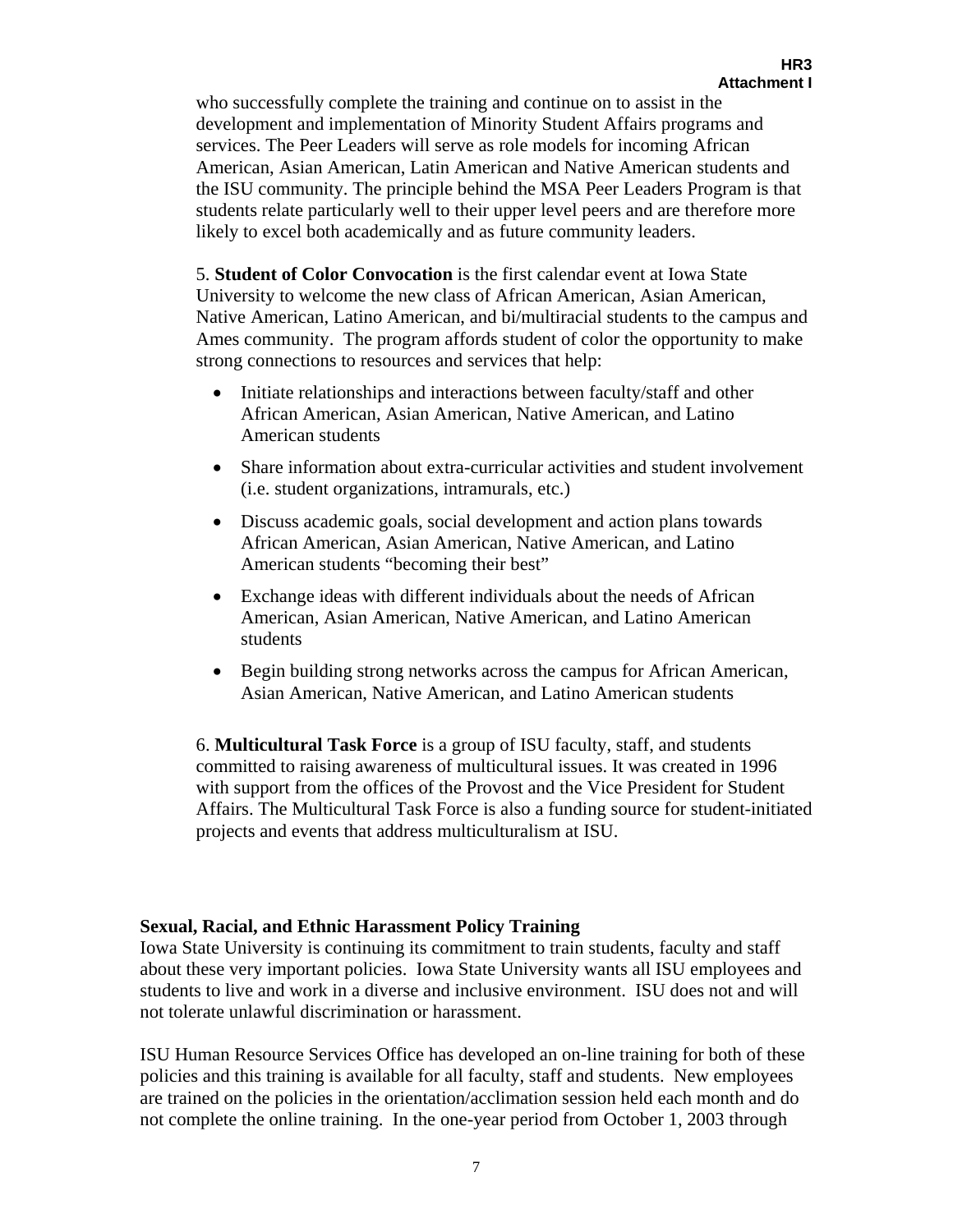September 30, 2004, a total of 799 people have completed either the online or face-toface training.

### **University Committee on Disabilities**

The University Committee on Disabilities is responsible for bringing awareness around issues of disability to the University community, for fostering awareness of the needs of persons with disabilities, and for advocating ways to meet these needs. The committee has made progress in the past year by completing and submitting a Transition Plan to the President through an appointed committee, initiated a proposal for a Campus-wide Testing Center to address the needs to students requiring testing accommodations, and collaborating with different departments to provide accessibility training and materials to faculty. One of the most notable activities of the Committee was the coordination and co-sponsorship of the Disability Awareness Week that featured student panels and disability simulation activities, "Step Into my World" activities that encouraged university administrators, faculty, and student leaders to simulate the experiences of individuals with various disabilities in collaboration with the Alliance for Disability Awareness, the student organization.

### **University Committee on Women**

"The University Committee on Women works to promote a university climate that fosters the full participation of women faculty, staff, and students. The committee concerns itself with policies and practices that may cause particular difficulties for women as employees and students" (UCW Mission Statement, 2002). One of the major tasks of UCW in recent years has been the generation of reports on the status of women at Iowa State University.

The Committee commissioned a task force, Task-Force on Data Analysis*,* to examine issues of data collection and reporting on the status of women at Iowa State University. The task force examined the student population, and the employee population in the areas of Professional and Scientific, Merit, Faculty and Administration. Recommendations generated from the task force research in included:

- appoint women to top leadership positions in the University
- improve the retention of junior women faculty
- promote women in the campus climate

To further address these recommendations, the Committee recommended that:

- 1. An annual report on the status of women at ISU be presented to the President and Provost in June of each year. We recommend that the Provost's Office compile the report.
- 2. Communication be increased between the various offices on campus that collect data on the status of women, particularly the Provost's office, the office of Institutional Research, Human Resources, and the Office of Equal Opportunity and Diversity.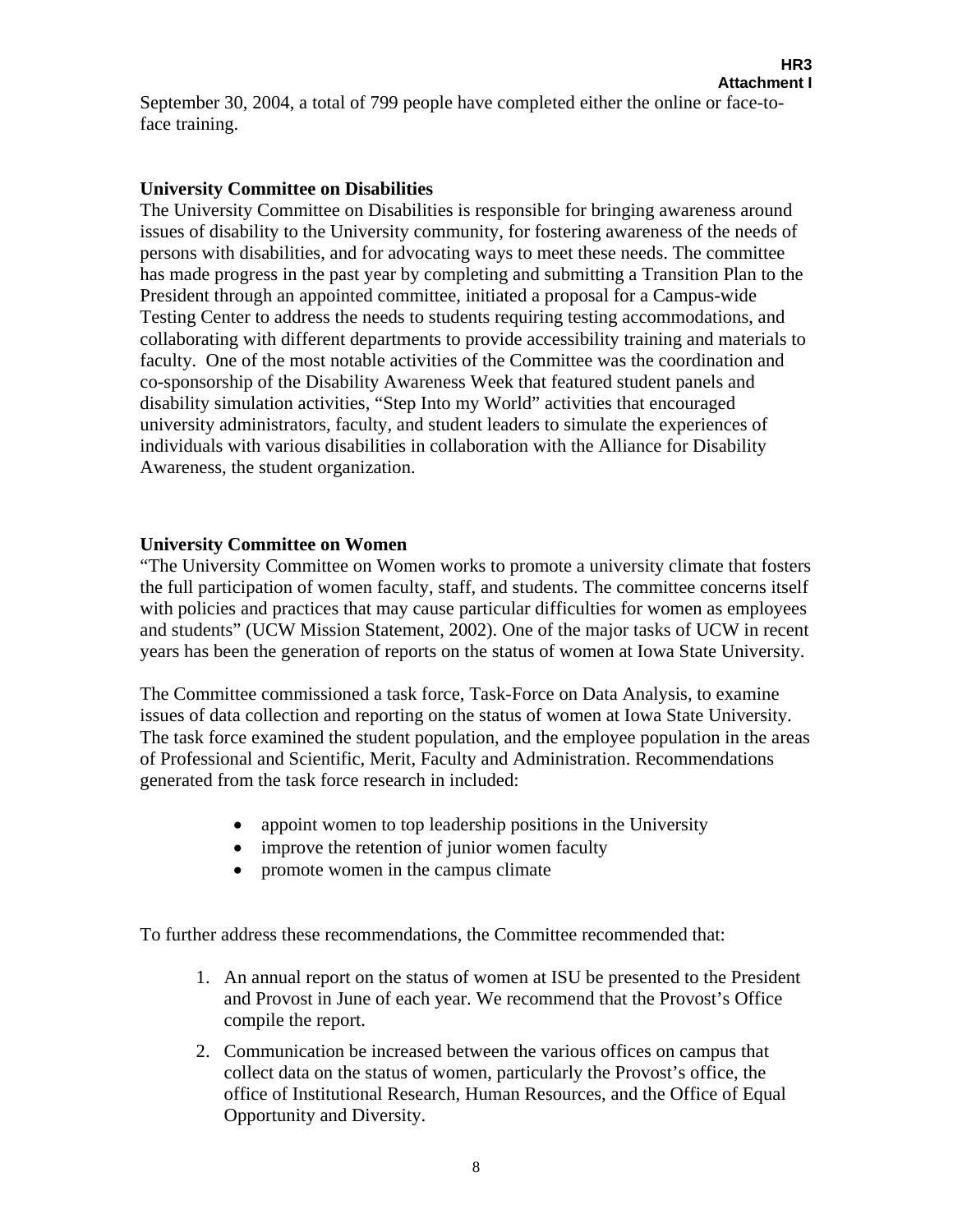- 3. The University convene a committee to determine a plan for monitoring the status of women on campus and for establishing benchmarks to measure women's progress.
- 4. IR continue to annually collect and review data assembled as presented in the table "Females by Major Administrative Unit (Appendix A)." This data had never been assembled in this format; it provides personnel information on a college-by-college basis as well by each of the major administrative units.
- 5. Longitudinal data on the status of women be tracked through the data provided in "Females by Major Administrative Unit" table as well as additional items as identified in the *Task-Force* report on the status of women at ISU.
- 6. A representative from UCW be appointed to the new focus groups on the "Fact Book" run by the Office of Institutional Research.
- 7. The University undertake a plan to track comparisons between the status of women at ISU to those at "peer 11" institutions.

To date, the University Committee on Women continues to examine the status of women at Iowa State University searching for and devising ways to reduce the challenges women employees and students face on campus.

### **Women's Leadership Consortium**

The Women's Leadership Consortium advocated in December 2003 for protection of the current budgets of women's and ethnic studies programs based on their mission and impact at Iowa State University: Women's Studies Program, Program for Women in Science and Engineering, Carrie Chapman Catt Center for Women and Politics, The Margaret Sloss Women's Center, The Archives of Women in Science and Engineering, Women's Athletic Programs, University Committee on Women.

In response to the budget crisis, the Consortium offered, in conjunction with the ISU Foundation as part of the Greater University Fund, the Women's Enrichment Fund Mini-Grant program. The program funds initiatives that will enrich the experiences of women faculty, staff, and students at Iowa State University.

#### **The American Association of Affirmative Action**

Iowa State University has taken an active role in the American Association of Affirmative Action, and, on the regional level participates at the board level. This organization has been useful in providing opportunities to network and brainstorm with other Affirmative Action officers and work on joint projects of outreaching to diverse applicant pools. ISU is assisting with planning the National American Association for Affirmative Action meeting to be held April, 2005, in St. Louis, Missouri. Two staff members of the Office of Equal Opportunity and Diversity were presenters at the 2004 National Conference held in Washington, D. C.

The AAAA is the association of professionals managing affirmative action, equal opportunity, diversity and other human resource programs. Founded in 1974, the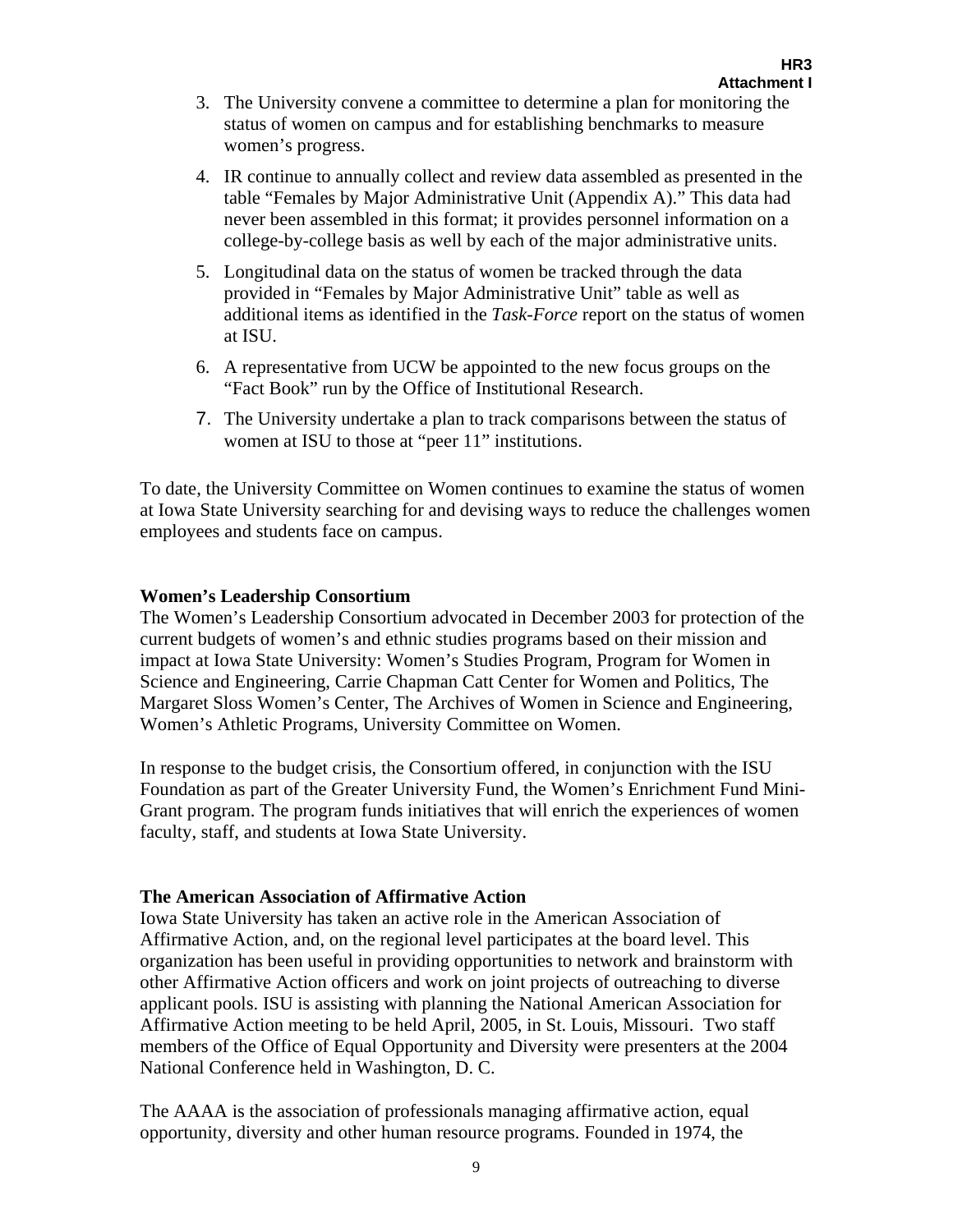American Association for Affirmative Action (AAAA) is dedicated to the advancement of affirmative action and equal opportunity, and the elimination of discrimination on the basis of race, gender, ethnic background or any other criterion that deprives people of opportunities to live and work. The organization's dedication is realized in many activities designed to help Equal Employment Opportunity/Affirmative Action (EEO/AA) professionals be more successful and productive in careers.

### **The Board of Regents, State of Iowa Affirmative Action Committee**

The Board of Regents, State of Iowa Affirmative Action Committee is now chaired by Charlotte Westerhaus. The committee has met recently to discuss how to provide information to the newly developed Human Resource Committee. This committee works as an advisory group to the Board of Regents Priority Study Group. We are trying to develop protocols to facilitate our interactions with the Human Resources Committee.

# **Central Iowa Industrial Liaison Group**

ISU has played a key role in the leadership of the Central Iowa Industrial Liaison Group. The Central Iowa Industrial Liaison Group is the local chapter of a national, non-profit organization created with the purpose of increasing the effectiveness of Equal Employment Opportunity/Affirmative Action (EEO/AA) programs. The Central Iowa Industrial Liaison Group meets quarterly to discuss issues regarding diversity, Affirmative Action plans, compliance, equity, and access. The Central Iowa Industrial Liaison Group and its ISU participants were involved in coordinating and attending a training session on the new U. S. census codes in 2004. A number of central and western Iowa federal contractors attended this session to discuss reporting requirements, outreach, record-keeping, and technical aspects of Affirmative Action.

# **Academic Colleges**

ISU's academic colleges are also supporting ISU's goal to become the Premier engaged land-grant institution. Here are just a few initiatives taking place at ISU:

# **The College of Agriculture**

The College of Agriculture was involved with the following as a part of its diversity efforts from October 1, 2004 to September 30, 2004:

- The College provides opportunities for U.S. citizens of underrepresented groups while also strengthening multicultural understanding among students, staff and faculty through its commitment to a comprehensive diversity program focusing on undergraduate and graduate academic programs, outreach and research.
- The College and the Experiment Station conducts a summer research internship, renamed the George Washington Carver Internship Program, to attract students of color to ISU and to expose them to valuable research experience. In 2004, twenty-five college undergraduates and four high school students participated. Of the 25 undergraduates, 16 were from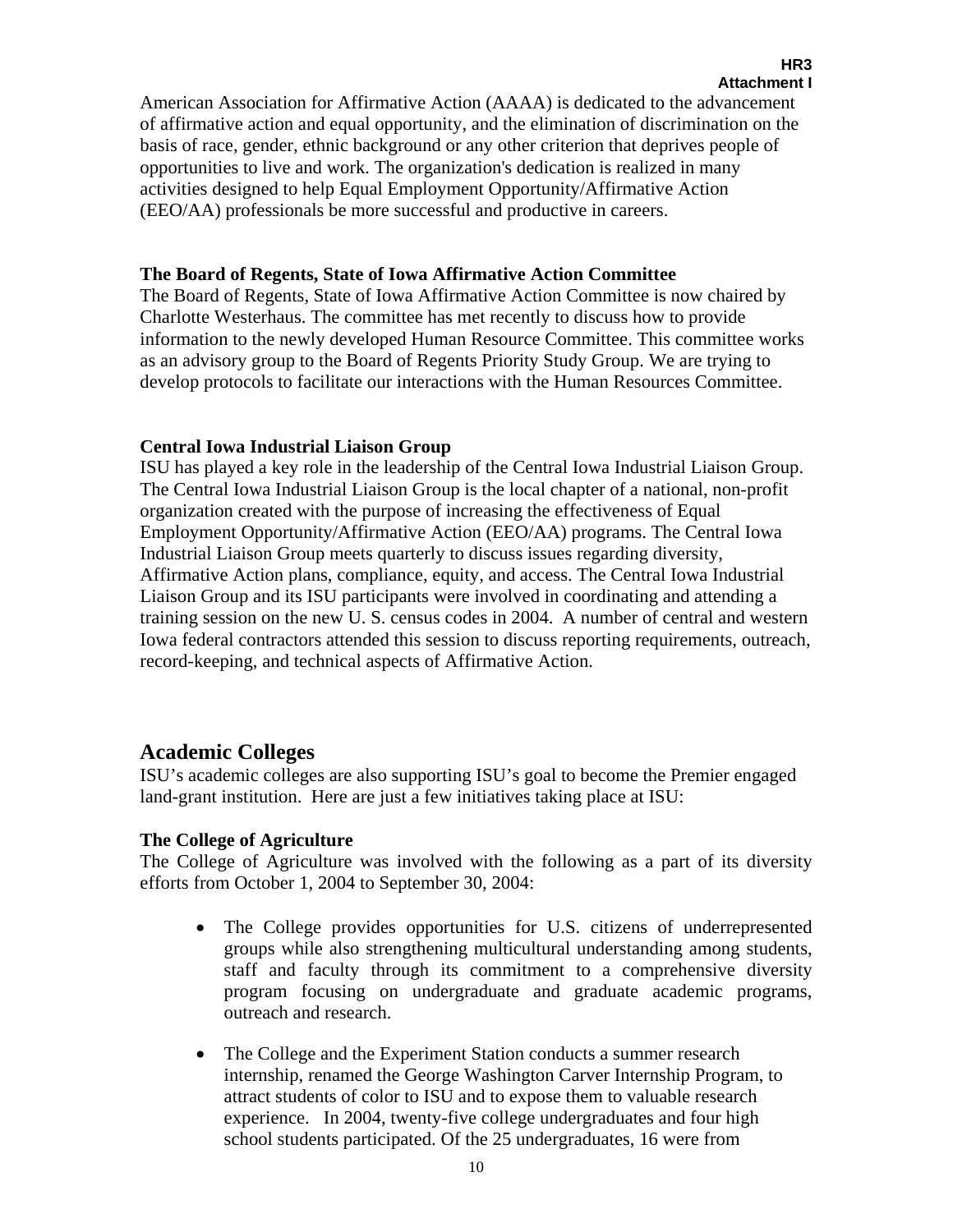1890/HBCU, 2 from Hispanic Serving, and 1 from 1994 Tribal College Institutions. In 2004, the summer research internship program opened to nonminority students in response to challenges by the American Civil Rights Institute and the Center for Equal Opportunity, though few applied.

- The Minority Office of the College initiated a Multicultural Learning Community five years ago, and averages involving more than half of the incoming minority freshmen in the one semester class.
- Fall semester 2004 17 graduate students received Experiment Station assistantships that are matched by departments and/or the Graduate College. Two of the assistantships go to AGEP Fellowships for PhD students in the College.
- Criteria developed by the College Diversity Committee for Faculty Evaluations to include contributions to diversity through teaching, research and extension have elicited two faculty recipients to date. Department chairs are including "enhancing diversity" as a performance review criterion, as is the dean with chair reviews.
- The College supports linkages with 1890, 1994, and Hispanic Serving Land-Grant Institutions to provide collaborative opportunities among diverse populations as well as to attract minority students, faculty and staff at Iowa State University. One collaborative grant, beginning year 4 year of what will be a 5 year project, is a USDA \$3,876,000 partnership with 4 Tribal Colleges and 4 state universities to enhance Natural Resources Education at the Tribal Colleges and in their communities. ISU will host the mid-year meeting in March or April, 2005.
- Each year the College provides exchange visit opportunities to from 2-4 faculty members with Minority Serving Institutions.
- Diversity is included as a topic in the orientation of each new department chair and all new faculty members in the College of Agriculture.
- The College is supportive of the ISU Chapter of MANRRS (Minorities in Agriculture, Natural Resources and Related Sciences). The College and the ISU MANRRS Chapter, along with partners Pioneer, John Deere and Cargill, hosted the 2004 National MANRRS Conference in March with over 800 in attendance. A pre-conference visit to ISU was highly successful with all departments in the college participating.

Faculty, staff, and students were involved in participating in the AIHEC Conference (American Indian Higher Education Consortia), in various Career Fairs to attract science, math, technology, and engineering minorities, and in visits to Tuskegee and Alabama A & M. University. Faculty, staff, and students participated in the President's Conversations on Diversity, in the Climate Survey, Martin Luther King Day, NAACP, and other activities to celebrate diversity.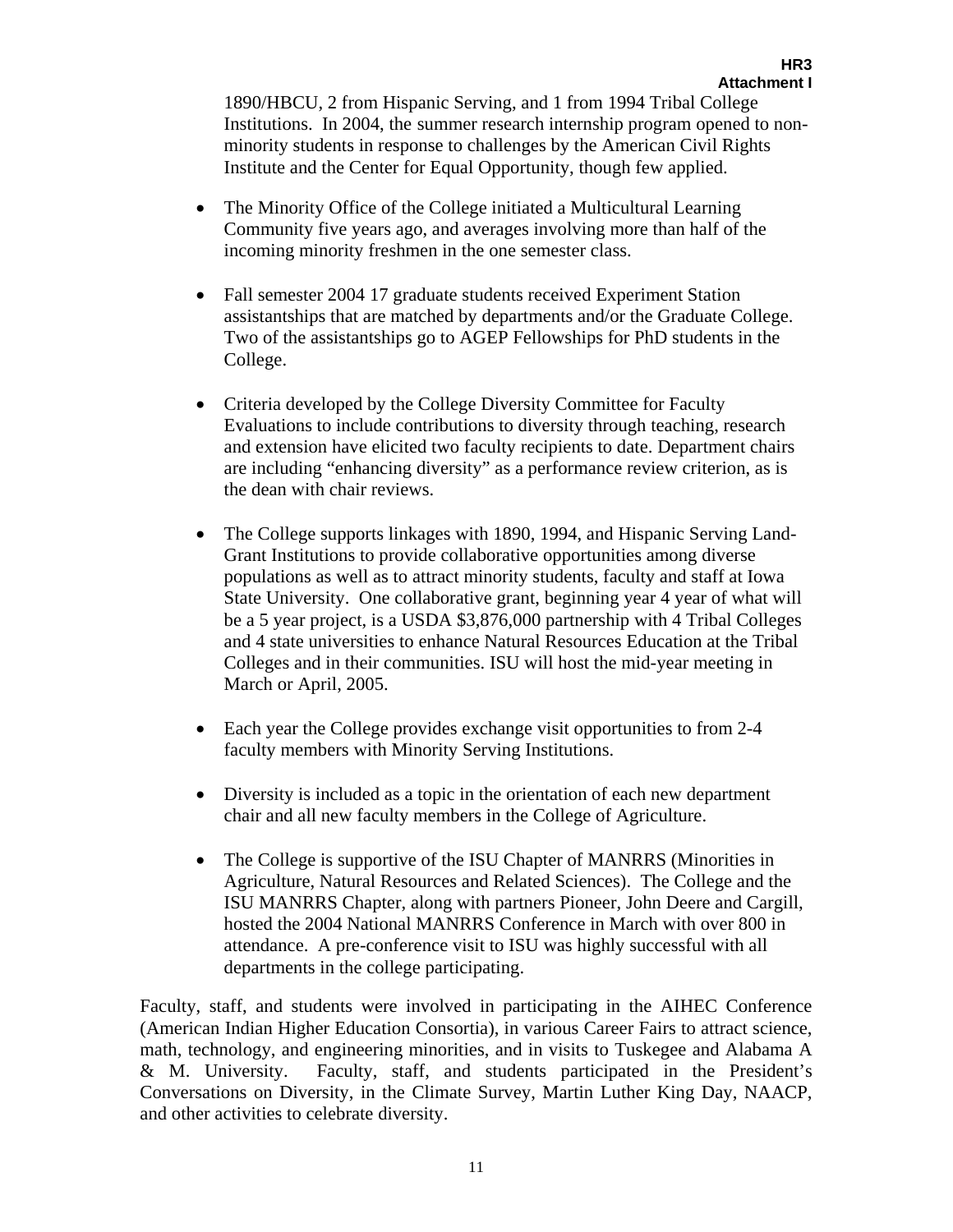### **The College of Business**

The College of Business was involved with the following as a part of its diversity efforts from October 1, 2004 to September 30, 2004:

- Out of 61 tenured or tenure-track faculty, 10 are currently women, two are African-American, 11 are Asian, two Native Americans, and there is one Latino faculty member—thus, 43% of the faculty represent diversity.
- Two women were hired into P&S positions.
- One woman joined the administrative team.
- The number of undergraduate minority students continues to increase. The table below (Table A) summarizes minority, women, and international students in the College, relative to the university. These data reflect Fall 2004 enrollment numbers. The College continues to have a greater percentage of minority undergraduate students than the university and is holding steady with respect to female and minority students. Cultural diversity is characteristic of our graduate programs, although the percentages of minority, female, and international students fluctuate from year to year due to small numbers of students.

|                                    | <b>College of</b><br><b>Business</b> | <b>Iowa State</b><br><b>University</b> |
|------------------------------------|--------------------------------------|----------------------------------------|
| Undergraduate<br><b>Students</b>   |                                      |                                        |
| Minority                           | 9.4%                                 | 8.4%                                   |
| Women                              | 37%                                  | 44%                                    |
| International                      | 3.7%                                 | 3.5%                                   |
| <b>Graduate</b><br><b>Students</b> |                                      |                                        |
| Minority                           | 2%                                   | 5.48%                                  |
| Women                              | 35%                                  | 41%                                    |
| International                      | 21%                                  | 34%                                    |

Table A. Comparison of Minority and Women students in the College of Business relative to the University.

- The Undergraduate Student Services office hired a new minority liaison officer. The office participated in the 2004 summer APEX program and the Students of Color Fall 2004 orientation program. The Multicultural Business Network sponsored monthly activities and projects for minority students in the College, and in August 2004 initiated a Diversity Steering Committee.
- Business Career Services coordinated and executed a diversity session with the Employer Partners Council to discuss best practices in outreach to minority students. A "Career Planning for International Students" workshop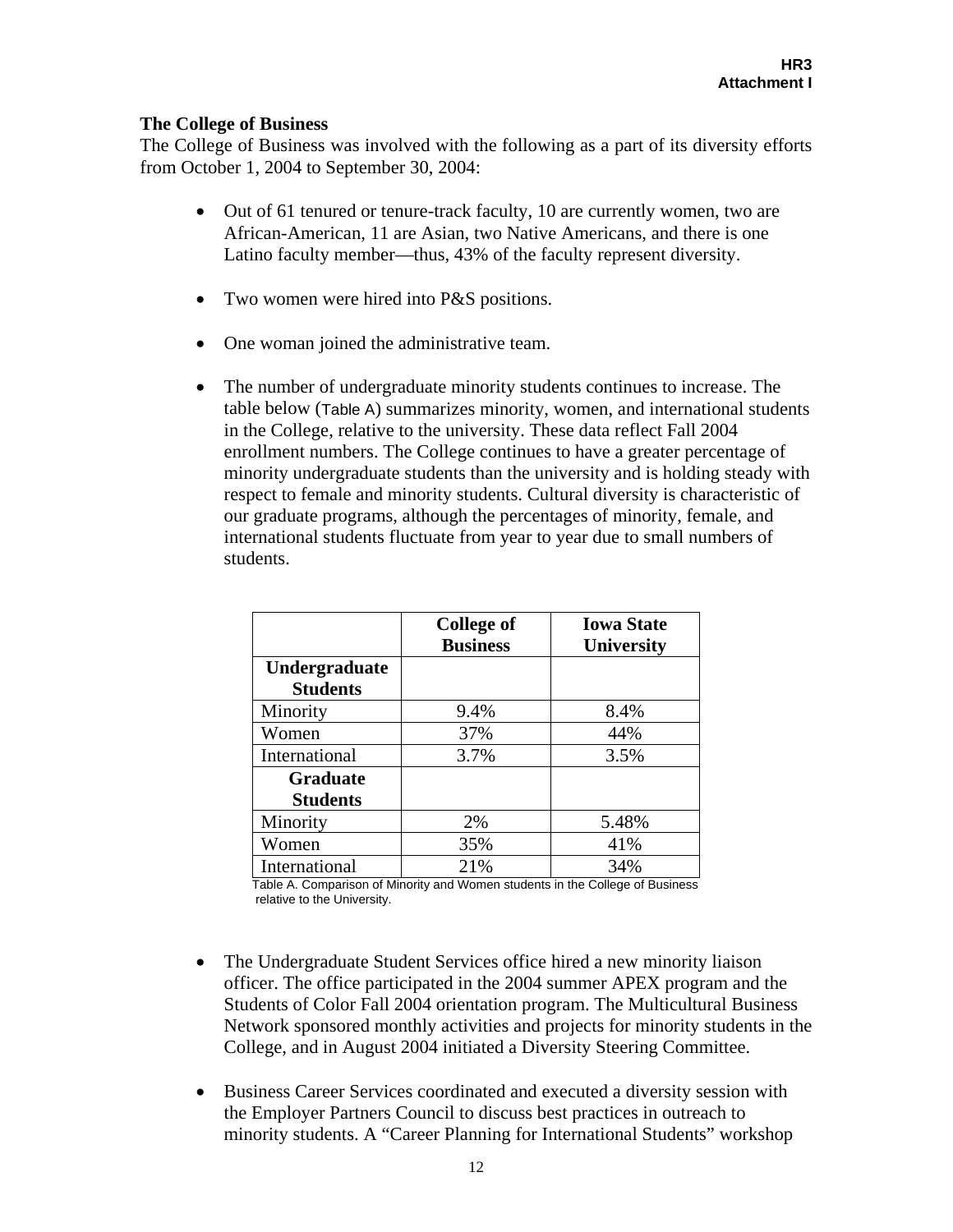was also held, with over 200 international students attending. Currently, Business Career Services has two grant proposals in process with respect to diversity—both grants, if awarded, would support career-related activity for minority students. Undergraduate Student Services is a partner with Business Career Services for one of these grants.

- The Pappajohn Center for Entrepreneurship awarded \$10,000 in scholarships to minority and disadvantaged students in the spring and promoted Iowa small business loan programs for women and minority owned businesses.
- The Dean's office, initiated a minority business internship program in Fall 2004, which will match business students with minority-owned businesses who need a business intern. This program is being subsidized in part by the College of Business, with the participating businesses also being responsible for some of the cost.

#### **The College of Design**

The College of Design was involved with the following as a part of its diversity efforts from October 1, 2004 to September 30, 2004:

- The Minority Liaison Officer and Student Services Specialist conducted small group discussions and workshops for the college that included: Diversity in the Workplace, Minority/Majority Identity Development Models, Collaborative Learning Activities, Creating a Culturally Validating Classroom, and other topics related to diversity in education, teaching, and learning.
- The College of Design, as well as various individual departments of the College, supported the Annual ISU Symposium on the American Indian monetarily or through in-kind donations of supplies or services. One of the co-chairs of the Symposium is a faculty member in the College. The 33rd Annual Symposium on the American Indian, held March 31-April 3, 2004, is the longest continuing minority project at Iowa State University. Over the years, the Symposium has brought nationally known American Indian women and men to Ames to address various topics. The event, free and open to the public, allows for American Indian and non-Indian students, as well as others, to interact with leading, nationally-known American Indian scholars, writers, artists, and leaders in Indian Country, thus enriching their life experiences. The Symposium Committee (composed entirely of volunteers) works toward the purpose of sharing American Indian experiences, cultures, and traditions with Iowa State and surrounding communities as well as assisting the university's goals in supporting diversity by increasing the visibility and appreciation of different cultural groups. Student organization members from the United Native American Student Association (UNASA), American Indian Science and Engineering Society (AISES), and American Indian Rights Organization (AIRO) as well as other students university wide, along with faculty and staff from various departments of Iowa State University are an integral part of the committee.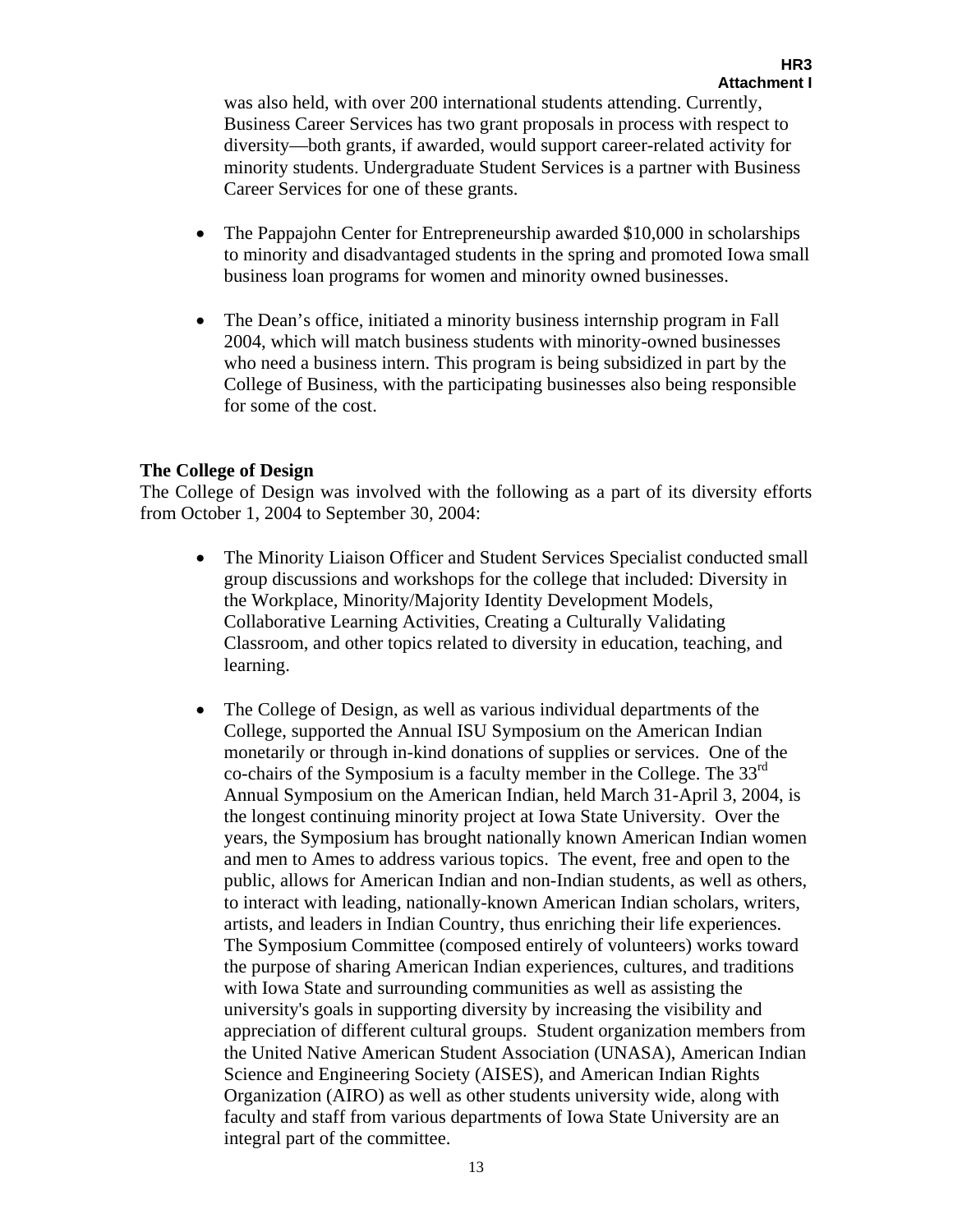- The Indigenous Peoples Design Studio, an interdisciplinary studio was offered in the spring of '04. Attendees were about half Architecture students and half LA students. Projects dealt with included continuing work with the Meskwaki Nation to produce conceptual ideas for a proposed Meskwaki Cultural Center and Museum and a recreated 'historic village 'on the settlement in Tama, IA; preliminary information and ideas for the design of signage for the Meskwaki Nation Settlement (Tama, IA. ); a visit to the new Smithsonian National Museum for the American Indian during the final phases of construction and to tour the Cultural Resources Center; a small service learning project to provide ideas and drawings for the Omaha Nation in Macy, NE regarding upgrading their outdoor ceremonial space.
- Additional Faculty efforts included advising student groups such as AIRO American Indian Rights Organization, AISES- American Indian Science and Engineering Society, UNASA- United Native American Student Association; tutoring on the Meskwaki Settlement, participation in the annual AISES conference; bringing Native American, African-American, and Asian speakers to classes; establishing interactive activities for students at ISU with students from other areas of the world; making various presentations at conferences on Native American design issues; organizing and hosting festival for the arts in the St. Louis.

#### **The College of Education**

The College of Education was involved with the following as a part of its diversity efforts from October 1, 2004 to September 30, 2004:

- The George Washington Carver Teacher Education Program is a collaborative program between Des Moines Area Community College, Simpson College, and Iowa State University. GWCTEP provides an affordable teacher education program for working people who want to pursue their elementary education teaching degree, but cannot quit their jobs to do so. Open to individuals of all ethnic and cultural backgrounds, the program recruits heavily among individuals of color. The first cohort of students began course work in fall, 2003. Ethnically and culturally, the first cohort of approximately 25 students was composed of 67% African - American students, 18% Caucasian students, 9% Hispanic students, 3% Asian American students, 3% Native American students. Their median age was 35 with a range from 18- 55. In sharp contrast to low retention rates in other programs for working adults, the intensive support provided to students and the carefully planned evening format led to 24 of 25 of the students remaining in the program after the first year. A second cohort of students is almost filled and should begin classes in fall, 2004.
- The Ames Children's Choirs program is a community group (boys and girls ages 8-16) utilized as part of teacher education for ISU music and elementary education students. ISU students may observe, assist, conduct sectional rehearsals and/or conduct one selection at concerts. The choirs perform music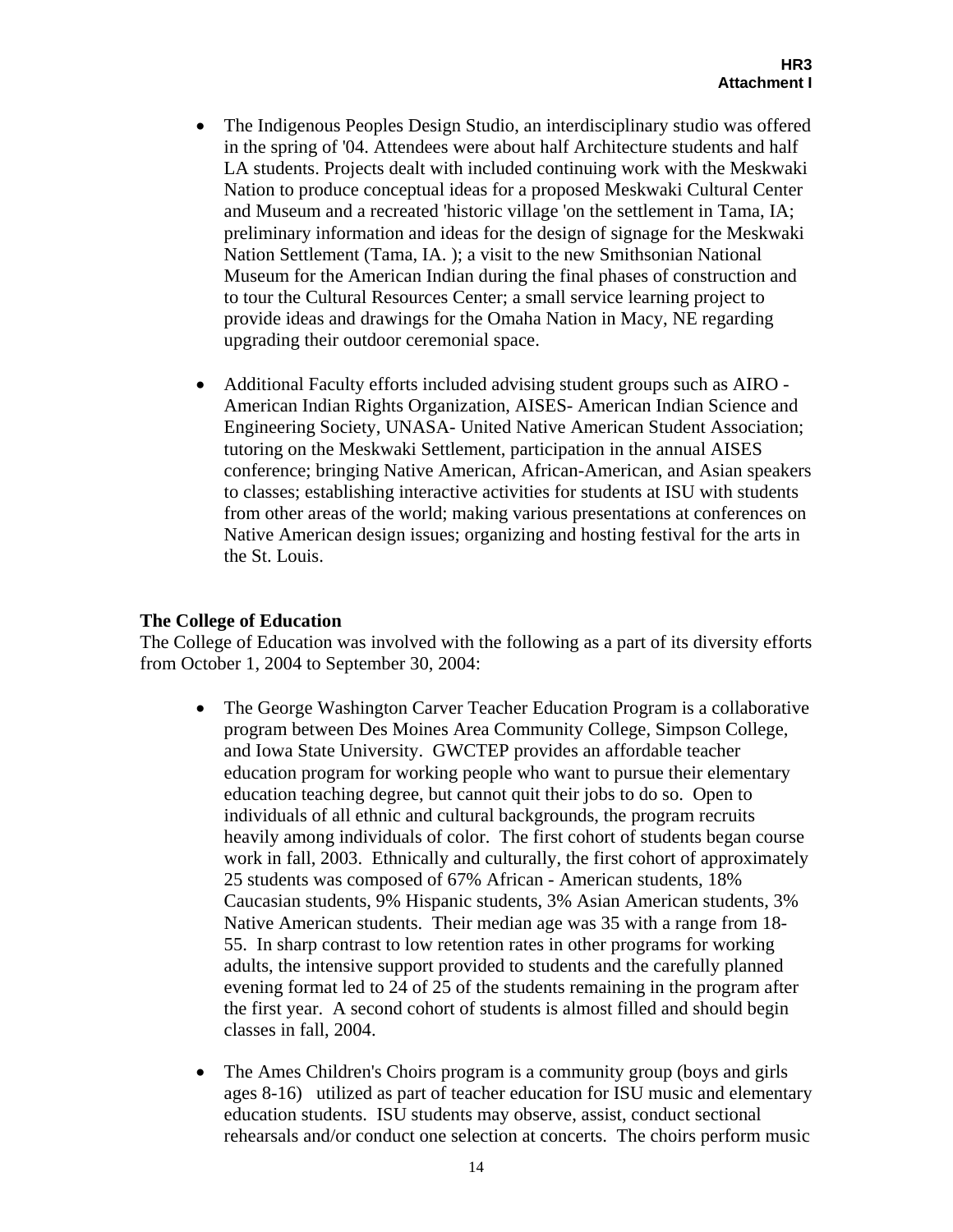from all cultures and traditions, usually performing in up to three different languages for the two training choirs and up to seven languages for the advanced ensemble. Performances during the 2003-2004 season that focused on diversity include: FACES Festival (Diversity festival in Ames), Russian Exhibit at the Brunnier Gallery (performance and lecture), the International Conference on Emerging Zoonosis, and a concert for the delegation from Ames' partner city in Japan. The advanced ensemble has toured extensively including festivals in the Czech Republic and Canada, and has hosted numerous ensembles from the Czech Republic, Hungary, Finland and Germany.

- Two departments within the College and the Minority Liaison Officer (MLO) hosted fifty Muscatine High School students on March 26, 2004, and 20 middle school students from Des Moines on April 22, 2004, as part of the College Bound Project. The students participated in activities created and run by staff, faculty, and graduate students from the Department of Health and Human Performance.
- On April 8, 2004, The ISU Admissions and Minority Recruitment Program in conjunction with the Department of Health and Human Performance hosted 18 Des Moines high school boys.
- The College of Education, along with "Science Bound," the "TRIO" Educational Talent Search," "College Bound," the Office of Admissions, and the Department of Residence, conducted a successful early outreach summer recruitment program. The program consisted of two one-week camps to recruit new minority students. The College provided resources, organizational leadership, speakers from the college administration, peer mentors, and program assistance from the Departments of Industrial Education and Technology and Health and Human Performance. The first group consisted of about sixty rising  $10^{th}$  and  $11^{th}$  graders and the second camp was for sixty rising  $7<sup>th</sup>$  and  $8<sup>th</sup>$  graders.
- A faculty member from the Department of Curriculum and Instruction, wrote an invited chapter for a science skills book discussing teaching English through Science for teachers of English as a second language (ESL) students.
- Many faculty, staff, and students from the College of Education participated in the university Conversations on Diversity series. Additionally, some of the College faculty and staff conducted diversity workshops for the general public and university community.
- The College of Education has provided leadership and teaching faculty for the Dialogs on Diversity class, University Studies 150 for the past ten years. Dialogues is supported financially by the Provost's office for the entire university community, serves approximately 130 students in five sections per semester, and promotes warm collegial relationships between people of diverse backgrounds. Its format consists of engagement in open-ended discussions about diversity issues, critical thinking, inter-cultural competence,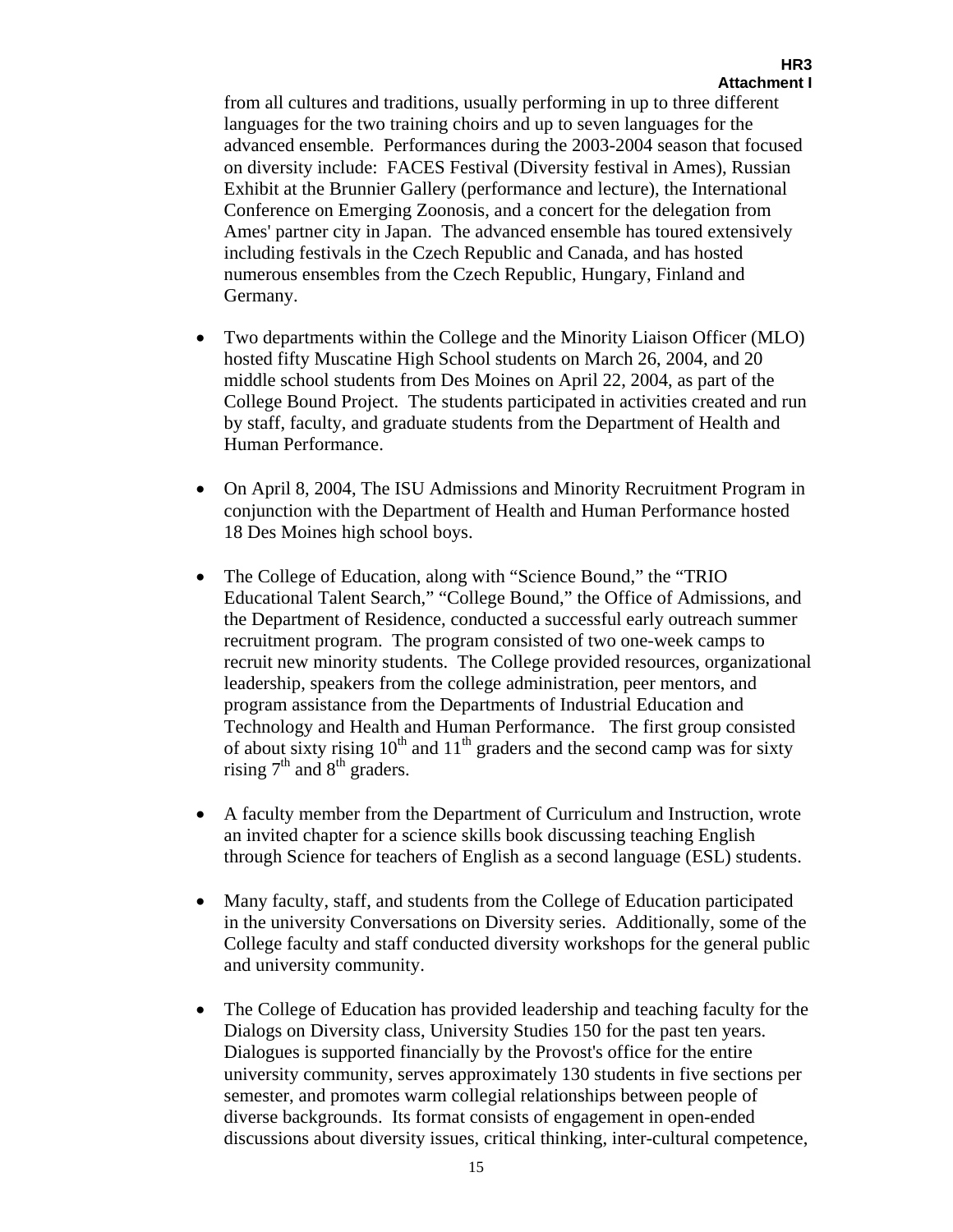and the development of individuals as change agents to improve campus climate. Dialogues seeks to develop deeper understanding of: individuals from diverse cultures, multicultural perspectives, and the roles of race, ethnicity, and socio-economic status in an increasingly diverse Iowa and nation.

### **The College of Engineering**

The College of Engineering was involved with the following as a part of its diversity efforts from October 1, 2004 to September 30, 2004:

- In the Fall '03 semester, Aerospace Engineering offered two special sections of EM 274 for women students as part of the SWE learning community. The sections were taught by an Aerospace Engineering grad student. Aero E currently has 12 female graduate students.
- The Ag & Biosystems Engineering program hired two undergraduate minority students under the USDA Challenge grant and gained two minority faculty from merger. The Ag Engineering Program is constituted of 12 female students, 3 minority students, and one international student out of 144 total students. There are six female students in the AST Program out of 135 total students. The Industrial Education & Technology program is comprised of 12 females, 1 Native American, 15 African Americans, 2 Asians, and 10 Hispanic students out of 220 total students.
- The Chemical Engineering program recruited students by traveling to Puerto Rico. An intensive math/science summer program was taught by faculty and students to high school minority students in Des Moines. Faculty members serve on various boards dealing with diversity such as President's Cabinet diversity advisor, President's Action Committee on Diversity, African American program committee, Carver Academy Advisory Board, Science Bound Advisory Board, the AIChE Minority Affairs Committee (MAC). Faculty/staff attended the Annual Meeting of the National Organization for the Advancement of Black Chemist and Chemical Engineers (NOBCChE) which resulted in one graduate student visiting ISU and Chemisty interviewing a faculty candidate. The NOBCChE student chapter was founded in the fall '04 with a faculty advisor from ChE and Chemistry. The Professor and Chair of Chemical Engineering serves on the Council of Chemical Research committee to promote graduate study through interactions with Historically Black Colleges and Universities (HBCU's), both by developing their own grad programs and by taking their undergrads as grad students.
- The IMSE department's student population is currently 37% female. The department participates in a variety of recruiting events for the College of Engineering and Iowa State University through the ChocoBiz program. The department offered IE/WS 325 "Women and Men in the Engineering Workplace" that meets the university undergraduate U.S. diversity requirement during spring '04. A faculty member has been named to the Stanley Chair in Interdisciplinary Engineering at ISU with a focus on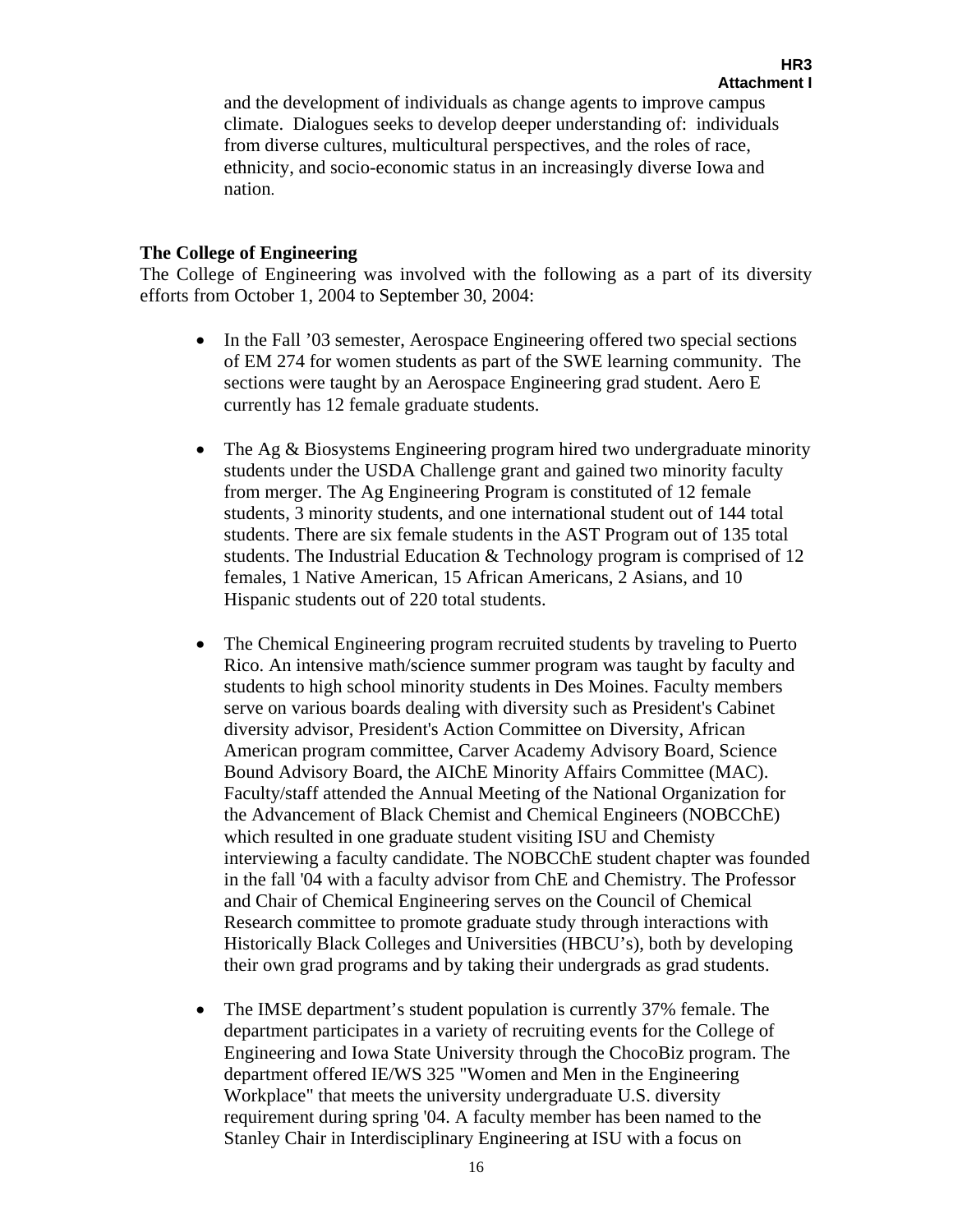strengthening and expanding diverse projects. Another faculty member has worked to advance women faculty in science, math, and engineering careers by serving on the University Committee on Women as a faculty senate liaison, by securing funding for the advancement through the NSF, by chairing the Women and Minorities Committee, and by being active with various professional organizations and by presenting in this area at conferences.

- An African-American Ph.D. student has joined the Mechanical Engineering program. The ME Learning Teams (MELTs) had approximately a 13% female enrollment last academic year which mirrored the percentage of total females in the ME undergraduate program. Of the 8 peer mentors heading up MELTs in the 2003-2004 year, 3 were female ME students. For 2004-2005, there are 3 different female peer mentors (out of 7 total) overseeing three different MELTs. Thus we have seen and continue to see our older, female ME undergraduates being in a leadership role for young, aspiring, ME undergraduates.
- College of Engineering "Undergraduate" Diversity/Recruitment devised programs to encourage women and minorities to enter science and engineering fields such as Internet Explorers, internships for women to design web pages around science topics; Toying with Technologies & Materials, creating a positive learning environment where youth experience science, engineering, and technology through hands on experimentation; FIRST LEGO League, an educational program for children ages 9-14 from a diverse population and which targets underrepresented minorities and female participants; Society of Hispanic Professional Engineers mentored and sponsored 3 FLL teams from Anson Middle School in Marshalltown; Segway Demonstrations to K-8 schools: demonstrations in Iowa schools discussing the engineering concepts and marvels of the Segway Human Transporter. As a result of these efforts, more than 80 % of all the female interns have gone on to major in science or engineering while almost half of these interns have been from minority groups.
- The College of Engineering The Recruitment & Outreach Unit has sponsored a variety of events/activities/projects/communications specifically targeting prospective female and ethnic minority engineering students, including Senior Visitation Day, visitation day for Iowa high school seniors and their families; Preview Day, a 3-day visit program for minority students (and parents) who are scholarship recipients to learn more about life as a minority student at Iowa State; Scholar's Day, a visit program for scholarship recipients (new freshmen) and their parents; Investigation Through the ICN, 4 classes broadcast to Iowa high schools to introduce students to engineering as it relates to concepts in their math/science classes; Society of Women Engineers (SWE) Sleepover, Weekend visit for high school female seniors accepted for admission in engineering; Dean's breakfast, high-ability female and minority students and their families attend a breakfast hosted by the dean of engineering and currently enrolled engineering students; Engineering and Beyond Workshop, a summer camp program for high school juniors to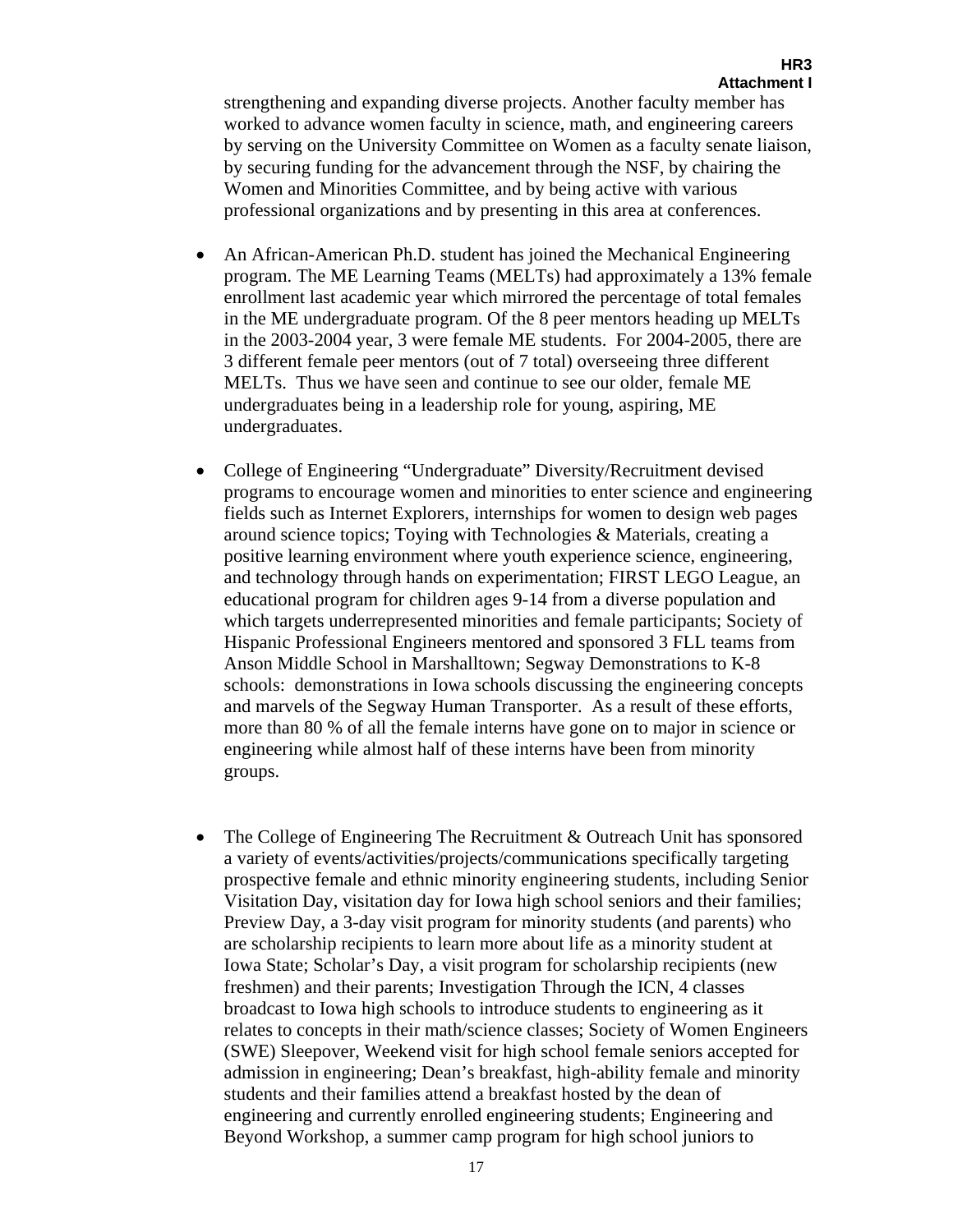explore careers, academic programs, and experience campus life; Road Less Traveled Conference, presentations and hands-on activities for middle and high school girls visiting Iowa State University; SHPE Shadow Day, a visit day to encourage Latino/a students from the state of Iowa to explore the field of engineering and connect with successful and influential engineering students; Scout it Out, science and engineering through hands-on activities for Girl Scouts in grades  $4<sup>th</sup>$ -12<sup>th</sup> from central Iowa; Female and minority student prospective student visits, specially arranged visits for young women, minority students and their families to the College of Engineering; Mother/Daughter Camp, a camp for  $9<sup>th</sup>$  and  $10<sup>th</sup>$  grade high school females and their mothers to explore engineering and technical careers with identity development, leadership development, and mentoring activities interspersed throughout the curriculum; Host lunches, lunches for high-ability female and minority students; Science Bound, program which coordinates and/or conducts hands-on activities for minority students; Roosevelt High School/Des Moines Science Bound Visits, program which coordinates/conducts hands-on activities for the Science Bound class in fall and spring; Distribution of Engineering material/information via mailings to high school senior minority, female, Hispanic, National Merit female students; Telecounseling of diverse students.

• The College of Engineering "Graduate" Diversity/Recruitment Office actively recruited diverse student applicants through Career/Graduate fairs and programs, through visits, and through membership/participation in professional groups. The fairs, programs and professional groups include: the Society of Women Engineers (SWE) National meeting, the Mexican American Engineers and Scientists (MAES) National Meeting, Society of Hispanic Professional Engineers (SHPE), American Indian Engineers and Scientists (AISES) and the National Society of Black Engineers (NSBE); visited the University of Puerto Rico, Mayaguez and established an exchange collaboration with the Dean there; the NSF AGEP (Alliance for Graduate Education and the Professoriate) program; the National Consortium for Graduate Degrees, Inc. (GEM); hosted a 3-day weekend visit program (E-GrAD) in February for 10 highly qualified underrepresented minority students.

### **The College of Family and Consumer Sciences**

The College of Family and Consumer Sciences was involved with the following as a part of its diversity efforts from October 1, 2004 to September 30, 2004:

CFCS continued to be the university wide lead organizer for the celebration of African American History Month 2004. CFCS was the lead organizer for the university wide celebration of Hispanic Heritage Month 2003 and Latino Heritage Month 2004, in collaboration with the Latino/a Heritage Month Committee. CFCS sponsored internationally renowned authors such as Esmeralda Santiago in collaboration with the Lectures Committee. CFCS co-sponsored with the YWCA the Latino Heritage Month Weekend Voyagers at the Ames Public Library, an excellent opportunity for children in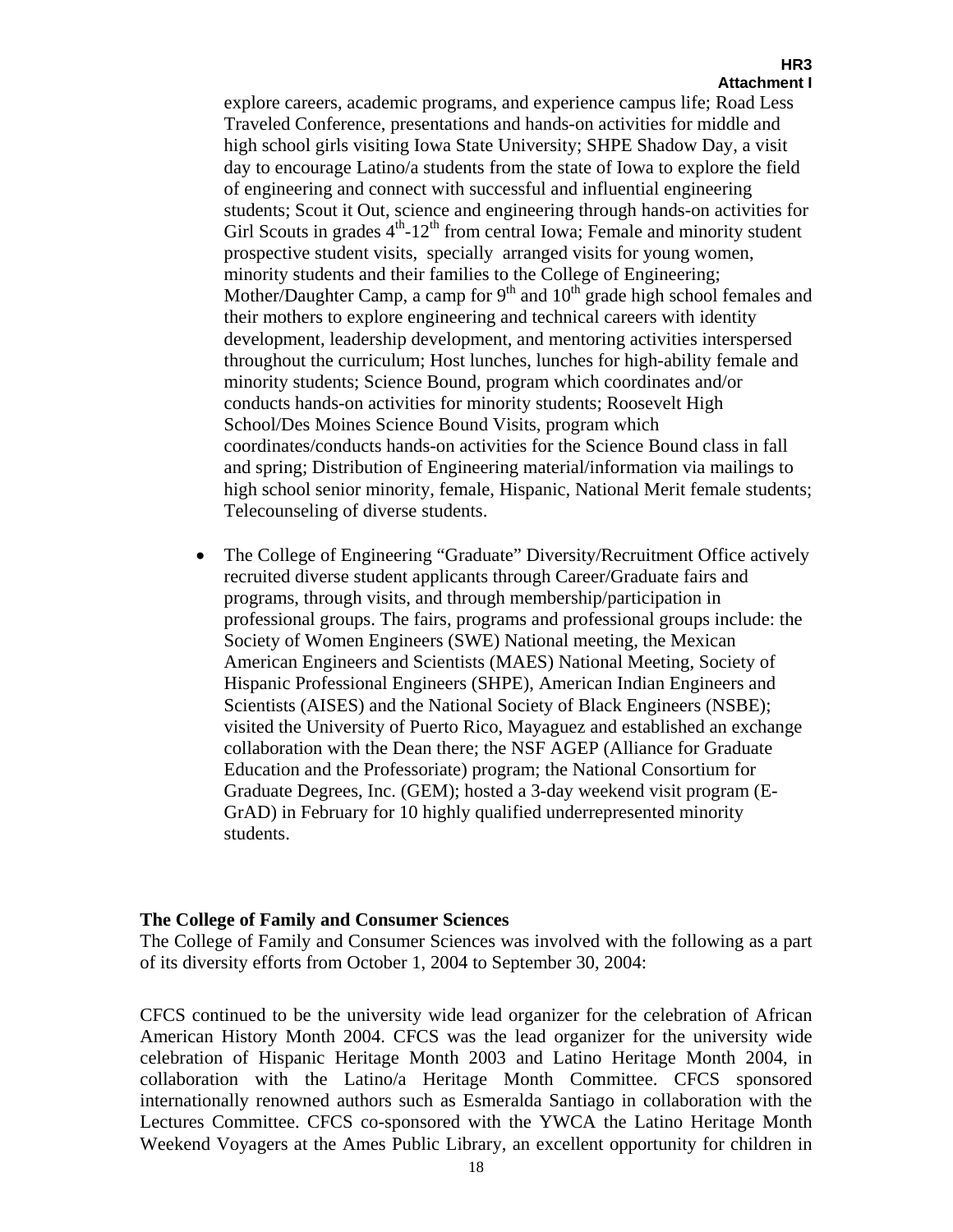the Ames community to learn about the Latino/a culture through games, arts and crafts, and storytelling. Students in HDFS volunteered for the development of this program. The CFCS MLO served as a resource on diversity issues in various classrooms in the College of Family & Consumer Sciences and in the College of Education. During summer '04 a collaboration between Extension staff and the CFCS MLO resulted in Spanish language lessons that served as an opportunity for Extension staff to learn and practice the Spanish language and issues related to the Latino/a culture.

Several college-level staff participated in diversity-related courses such as the International Perspectives Study Abroad experience to Mérida, Yucatán, México during the spring semester. One faculty member and 16 students participated in the three-credit course which counted as an international perspective credit. The program was coordinated by the MLOs in FCS and LAS.

The Multicultural Gender Fair Education program included diversity-related discussions as key elements within CFCS orientation courses for the general college population and for the Common Threads (Apparel majors) and Transport (transfer student) Learning Communities.

Offering degree programs through asynchronous distance education techniques permits a wider variety of students to enroll. The College currently offers three Master's of Family and Consumer Sciences programs via the web: MFCS-Family Financial Planning, MFCS-Gerontology and MFCS-Comprehensive, Students who are place-bound by family or employment or both are able to complete a Master's degree without coming to campus. Evidence is that the web-based programs are serving a broad population can be found in the fact that enrollment in web-based courses in CFCS has increased by 75% in the past year. At the present time, 6% in the combined MFCS-FFP and MFCS-Gerontology programs are ethnic minorities.

Other programs distributed through Recruitment and Outreach and Retention efforts include:

- Increased collaboration with the Office of Admissions College Bound Program resulting in our college hosting two visits during the academic year, the Road Less Traveled for 18 minority  $7<sup>th</sup>$  grade boys and the I Have a Dream Program from Des Moines with 10 minority  $7<sup>th</sup>$  &  $8<sup>th</sup>$  grade students.
- Collaboration with the College of Agriculture in the George Washington Carver Summer Internship Program (formally called the Agriculture Minority Summer Internship Program). This collaboration sponsored two high school students and two college students who conducted research and were mentored by three faculty members in FSHN during the summer of 2004.
- Collaboration with the office of Minority Student Affairs in the Academic Program for Excellence (APEX) Summer Program which resulted in two participants for the summer of 2003 and one participant for the summer of 2004, both in- and out-of-state.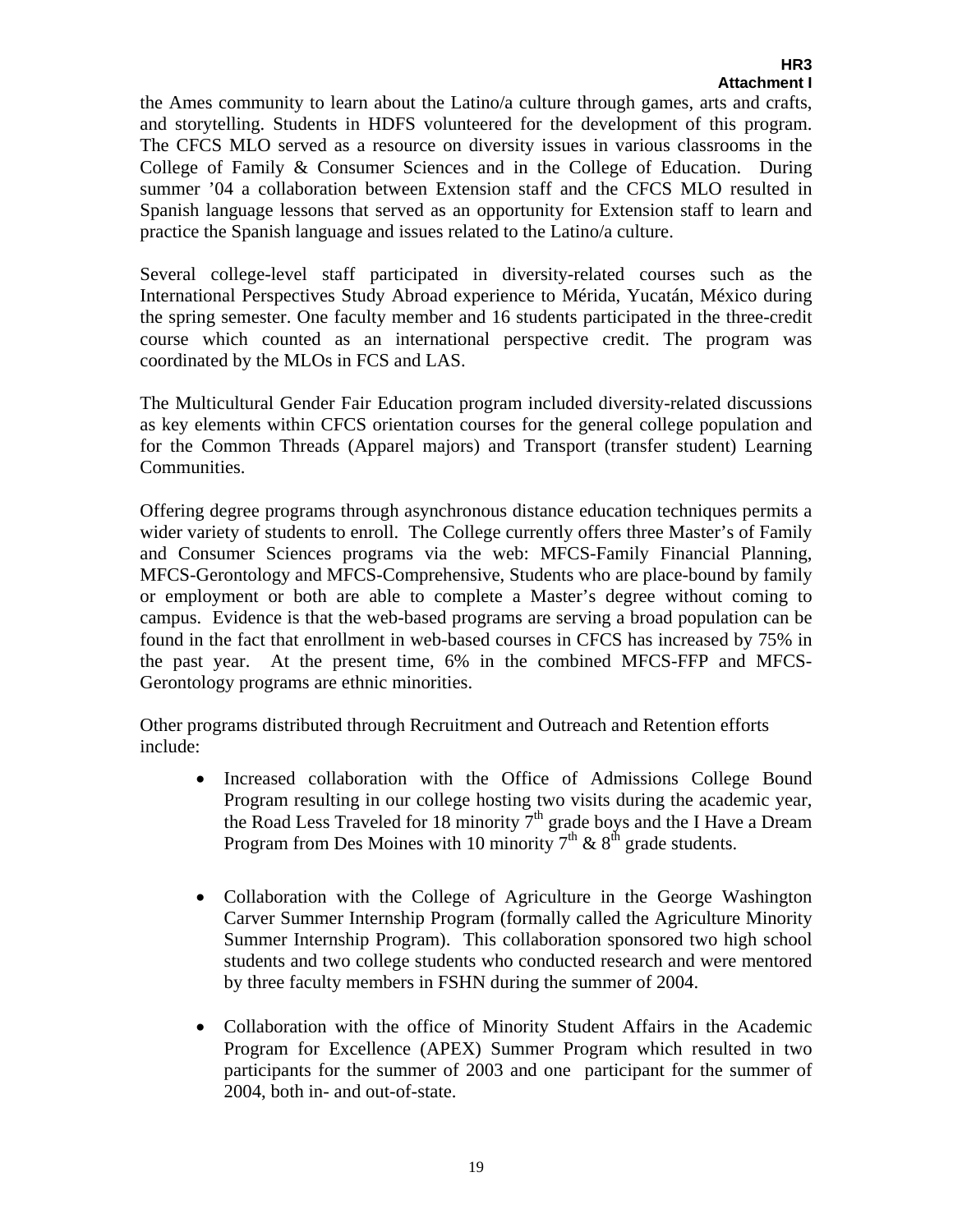- Increased collaboration with the Office of Admissions has resulted in a higher interest of prospective students from Puerto Rico, leading to the development of recruitment materials in Spanish.
- In collaboration with the CFCS Outreach coordinator at least 8 recruitment visits were performed during the fall '03 semester to College Day/College Night Programs in several major Iowa communities with substantial minority populations to increase recruitment of minority students.
- Increased collaboration with the Multicultural Vision Program (MVP) in terms of recruiting efforts. This program recruits Iowa minority students and provides them with a 4-year tuition scholarship. These efforts resulted in 5 new MVP scholarship awardees for the academic year 04 – 05 out of a total 35 scholarship recipients in our college. Five recipients recently graduated in spring and summer '04.
- Increased collaboration with the George Washington Carver Scholarship Program, a 4-year tuition scholarship for high achievement minority students. Currently there are 14 GWC scholarship recipients in our college, six of whom graduated this past spring '04.
- CFCS Minority Retention Programs was awarded a P & S Recruitment and Retention (2003-2004) grant for the development of academic, leadership and professional opportunities of students of color in our college.
- Increased collaboration with the Ronald E. McNair Postbaccalaureate Achievement Program resulting in increased participation of students of color in our college. Currently four CFCS students participate in this program which pairs them with faculty mentors to develop research in their field of study.
- Increased collaboration with the Student Support Services Program (SSSP), a federal TRIO Program, which added five new students for fall '04 with a total of ten from our college.
- Representation on and active participation with the organizing committee of the First Student of Color Convocation and the First Community of Color Orientation Program (CoCO) for fall '04, organized by the Office of Minority Student Affairs.

Courses, additional community outreach programs and Faculty contributions pertaining to diversity from our college include:

• International Perspectives in Family and Consumer Sciences course, providing information on working with families from diverse cultures; Global Issues in Textiles and Clothing course, includes discussions of ethical, economic, political, and social issues facing TC professionals in global markets; Global Tourism Management course, providing an appreciation for travel behavior and the economic and social impact of the global tourism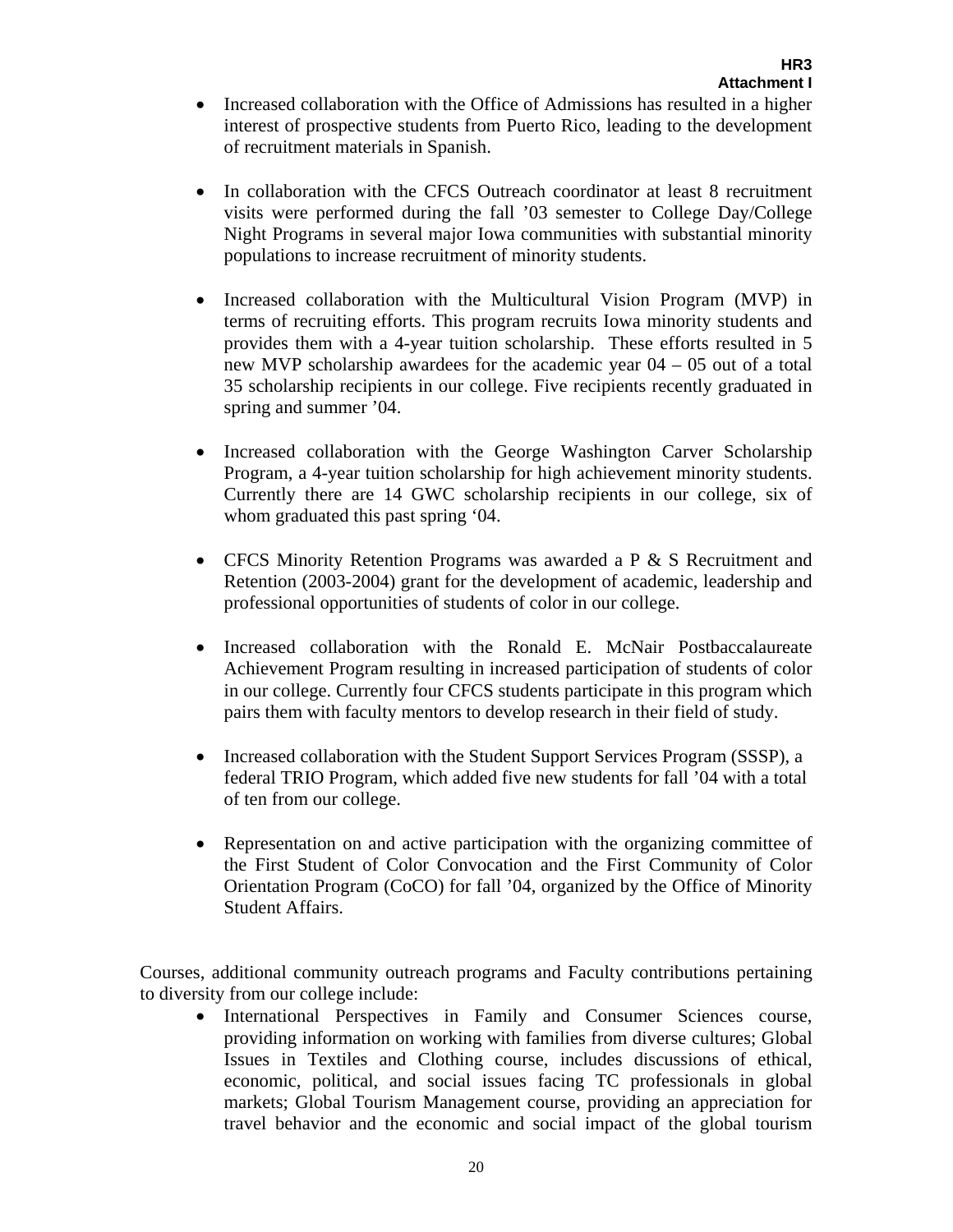industry; a 4 week study abroad experience to Thailand focusing on the hospitality industry in that country; a 3-week study abroad tour to Europe - England, France and Italy - focused on the apparel industry in these countries; a course examining how differences in gender, race, and ethnicity affect nutritional assessment; a study-abroad course "European Food Safety Concerns: From Farm to Market" initiated at ISU and delivered by faculty to England, Wales, and Scotland

- Administration of and participating with the Carver Academy and the Carver Academy Faculty Council; service on the Faculty Senate Committee on Women and Minorities; translation of the Lighten Up Iowa website into Spanish; participation in and membership in professional groups such as AGEP program, McNair program, Minorities in Agriculture, Natural Resources and Related Sciences (MANNRS), Agriculture Summer Minority Internship Program, Queretaro/Iowa Internship Exchange, Louise Rosenfeld Scholarship
- Continued research in the areas of minority health and nutrition issues involving diverse researchers such as the Space Food Challenge, a project utilizing the expertise of nine women and five men from around the world and the US
- The FSHN department was highlighted in the 2003 CSREES review of ISU for compliance with diversity guidelines.
- Undergraduate internships in HDFS are completed in a wide variety of human service, child care and hospital settings serving a diverse population in Iowa, the U.S. and throughout the world (e.g. Native American reservation in North Dakota, an orphanage in Costa Rica, and for agencies working with Des Moines, Minneapolis and Chicago inner city youth).
- A significant number of ethnic and racial minority families participate in the Child Development Laboratory School, which provides extensive interactions with our undergraduate and graduate students for practice and research.
- Students in the U.S. Diversity course in HDFS on housing services and families with special needs all prepare and eat a meal with residents of the Emergency Residence Shelter for the homeless in Ames.
- The graduate program in Marriage and Family Therapy recruits students from traditionally underrepresented groups, offers a new course on Diversity Issues in Marriage and Family Therapy, and infuses information about diversity into the entire curriculum.
- Research faculty at the Institute for Social and Behavioral Research hire and train African American students to work on observational coding of family interactions, and that group also employs students whose ethnic heritage is Kenyan, India India, Arabic, and Hispanic. Faculty are conducting three major research projects on family well-being and human development for African-Americans in Iowa and Georgia, Mexican immigrants in Iowa, and very old Georgians.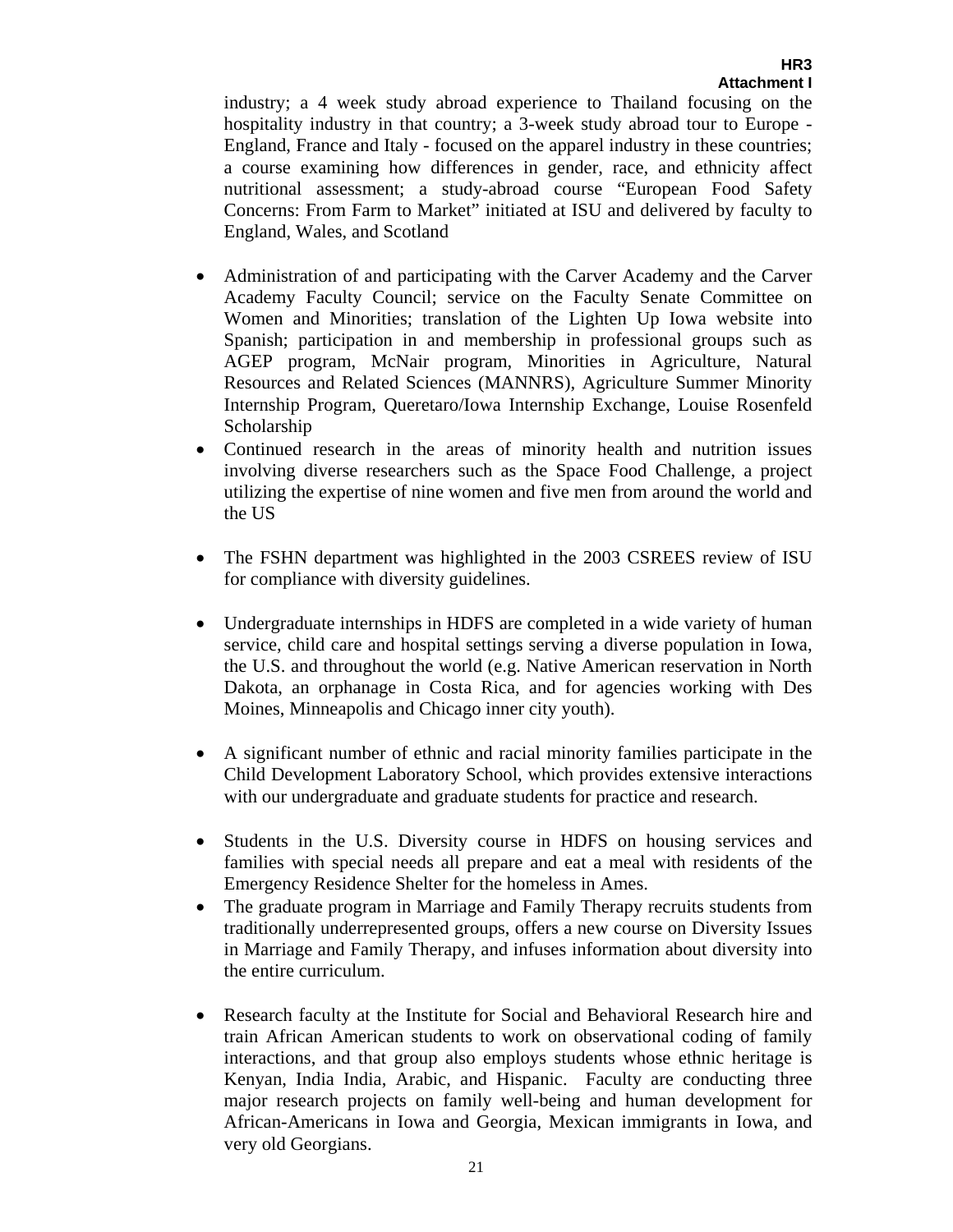- HDFS Extension, in collaboration with state and federal agencies, use demonstration trailers and assistive devices to demonstrate universal design products and features that make homes more convenient for people of all ages, abilities and to accommodate the special needs of people with disabilities. The trailers and devices can be taken to community events to demonstrate how to make bathrooms and kitchens more usable throughout the life span and to facilitate "aging in place."
- The Iowa AgrAbility Program is a collaborative effort between ISU Extension and the Rural Solutions program of Easter Seals Iowa to help farm families affected by disabilities adapt their homes and farms to accommodate a disability and to help them remain in farming. The development of modular kitchen cabinets that can be adapted easily as needs change is a research project that is ongoing from this program.
- Three new Extension field positions have been added in Iowa to increase programming to support the needs identified by minority audiences in specific locations within the state, specifically African Americans and Hispanic immigrants. In-service opportunities continue to increase awareness and understanding of the Mexican culture and to improve educational programming to meet the needs of changing demographics within Iowa. Twenty staff, including campus faculty and staff, participated in an eight day immersion experience in Mexico as part of the in-service.

### **The College of Liberal Arts and Sciences**

The College of Liberal Arts and Sciences was involved with the following as a part of its diversity efforts from October 1, 2004 to September 30, 2004:

- Dean Michael B. Whiteford established a permanent Diversity Committee in the College of Liberal Arts and Sciences to advise the Dean on the full range of diversity issues confronted by the College. These include issues related to the recruitment and retention of a diverse faculty, staff and student population; the quality of the college and university environments for diverse populations, and the appropriateness of the curriculum in providing the students with the necessary knowledge, attitudes and skills to function as global citizens.
- The LAS Diversity Committee completed a report on diversity, "A Clear, Accountable Commitment to Diversity." The complete LAS Diversity Committee report is available on-line at http://www.las.iastate.edu/diversity/DIVERSITY REPORT.pdf.
- The Department of Foreign Languages and Literatures has been awarded a twoyear, \$164,000 U.S. Department of Education UISFL grant for development of a curriculum in Languages and Cultures for Professions. Currently the department has established programs with Iowa State's College of Engineering and the College of Agriculture.
- The Department of Foreign Languages and Literatures has sponsored international visiting scholars from the republics of the former Soviet Union as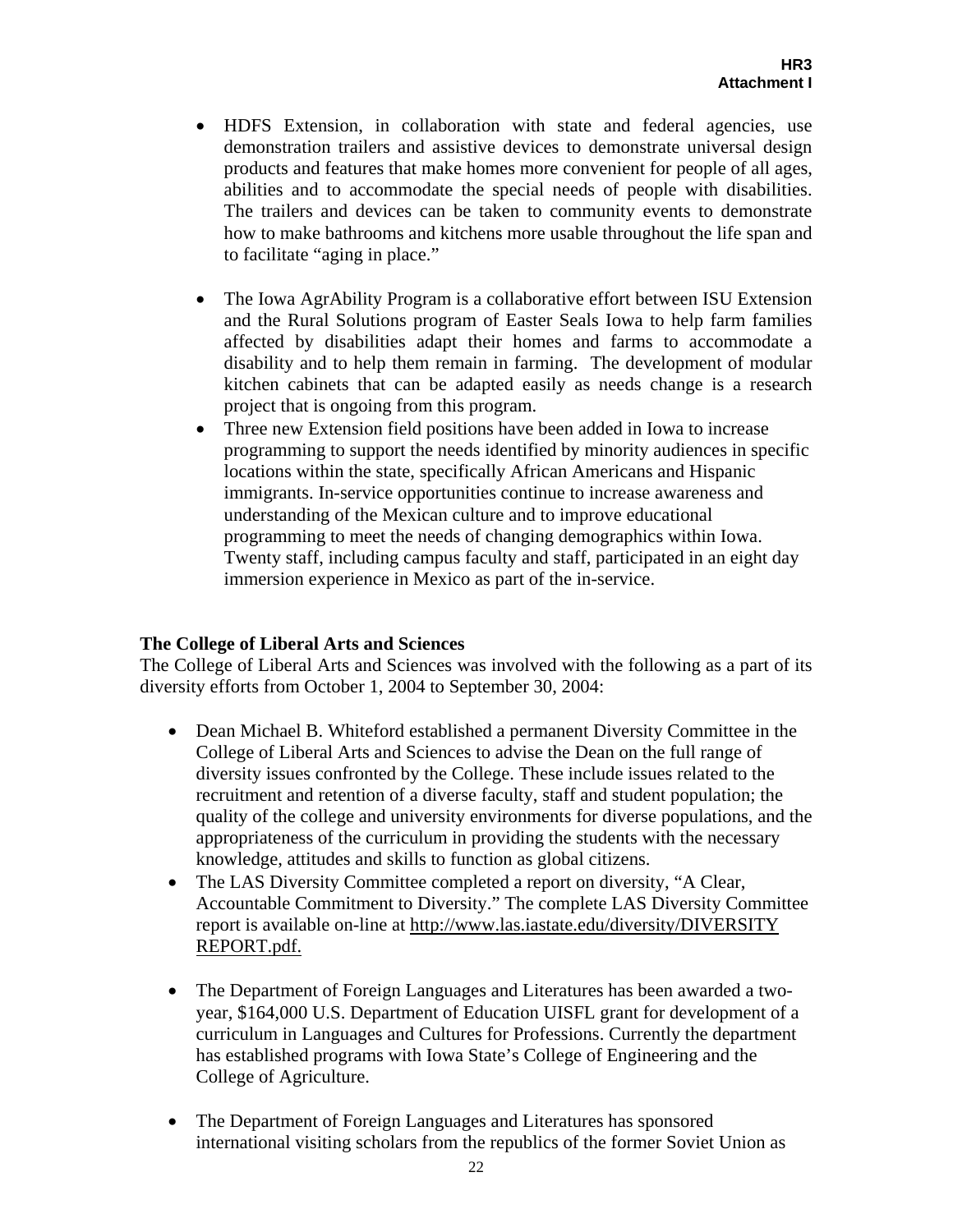part of the federally-administered Junior Faculty Development Program. Scholars have come from the Ukraine, Kyrgystan, Serbia, Russia, Azerbaijan and Uzbekistan.

- The Women's Studies Program has received a U.S. Department of State, Bureau of Educational and Cultural Affairs University Partnership grant to establish a partnership with the Kharkiv Gender Studies Center at Karazin National University (KNU) in Kharkiv, Ukraine. The focus of the partnership is to develop curricular modules with U.S./Ukraine comparative content that can be included in existing courses and made available through distance education.
- Seventeen Iowa State students visited the Carver College of Medicine for a fullday orientation to medical school including workshops on best practices to ensure admission, a symposium with minority students in the College of Medicine, and meetings/ conversations with faculty, administrators and staff.
- The Department of Biochemistry, Biophysics and Molecular Biology has for five years participated in an NSF-funded undergraduate research program as a Collaborating Institution with Tuskegee University. Part of this comprehensive grant funds undergraduate research experiences for minority students, towards the aim of increasing participation in science and engineering courses.
- Several academic departments in the College of Liberal Arts and Sciences participate in the Research Experience for Undergraduates (REU) program sponsored by the National Science Foundation, a program that targets underrepresented students, and the AGEP and Alliance Programs, a grant program that allows minority students to take part in a summer program of research experiences for undergraduates.
- The Sociologists for Women in Society (SWS) recognized the Department of Sociology for its accomplishments as a "gender-friendly" and "women-friendly" department with "SWS Seals of Approval." The department received "SWS Seals of Approval" for having 40 percent or more female faculty members (53 percent are women) and for having more than 25 percent of faculty specializing in gender or inequality areas (27 percent indicated these areas).

### **The Library**

The Library was involved with the following as a part of its diversity efforts from October 1, 2004 to September 30, 2004:

- The Library continues to have a Diversity Committee whose primary roles are:
	- 1. To maintain a focus on equal employment opportunity and affirmative action within in the library.
	- 2. To inform and educate library personnel concerning equal employment opportunity and affirmative action.
	- 3. To help create a work environment in which all personnel are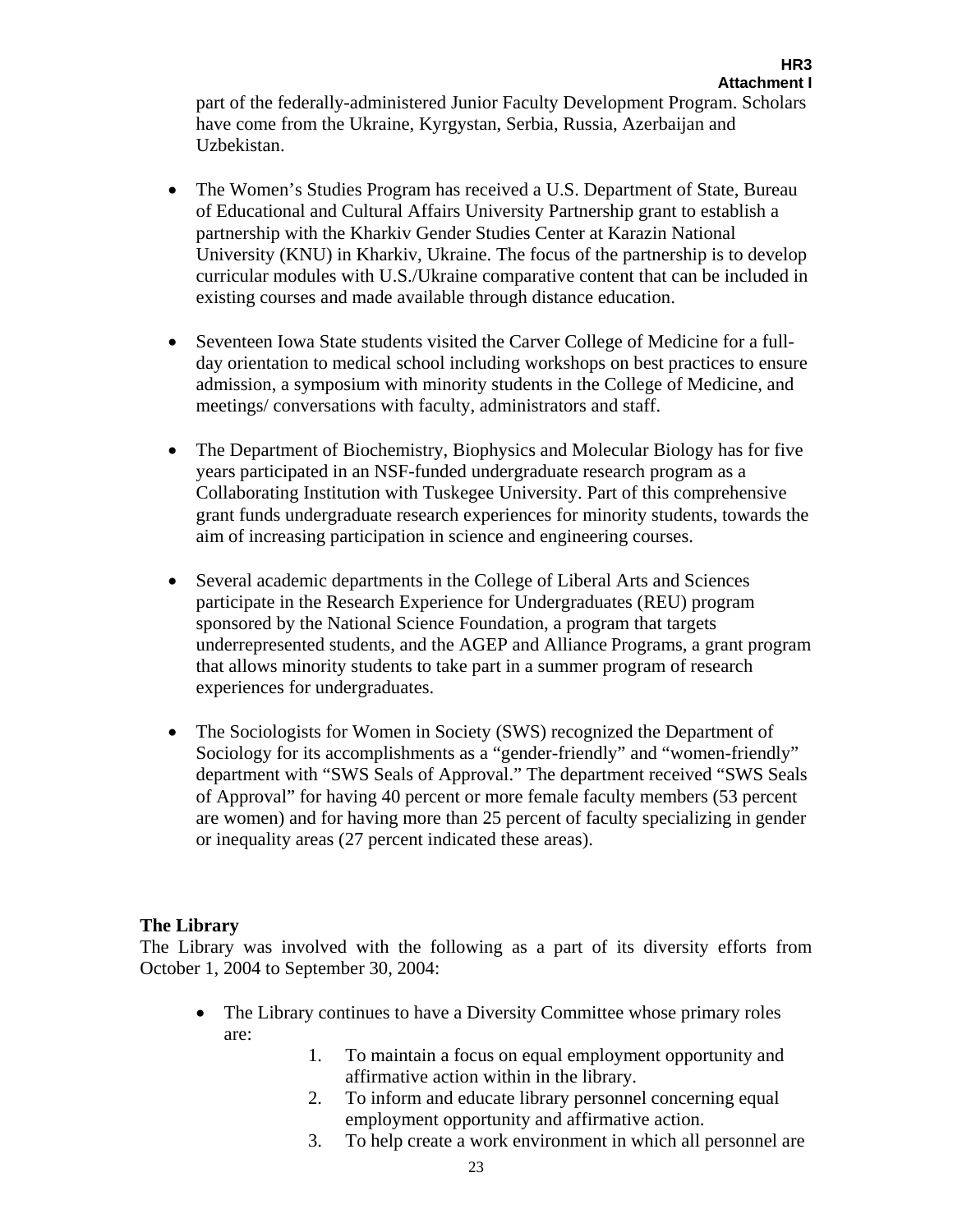able to develop to the fullest extent of their potential.

- 4. To assist selection committee in the recruitment of members of protected classes for professional positions, and to serve as a resource for those who hire support staff.
- The Diversity Committee has also sponsored the following outreach and events:
	- 1. Display for the 2004 Disability Awareness Days
	- 2. Purchased and sponsored the use of a training DVD "M.E.E.T. on Common Ground" fostering respect and inclusiveness in the workplace.
	- 3. Sponsored a presentation by Virginia McCallum from the International Education Services Office, ISU, "Skills for Working With Internationals."
	- 4. Reminded staff of President Geoffroy's "Conversations on Diversity."

# **The College of Veterinary Medicine**

The College of Veterinary Medicine was involved with the following as a part of its diversity efforts from October 1, 2004 to September 30, 2004:

- Participated in a school-wide career day recruitment visit to one Des Moines area high school that serves a large population of African-American and Latino families. The interaction at two sessions with 25-30 high school students was an attempt to draw awareness to and create interest in the profession of veterinary medicine.
- Several in-house interactions and tours with individual students as well as 4-H and talented and gifted youth, Experience Iowa State, visiting foreign teaching professionals, and high school agriculture teachers have also taken place over the course of the spring of 2003. Several members of underrepresented groups were in attendance.
- The Iverson Bell Symposium, a meeting composed of representatives from many of the veterinary schools in the United States, was attended in the spring of 2003. This meeting presents representatives the opportunity to discuss strategies in recruitment of underrepresented groups into the veterinary medicine and to discuss current events and laws that potentially impact the recruitment efforts.
- With regards to attempts to improve diversity in the new hires, over the past year, a new faculty member and a new chair were hired in the Department of Veterinary Microbiology and Preventive Medicine. Both search committees were established with an eye on diversity. That is, they contained members of traditionally underrepresented groups. So too, both pools of applicants contained members of underrepresented groups, and in the case of the faculty search, an Asian was hired and in the case of the chair search, a woman was hired.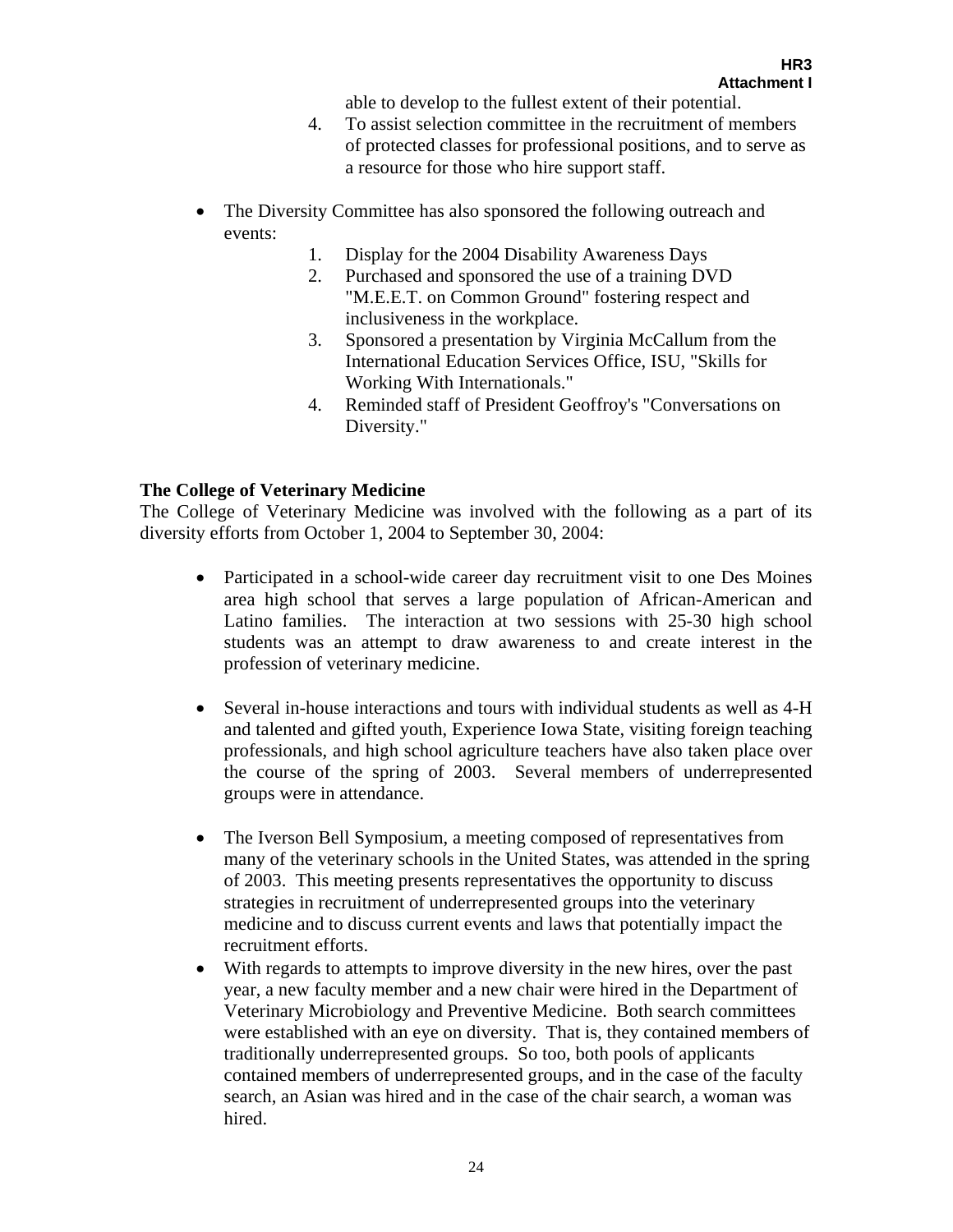• Department of Veterinary Pathology: The department chair served on the Provost's Task Force to improve hiring and recruiting of women and minorities. A member of the staff attended a Forum on Diversity as part of the 12+ program. Faculty from this department also attended professional conferences in Brazil, Cuba, Sweden and Scotland, in addition to a faculty member's trip with Veterinary Medical students to Kenya.

### **The Lectures Program**

The Iowa State University Lectures Program has continued to demonstrate its commitment to bringing diverse and thought-provoking speakers to the ISU community. The Lectures Program reinforces to the campus and community at large that ISU values the message and participation of such diverse speakers.

| <b>Speaker/Artist</b>                                                               | <b>Topic</b>                                                                 |
|-------------------------------------------------------------------------------------|------------------------------------------------------------------------------|
| Roger Wilkins, Civil Rights Activist                                                | Brown vs. the Board of Education Anniversary                                 |
| Tracy Chapman, Musician                                                             | We the Planet                                                                |
| Adrian Wing, Law Professor                                                          | Bridging the Personal and Political                                          |
| Kip Fulbeck, Asian American Scholar                                                 | Hope You Don't Mind Me Asking But                                            |
| Winona Laduke                                                                       | Global Environmental Justice, Native Peoples<br>and Women                    |
| Aishah Shahidah Simmons                                                             | Addressing Rape and Sexual Assault in African<br>American Community          |
| Ludivia Giraldo Diaz and Floro Tunubala.<br>Central American Human Rights Activists | Human Rights in Columbia                                                     |
| Orchestra Rumba                                                                     | <b>Music Performance</b>                                                     |
| Ambassador Carol Moseley Braun                                                      | Woman and Politics                                                           |
| Francisco Villarruel                                                                | Latino Youth in the US Justice System                                        |
| Alfredo Parrish, Attorney                                                           | The history of racism in Iowa Education                                      |
| Lerone Bennett, Ebony editor                                                        | What Manner of Man: The Life of Dr. Martin<br>Luther King, Jr.               |
| John Roberts, African American Writer                                               | Writing the Black South                                                      |
| Ishmael Reed, African American Writer                                               | The Poet as Prophet and Oracle                                               |
| Elijah Anderson                                                                     | The Social Consequences of Affirmative Action                                |
| James Roberto Curtis, Latino Writer                                                 | Sense of Plan in the Contemporary Crime<br>Thriller                          |
| Terrance Roberts, Civil Rights Consultant                                           | Celebrating Brown vs. the Board of Education<br>50 <sup>th</sup> Anniversary |
| Camilla Taylor, Attorney                                                            | Same Sex Marriage - A Debate                                                 |
| Clyde Bellecourt                                                                    | Native American Perspectives on Sacred<br>Lands                              |
| Dryan Akipa                                                                         | Native American Flute Performance                                            |
| Daniel Wildcat                                                                      | Peoples of Place: Environment, Culture and<br>Technology                     |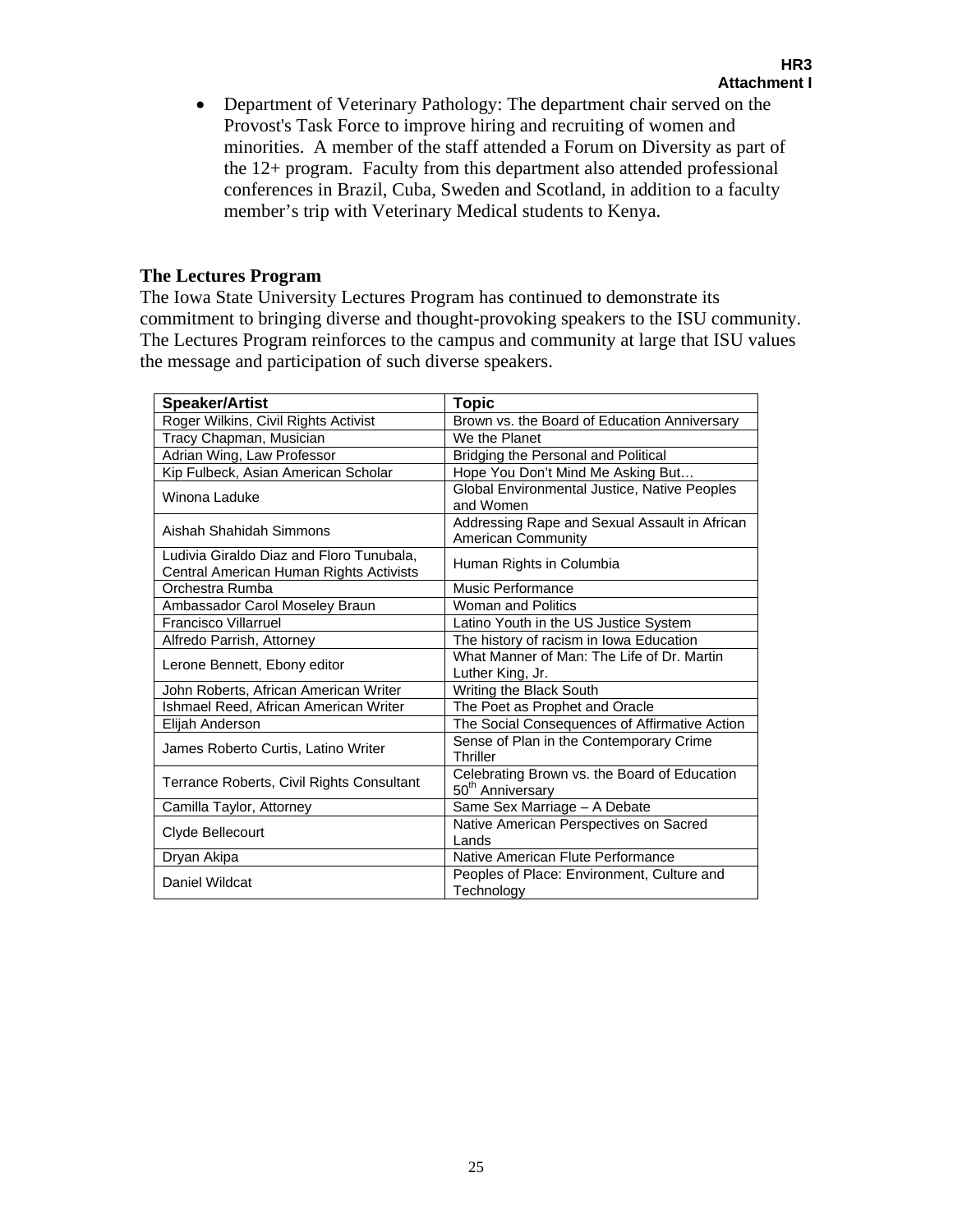# **Programmatic Goals**

# **Programmatic Goals for 2003-2004**

- Develop a plan to build and promote diversity at Iowa State University and ensure that the plan includes the following key elements:
	- Continuing an education and business rationale for building excellence through diversity
		- Status: In progress
	- A set of initiatives with relevant strategies that inform and involve the campus community in the discussion or analysis of diversity which include plans for
		- Continuing Campus participation in the President's Conversations on Diversity

Status: In progress

- Continuing Campus participation in the Campus Climate Survey process beginning in September Status: In progress
- Continuing utilization of the analyses resulting from the work of the Task Force examining ISU's Student Admissions policies to advance diversity Status: In progress
- Continuing written and electronic communication materials relevant to the initiatives

Status: In progress

- Continuing performance measurement tools and incentives related to recruitment and retention successes of students, faculty, and staff Status: In progress
- Continue to revitalize and direct the President's Advisory Committee on Diversity (PACD) to guide and influence the ISU diversity initiatives. Status: Ongoing
- Continue to review the University's compliance status with Title IX Compliance in the classroom, residence halls, athletic programs, and other areas that are within the purview of Title IX regulations: Status: Ongoing
- Examine the Title IX issues from the University Committee on Women and report the analysis and recommendations Status: UCW finalizing report
- Compile information on Title IX success stories, programs and events that may require attention and participation Status: In planning stage
- Continue to take a more proactive and visible approach in the discussion and advocacy of diversity. Status: Ongoing
- Partner and collaborate with community-based organizations to introduce newly trained or retrained members of the community into the ISU workforce. Status: In planning stage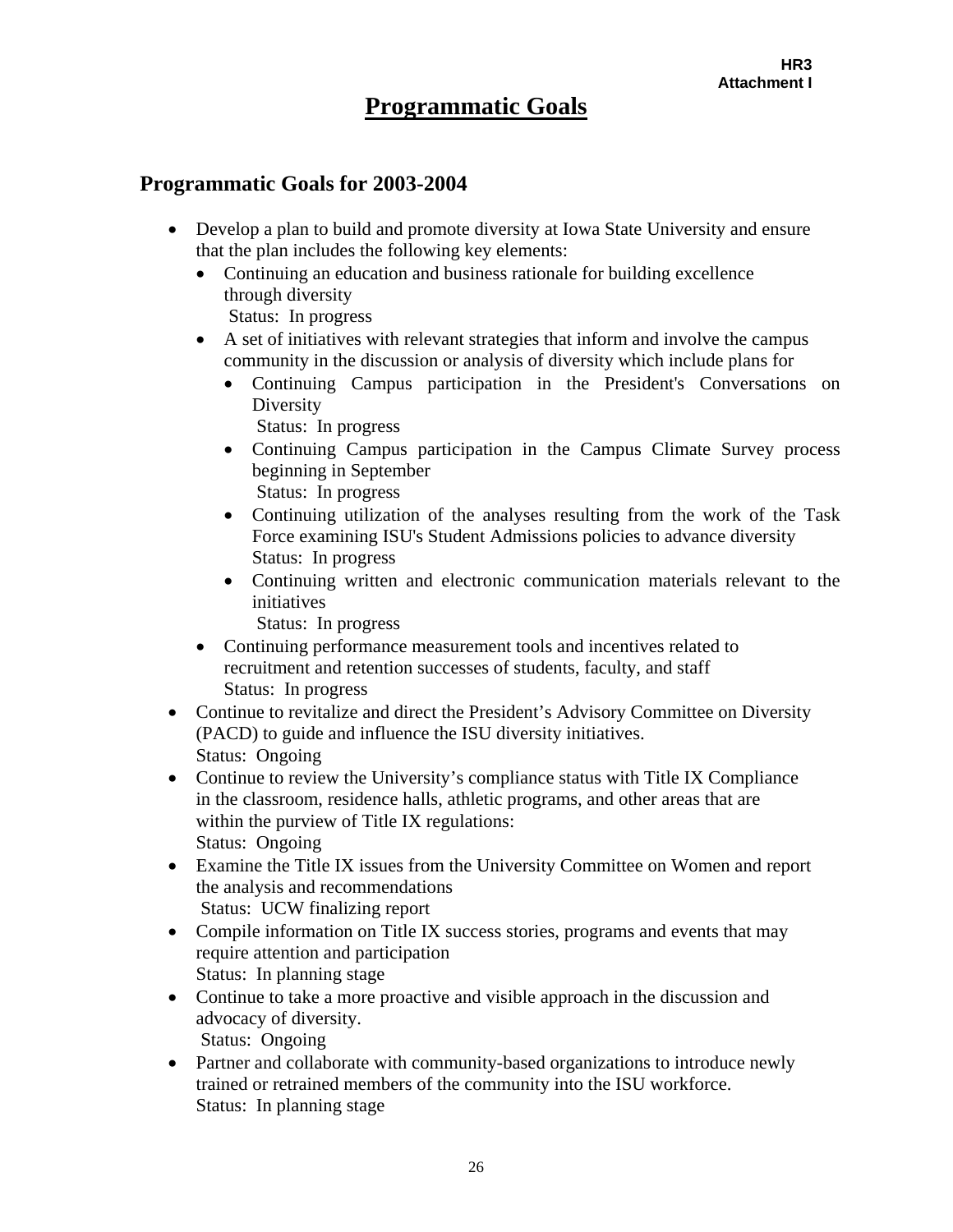- Continue to take active steps to support and endorse the success of international workers and students. Status: Ongoing
- Continue to use central and college resources for recruitment and retention of underrepresented employees and for administrative internships. Status: In place
- Expand and strengthen the visiting scholars and technical personnel program and strengthen services for visiting faculty and staff. Status: Provided reorganize recommendation to Provost
- Conduct Phase II of surveys of minority and women faculty and staff and exit interviews with underrepresented faculty and staff members who resign. Status: Working with P&S and faculty
- Continue to provide university lectures and programs to promote multicultural understanding.

Status: Ongoing

- Continue to expand and strengthen cooperative efforts among ISU and community groups concerned with diversity. Status: Ongoing
- Continue to expand and strengthen cooperative efforts between ISU and Iowa communities with significant minority populations**.** Statue: Ongoing

# **Programmatic Goals for 2004-2005**

Iowa State University will continue to work towards the Key Result Area of Diversity from the Board of Regents Strategic Plan. Iowa State University will continue to establish policies to encourage continuous improvement of the climate of diversity. In addition, Iowa State University will work to meet the following goals, which are part of Iowa State University's goal to become the Nation's premier land grant university by diversifying its workforce.

- Finalize a proposal that Iowa State University can use to build and promote diversity on campus, and ensure that the plan includes the following key elements:
	- An education and business rationale for building excellence through diversity
	- A set of initiatives with relevant strategies that inform and involve the campus community in the discussion or analysis of diversity, which could include plans for
		- A diversity calendar that identifies special ethnic and cultural events across campus
		- Campus participation in the Campus Climate Survey process beginning in September
		- Utilization of the analyses resulting from the work of the Task Force examining ISU's Student Admissions policies to advance diversity
		- Written and electronic communication materials relevant to the initiatives
		- Performance measurement tools and incentives related to recruitment and retention successes of students, faculty and staff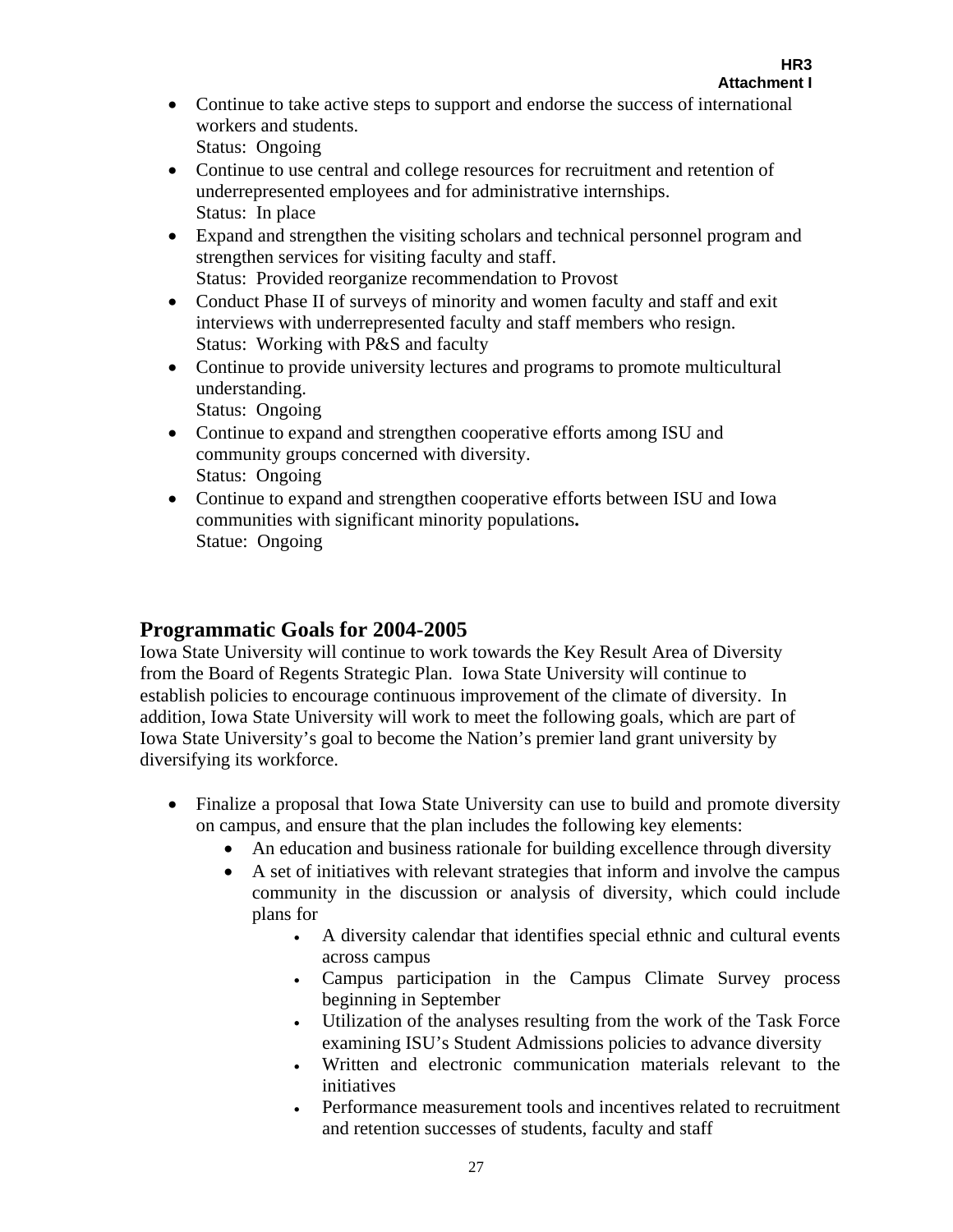- At the community level, continue to participate in civic and volunteer organizations to share ISU's diversity priority.
- At the community level that includes the City of Des Moines, devise a strategy that will foster and fund diversity-related activities that connect ISU to a more diverse audience.
- In collaboration with other relevant offices and committees
	- develop an education and incentive program to secure compliance and the involvement of faculty in addressing the needs of disabled students,
	- within your area of responsibility implement the recommendations, which I accept from the work of the ADA Transition Committee,
	- propose a work organization plan to assign ADA service responsibilities for faculty and staff for my review.
- Work with the Board Office regarding its response at a state-wide level to the Olmstead Decision out of the U.S. Supreme Court in 1999.
- Examine the Title IX issues from the University Committee on Women report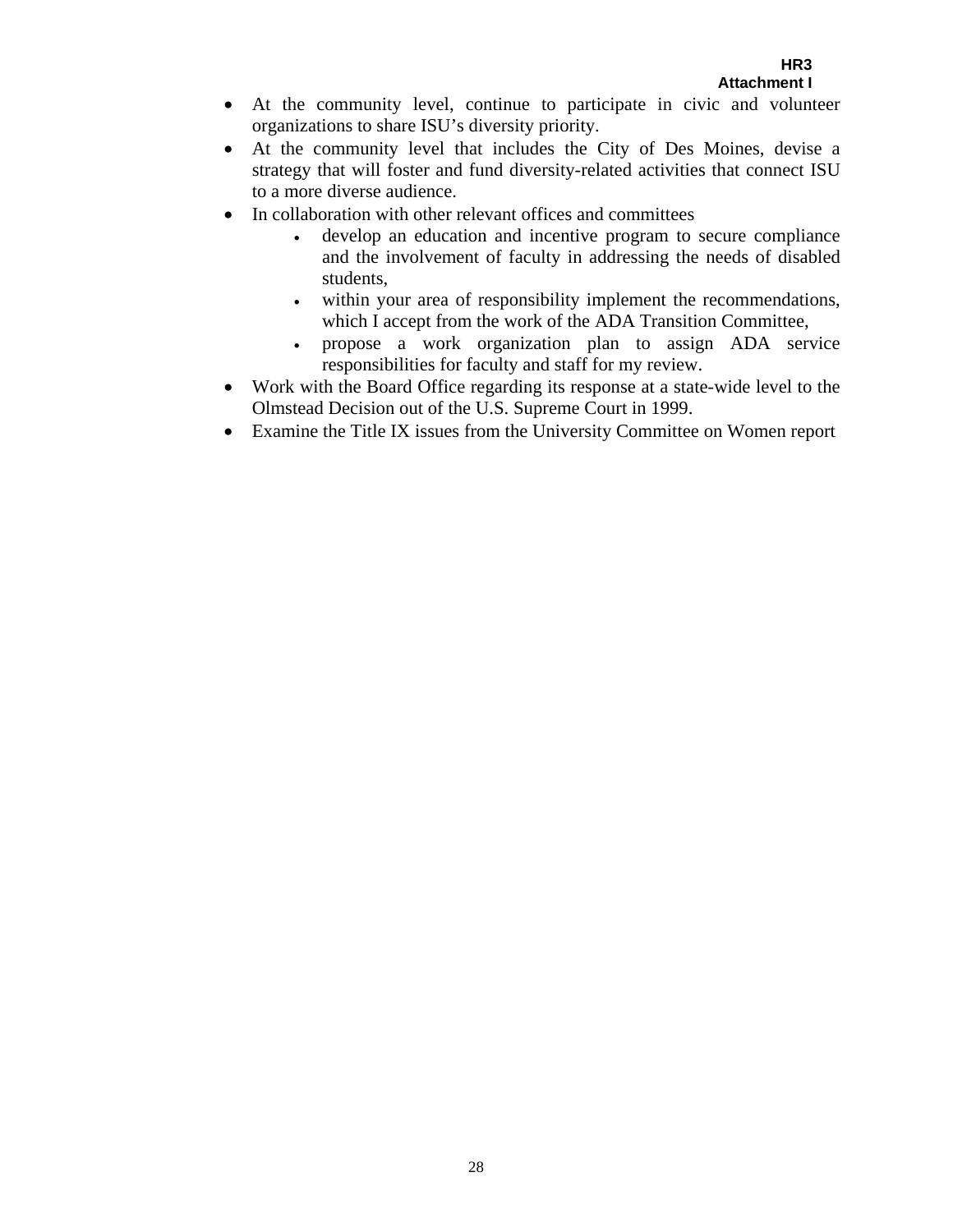# **Statistical Data Analysis**

In the last year Iowa State University continued to diversify its workforce. As shown in Table 1, Iowa State University employed 6170 half-time or greater permanent employees at the end of September 30, 2004. The proportion of women employees is at 48.8% of the total workforce. At the same time the proportion of minorities in the workforce totaled 11.1% of this year's workforce. Iowa State University continues to make strides in its recruitment and retention of qualified individuals from diverse cultures and backgrounds.

# **2003 to 2004 Primary Occupational Activity (POA) Group Analysis**

# **Women**

The hiring goal for the 2003-2004 program year was to maintain the 2002-2003 level of women that were employed at Iowa State University. The hiring goal was met and exceeded in the following areas: Executive/Administrative/Managerial, Faculty: Tenure/Tenure Track, Faculty: Non Tenure Track and Professional and Scientific.

A total of 3024 (49 %) of ISU employees are women. (See Table 1).

- Women in Executive/Administrative/Managerial positions had a net increase of 6.
- Women in Faculty: Tenure/Tenure Track positions had a net increase of 2 in this POA group.
- Women in Faculty: Non-Tenure Track\* positions had a net increase of 2.
- Women in Professional and Scientific\* positions had a net increase of 8 in this POA group.
- Women in Secretarial/Clerical positions had a net decrease of 34. Retirements counted for 18 of these and 3 left for early retirement.
- Women in Technical/Paraprofessional\* positions had a net decrease of 3 in this POA group. One of those employees chose early retirement and one was laid off.
- Women in Skilled Craft positions decreased by 3. One employee was laid off and one chose early retirement.
- Women in Service/Maintenance positions decreased by 18 in this POA group. There were 6 retirements, 9 early retirements and 1 returned back to school.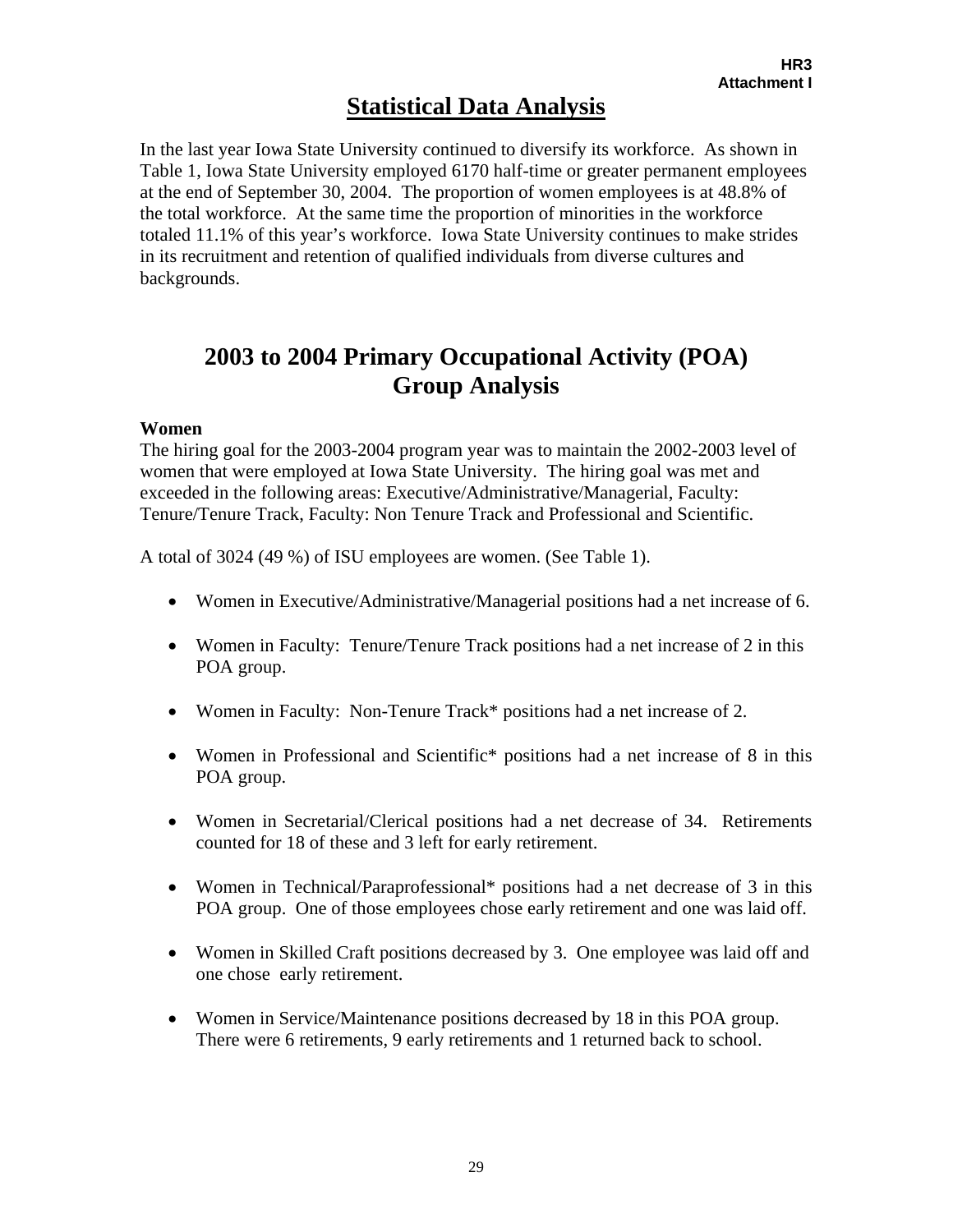# **Minorities**

A total of 710 (11.5%) of ISU employees were racial or ethnic minorities (See Table 1). This is an increase of 11 minority employees from the previous year. The hiring goal for the 2003-2004 program year was to maintain the 2002-2003 level of minorities that were employed at Iowa State University (See Table 2). This hiring goal for racial or ethnic minorities was met in the following areas: Faculty: Tenured/Tenure Track, Professional and Scientific, Technical/Paraprofessional and Skilled Crafts.

- The Executive and Administrative/Managerial positions decreased by 1 minority.
- Minorities in Faculty: Tenure/Tenure Track\* positions increased by 6 additional minority faculty (See Table 3).
- Minorities in Faculty: Non-Tenure Track\* positions had a decrease of 1.
- Minorities in Professional and Scientific positions increased by 17.
- Minorities in Secretarial/Clerical\* had a decrease of 2 in this POA group.
- Minorities in Technical/Paraprofessional positions increased by 1 in this POA group.
- Minorities in Skilled Craft positions remained constant. There were no additions or losses of minorities within this group.
- Minorities in Service/Maintenance\* had a decrease of 9 in this POA group. Five accepted other employment, one retired, one went on long term disability and others left for personal reasons.

# **Perspective: Ten Years of Affirmative Action (1994-2004)**

The total workforce decreased by 23 employees, from 1994 to 2004. Of note are increases in the number of women in the following POA groups: Executive/Administrative/Managerial, Faculty: Non-Tenure Track and Professional and Scientific. The number of women in the workforce had an overall increase of 89 employees in this ten-year period. Women in 2004 are 49 % of the total workforce compared to 47.4 % in 1994.

The minority workforce has experienced growth in the following POA groups: during this time period: Executive/Administrative/Managerial, Faculty: Tenure/Tenure Track, Faculty: Non-Tenure Track, Professional and Scientific and Secretarial/Clerical. The minority workforce had an overall increase of 205 employees, in this ten-year period. (See Table 1). In 1994, minority employees were 8.2% of the total workforce. In 2004, minority employees are 11.5% of the total workforce.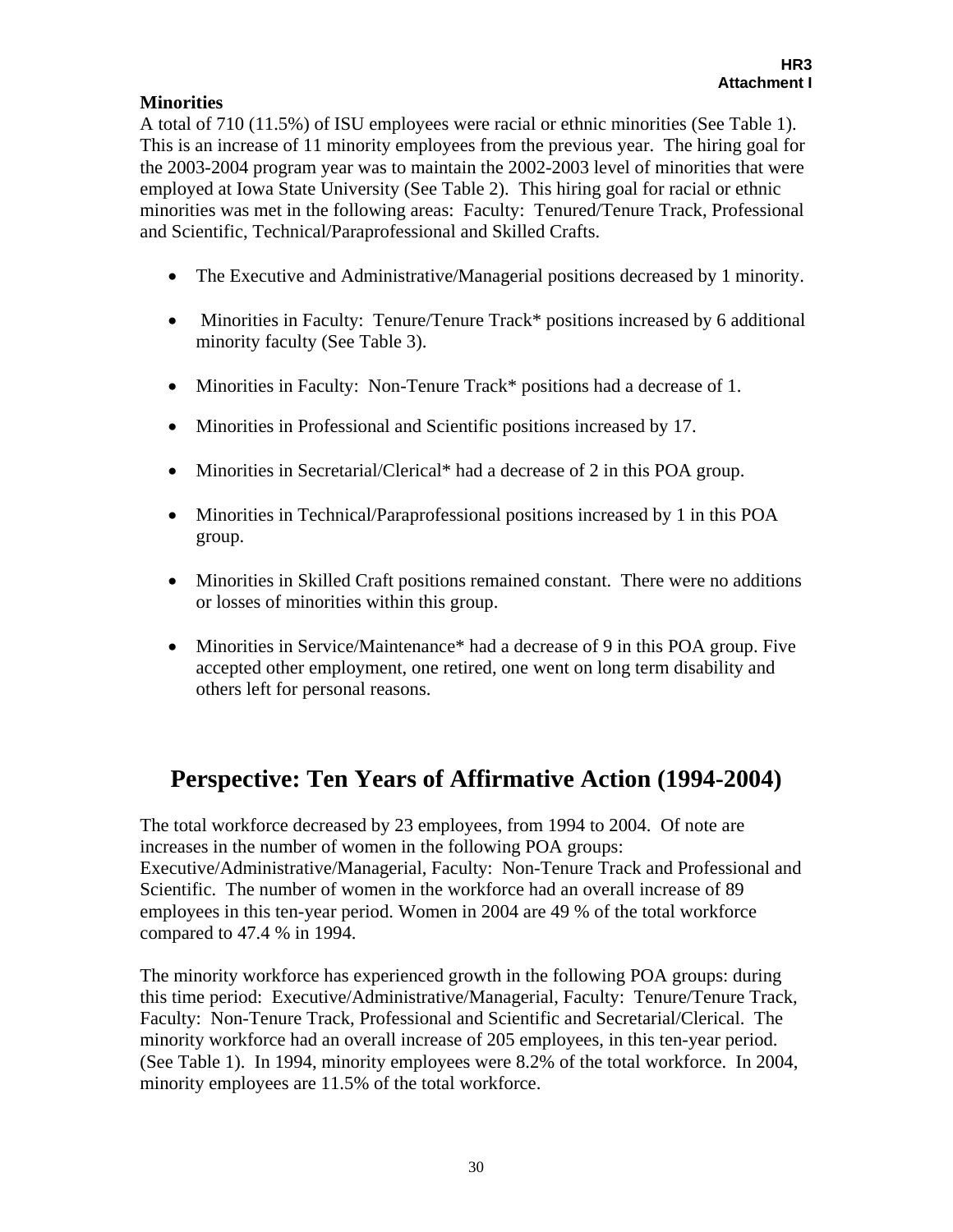# **Board of Regents, State of Iowa 2003-04 Report on Affirmative Action University of Northern Iowa (UNI)**

# **Overview**

 UNI continues to be successful in meeting affirmative action goals for the employment of women and minority persons. While the size of the workforce has declined in response to the budget reductions, we continue to see steady progress with the limited number of searches being conducted. The nontemporary workforce declined 9% from 1947 to 1766, including 940 (53.2%) women and 826 (46.8%) men. The gender breakout changed slightly from one year ago when it was 1054 (54.1%) women and 893 (45.9%) men. The number of minority employees decreased slightly in number from 187 last year to 176 this year, but gained in relative proportion from 9.6% to 10%.

 As of September 30, 2004, UNI employs 533 tenured and probationary faculty with primary teaching assignments. The actual number of female faculty decreased slightly from 224 to 214, yet a gain in percentage from 39.9% to 40.2% was realized. The percentage of minority faculty is at 12.6%, up from 12.1% last year and 10.8% in 1994. Through the reduction in employee numbers, actual numbers of minority faculty held steady, moving from 68 to 67. Most academic departments were able to maintain the progress they had already gained in previous years when there was more hiring activity.

# **Budgetary Considerations**

 Budget cuts to UNI have had an adverse affect on hiring. Twenty-seven faculty searches were conducted during 2003-04, compared to eighty-five faculty searches in 1998-99. Despite having less resources, departments continue to show good faith effort in recruiting and maintaining affirmative hires. The Merit System employment groups maintained their progress made despite only having forty-nine searches completed, and with thirty-six of those positions internally filled. The following chart helps to illustrate the past year hiring at UNI.

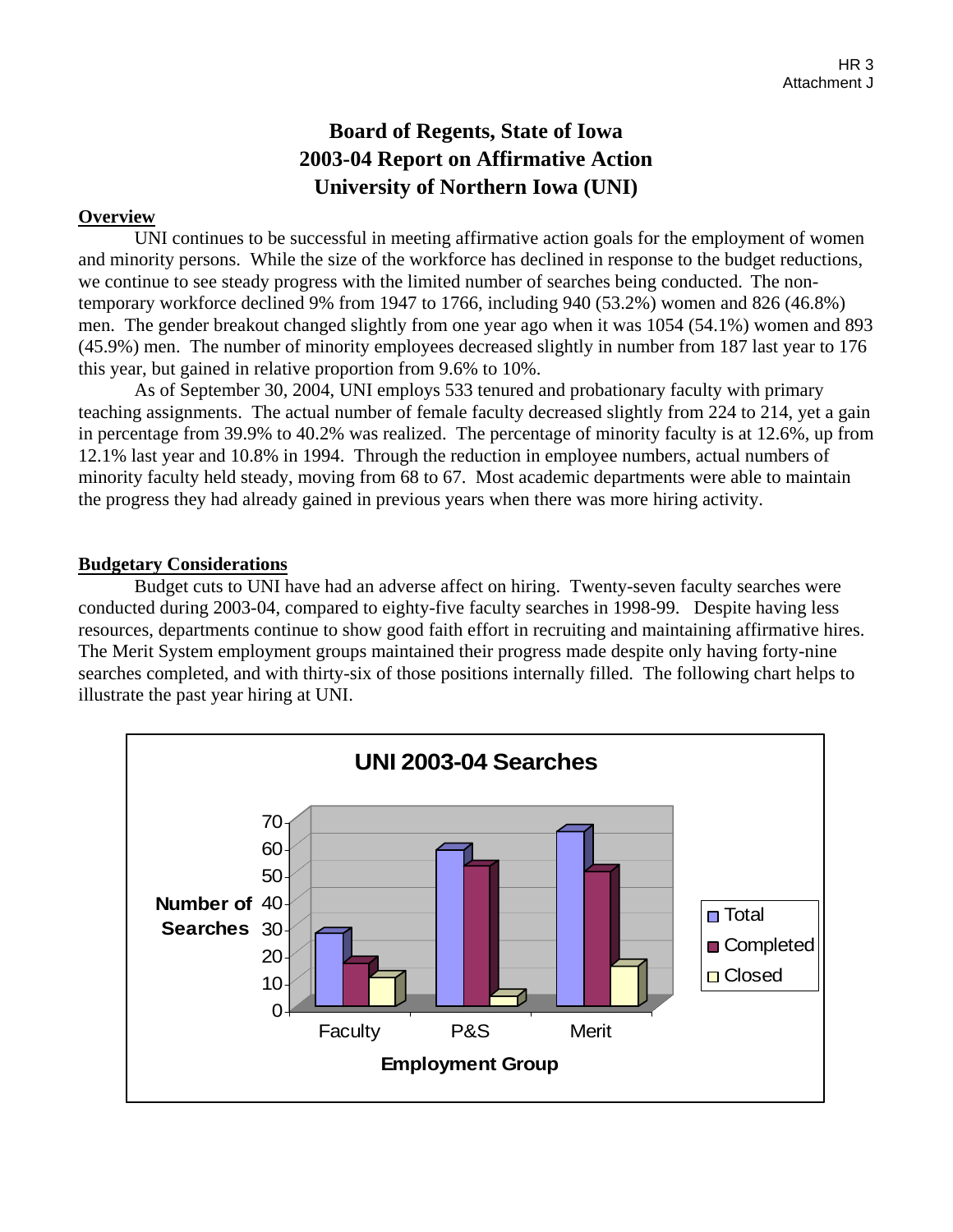# **2003-04 Goals for Employment Groups**

- 1. **Executive/Managerial/Administrative:** The goal was to add three females, yet only two people were added to this group, one of which was female.
- 2. **Faculty (Tenure/Probationary):** The goal was to add three females. With only sixteen searches completed, UNI was able to hire four females and four minorities.
- 3. **Faculty (non-Tenure Track):** N/A
- 4. **Professional/Scientific:** While there were no specific goals for the year, this group will continue to be monitored, with emphasis placed on affirmative hiring of women and minorities until gains are shown.
- 5. **Secretarial/Clerical:** Thirty-six of the forty-nine Merit vacancies were filled internally which made it difficult to meet the goal of hiring four additional minorities.
- 6. **Technical/Paraprofessional:** When there are openings, we are confident that the hiring departments will look at qualified women to bring into this group to meet the goal of two females.
- 7. **Skilled Craft:** Hiring departments are aware of the need to attract women and minorities to UNI in this employment group regardless of the fact that goals have been met.
- 8. **Service/Maintenance:** The goal for hiring women and minority persons into this group has been met. The percentage for females remains about the same in this group. A slight loss in the percentage for minorities can be attributed to the many vacancies that were filled from within in the Merit employment groups.

 The table below shows hiring goals were met, or had already been met, for women and minorities in most job groups. Progress will continue toward meeting and/or maintaining goals, depending on the availability of resources.

|                                    | 2003-04 Goal   |                | Achieved? |          |
|------------------------------------|----------------|----------------|-----------|----------|
| <b>Employment Group</b>            | Female         | Minority       | Female    | Minority |
| Executive/Administrative/Managers  | 3              | O              | No(1)     | N/A      |
| Faculty (Tenure Track)             | 3              | $\Omega$       | Yes $(4)$ | N/A      |
| Faculty (Term and Full Time Temps) |                |                |           |          |
| Professional/Scientific            | $\Omega$       | $\theta$       | N/A       | N/A      |
| Secretarial/Clerical               | $\Omega$       | 4              | N/A       | No(0)    |
| Technical/Paraprofessional         | $\overline{2}$ | $\overline{0}$ | No(0)     | N/A      |
| <b>Skilled Craft</b>               | $\Omega$       | $\theta$       | N/A       | N/A      |
| Service/Maintenance                | $\Omega$       | $\theta$       | N/A       | N/A      |
| Total                              | 8              | $\overline{4}$ |           |          |

# **Programs in Place**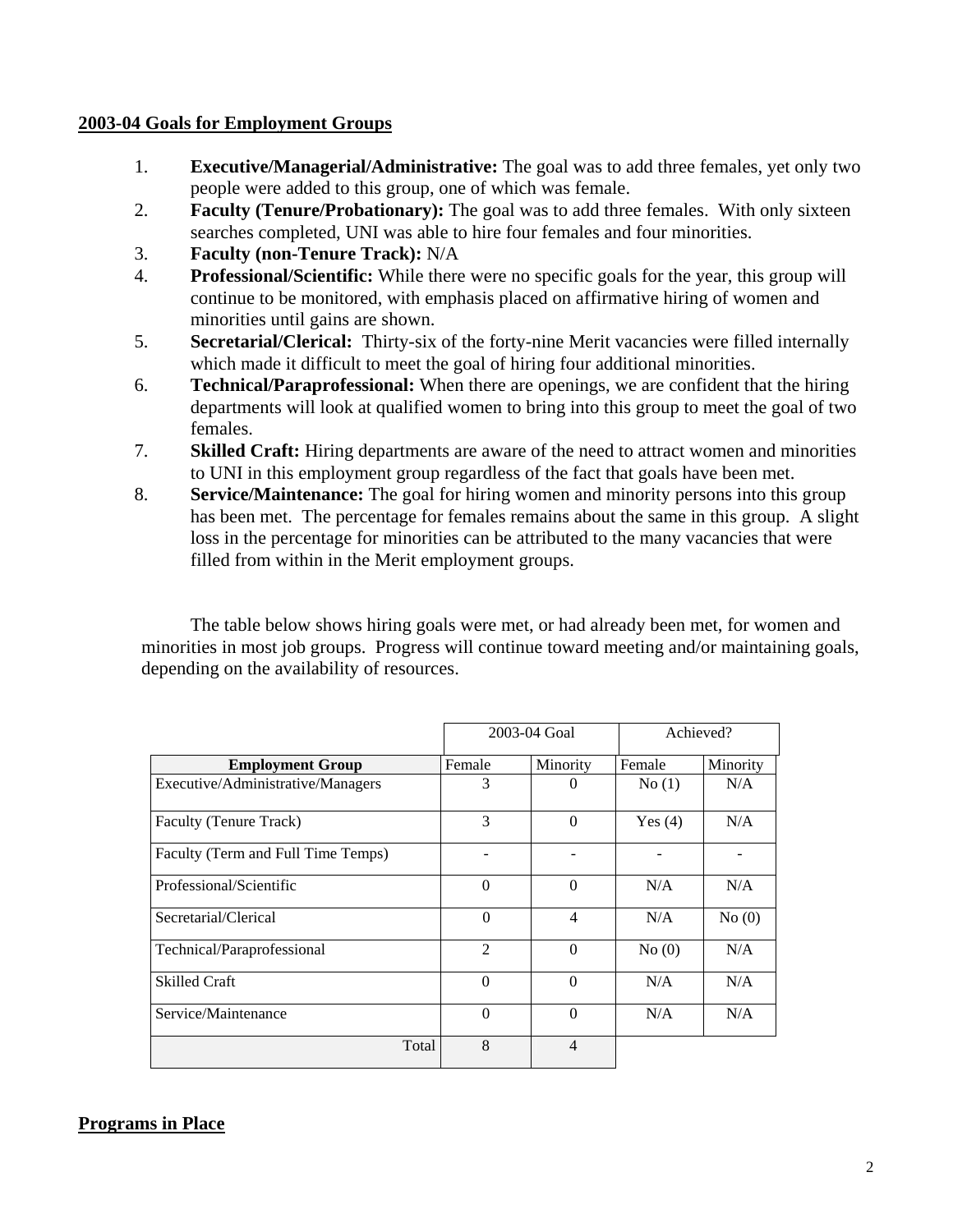The University has relied upon its administrators to take affirmative action in their hiring priorities. The University divisions, colleges and departments are to be commended for their efforts to maintain the proactive role they have established over the past ten years in their affirmative recruitment and hiring practices. However, budget limitations make it difficult for administrators to be creative in their efforts to attract applicants, including women and minority persons. The University must continue to demonstrate progress in hiring women and minority persons into its workforce, despite the challenges.

The Office of Compliance and Equity Management continues to provide information, strategy and support to academic departments in their recruitment and hiring activities. Working with the departments, the Office of Compliance and Equity Management utilizes individualized Faculty Recruitment Plans to assist the departments in their recruitment efforts. These Faculty Recruitment Plans outline methods that are used by the department in soliciting candidates for vacated faculty positions, as well as contact information for discipline-specific advertising sources. The Office of Compliance and Equity Management uses the same process with departments across campus who conduct P&S searches.

UNI's recruitment efforts for faculty and staff will continue to be the responsibility of deans, department heads, search committees, and directors. With the support of the Vice Presidents and the Office of Compliance and Equity Management, UNI will continue to hire faculty and staff in accordance with affirmative action principles. UNI will continue to consistently enforce federal guidelines across the job groups established for educational institutions. The results of the annual work force analysis will be distributed to departments and updated hiring information will continue to be communicated.

UNI's commitment to maintain diversity within its work force will also continue. Commitment, integrity, action and results remain the key factors contributing to the effectiveness of our plan for affirmative action. Even with budgetary limitations, UNI will continue to make progress toward its hiring goals. The University emphasizes the benefits of having a diverse work force. We continue to believe that opportunity is the true value of affirmative action and that diversity remains a key concept in strengthening excellence throughout the University.

#### **2004-05 Goals**

Goals have been established for 2004-05 hiring year as shown in the following table.

|                                    | 2004-05 Goals |          |  |
|------------------------------------|---------------|----------|--|
| <b>Employment Group</b>            | Female        | Minority |  |
| Executive/Administrative/Managers  | 1             |          |  |
| Faculty (Tenure Track)             | 1             | $\Omega$ |  |
| Faculty (Term and Full Time Temps) | N/A           | N/A      |  |
| Professional/Scientific            | $\Omega$      | $\Omega$ |  |
| Secretarial/Clerical               | $\Omega$      | 4        |  |
| Technical/Paraprofessional         | 1             | $\Omega$ |  |
| <b>Skilled Craft</b>               | $\Omega$      | 0        |  |
| Service/Maintenance                | $\Omega$      | $\Omega$ |  |
| Total                              | 3             |          |  |

### **Additional Initiatives**

The Office of Compliance and Equity Management continually reviews the success of various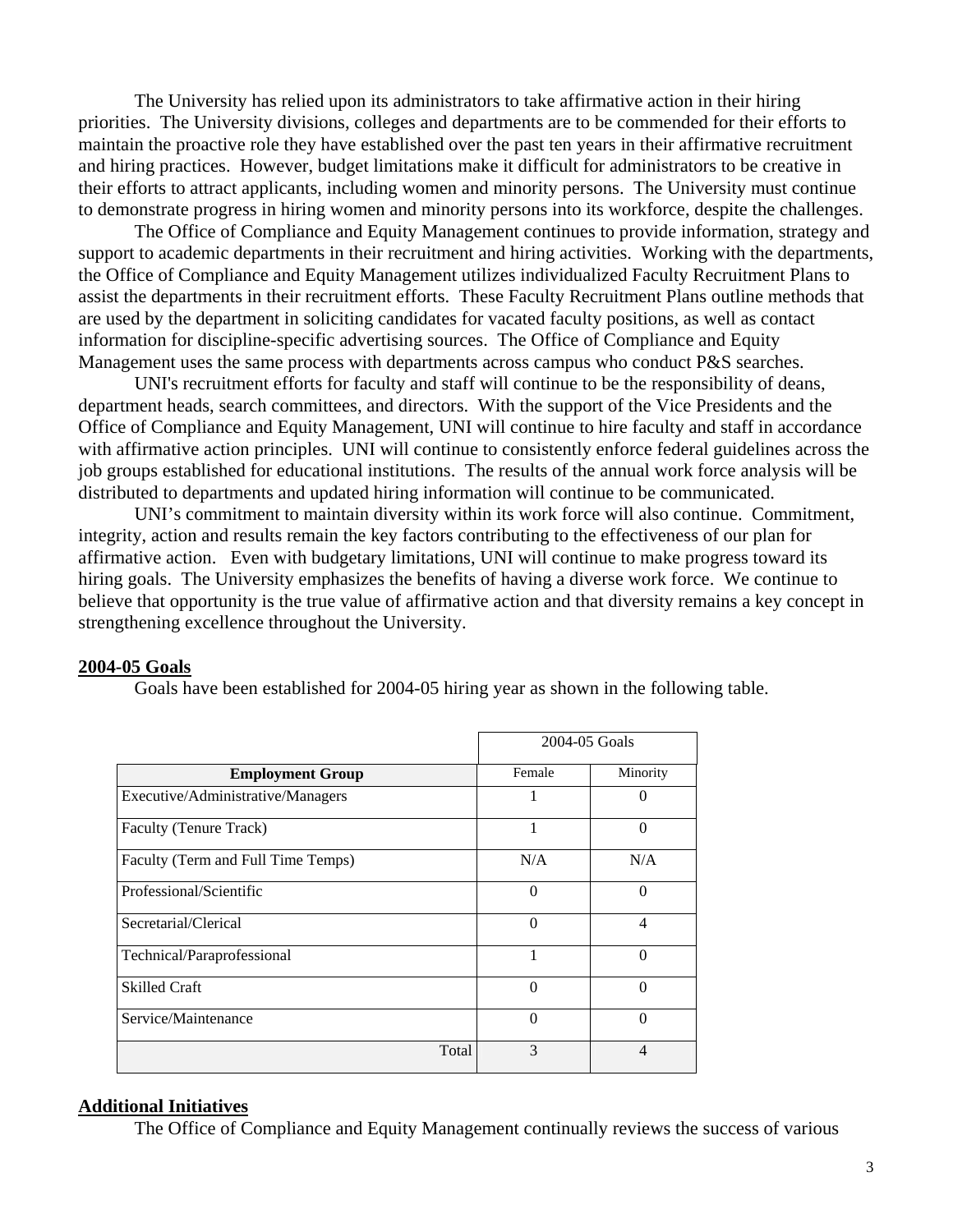recruitment tools and searches out new resources. Each search is reviewed on an individual basis to determine the most appropriate method of recruitment for that particular opportunity. This personal attention has allowed departments the opportunity to be creative in their outreach while adhering to hiring procedures.

 In the coming year, the Office of Compliance and Equity Management will be offering additional training and education to assist departments in the hiring process as well as the retention of human resources already secured. Numerous other programs and activities across campus help instill pride in having a diverse and respectful learning and work environment.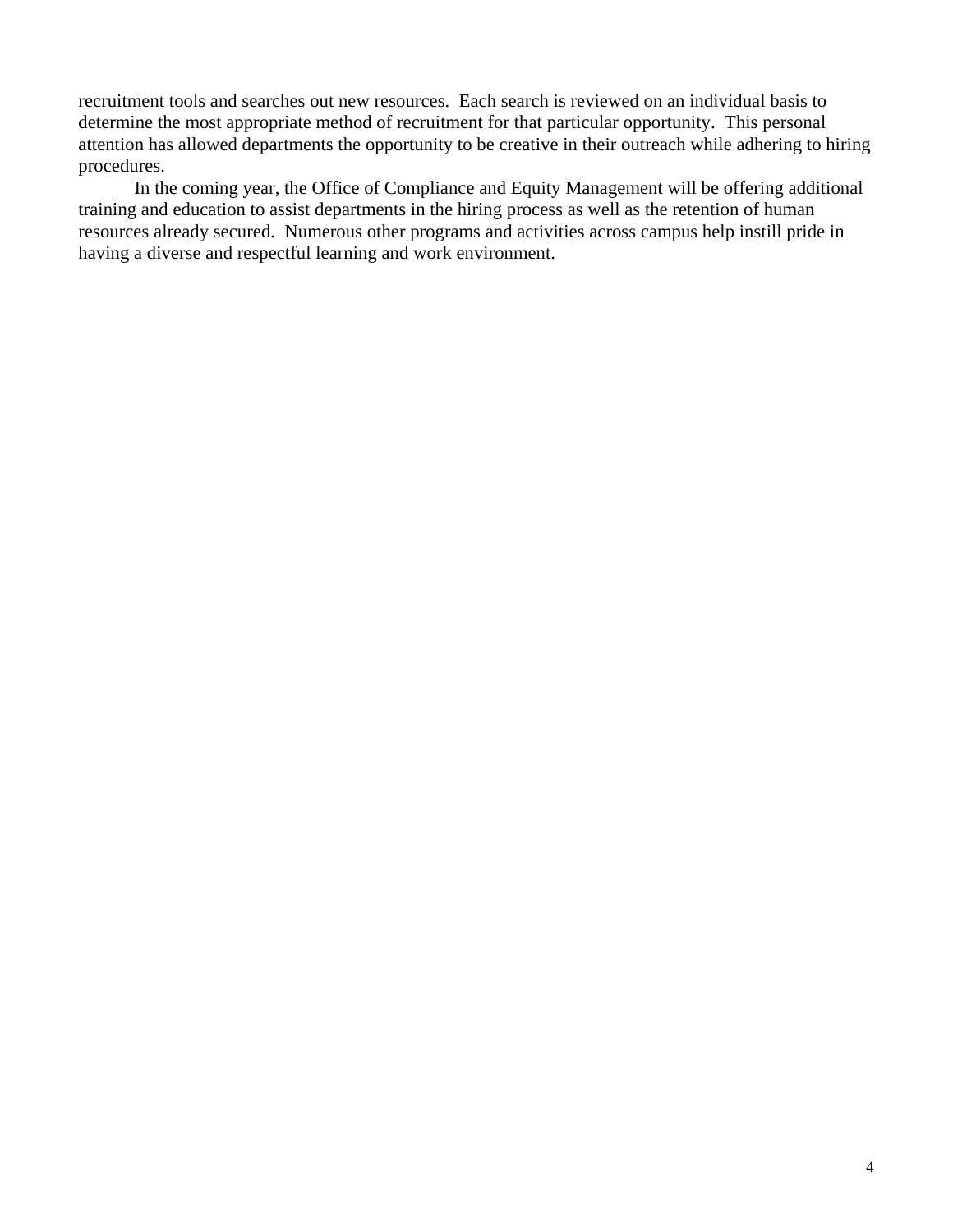### **Iowa School for the Deaf Annual Affirmative Action Report October 1, 2003 – September 30, 2004**

The Iowa School for the Deaf employed 139 full-time and part-time employees on September 30, 2004. This is a decrease of nine employee since September 30, 2003.

The September 30, 2004 breakdown of ISD employees compared to September 30, 2003, is as follows:

| <b>CATEGORY</b>        | <b>#EMPLOYEES</b> |      | <b>%OF POPULATION</b> |         | 2004     |  |
|------------------------|-------------------|------|-----------------------|---------|----------|--|
|                        | 2004              | 2003 | 2004                  | 2003    | % CHANGE |  |
| <b>Male-Majority</b>   | 33                | 37   | 23.7%                 | 25.0%   | $-1.3\%$ |  |
| <b>Female-Majority</b> | 98                | 101  | 70.5%                 | 68.2%   | $+2.3%$  |  |
| <b>Male-Minority</b>   |                   |      | $3.6\%$               | 4.7%    | $-1.1\%$ |  |
| <b>Female-Minority</b> | 3                 | 3    | 2.2%                  | $2.0\%$ | $+0.2\%$ |  |

The following are the goals ISD established for the October 1, 2003, to September 30, 2004, period:

# **Iowa School for the Deaf Iowa School for the Deaf Affirmative Action Hiring Goals October 1, 2003 – September 30, 2004**

| Category                | Projected<br>Vacancies | Female<br>Majority | Female<br>Minority | Male<br>Minority |
|-------------------------|------------------------|--------------------|--------------------|------------------|
|                         |                        |                    |                    |                  |
| Exec/Adm/Mgmt           |                        |                    |                    |                  |
| Faculty-Tenured         |                        |                    |                    |                  |
| Faculty-Non-Tenured     |                        |                    |                    |                  |
| Professional/Scientific |                        |                    |                    |                  |
| Secretarial/Clerical    |                        |                    |                    |                  |
| Tech/Paraprofessional   | 2                      |                    |                    |                  |
| <b>Skilled Crafts</b>   |                        |                    |                    |                  |
| Service/Maintenance     |                        |                    |                    |                  |

# **Executive/Administrative/Managerial:**

This group remained unchanged from last year.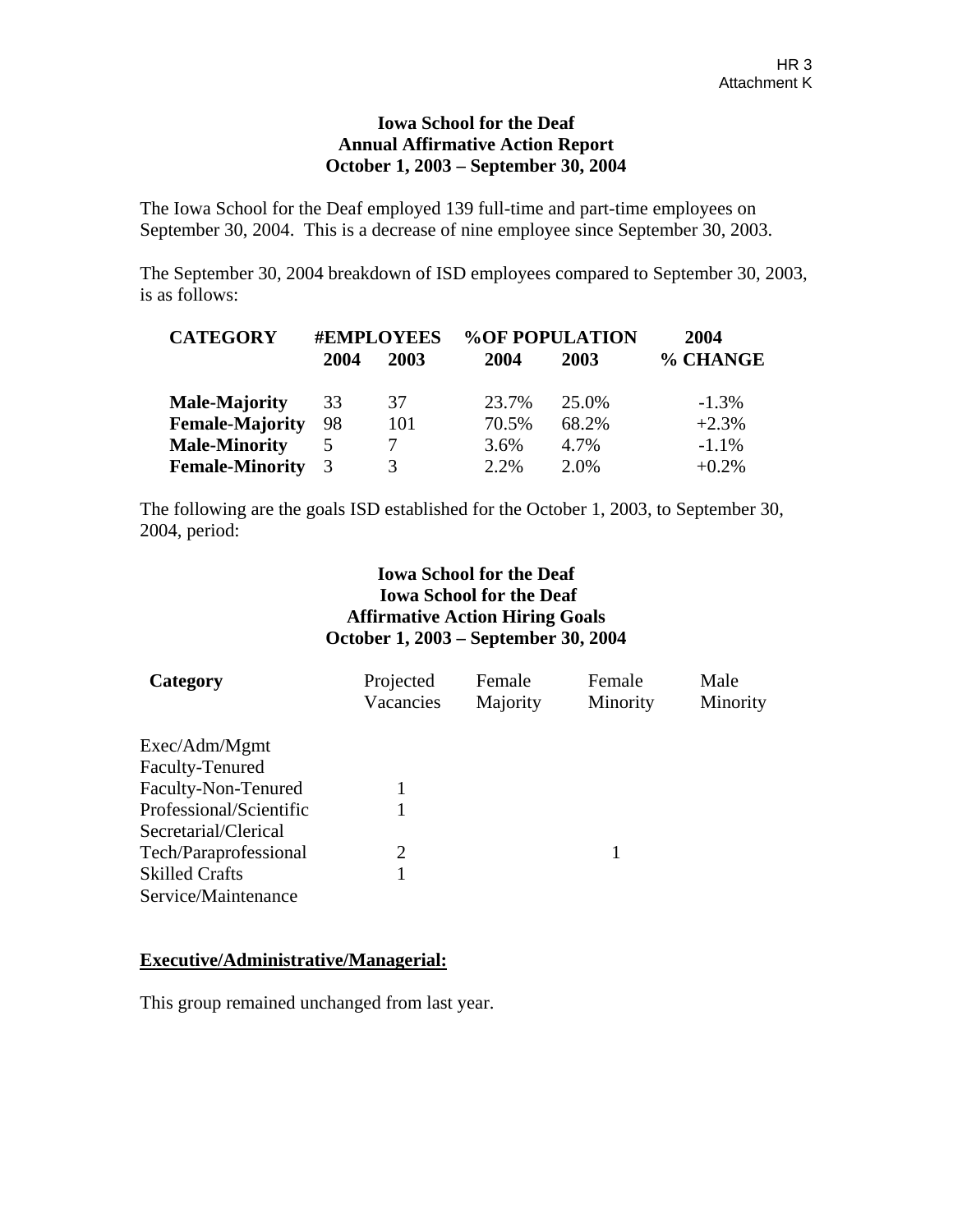# **Faculty Tenure Track:**

There are no employees in the Faculty-Tenured Track. This is unchanged from the previous year.

# **Faculty Non-Tenure Track:**

This area lost 6 majority females and two majority males during this year.

# **Professional and Scientific:**

Two female majority employees and two male majority employees vacated P&S positions.

One majority female was added to this category.

# **Secretarial/Clerical:**

This group lost one majority female and hired one majority female.

# **Technical/Paraprofessional:**

We had a goal to hire one female minority employee. This goal was successfully met, however one female minority resigned from this group. Additionally, this area lost two female majority employees. We hired six female majority employees.

# **Skilled Crafts:**

This group had one male majority resign and one male majority was hired.

### **Service Maintenance:**

This group lost one male minority employee.

### **Summary:**

The Iowa School for the Deaf established one affirmative action goal for the October 1, 2003 – September 30, 2004 time period. One goal was to add a female minority to the Technical/paraprofessional category. This goal was successfully met.

Iowa School for the Deaf believes it is important to have a diverse group of employees on our campus. As an education facility for deaf and hard of hearing children, deaf and hard of hearing staff members are also very important. Traditionally, it has been difficult to recruit deaf professionals to this area of the country. 18.0 percent of our employees are deaf. This is very similar to last year.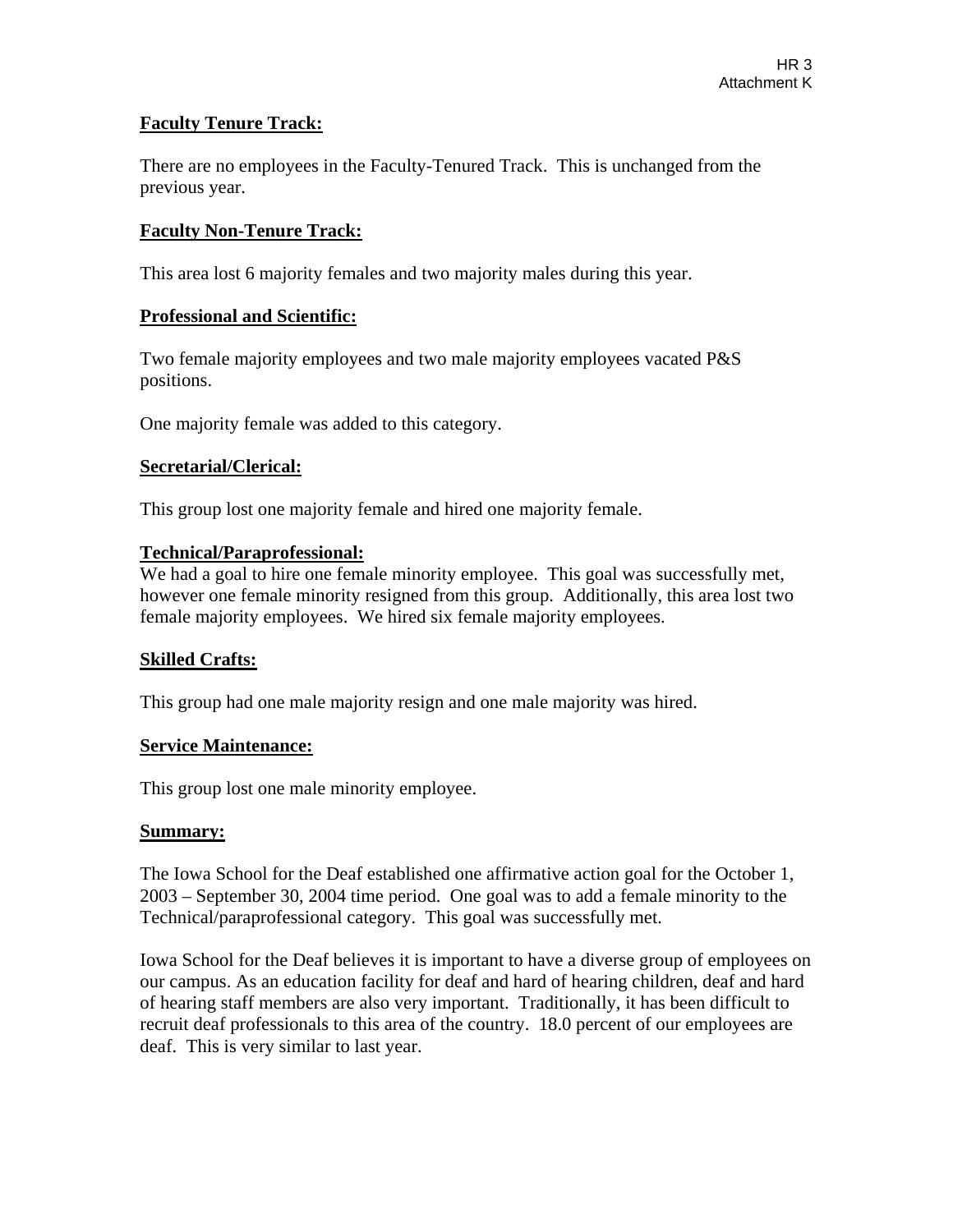Recruiting efforts for ISD positions center around the Omaha/Council Bluffs area for the non-exempt positions. For vacancies in our executive, teaching, and professional positions we do nation-wide searches. Routinely, we list positions with the Iowa Workforce, Nebraska Job Service, local and regional newspapers. Additionally, we have contacted local Area Educational Associations, deaf schools, several deaf related internet sites, colleges that offer programs which match our needs, journals, and employee referrals. The ISD web-site has been successful in announcing vacancies to a wider population.

# **Iowa School for the Deaf Affirmative Action Hiring Goals October 1, 2004 – September 30, 2005**

| Category                | Projected<br>Vacancies | Female<br>Majority | Female<br>Minority | Male<br>Minority |
|-------------------------|------------------------|--------------------|--------------------|------------------|
| Exec/Adm/Mgmt           |                        |                    |                    |                  |
| Faculty-Tenured         |                        |                    |                    |                  |
| Faculty-Non-Tenured     |                        |                    |                    |                  |
| Professional/Scientific |                        |                    |                    |                  |
| Secretarial/Clerical    |                        |                    |                    |                  |
| Tech/Paraprofessional   | 2                      |                    |                    |                  |
| <b>Skilled Crafts</b>   |                        |                    |                    |                  |
| Service/Maintenance     |                        |                    |                    |                  |

ISD will continue to utilize and enhance all the recruiting efforts currently established. We are also hopeful that the ISD website will continue to be an important recruiting tool. We are also doing some campus visits to build contacts with universities which train professionals to work in deaf education.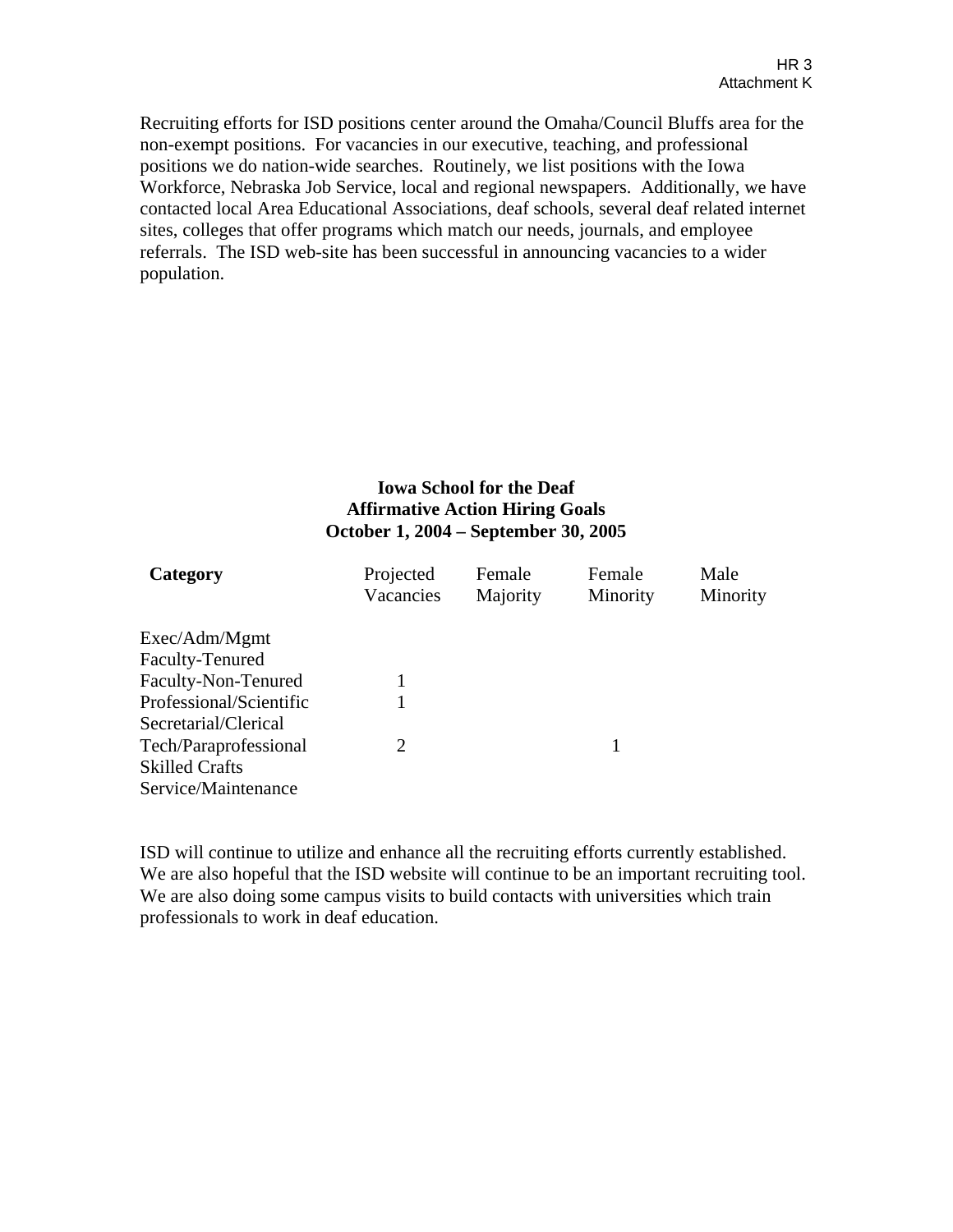# **Iowa Braille and Sight Saving School DIVERSITY ANNUAL REPORT October 1, 2003 - September 30, 2004**

The Iowa Braille and Sight Saving School continues to offer equal employment opportunities regardless of race, color, sex, national origin, religion, age, physical, or mental disabilities to all qualified applicants. The school practices affirmative action in its programs, procurement and employment practices. The Iowa Braille School also continues to be in compliance with Section 504. See Appendix A.

Recognizing the need for employees to be well trained and informed, the Iowa Braille School provides organized training and in-service programs for all employees in many diverse areas. Annually the school sponsors training for all staff in bloodborne pathogen safety. Mandatory reporter training is offered in compliance with child abuse reporting policy and procedure. Systems of Intervention training is provided for all staff to ensure student and staff safety. School Assistants continue to be encouraged to complete a 32 semester hour course in disability services offered through Kirkwood Community College. School Assistants are also encouraged to complete the new state certification for paraprofessionals. Paraeducators must bring certification of completion of a 32 semester disabilities program or its equivalent as a minimum entry qualification. The Para-educators also completed a course designed by Kirkwood Community College in a collaborative effort with the Iowa Braille School to certify the Para-educators with the new state certification for paraprofessionals. A professional classification continues to be in place allowing the school to employ professionals to work directly with students in the dormitory setting. Faculty members have been encouraged to seek additional certifications in orientation and mobility, multi-disabilities, vision, and consulting. The school is also providing leadership in presenting Quality Programs for the Visually Impaired (QPVI), a program designed to improve the teaching that students receive. QPVI is offered in the AEAs and on-campus. The faculty on campus are in the third year of the QPVI process. The AEA's vary from being in the first year to being in the third year of the process. The QPVI program has been so successful that currently the designer of the program is working with the School for the Deaf to design a similar process for their use.

As of September 30, 2004, there were 109 permanent employees. Of these, there are 95 full-time and 14 part-time employees. This report does not include people employed on a temporary basis or as substitutes. During this time period, of the 109 employees, 81 are female, 108 are Caucasian, and one female is Hispanic. We have not asked our staff to disclose any physical disabilities. Of 17 Teachers of the Visually Impaired, three are blind or visually impaired. Two are female and one is male. Retention of female staff is not a problem for the school.

Growth in faculty numbers continues as Area Education Agencies (AEAs) contract with the Iowa Braille School to expand services to children who are blind or visually impaired. The majority of the AEAs contract with the Iowa Braille School for the provision of itinerant vision services and Orientation and Mobility services.

A goal was set for the 03/04 year of hiring two minority staff. In setting the goal, we anticipated a faculty vacancy and a vacancy in the Para-educator classification. Efforts to recruit minority candidates include the use of the Internet and listing positions both in national publications and with Iowa Workforce Development. Positions are also posted in Cedar Rapids at the Jane Boyd Community House and the Catherine McAuley Center and in Waterloo at the Martin Luther King, Jr. Center.

Although we have used the resources available to us to recruit minorities, we have been unable to attract a pool of minority applicants. The school's application continues to include an optional page where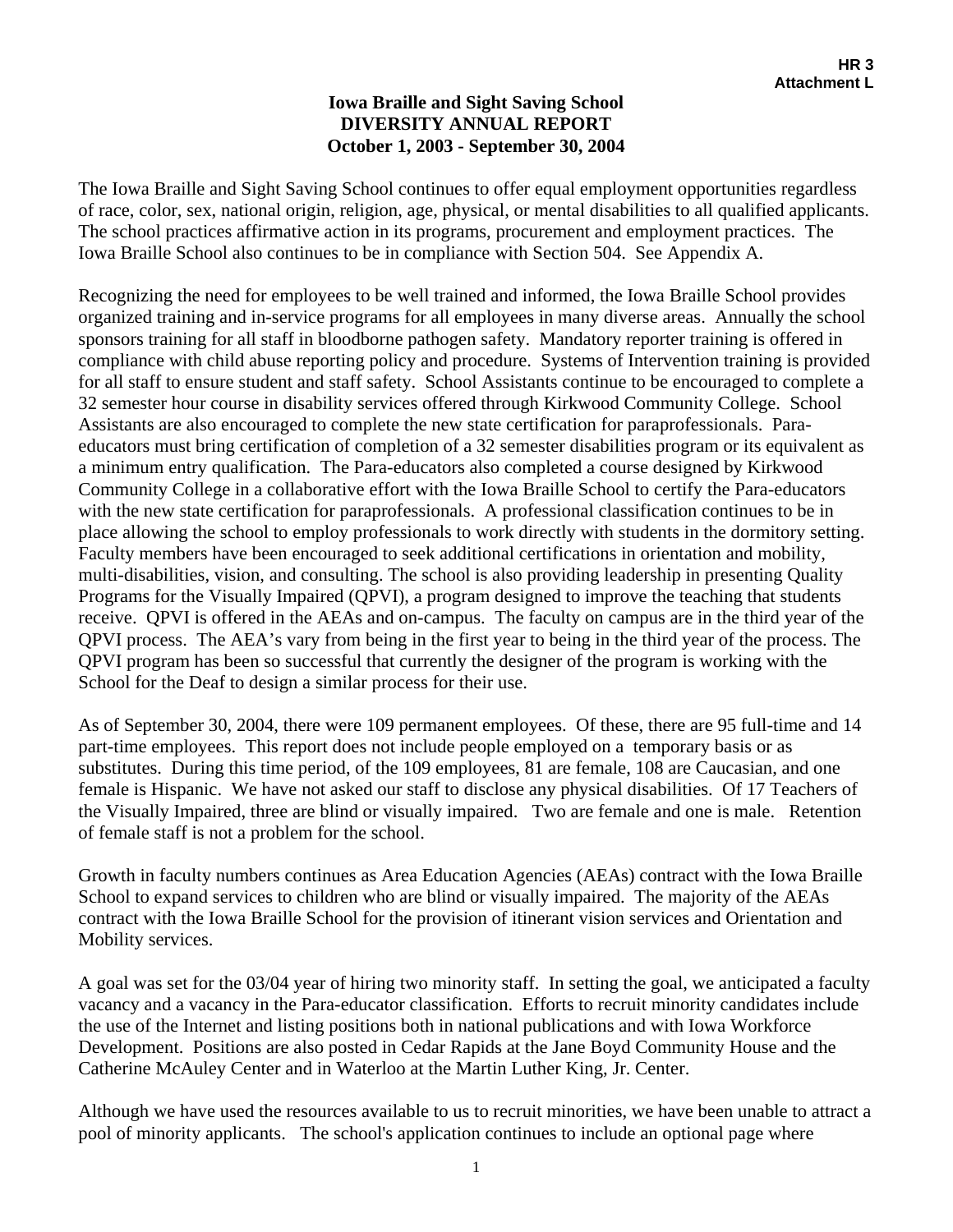candidates may choose to self-identify race, sex and/or disability. Many applicants choose not to complete this information. The economics of commuting appear to affect the application pool for oncampus positions. The lack of a support base in the community of Vinton itself for living arrangements is also a problem in recruiting both professional and paraprofessional applicants. Nationally, there is not a pool of minority candidates graduating in higher education from the vision and orientation and mobility programs. In spite of the problems, efforts continue to be directed at establishing a pool of minority applicants. The school is a strong proponent of diversity and we desire to have a diverse staff. We will continue to try to create a more diverse workforce. We are particularly hopeful about our recruitment relationship with Kirkwood Community College as a source for finding qualified paraprofessional candidates, both minorities and males as well as female candidates.

Through collaborative efforts with the Board of Regents, the Iowa Braille School and the University of Northern Iowa (UNI), the university began a master's level teacher preparation program in vision in January of 2004. This has created the opportunity to recruit minorities from Iowa to the teacher training program. This may have a long-range impact in the ability to produce and employ Teachers of the Visually Impaired of a diverse background.

The following chart, notes the Diversity Goals of the Iowa Braille School projected for the period of October 1, 2004 through September 30, 2005.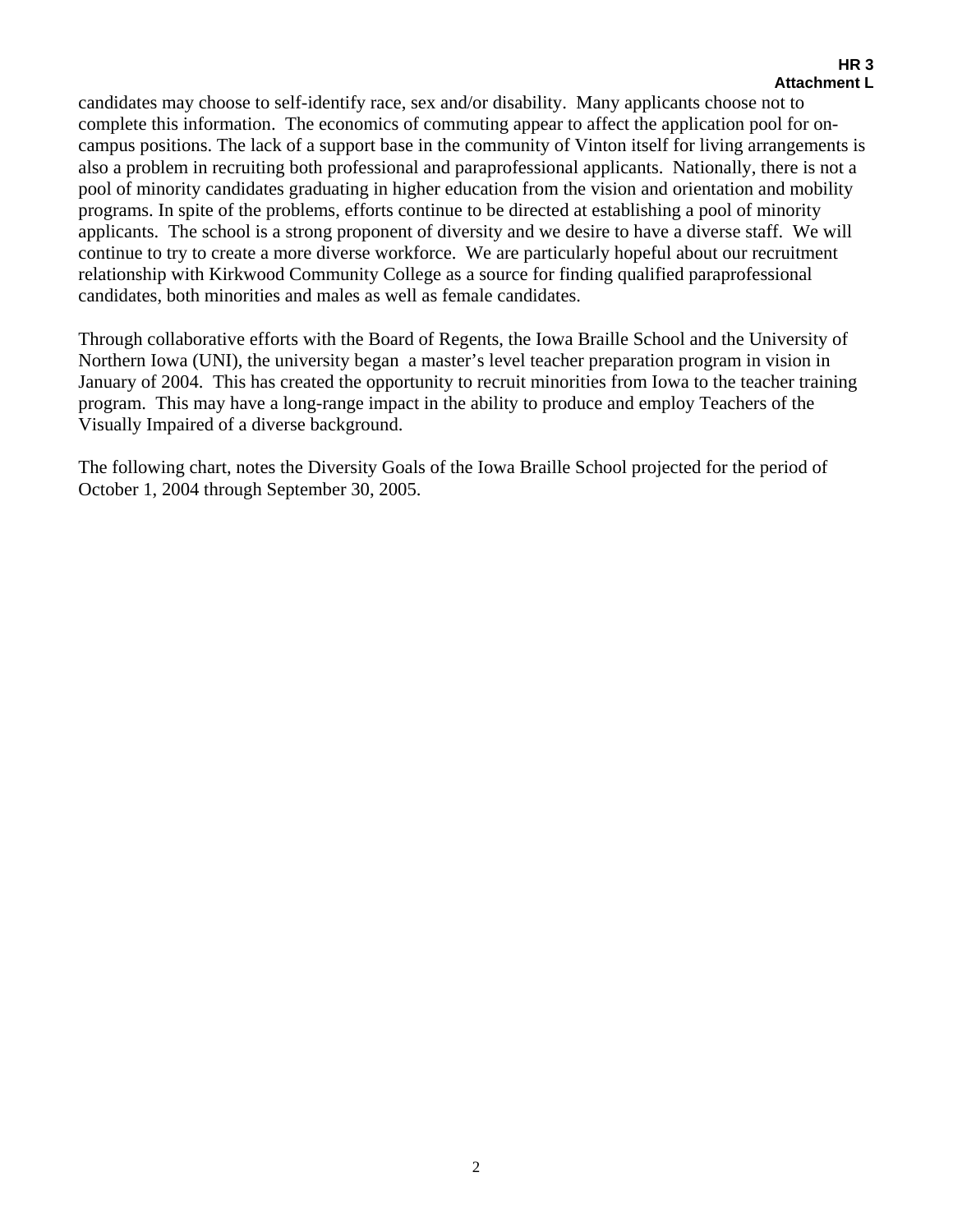# **Iowa Braille and Sight Saving School DIVERSITY ACTION GOAL October 1, 2004 - September 30, 2005**

| <b>IBSSS</b>                   | Number of                  | <b>Numerical Goals:</b> |                |
|--------------------------------|----------------------------|-------------------------|----------------|
|                                | Projected<br>Vacancies     | Women                   | Minorities     |
| 01 Exec/Admin/Mgr              |                            | 1                       | 0              |
| 02 Faculty                     | 1                          | 0                       | $\overline{0}$ |
| 04 Professional                | 1                          | 0                       | 1              |
| 05 Secretarial/clerical        | $\Omega$                   | $\theta$                | 0              |
| 06 Technical/Paraprofessionals | $\theta$                   | $\theta$                | 0              |
| 07 Skilled Crafts              | not applicable (not using) |                         |                |
| 08 Service/Maintenance         |                            |                         |                |
| TOTAL                          | 4                          |                         | 2              |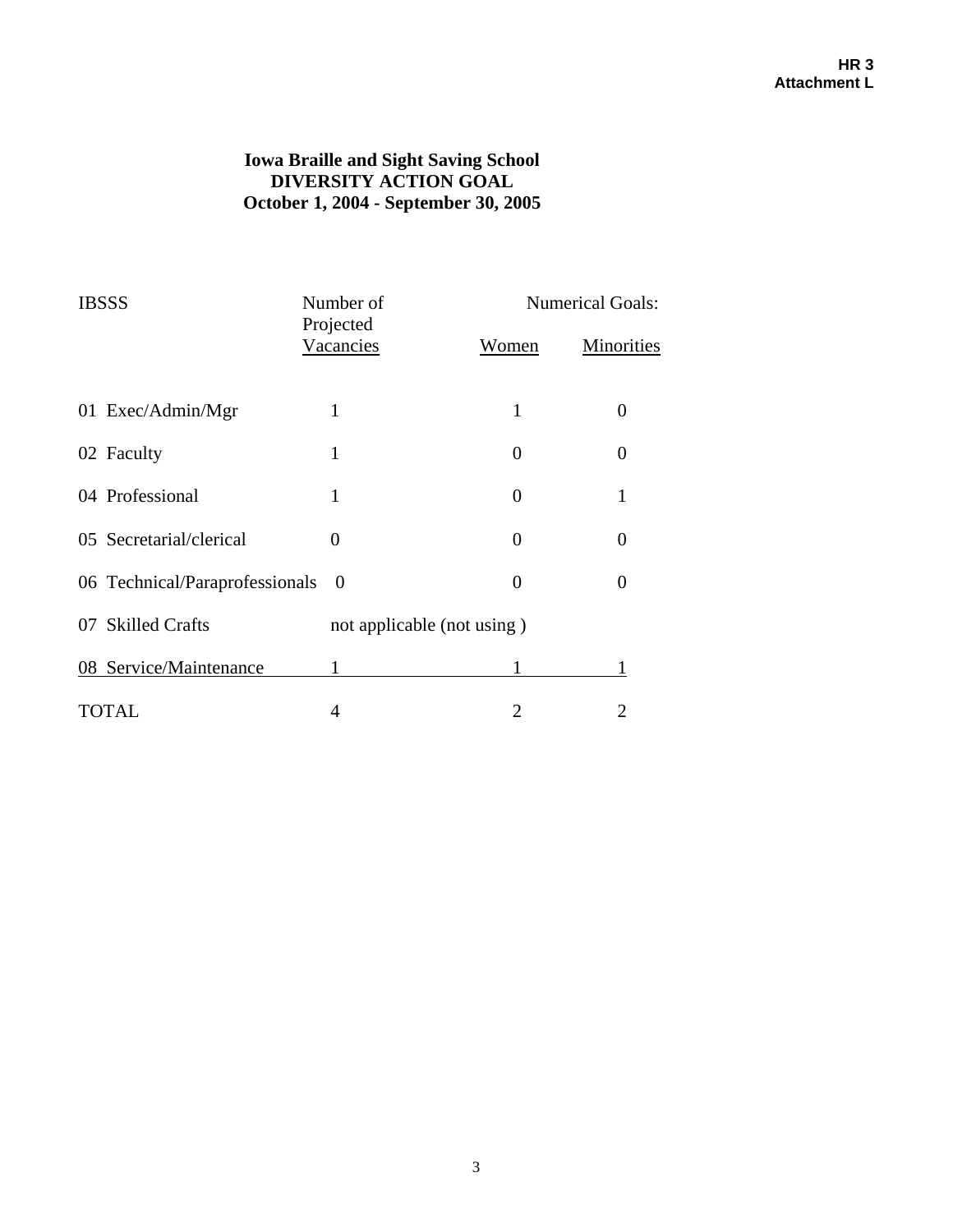#### APPENDIX A: Section 504 Compliance

## EQUAL EDUCATIONAL OPPORTUNITY FOR STUDENTS AT THE IOWA BRAILLE SCHOOL

The Iowa Braille School will not discriminate in its educational activities on the basis of: race, color, national origin, religion, sex, disability, or marital status.

The Iowa Braille School requires all persons, agencies, vendors, contractors and other persons and organizations doing business with or performing services for the school to subscribe to all applicable federal and state laws, executive orders, rules and regulations pertaining to contract compliance and equal opportunity.

The Iowa Braille School is committed to the policy that no otherwise qualified person will be excluded from educational activities on the basis of race, color, religion, sex, marital status, age, national origin, or disability. Further, Iowa Braille School affirms the right of all students and staff to be treated with respect and to be protected from intimidation, discrimination, physical harm and harassment.

Harassment or discriminatory behavior that denies civil rights or access to equal educational opportunities includes comments, name-calling, physical conduct or other expressive behavior directed at an individual or group that intentionally demeans the race, color, religion, national origin, sex or disability of the individual or individuals or creates an intimidating, hostile or demeaning environment for education.

Legal Reference: 20 U.S.C. §§ 1221 et seq. (1988). 20 U.S.C. §§ 1681 et seq. (1988). 20 U.S.C. §§ 1701 et seq. (1988). 42 U.S.C. §§ 12101 et seq. (Supp. 1990). 34 C.F.R. Pt. 100 (1993). Iowa Code §§ 216.9; 256.11, .11A; 280.3 (1995). 281 I.A.C. 12.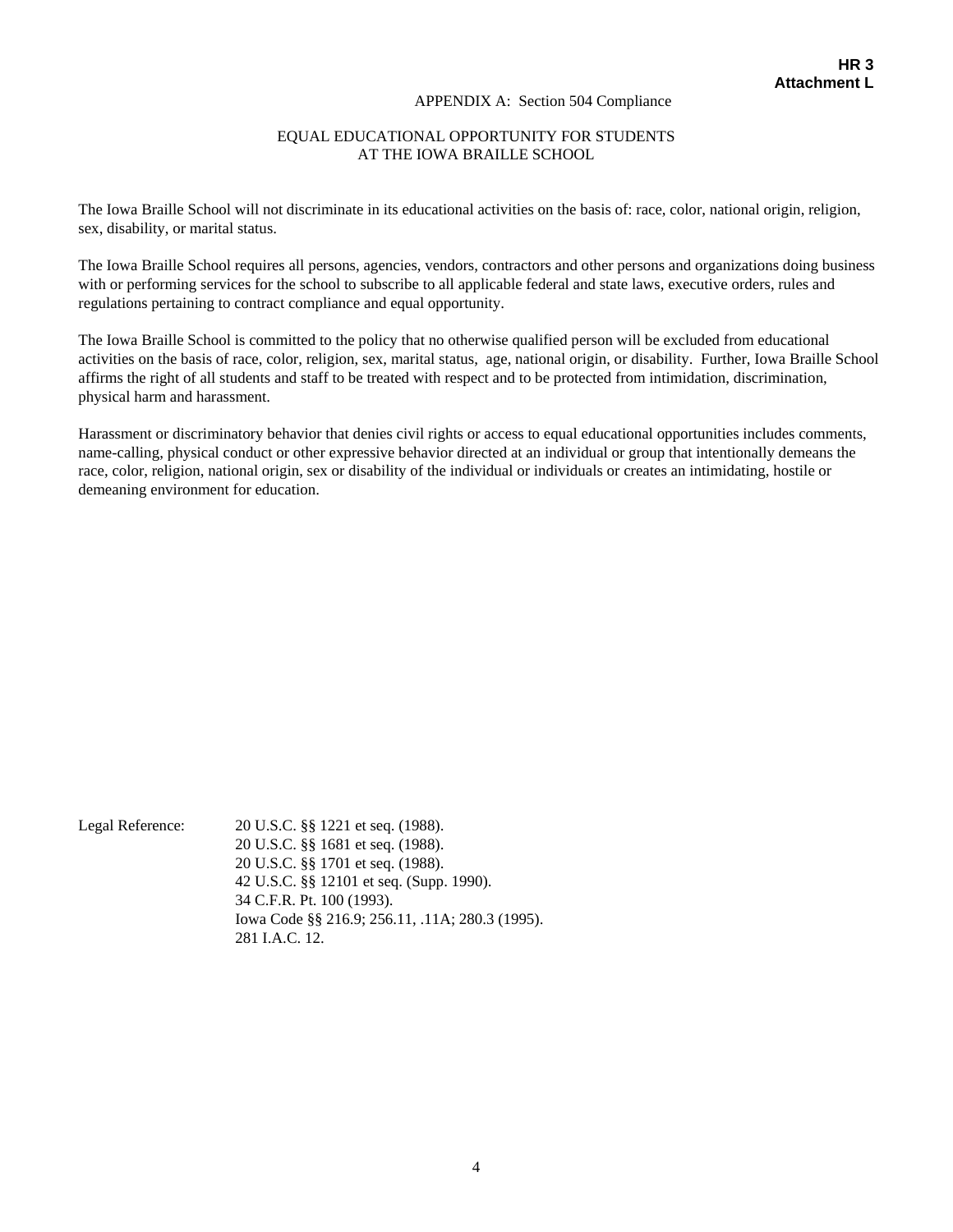# SECTION 504 NOTICE OF NONDISCRIMINATION

Students, parents, employees and others doing business with or performing services for the Iowa Braille School are hereby notified that this school does not discriminate on the basis of race, color, national origin, sex, marital status or disability in admission or access to, or treatment in, its programs and activities. Any person having inquiries concerning the school's compliance with the regulations implementing Title VI, Title VII, Title IX, the Individuals with Disabilities Education Act (IDEA), the Americans with Disabilities Act (ADA), § 504 or Iowa Code § 280.3 is directed to contact:

| OR | Director of Human Resources |
|----|-----------------------------|
|    | <b>Iowa Braille School</b>  |
|    | Old Main, Room 104          |
|    | 1002 G Avenue               |
|    | Vinton, IA 52349            |
|    | 319/472-5221, ext. 1104     |
|    |                             |

who have been designated by the school to coordinate the school's efforts to comply with the regulations implementing Title VI, Title VII, Title IX, the IDEA, the ADA, § 504 and Iowa Code 280.3.

## GRIEVANCE PROCEDURE

Grievances based upon claims of discrimination based upon disability pursuant to §504 shall follow the procedures set forth in §3.30 of the Iowa Braille School Employee Handbook, with the §504 Coordinator taking the place of the Affirmative Action Officer.

(See Attachment A; §3.30 Grievance Procedure Under Affirmative Action: Race, Ethnicity, Religion, Sex, Age, Handicap, Title IX, Sexual Harassment)

In addition to or instead of the grievance procedures, students and their parents may also have a right to pursue an impartial hearing.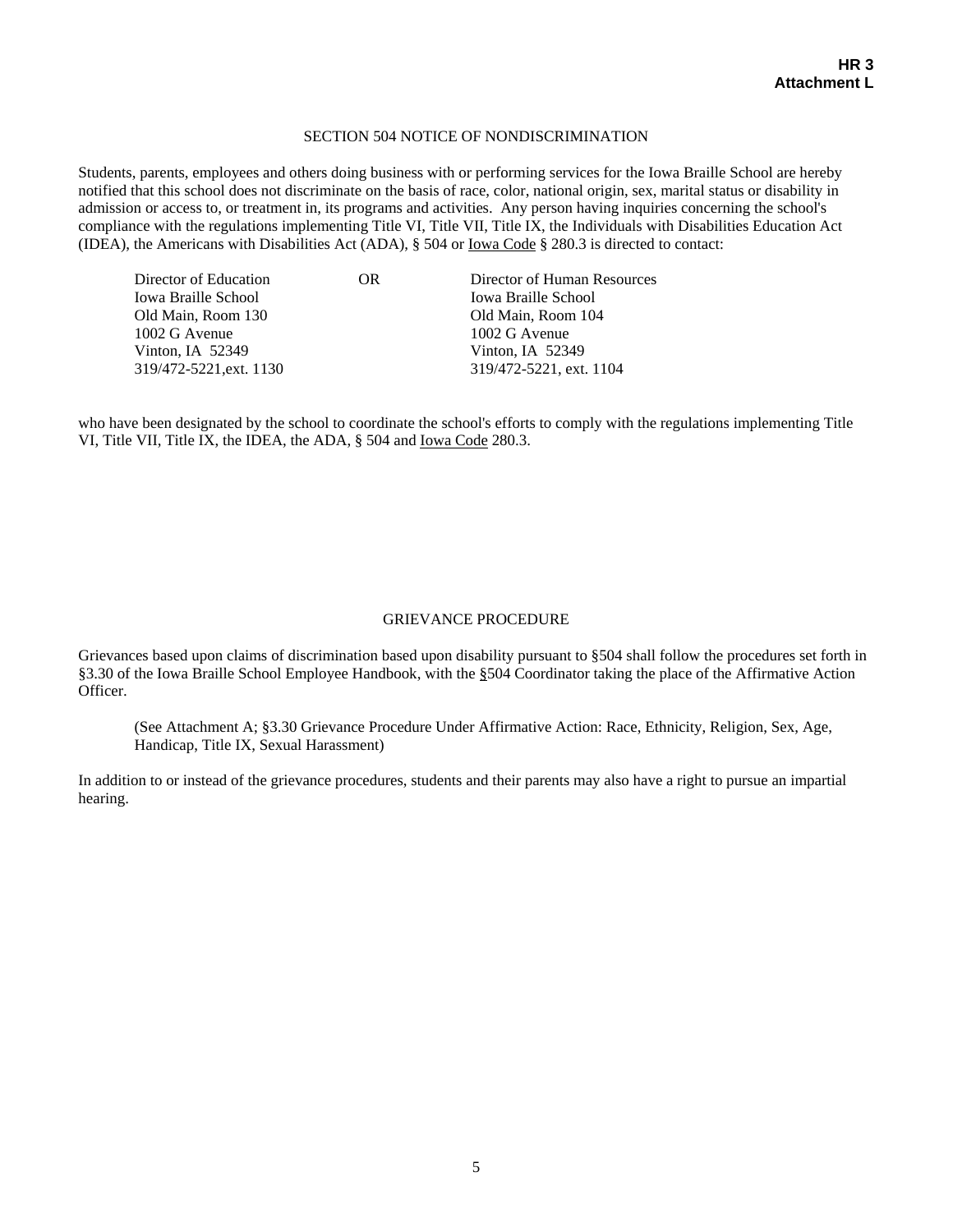# GRIEVANCE FORM FOR COMPLAINTS OF DISCRIMINATION OR NON-COMPLIANCE WITH FEDERAL OR STATE REGULATIONS REQUIRING NON-DISCRIMINATION

Date(s) of incident: \_\_\_\_\_\_\_\_\_\_\_\_\_\_\_\_\_\_\_\_\_\_\_\_\_\_\_\_\_

Person(s) involved:

Describe the incident or occurrence as accurately as possible: (Attach additional sheets if necessary)

State the law, policy, or regulation violated, if known:

Specify the relief being sought:

| Address          |             |
|------------------|-------------|
| Phone Number     |             |
| If Student, Name | Grade Level |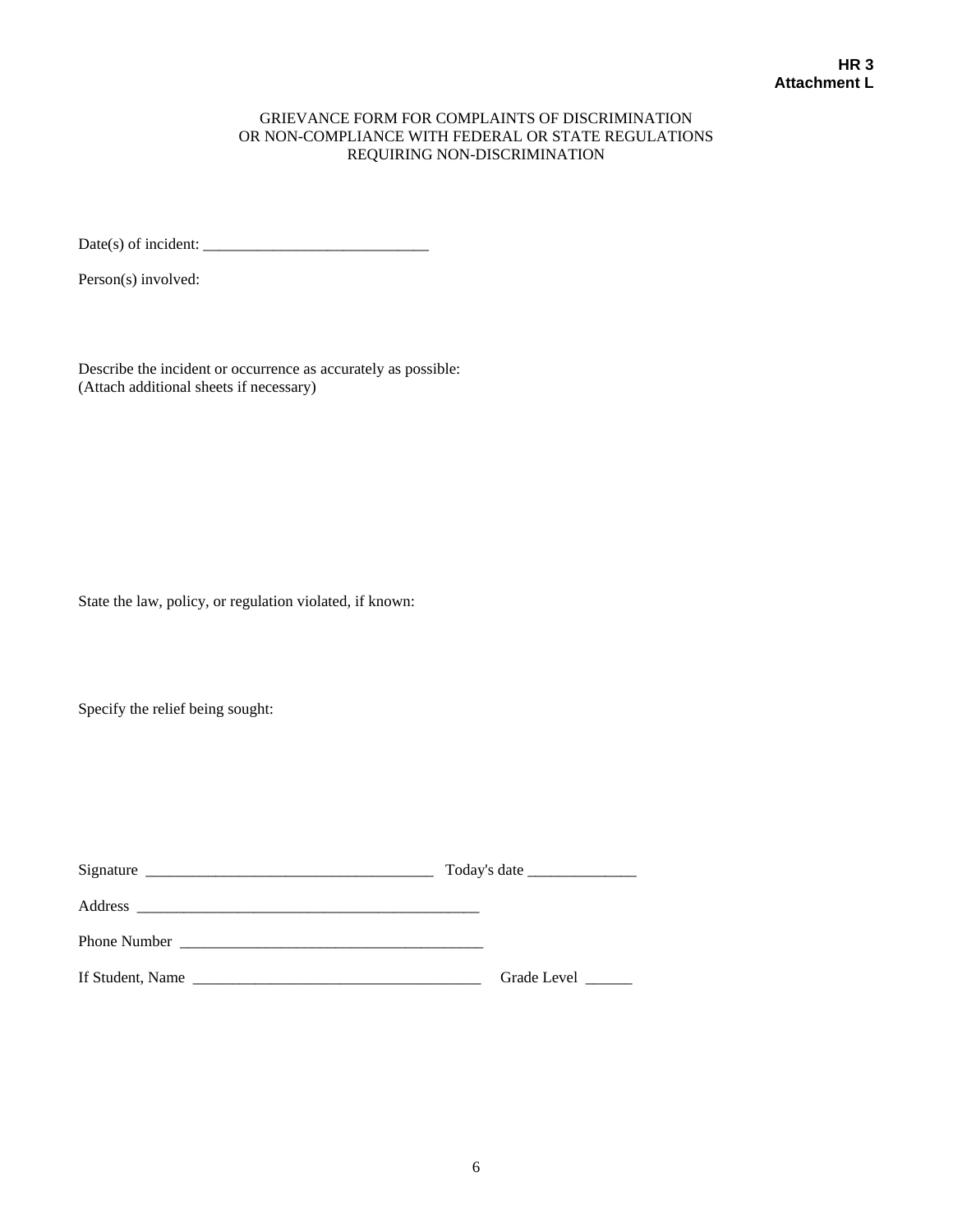## GRIEVANCE DOCUMENTATION: FINDINGS AND RECOMMENDATIONS

Name of Individual Alleging Discrimination or Non-Compliance

Name

Date formal grievance was filed \_\_\_\_\_\_\_\_\_\_\_\_\_\_\_\_\_\_\_\_\_\_\_\_\_\_\_\_\_\_\_\_\_\_\_

Attach a copy of the grievance.

Hearing Committee Findings and Recommendations:

- 1) State the validity of the grievance or complaint;
- 2) whether the grievant was indeed wronged and if so, to what degree;
- 3) statement as to the appropriateness of the relief sought by the grievant

Signature of Affirmative Action Officer or of §504 Coordinator

(date)

Disposition of the Grievance: The Affirmative Action Officer or §504 Coordinator shall submit committee findings and recommendations to the Superintendent for final action within five days of the close of the hearing. In the event the Superintendent is indicated in the Committee's proceedings, the Committee's findings, without recommendations, shall be forwarded to the President of the Board of Regents.

The Superintendent shall render a written decision within twenty-five (25) days of receipt of the Hearing Committee recommendations. The decision shall be mailed by ordinary mail or delivered to the Hearing Committee members, and to both parties to the grievance and their advisors.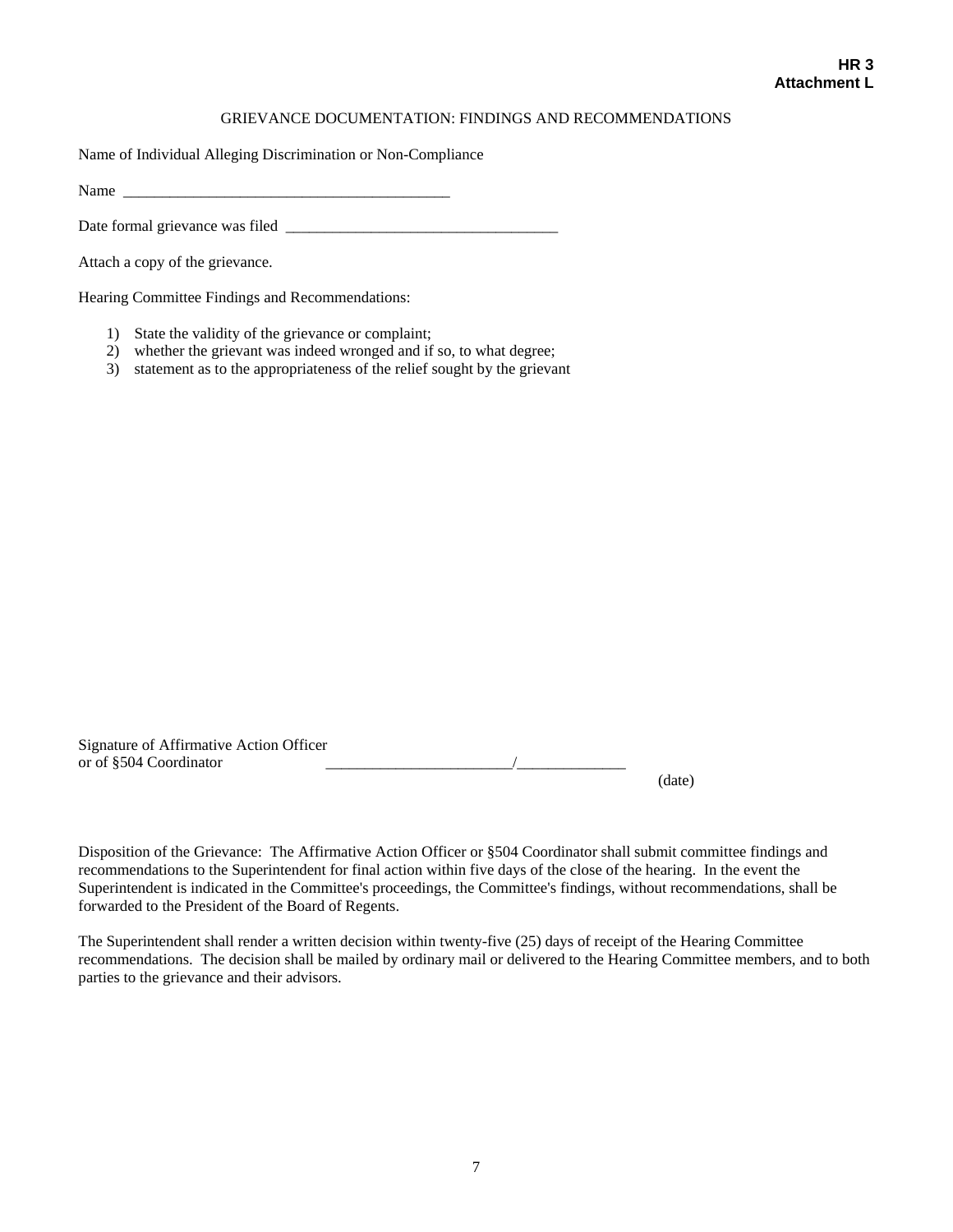## SECTION 504 STUDENT AND PARENTAL RIGHTS

The Iowa Braille School does not discriminate in its educational programs and activities on the basis of a student's disability. It has been determined that your child has a qualifying disability for which accommodations may need to be made to meet his or her individual needs as adequately as the needs of other students. As a parent, you have the right to the following:

- participation of your child in school programs and activities, including extracurricular programs and activities, to the maximum extent appropriate, free of discrimination based upon the student's disability and at the same level as students without disabilities;
- receipt of free educational services to the extent they are provided students without disabilities;
- receipt of information about your child and your child's educational programs and activities in your native language;
- notice of identification of your child as having a qualifying disability for which accommodations may need to be made and notice prior to evaluation and placement of your child and right to periodically request a re-evaluation of your child;
- inspect and review your child's educational records including a right to copy those records for a reasonable fee; you also have a right to ask the school to amend your child's educational records if you feel the information in the records is misleading or inaccurate; should the school refuse to amend the records, you have a right to a hearing and to place an explanatory letter in your child's file explaining why you feel the records are misleading or inaccurate;
- hearing before an impartial hearing officer if you disagree with your child's evaluation or placement; you have a right to counsel at the hearing \ and have the decision of the impartial hearing officer reviewed.

Inquiries concerning the school's compliance with the regulations implementing Title VI, Title IX, the IDEA, the American's with Disabilities Act (ADA), § 504 or <u>Iowa Code</u> § 280.3 should be directed to:

| Director of Education      | OR. | Director of Human Resources |
|----------------------------|-----|-----------------------------|
| <b>Iowa Braille School</b> |     | <b>Iowa Braille School</b>  |
| 1002 G Avenue              |     | 1002 G Avenue               |
| Vinton, IA $52349$         |     | Vinton, IA $52349$          |
| 319/472-5221, ext. 1102    |     | 319/472-5221, ext. 1104     |

who have been designated by the school to coordinate the school's efforts to comply with the regulations implementing Title VI, Title IX, the ADA, § 504 and Iowa Code 280.3.